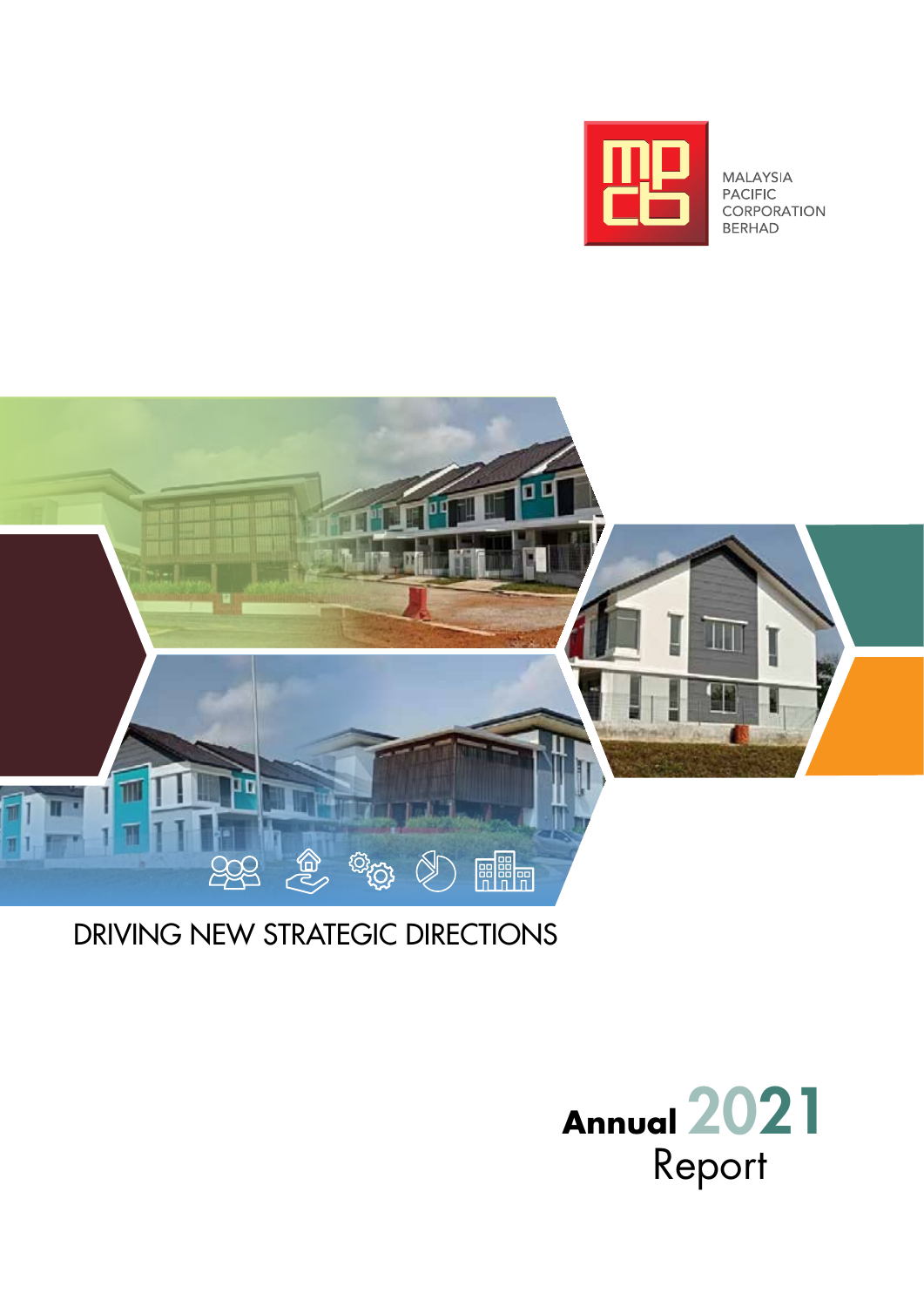# OUR VISION

- Create sustainable growth
- Create social responsibility and charity
- Build a harmonious society
- Increase social income and stability
- Reduce inflation to help reduce cost of living to become more affordable

# OUR MISSION

- Create more opportunity of jobs and employment
- Integrate the supply chain to cut wastages
- Encourage self innovation and creativity
- Coordinate education to match economic job demand
- Activate retirees 'brain-pool' to increase young talents' brain-power
- Improve quality and standard of our 'working pool' to succeed beyond Vision 2020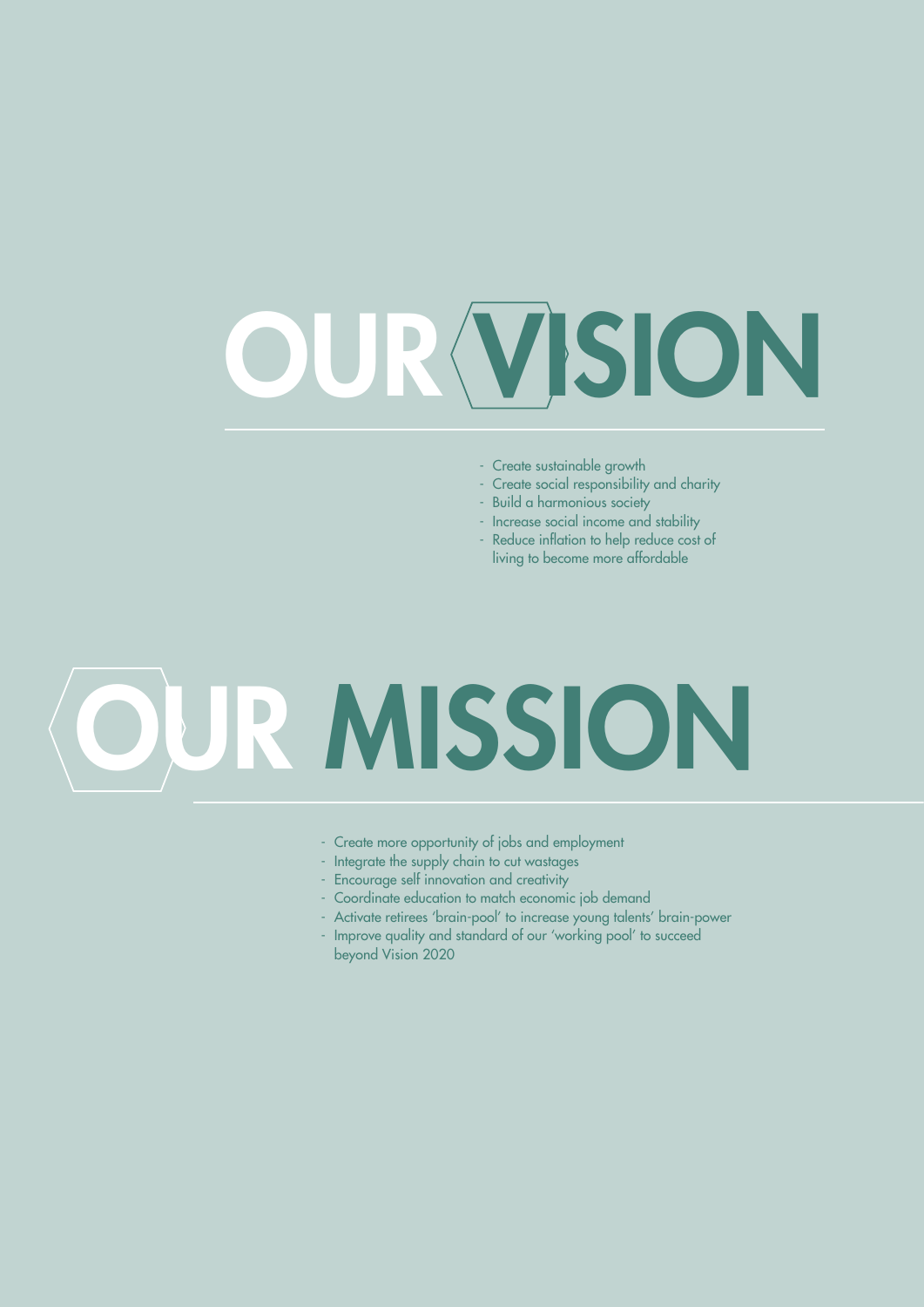400 th ANNUAL **GENERAL** MEETING

Date & Time : - Friday, 26 November 2021 at 10.30 a.m.

Venue : - B03-A-09-01, Level 9, Menara Pacific, No 3, Jalan Bangsar, KL ECO City, 59200 Kuala Lumpur, Malaysia.

# **CONTENTS**

- 02 Five Year Financial Highlights
- 03 Management Discussion and Analysis
- **05** Corporate Structure
- 06 Corporate Information
- 07 Board of Directors' Profile
- 10 Profile of Key Senior Management
- 11 Audit and Risk Management Committee Report
- 14 Overview Statement on Corporate Governance
- 21 Additional Compliance Information Disclosures
- 22 Corporate Sustainability Statement
- 23 Statement on Risk Management and Internal Control
- 25 Directors' Responsibility Statement on Financial Statements
- 26 Financial Statements
- 101 Properties Held by the Group
- 102 Analysis of Shareholdings
- 104 Notice of Forty-Ninth Annual General Meeting
- 105 Statement Accompanying Notice of Forty-Ninth Annual General Meeting
- 106 Appendix A
- 108 Administrative Guide for Shareholders Proxy Form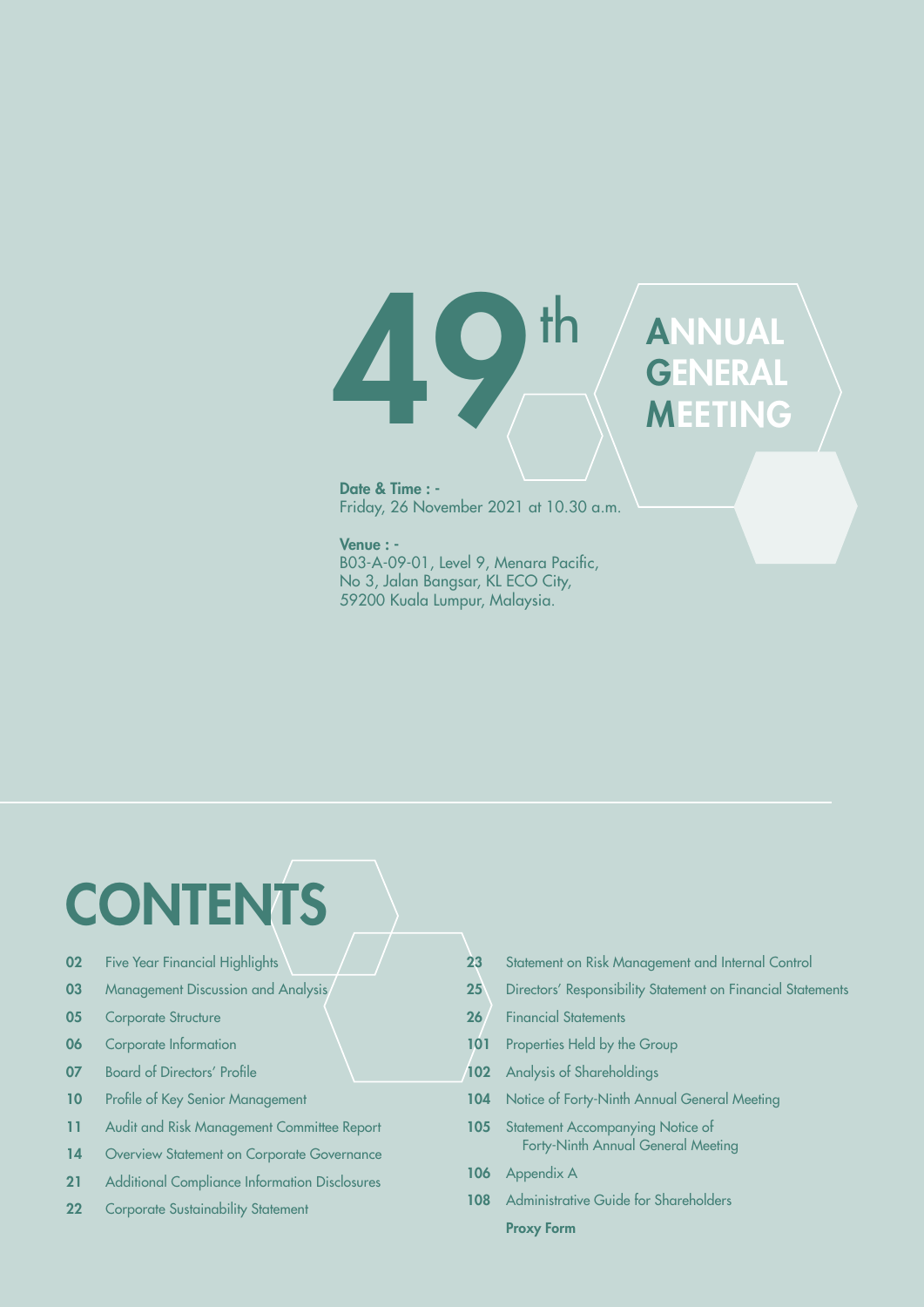# **FIVE YEAR** Financial Highlights

|                                             | <b>Year Ended 30 June</b> |          |         |           |         |           |
|---------------------------------------------|---------------------------|----------|---------|-----------|---------|-----------|
|                                             |                           | 2021     | 2020*   | 2019#     | 2018#   | $2017*$   |
| Revenue                                     | (RM'000)                  | 10,485   | 6,667   | 14,631    | 4,899   | 10,053    |
| Loss Before Tax                             | (RM'000)                  | (6, 263) | (6,688) | (77, 546) | (1,928) | (10, 103) |
| (Loss)/Profit After Tax                     | (RM'000)                  | (6,027)  | 3,805   | (81,074)  | (1,989) | (10, 358) |
| Paid-Up Capital                             | (RM'000)                  | 287,660  | 287,660 | 287,660   | 287,660 | 287,660   |
| Equity Attributable To Owners Of The Parent | (RM'000)                  | 31,671   | 37,663  | 58,435    | 136,538 | 138,521   |
| <b>Total Assets</b>                         | (RM'000)                  | 211,022  | 221,643 | 248,973   | 497,557 | 505,953   |
| Basic (Loss)/Earnings Per Share             | (Sen)                     | (2.10)   | 1.32    | (28.18)   | (0.69)  | (3.60)    |
| Net Assets per Share                        | (RM)                      | 0.11     | 0.13    | 0.19      | 0.47    | 0.48      |

**Note** 

- \* The comparative figures have been restated following the adoption of the IFRIC Agenda Decision on MFRS 123 Borrowing Costs.
- # The comparative figures have not been restated following the adoption of the IFRIC Agenda Decision on MFRS 123 Borrowing Costs.











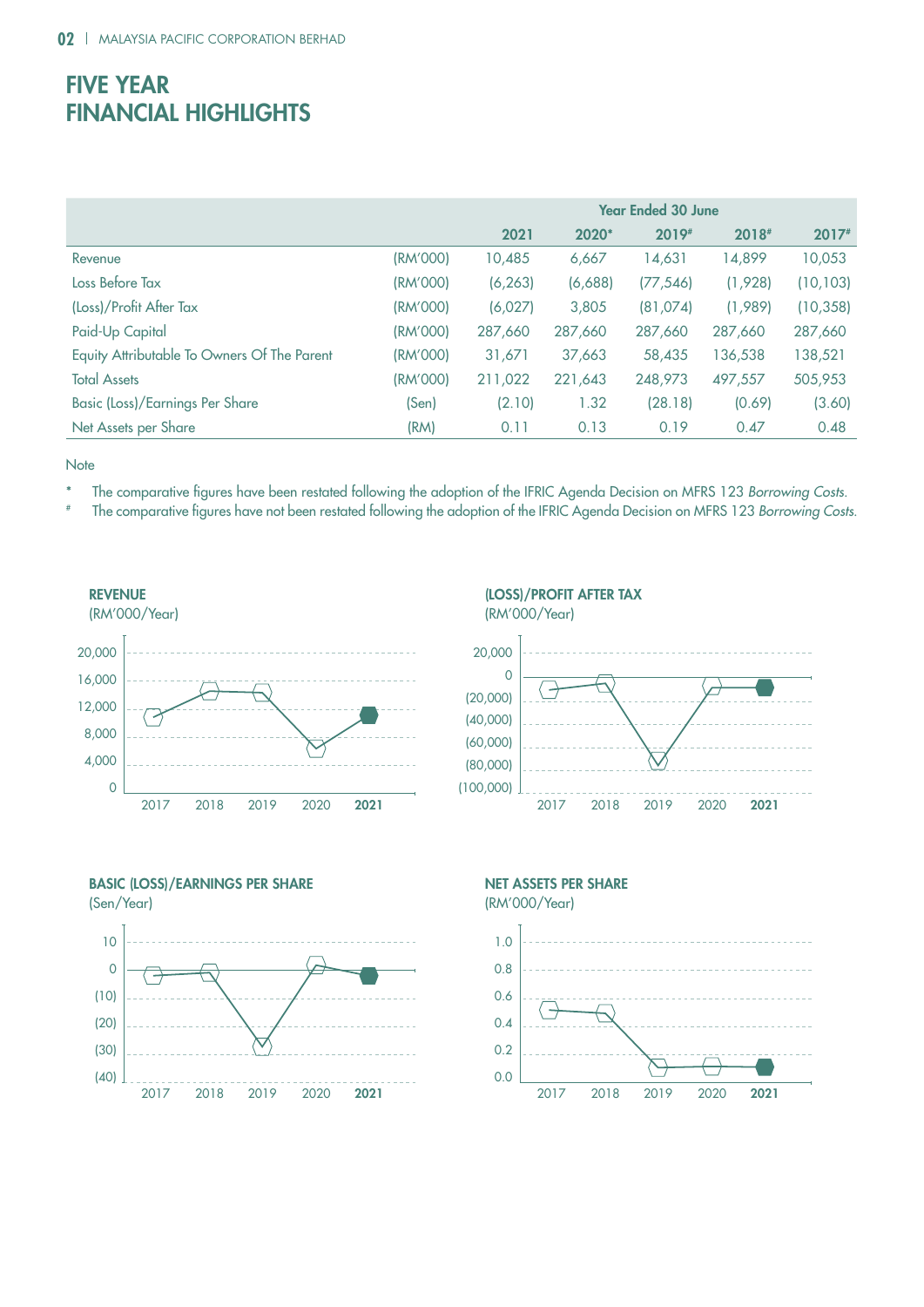### Management Discussion and Analysis



### Dear Shareholders,

On behalf of the Board of Directors and Management of Malaysia Pacific Corporation Berhad ("MPCorp or the Company"), we present the annual report for the financial year ended 30 June 2021.

### FINANCIAL REVIEW

### Summary of Financial Comparison

| For the financial year ended 30 June (RM'000) | 2021     | 2020*   |
|-----------------------------------------------|----------|---------|
| Revenue                                       | 10,485   | 6,667   |
| Loss Before Tax                               | (6, 263) | (6,688) |
| (Loss)/Profit After Tax                       | (6,027)  | 3,805   |
| Equity Attributable To Owners Of The Parent   | 31,671   | 37,663  |
| <b>Total Assets</b>                           | 211,022  | 221,643 |
| Returns on Equity                             | (19.03%) | 10.10%  |
| Returns on Asset                              | (2.86%)  | 1.72%   |
| Basic (Loss)/Earnings Per Share (Sen)         | (2.10)   | 1.32    |
| Net Assets per Share (RM)                     | 0.11     | 0.13    |

### **Note**

\* The comparative figures have been restated following the adoption of the IFRIC Agenda Decision on MFRS 123 *Borrowing Costs*

The Group main activity is property development. For the financial year ended 30 June 2021, the Group registered revenue of RM10.49 million and loss before tax of RM6.26 million. As compare to the previous financial year, the revenue for the current financial year has increased by RM3.82 million from RM6.67 million and loss before tax decreased by RM0.43 million from RM6.69 million.

The increase in revenue for the current financial year was mainly due to improving of construction progress and overwhelming of subscription rate of the joint venture project. The registered loss before tax was mainly due to provision of impairment of receivable and provision of litigation claim on interest claimed by the purchaser of Wisma MPL who made full settlement on behalf of the Company to RHB Bank Berhad.

The Group's net assets per share for the financial year ended 30 June 2021 reduced from RM0.13 to RM0.11.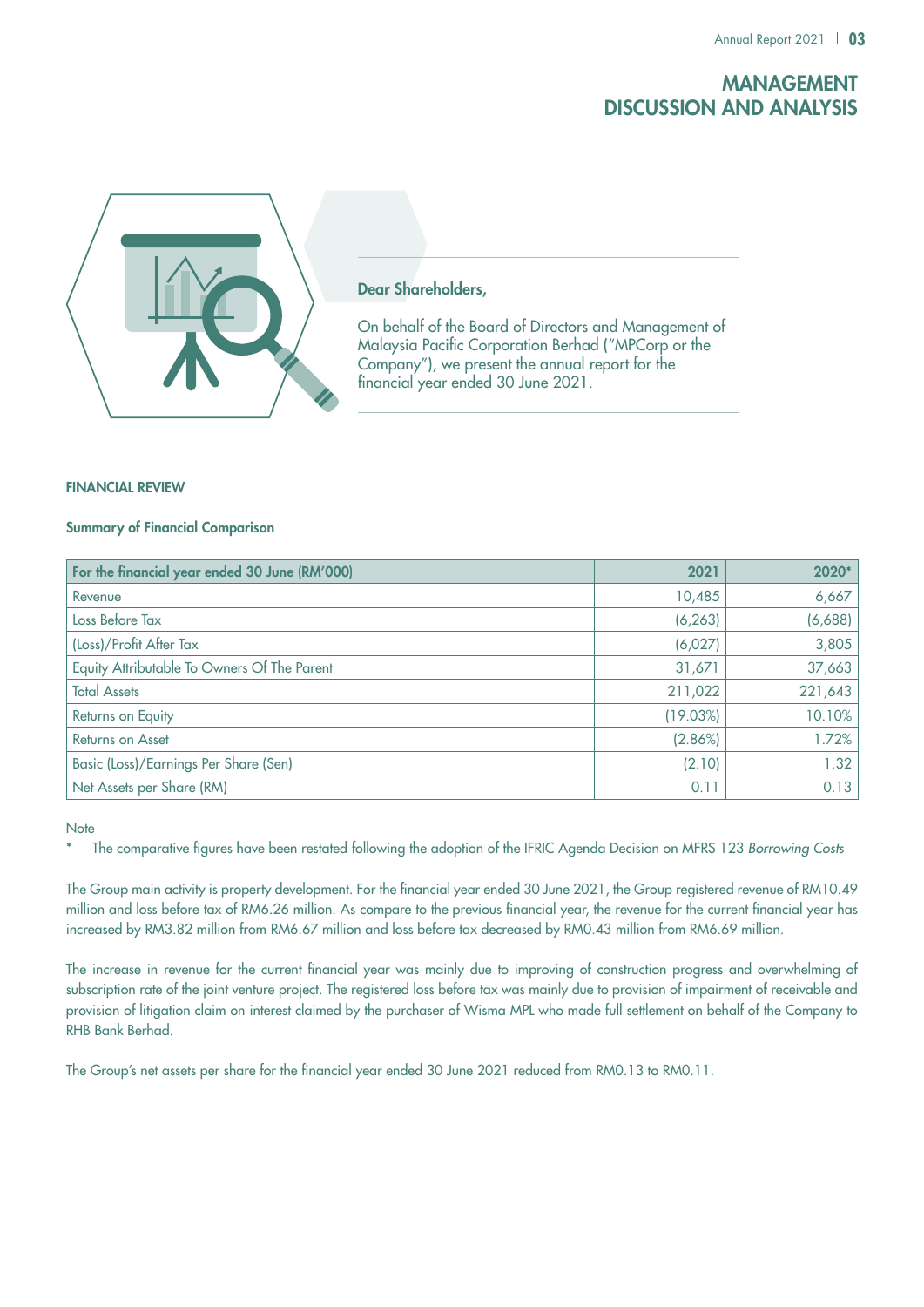### **Management** Discussion and Analysis

### OPERATION REVIEW

After the disposal of the investment property in the previous financial year, the Group is now maintaining the only core activity in property development.

The joint venture project with Bina Puri Properties Sdn. Bhd. in Johor is well in construction progress and achieved overwhelming subscription rate.

The Company and its subsidiary companies, Oriental Pearl City Properties Sdn. Bhd., Lakehill Resort Development Sdn. Bhd. and Taman Bandar Baru Masai Sdn. Bhd. had on 23 August 2019 entered into a settlement agreement with AmanahRaya Development Sdn. Bhd. ("AmanahRaya"), and subsequently obtained mandate from shareholders to execute the agreement during the Extraordinary General Meeting held on 22 May 2020.

Due to unforeseeable acquisition by the government to acquire a small parcel of land to build common infrastructure and delayed the process of amending the master development plan caused by the implementation of movement control order by the government, MPCorp and AmanahRaya have mutually agreed to enter into a supplementary settlement agreement to accommodate the change of the original settlement agreement. As MPCorp and AmanahRaya unable to agree on the revised terms, AmanahRaya has filed a suit against MPCorp based on a previously decided matter by High Court. However, the suit was dismissed with cost by the High Court on 11 August 2021. Currently, MPCorp is re-negotiating with AmanahRaya on the terms to be incorporated in the supplementary settlement agreement.

### REGULARISATION AND RESTRUCTURING PLANS

On 1 December 2014, MPCorp announced that it is a practice Note 17 ("PN17") company pursuant to Paragraph 8.04 and Paragraph 2.1(d) of PN17 of the Main Market Listing Requirements of Bursa Malaysia Securities Berhad as the Company's auditors had expressed a disclaimer opinion in the Company's audited financial statements for the financial year ended 30 June 2014.

On 29 July 2021, MPCorp obtained approval from Bursa Malaysia Securities Berhad for an extension of time up to 31 December 2021 to make the requisite announcement and submit its regularisation plan.

The global and local economic had been badly impacted by the Covid-19 pandemic. The global and Malaysia Gross Domestic Product ("GDP") contrasted 3.2% and 5.6% respectively. Malaysia's GDP registered 7.1% growth for first half year 2021. However due to the resurgence of Covid-19 infection, Bank Negara Malaysia (BNM) revised its initial full year growth target of 6.0% - 7.5% to 3.0% - 4.0%.

Consumers continue to be plagued by low income growth compounded by the Covid-19 pandemic that is likely to last into year 2022. Malaysia government has launched various stimulus packages such as payment moratorium, reliefs and subsidies to tackle the challenge during the critical period. Sluggish property market conditions to continue in year 2022. Although the economic outlook of Malaysia and property industry has been deeply impacted by the Covid-19, the Group is remaining optimistic on the prospect of property development for the coming financial year. Meanwhile, the Group is exploring the possibilities of collaborating with other parties with established track records in the construction industry to jointly undertake the development projects.

### **APPRECIATION**

On behalf of the Board of Directors, we would like to convey our sincere appreciation to our shareholders, bankers, business associates, local authorities and government agencies for their continued support.

Charles Ch'ng Soon Sen Chief Executive Officer and Executive Director

This statement was made in accordance with the resolution of the Board of Directors passed on 15 October 2021.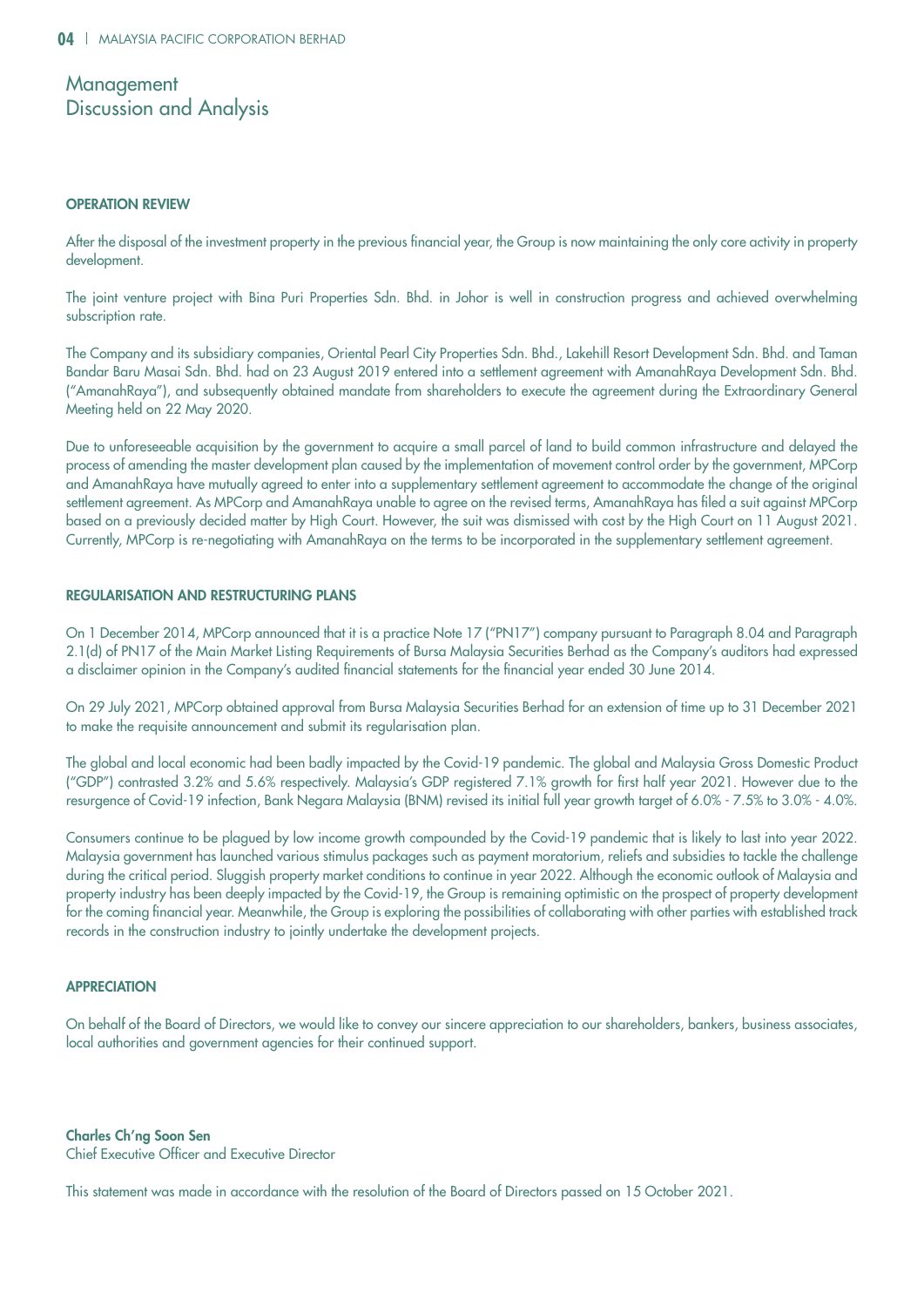# **CORPORATE STRUCTURE**



### Issued Share Capital (RM287,659,780)

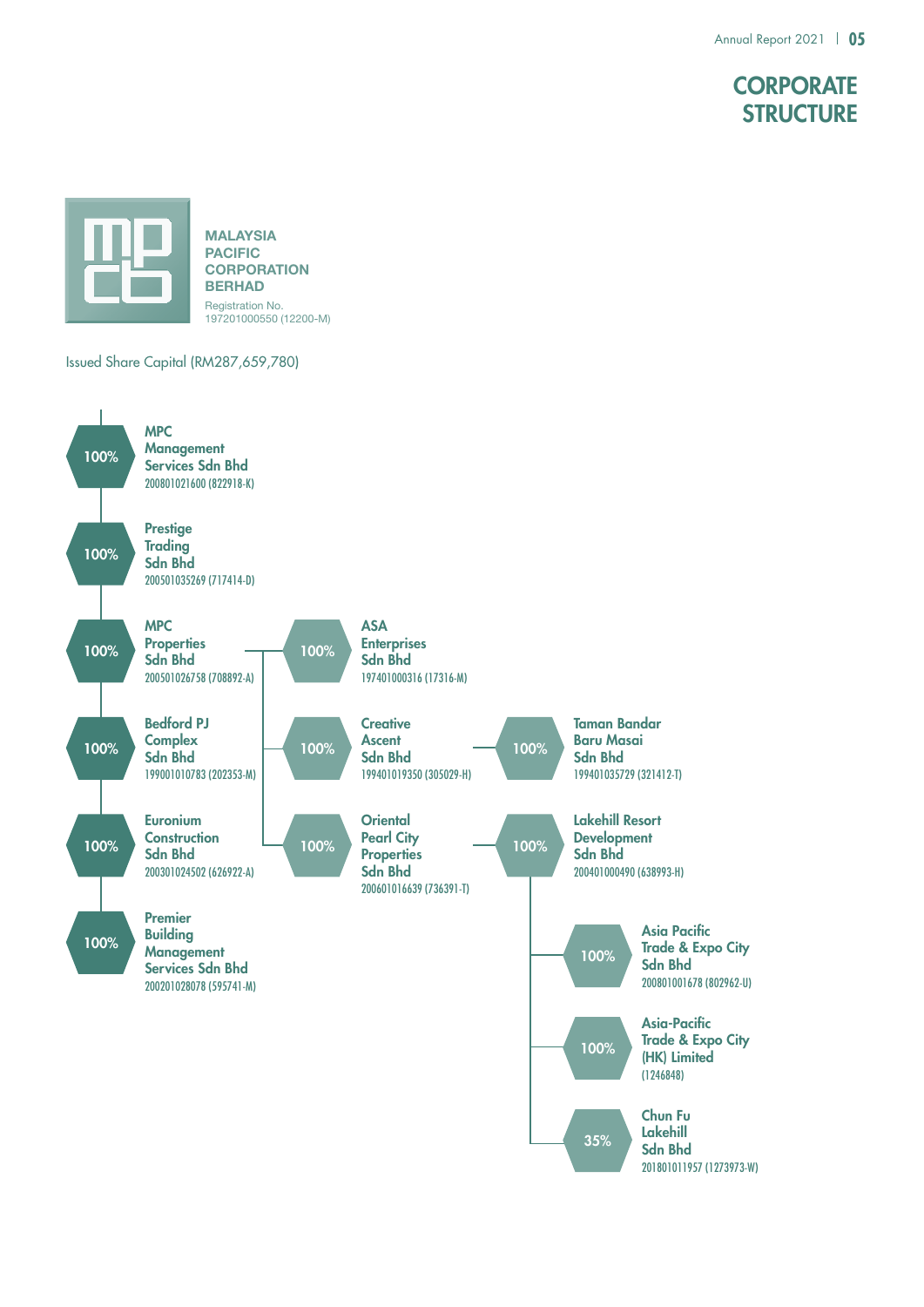# **CORPORATE INFORMATION**



Dato' Ir. Hj. Md. Nasir Bin Ibrahim Chairman and Independent Non-Executive Director

Datin Kong Yuk Chu Vice Chairman and Executive Director

Ch'ng Soon Sen Chief Executive Officer and Executive Director

Ch'ng Se Hua Executive Director

Lim Yit Kiong Independent Non-Executive Director

Ho Pui Hold Independent Non-Executive Director

### AUDIT AND RISK MANAGEMENT COMMITTEE

Committee Chairman Ho Pui Hold

Committee Members Lim Yit Kiong Dato' Ir. Hj. Md. Nasir Bin Ibrahim

### **SECRETARY**

Tan Tong Lang (MAICSA 7045482/SSM PC NO. 201908002253)

### REGISTERED OFFICE

Level 5, Block B, Dataran PHB, Saujana Resort, Section U2, 40150 Shah Alam, Selangor Darul Ehsan, Malaysia Tel : 03-7890 0638 Fax : 03-7890 1032

### REGISTRAR

### Boardroom.com Sdn Bhd

Level 5, Block B, Dataran PHB, Saujana Resort, Section U2, 40150 Shah Alam, Selangor Darul Ehsan, Malaysia Tel : 03-7890 0638 Fax : 03-7890 1032

### NOMINATION AND REMUNERATION COMMITTEE

Committee Chairman Ho Pui Hold

Committee Members Lim Yit Kiong Dato' Ir. Hj. Md. Nasir Bin Ibrahim

### PRINCIPAL PLACE OF BUSINESS

B03-A-09-01 Level 9, Menara Pacific No. 3, Jalan Bangsar, KL Eco City 59200 Kuala Lumpur Tel : 03 - 2201 9085 Fax : 03 - 2201 9308

### **AUDITORS**

Messrs UHY (AF 1411) Suite 11.05, Level 11 The Gardens South Tower **Mid Valley City** 

Lingkaran Syed Putra 59200 Kuala Lumpur Tel : 03 - 2279 3088 Fax : 03 - 2279 3099

### STOCK EXCHANGE LISTING

Main Market of Bursa Malaysia Securities Berhad Stock Name : MPCORP Stock Code : 6548

### **WEBSITE**

www.mpcb.com.my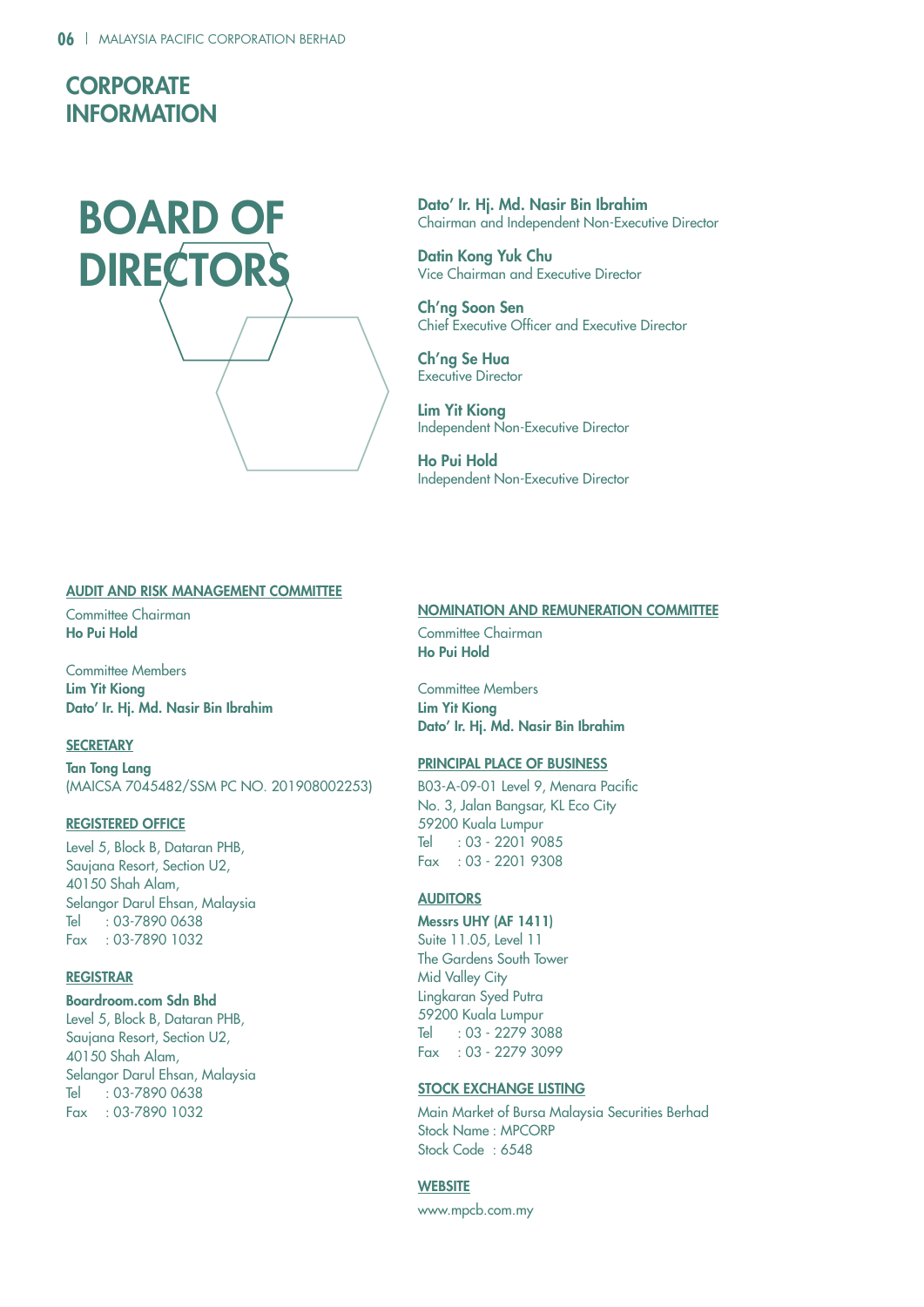# **BOARD OF** directors' profile

### DATO' IR. HJ. MD. NASIR BIN IBRAHIM

Chairman and Independent Non-Executive Director

| Aged                  | 58          |
|-----------------------|-------------|
| Gender                | <b>Male</b> |
| Nationality Malaysian |             |

Dato' Ir. Hj. Md. Nasir bin Ibrahim ("Dato' Nasir"), was appointed to the Board on 12 October 2016. He is an Independent Non-Executive Director of the Company.

Dato' Nasir was graduated from University of Texas, Arlington in 1986 with an Honours Bachelor Degree of Civil Engineering. He continued study in Master of Business Administration in 2000 at Universiti Kebangsaan Malaysia (UKM). He also held a "Professional and Competence Engineer" from Board of Engineers Malaysia and he has been recognised as a Professional Engineer (AR 12283).

Dato' Nasir is a Group Managing Director of Teamcoat Group of Companies, a bumiputera civil engineering group of companies and registered with the Contractor Service Centre (PKK) under Class A and Construction Industry Development Board (CIDB) in Grades G7. The company had undertaken both Government and Semi-Government project more than RM 1 Billion worth of contract. The company had also involved in Joint-Venture Agreement with both State of Selangor and Malacca State Economic Development Corporation (SEDC). The company is also categorised under TERAJU which is under Ministry of Finance Malaysia.

He was the Chairman of the Advisory Board of Trustees Guild of Bumiputra Contractors (GBC) in 2018 to present, Chairman of the Community College at Selayang 2015/2018, the Secretary of Board of Trustees (GBC) in 2002 to 2010, a member of Entrepreneurs Club (KUAT), a member of Malay Chamber (DPMM), Malay Contractors Association (PKMM) and UMNO Deputy Head Division member at Selayang from 2014 until 2018. He was the former Chairman of College Community Selayang and also a Coordinator of Implementation of Coordination Unit under Prime Minister Office for Taman Templer Division and also Technical Advisory Committee, TAC of the College Vocational Sungai Buluh since 2018.

He is the member of Audit and Risk Management Committee and also Nominating and Remuneration Committee of the Company.

He does not hold any other directorship in other public companies and listed corporations.

He has no family relationship with any other directors or major shareholder of the Company, no conflict of interest with the Company and has not been convicted for any offences within the past five (5) years other than traffic offence, if any. There is no public sanction or penalty imposed on him by the relevant regulatory bodies.

## DATIN KONG YUK CHU Vice Chairman and Executive Director

| Aged                 | 73.                                |
|----------------------|------------------------------------|
| Gender <b>Female</b> |                                    |
|                      | Nationality Hong Kong SAR National |

Datin Kong Yuk Chu, a Hong Kong SAR National, permanent resident of Malaysia, was appointed to the Board on 15 November 2007. She became an Executive Director of the Company on 1 October 2008 and as Vice Chairman of the Company on 18 February 2011.

Datin Kong has many years of executive experience as a director and chairperson of public listed and private companies in Hong Kong. She was a Director of IHD Holdings Limited (1986-1993), Non-Executive Director and Chairperson of China Everbright - IHD Pacific Limited (1994-1996) and a Director of Emporium Department Store and Supermarket (HK) Limited, Hong Kong (1989-1996).

She has extensive experience in design, manufacturing and retail of jade jewellery in Hong Kong and Malaysia. She is the Managing Director of Jacmoli Design Jewellers (HK) Limited, Hong Kong.

She does not hold any other directorship in other public companies and listed corporations.

Datin Kong is the mother of both Ch'ng Soon Sen and Ch'ng Se Hua. She has not been convicted for any offences within the past five (5) years other than traffic offence, if any. There is no public sanction or penalty imposed on her by relevant regulatory bodies.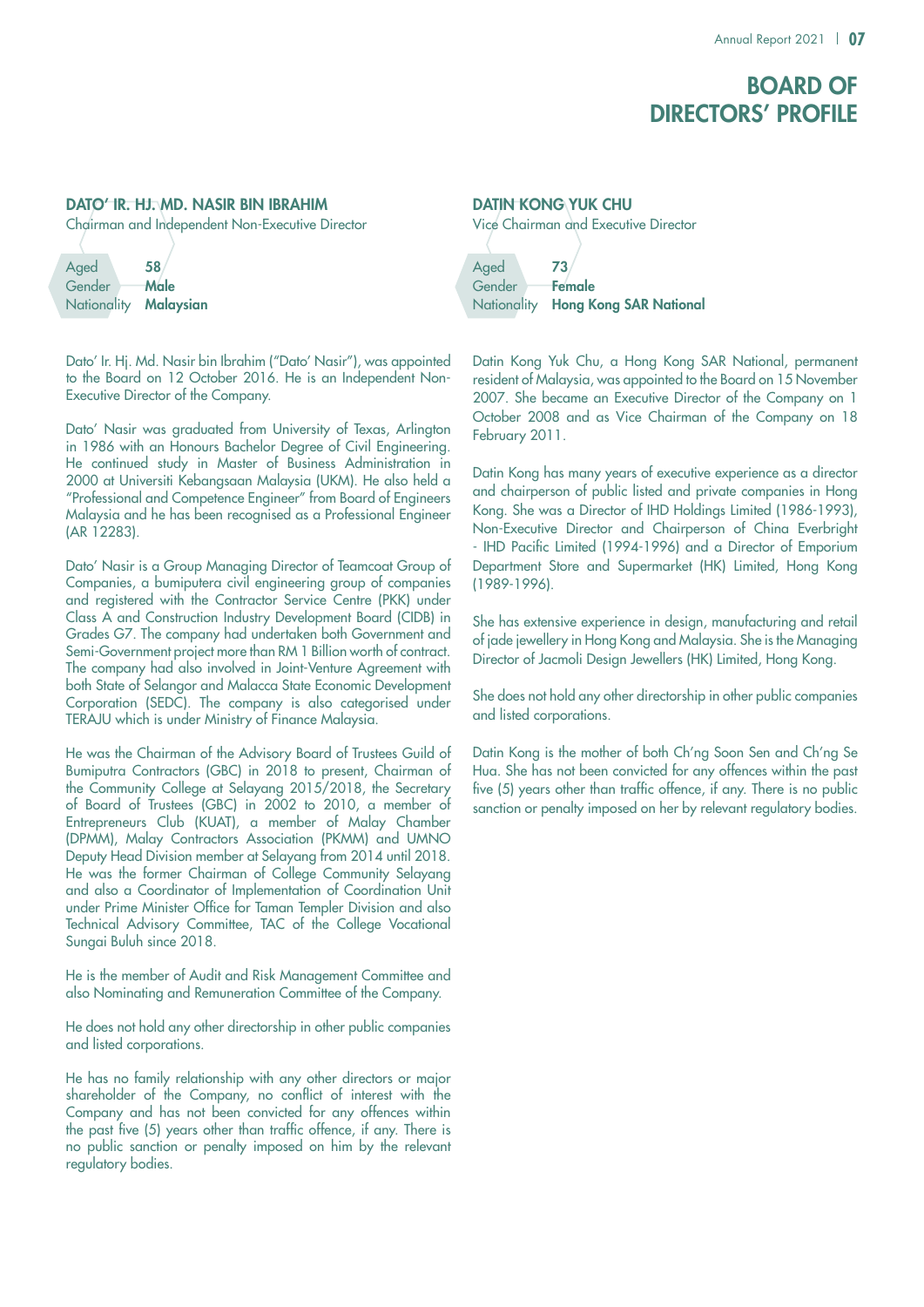# Board of Directors' Profile

### CH'NG SOON SEN

Chief Executive Officer and Executive Director

| Aged                         | 39          |
|------------------------------|-------------|
| Gender                       | <b>Male</b> |
| Nationality <b>Malaysian</b> |             |

Mr. Ch'ng Soon Sen, was appointed to the Board on 20 November 2006 as Executive Director of the Company and then subsequently appointed as Chief Executive Officer of the Company on 19 December 2013.

Mr. Ch'ng holds a degree in Business Management (Hons) from the University of Sunderland, UK and possesses an Advanced Diploma in Business Administration accorded by the Association of Business Executives (ABE), UK.

He is a director of Top Lander Offshore Inc, a company incorporated in the British Virgin Islands which is a substantial shareholder of the Company. He is also a shareholder and director of several private companies.

He does not hold any other directorship in other public companies and listed corporations.

He is the son of Datin Kong Yuk Chu, the Vice Chairman and Executive Director of the Company, and the brother of Ch'ng Se Hua, the Executive Director of the Company. He has not been convicted for any offences within the past five (5) years other than traffic offence, if any. There is no public sanction or penalty imposed on him by relevant regulatory bodies.

# CH'NG SE HUA



Ms. Ch'ng Se Hua, was appointed to the Board on 15 August 2016 as Executive Director of the Company.

Ms. Ch'ng graduated from Hong Kong Polytechnic University in 2009 with BA Hons (Fashion Design & Marketing). She is multilingual in Cantonese, Mandarin, English language and literature.

She is a director of Top Lander Offshore Inc, a company incorporated in British Virgin Islands which is a substantial shareholder of the Company.

She does not hold any other directorship in other public companies and listed corporations.

She is the daughter of Datin Kong Yuk Chu, Vice-Chairman and Executive Director of the Company and sister of Mr. Ch'ng Soon Sen, the Chief Executive Officer and Executive Director of the Company. She has not been convicted for any offences within the past five (5) years other than traffic offence, if any. There is no public sanction or penalty imposed on her by relevant regulatory bodies.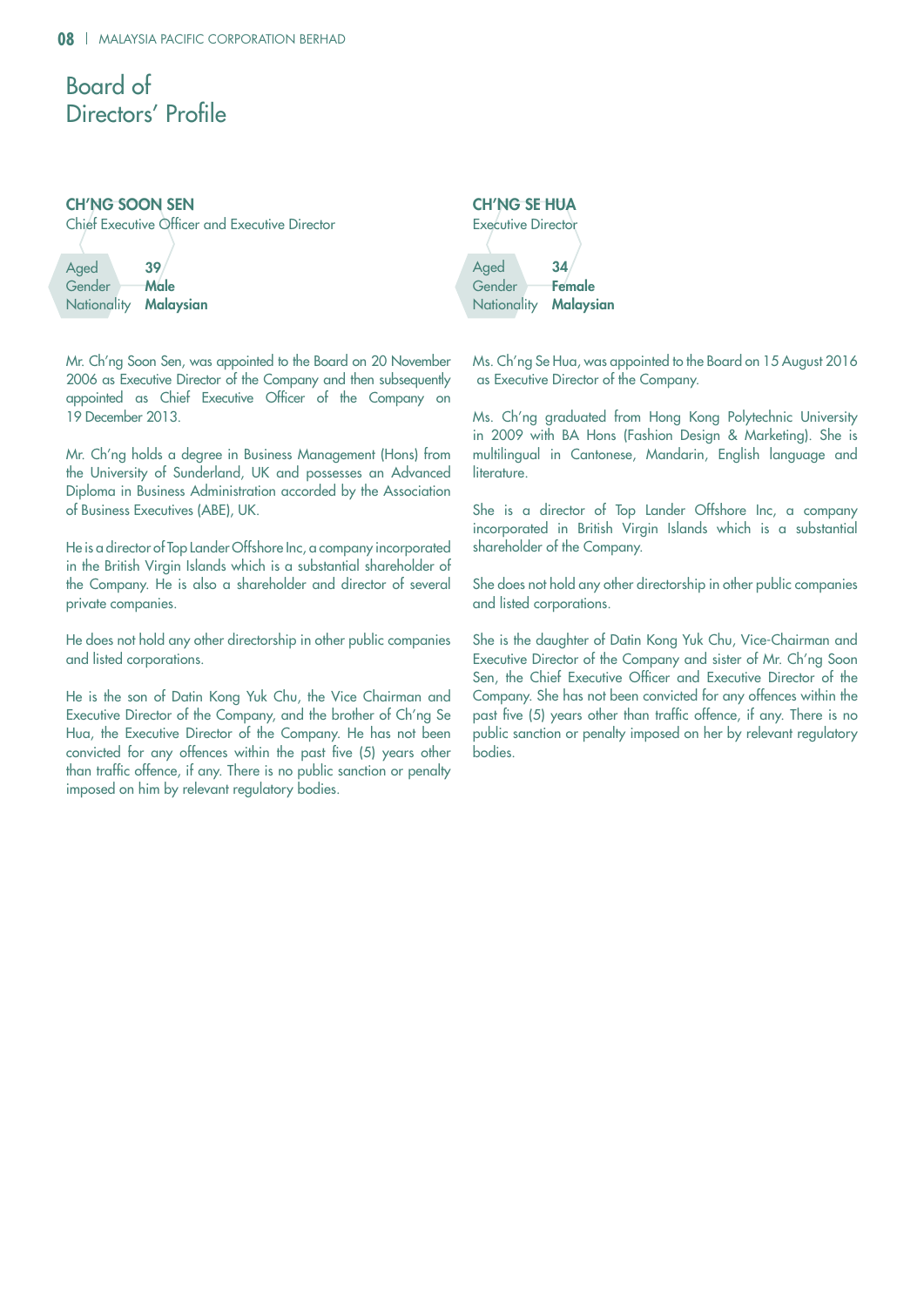# Board of Directors' Profile

### LIM YIT KIONG

Independent Non-Executive Director

| Aged                  | 45   |
|-----------------------|------|
| Gender                | Male |
| Nationality Malaysian |      |

Mr. Lim Yit Kiong, was appointed to the Board on 26 February 2015 as Independent Non-Executive Director of the Company.

Mr. Lim obtained his Honours Degree in Commerce Accounting from Curtin University of Technology. Mr. Lim is a member of CPA Australia and a member of Malaysian Institution of Accountants (MIA).

He was attached to KPMG from 1999 to 2003. After spending four (4) years in audit line, he was invited to join Aturmaju Resources Berhad (now known as ARB Berhad) as Group Account Manager in 2004. After leaving ARB Berhad, he was appointed Group Accountant of Usahawan Borneo Group on 2 May 2008. He was also appointed as the Company Secretary of Usahawan Borneo Group on 12 August 2008.

He is a member of Audit and Risk Management Committee, and also Nominating and Remuneration Committee of the Company.

He also sits in board of Ageson Berhad, a company listed on Main Market of Bursa Malaysia.

He has no family relationship with any other directors or major shareholder of the Company, no conflict of interest with the Company and has not been convicted for any offences within the past five (5) years other than traffic offence, if any. There is no sanction or penalty imposed on him by relevant regulatory bodies.

Aged 39 Gender Male Nationality **Malaysian** HO PUI HOLD Independent Non-Executive Director

Mr. Ho Pui Hold, was appointed to the Board on 12 October 2016 as Independent Non-Executive Director of the Company.

He is an Accountant by profession, a fellow member of the Association of Chartered Certified Accountants (FCCA), United Kingdom and a member of Malaysian Institute of Accountants (MIA) and a member of ASEAN Chartered Accountant (ACPA).

Mr. Ho has years of professional experience in auditing, banking and corporate finance. He started his career in 2004 by joining a Singapore advisory firm as IPO consultant where he participated in a few successful listing of companies in SGX. He then joined Ernst & Young as Senior Audit Associate until 2009 before he left to join AmBank (M) Berhad - Corporate & Institutional Banking. In AmBank, he was responsible in client credit evaluation and marketing of the Bank's products mainly in debt capital market, offshore loan syndication, corporate finance advisory & treasury products. To further advance his career, he took up the Chief Financial Officer position in a foreign company which is listed in Bursa Malaysia Securities Berhad until 2013. He now sits on the board of HB Global Limited, Permaju Industries Berhad, Milux Corporation Berhad and Xidelang Holding Ltd, companies listed on Main Market of Bursa Malaysia Securities Berhad.

He is the Chairman of Audit and Risk Management Committee, and also Nominating and Remuneration Committee of the Company.

He has no family relationship with any other directors or major shareholder of the Company, no conflict of interest with the Company and has not been convicted for any offences within the past five (5) years other than traffic offence, if any. There is no public sanction or penalty imposed on him by relevant regulatory bodies.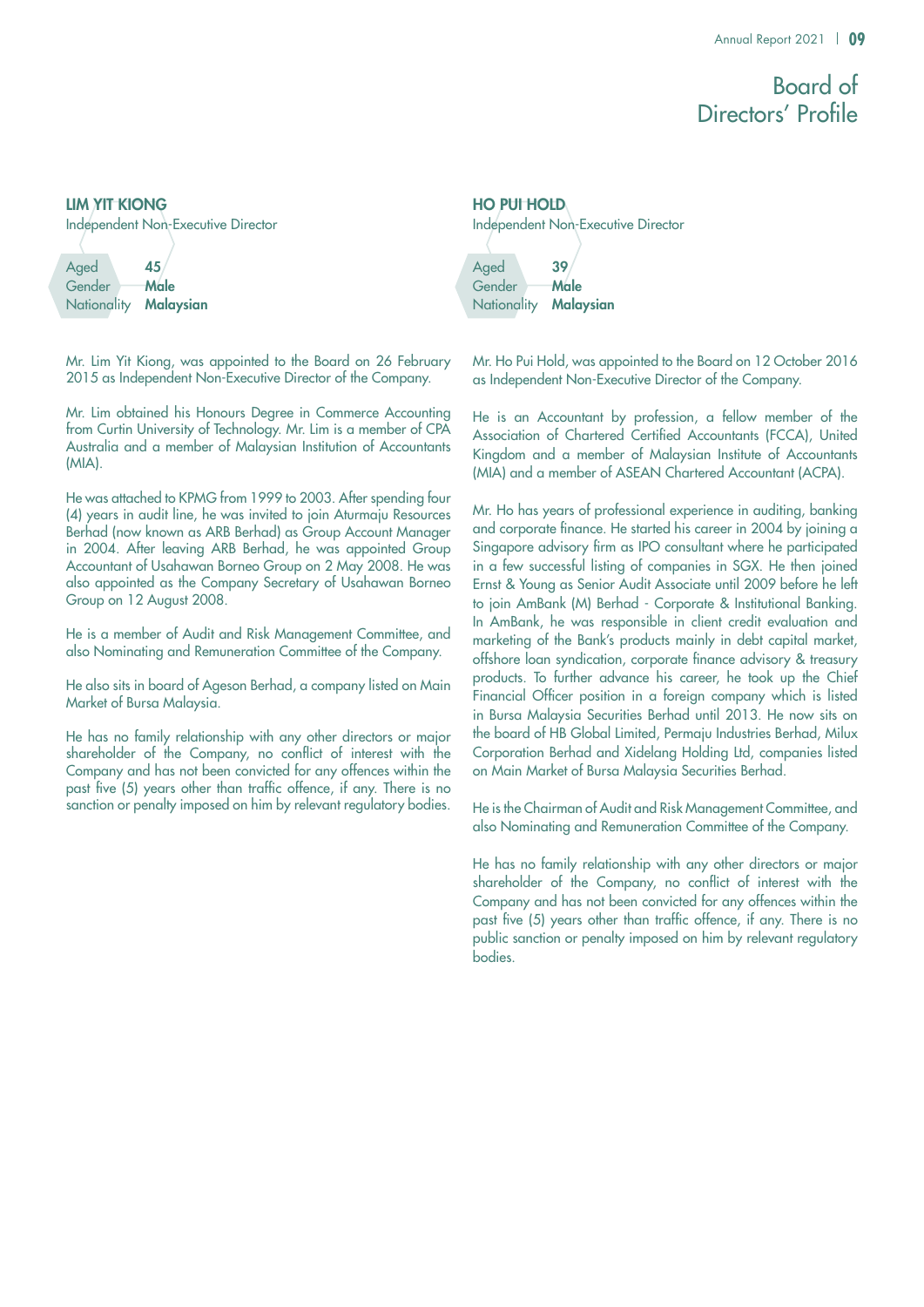# Profile of Key Senior Management

### Mohd Faridz bin Mohd Noor

Head of Project, Lakehill Resort Development Sdn. Bhd.

| Aged                  | 45          |
|-----------------------|-------------|
| Gender                | <b>Male</b> |
| Nationality Malaysian |             |

En. Mohd Faridz was appointed as the Managing Architect on 2 September 2013. He subsequently re-designated to Head of Project in February 2014. He holds a Diploma/Bachelor Degree of Architecture, majoring in Architecture Technology in Lim Kok Wing University of Creative Technology & Curtin University.

En. Mohd Faridz had few overseas experiences in U.A.E and Libya for the township development and luxury projects on the local front, he has work with Tropicana Corporation Berhad, Selangor State Development Corporation and BEP Architect. He also involved with the companies and projects which have been awarded by FIABCI, BCI, Top Property Developer Awards and International Property Awards.

He does not hold directorship in any public companies and listed corporation and has no family relationship with any Director and/ or major shareholder of the Company. He has no conflict of interest with the Company and has no conviction for any offences within the past five (5) years other than traffic offence, if any. There is no public sanction or penalty imposed on him by relevant regulatory bodies.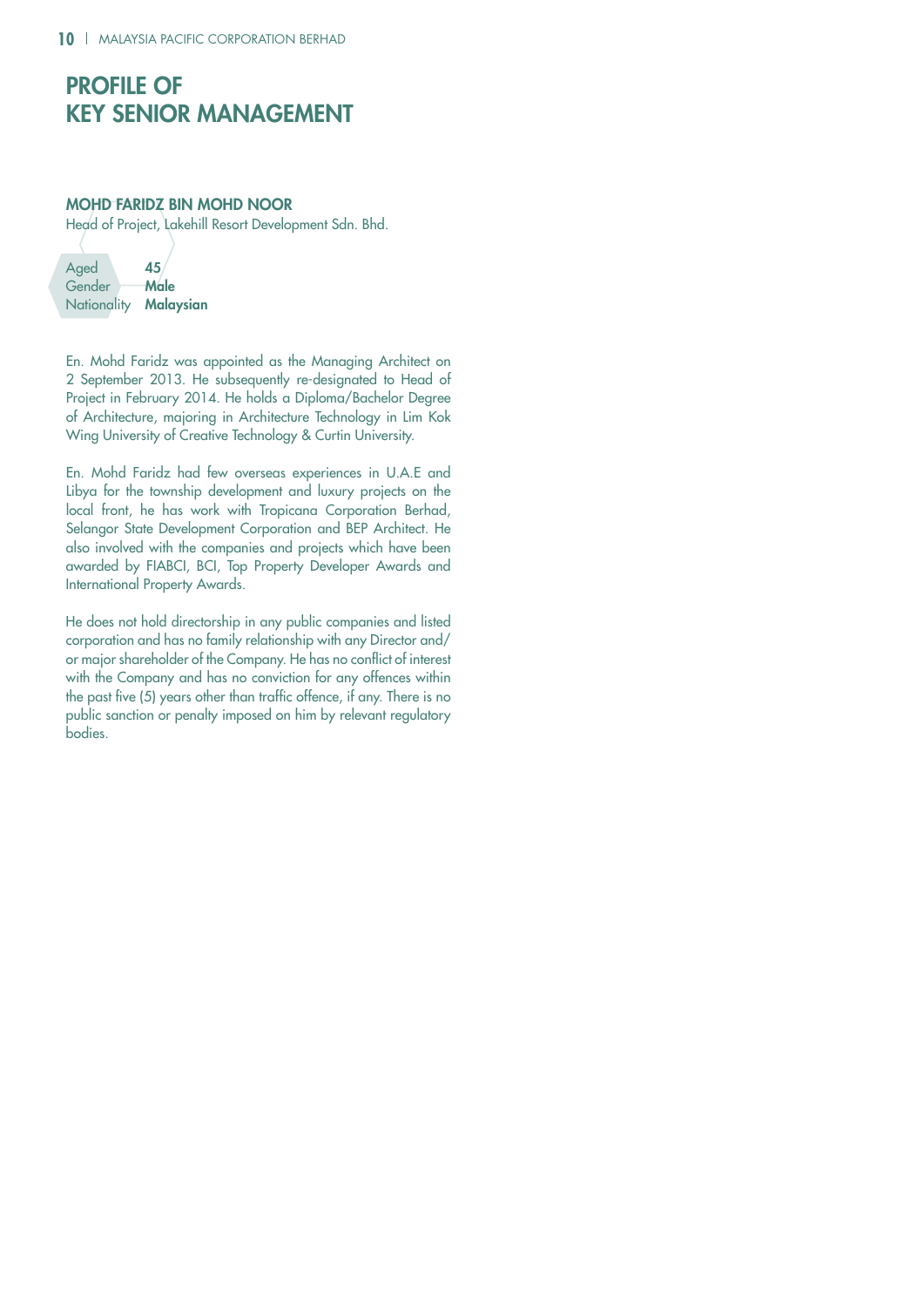# Audit and Risk Management Committee Report

### COMPOSITION OF AUDIT AND RISK MANAGEMENT COMMITTEE

The Audit and Risk Committee ("ARMC") is formally constituted with written terms of reference and currently comprises the following members:

| Chairman<br>Mr. Ho Pui Hold                                                | - Independent Non-Executive Director                                                      |
|----------------------------------------------------------------------------|-------------------------------------------------------------------------------------------|
| <b>Members</b><br>Dato' Ir. Hj. Md. Nasir Bin Ibrahim<br>Mr. Lim Yit Kiong | - Chairman and Independent Non-Executive Director<br>- Independent Non-Executive Director |

The ARMC composition is in line with Paragraph 15.09 of Main Market Listing Requirements ("MMLR"). As at the date of this Annual Report, the ARMC comprises three (3) members who are Independent and Non-Executive Directors. No alternate director is appointed as a member of the ARMC. The Chairman of the ARMC is a fellow member of the Association of Chartered Certified Accountants, United Kingdom and a member of Malaysian Institute of Accountants.

### TERMS OF REFERENCE

The Terms of Reference of ARMC set out the authority, duties and responsibilities of the Committee which are consistent with the requirements of the MMLR and Malaysian Code on Corporate Governance 2017 ("MCCG"). This terms of Reference is accessible on the Group corporate website at www.mpcb.com.my.

### NUMBER OF MEETINGS AND DETAILS OF ATTENDANCE

During the financial year ended 30 June 2021, the ARMC conducted four (4) meetings. The attendance of the members of ARMC is set out as below: -

| <b>Members</b>                      | No. of meetings attended | Percentage of attendance (%) |
|-------------------------------------|--------------------------|------------------------------|
| Mr. Ho Pui Hold                     | 4/4                      | 100                          |
| Dato' Ir. Hj. Md. Nasir Bin Ibrahim | 4/4                      | 100                          |
| Mr. Lim Yit Kiong                   | 4/4                      | 100                          |

### INDEPENDENCE OF THE AUDIT AND RISK MANAGEMENT COMMITTEE

The Company recognises the need to uphold independence of its ARMC and that no possible conflict of interest whatsoever should arise. Currently, none of the members of the Board nor the ARMC of the Company were former key audit partners of the external auditors appointed by the Group. The Company will observe a cooling-off period of at least two (2) years in the event any potential candidate to be appointed as a member of the ARMC was a key audit partner of the external auditors of the Group.

### FINANCIAL LITERACY OF THE AUDIT AND RISK MANAGEMENT COMMITTEE MEMBERS

Collectively, the members of the ARMC have the relevant experience and expertise in finance and accounting, and have carried out their duties in accordance with the terms and reference of the ARMC. The qualification and experience of the individual ARMC members are disclosed in the Directors' Profile on pages 7 to 9 of this Annual Report.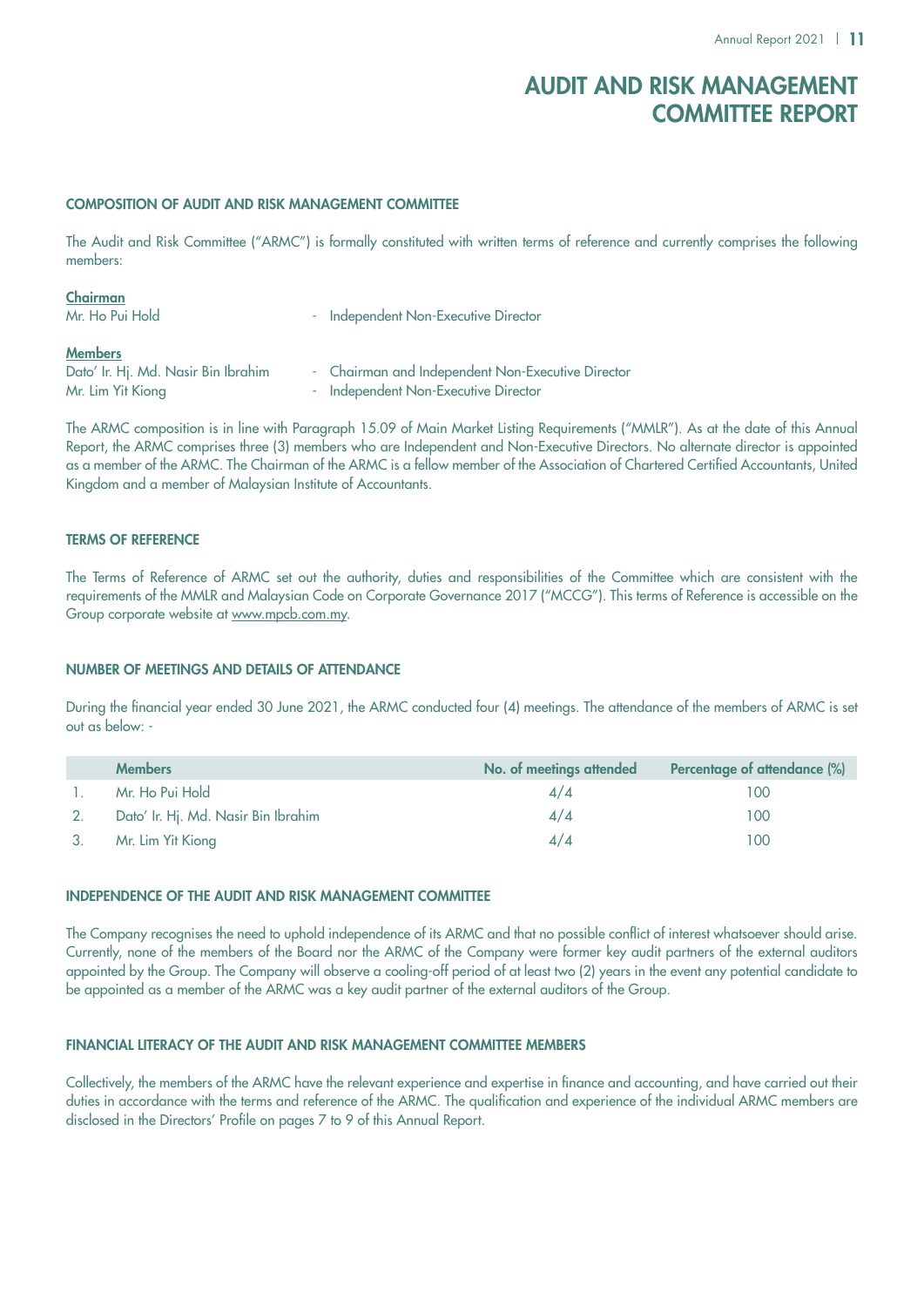# Audit and Risk Management Committee Report

### SUMMARY ACTIVITIES OF THE AUDIT AND RISK MANAGEMENT COMMITTEE

The activities undertaken by the ARMC during the financial year ended 30 June 2021 included the following:

### Activities with regard to external auditors:

- • reviewing the audit planning memorandum from the external auditors, Messrs UHY on the audit of independence, consideration of fraud in an audit of financial statements, areas of audit emphasis, reporting and deliverables, possible key audit matters and fair and transparent fees;
- review of external audit scope and audit plans based on the external auditors' presentation of audit strategy and plan;
- review of external audit results, audit reports, management letter and the response from the management as well as internal control areas that required improvement;
- discussions with the external auditors without the attendance of Executive Directors and employees of the Group;
- review and evaluate the independence of the external auditors. The ARMC worked closely with the external auditors in establishing procedures in assessing the suitability and independence of the external auditors, in confirming that they are, and have been, independent throughout the conduct of the audit engagement with the Group in accordance with the independence criteria set out by Malaysian Institute of Accountants;
- consideration and recommendation to the Board of Directors for approval of the audit fees and non-audit fees payable to the external auditors; and
- evaluate and review of the performance and independence of the external auditors in the provision of statutory audit services and recommendation to the Board for approval on the re-appointment of external auditors.

### Activities with regard to internal audit and risk management:

- review of internal audit's resource requirements, scope, adequacy and function;
- review of internal audit's plan and programs;
- review of internal auditors' reports, recommendations and management's responses. Improvement actions in the areas of internal control, systems and efficiency enhancements suggested by the internal auditors were discussed together with the management team in a separate forum;
- review of implementation of these recommendations through follow-up audit reports;
- suggestion on additional improvement opportunities in the areas of internal control, systems and efficiency improvement;
- review of the internal control processes and risk management policies and strategies from time to time and recommendation on any significant proposed changes for adoption by the Board of Directors;
- monitoring and reporting of the risk assessment results to the Board of Directors; and
- assessment on the actual and potential impact of any failure or weakness of the internal controls in place.

### Activities with regards to financial reporting:

- review the unaudited financial results to ensure compliance of the financial statements with the provisions of the Companies Act 2016 ("the Act") and the applicable approved accounting standards as per the Malaysian Financial Reporting Standards ("MFRS") issued by the Malaysian Accounting Standards Board ("MASB") before recommending the same for Board of Directors' approval. Discussion were focused particularly on:
	- any change in and implementation of major accounting policies and practices;
	- significant adjustments arising from the audit;
	- the going concern assumption as well as the concerns and uncertainties highlighted by the external auditors that may cast doubt about the Group's ability to continue as a going concern; and
	- compliance with applicable MFRS and other legal requirements.
- reviewed and recommended the annual report including the annual audited financial statements and Corporate Governance Report of the Company prior to submission to the Directors for approval. This was to ensure compliance of the financial statements with the provisions of the Act and the applicable approved accounting standards as per the MFRS.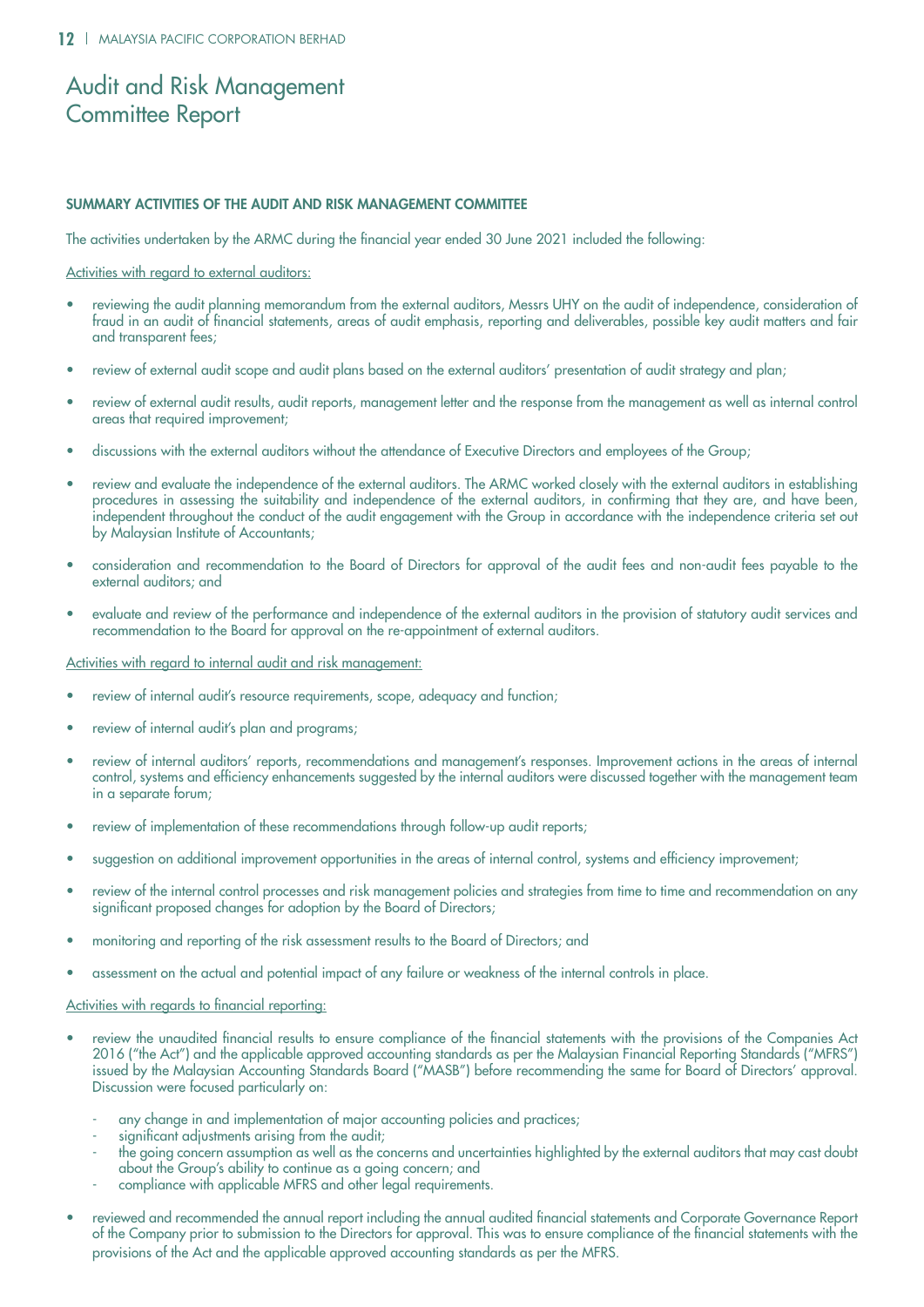# Audit and Risk Management Committee Report

### SUMMARY ACTIVITIES OF THE AUDIT AND RISK MANAGEMENT COMMITTEE (Cont'd)

### Other activities:

- review of its Terms of Reference periodically and recommendation to the Board on revision, if necessary;
- review of related party transactions or recurrent related party transactions;
- review of application of Corporate Governance principles and the extent of the Group's compliance with the best practices set out under with the MCCG;
- review of the Overview Statement on Corporate Governance, this Report and the Statement on Risk Management and Internal Control:
- review of the progress on implementation of action plans and rectification measures for the key findings noted through the special audit conducted previously; and
- review and formulation of the Group's PN17 regularisation plan for submission to Bursa Malaysia Securities Berhad as well as the applications for extension of time to submit regularisation plan.

### Internal Audit Function

The internal audit function was established with the primary objective of providing the necessary assistance to the ARMC in the course of discharging its duties and responsibilities. The ARMC is guided by the Guidelines on Internal Audit Function issued by the Internal Auditors Malaysia and the Internal Audit Charter that provides the framework for the efficient and effective functioning of the internal audit function.

The internal audit role is to provide independent and reasonable assurance that the systems of internal controls and procedures in the operating business entities within the Group are adequate and effective to mitigate the risks identified. The internal audit covers the review of the adequacy of risk management, operational controls, management efficiency and compliance with established procedures and guidelines, amongst others.

The ARMC is supported by an independent and adequately resourced internal audit function which has been outsourced to a professional services firm, Messrs CHL Chartered Accountant, headed by Mr. Tee Wei Chung, professional member of The Institute of Internal Auditors Malaysia. The outsourced Internal Auditors report directly to the ARMC and provided with a reasonable assurance of adequacy of the scope, functions and resources of the internal audit function.

The internal audit activities were carried out based on a risk-based audit plan presented by the internal auditors to the ARMC for approval. The establishment of the internal audit plan took into consideration the corporate risk profile and input from management and ARMC. The results of the audits provided in the internal audit reports were reviewed by ARMC. The Internal Audit has added value by improving the control processes within the Group.

The total costs incurred for internal audit activities in respect of the financial year ended 30 June 2021 were amounted to RM11,000.

The following internal audit activities were those carried out by the internal auditors during the financial year under review:

- formulation of agreement with the ARMC on the risk-based IA plan that was consistent with the Company's objectives and goals;
- conduct of internal audit engagements in accordance with the IA plan:
- following up on IA recommendations to ensure adequate implementation; and
- reporting to the ARMC on the competency (i.e. qualification and experience) of its human resources on a yearly basis.

This ARMC report was made in accordance with the resolution of the ARMC dated 15 October 2021.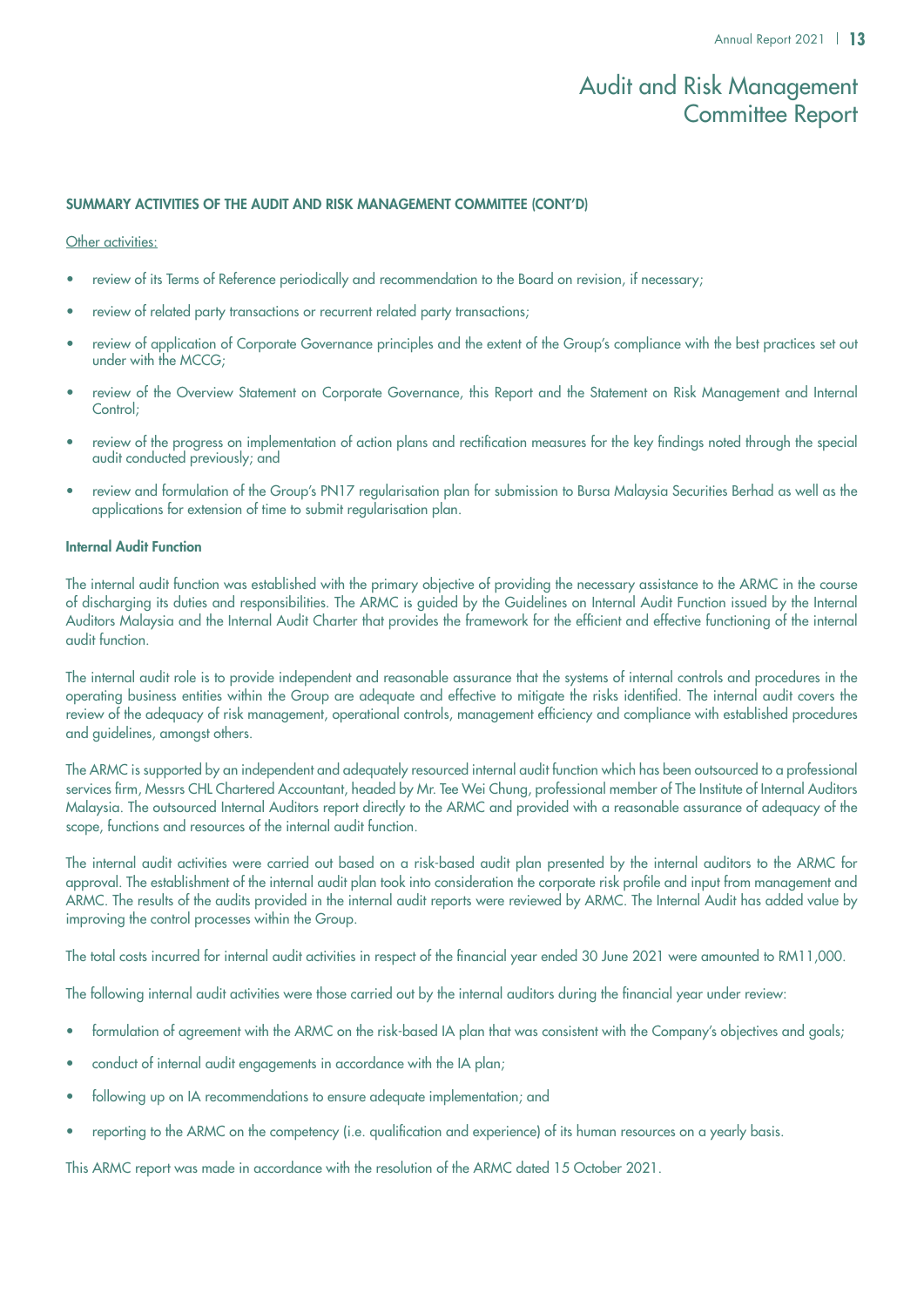The Board of Directors ("Board") of Malaysia Pacific Corporation Berhad ("MPCB" or "the Company") remains committed in maintaining the adequate standards of corporate governance ("CG") within the Company and the subsidiaries ("the Group"), adhering to the principles and best practices of CG, through observing and practicing the core values of Malaysian Code on Corporate Governance 2021 ("MCCG") and the Corporate Governance Guide issued by Bursa Malaysia Securities Berhad ("Bursa Securities"). The commitment from the top paves the way for management and all employees to ensure the Company's businesses and affairs are effectively managed in the best interest of all stakeholders.

Pursuant to Paragraph 15.25(1) of the Main Market Listing Requirements ("MMLR") of Bursa Securities, the Company provides an overview of the application of the corporate governance practices of the Group during the financial year ended 30 June 2021 with reference to the principles set out in the MCCG.

The application of each Practice set out in the MCCG is disclosed in the Company's Corporate Governance Report which is available on the Company's website at www.mpcb.com.my as well as via an announcement on the website of Bursa Securities.

### PRINCIPLE A: BOARD LEADERSHIP AND EFFECTIVENESS

### Board's Responsibilities

The Board, comprising the Executive and Independent Non-Executive Directors takes full responsibility for the overall governance of the Group by ensuring the strategic direction, control and succession plan of the Group, the effective monitoring of performance goals, and accountability to the Group, the shareholders and all other stakeholders, as well as formalising documentation on matters specifically reserved for its decision and ensuring that the Group's internal controls, risk management and reporting procedures are well in place. Whilst the management is responsible for the day-to-day operations of the business and effective implementation of the Board decisions.

The Board recognises the importance of reviewing and adopting strategic business plans and overseeing the conduct of the business in order to ensure that the business is being properly managed. The Board regularly reviews the operational and financial reports which are tabled at Board meetings held at least 4 times a year.

To ensure the effective discharge of its function and responsibilities, the Board has delegated specific responsibilities to several board committees such as:

- (a) Audit and Risk Management Committee ("ARCM"); and
- (b) Nomination and Remuneration Committee ("NRC").

These board committees operate within clearly defined terms of reference. The respective Chairman of the board committees will report to the Board on key issues deliberated. The ultimate responsibility for the final decision on all matters, however, rests with the entire Board. The powers delegated to the board committees are set out in the terms of reference of each of the board committees as approved by the Board. The terms of reference of the board committees can be found on the Company's website at www.mpcb.com.my.

All the directors are to act in the best interest of the Company and shall disclose to the Board of any interest or potential interest as soon as he becomes aware of such interest. The Company Secretary shall keep a record of such declarations.

The Board shall observe and adhere to the Company's Code of Conduct for Directors which provides guidance regarding ethical and behavioural considerations or actions in discharging their duties and responsibilities. The Board recognizes the importance on adherence to the Code of Conduct by all personnel in the Group and take measures to put in place a process to ensure its compliance

### Chairman and Chief Executive Officer

The positions of the Chairman and Chief Executive Officer are held by different individuals. The roles are separated with a clear division and responsibilities between them to ensure balance of control, power and authority. The Chairman of the Company is an Independent Non-Executive Director and responsible for the leadership, effectiveness, conduct and governance of the Board. The Chairman provides leadership at Board level, chairing the meetings of the Company and the Board, represents the Board to shareholders and together with the Board, reviews and approves the strategic objectives and policies of the Group. The Chief Executive Officer is responsible for the business direction and development of the operating units, organisational effectiveness and implementation of the Board's policies and decisions with the Management team oversees the Group's day-to-day operations.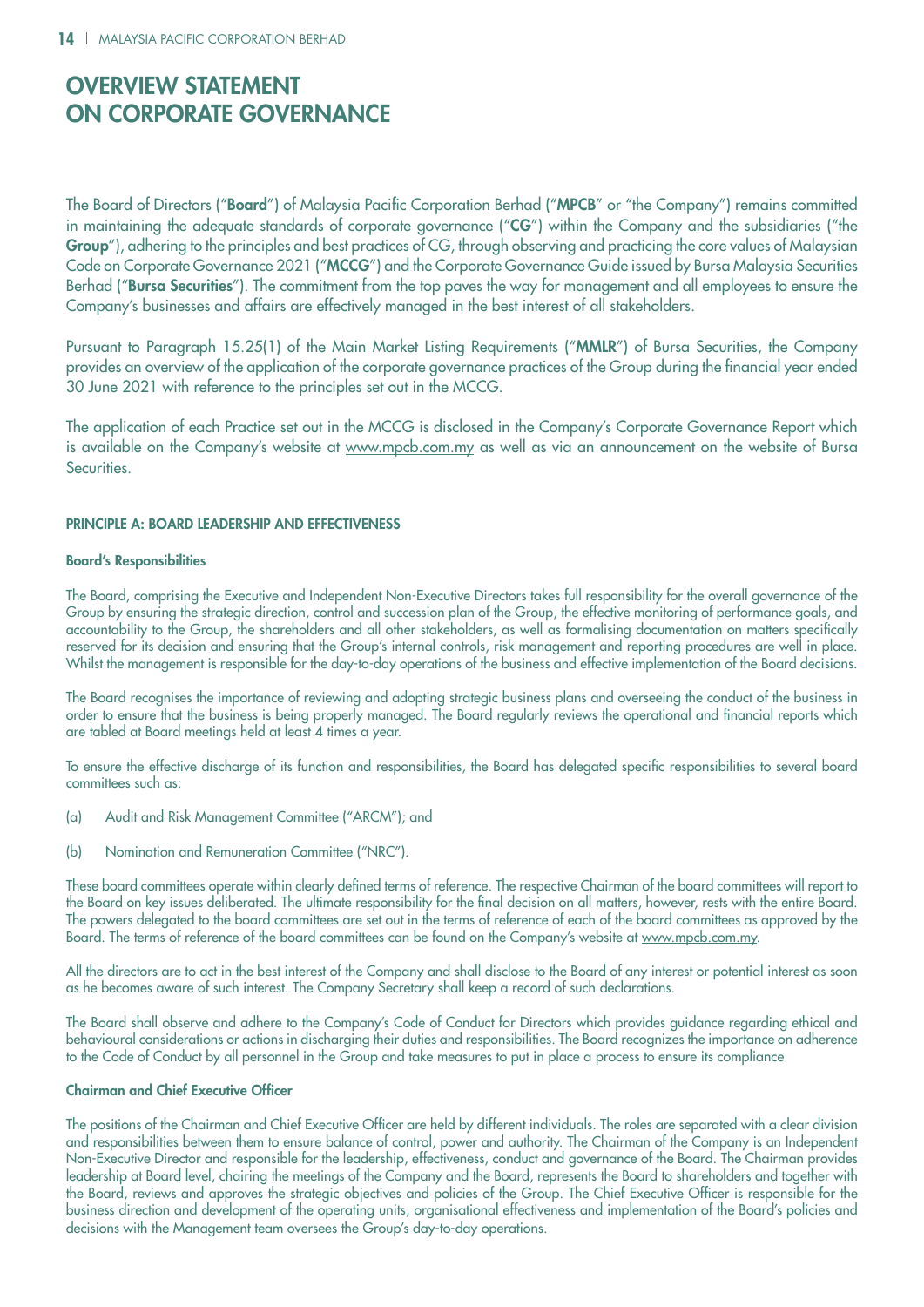### PRINCIPLE A: BOARD LEADERSHIP AND EFFECTIVENESS (CONT'D)

### Qualified and Competent Company Secretaries

The Company Secretary plays an advisory role to the Board and is responsible to ensure all Board procedures and Board management matters are in line as well as in compliance with MMLR of Bursa Securities, relevant laws and regulations. The Company Secretary ensure that discussions at Board and Board Committees meetings are well documented, and subsequently communicated to the relevant Management for appropriate action. The Board is assisted by a qualified and competent Company Secretary which is member of Malaysian Institute of Chartered Secretaries and Administrators.

### Access to Information and Advice

The Board members have full and unrestricted access to information on the Group's business and affairs in discharging their duties.

The agenda for each Board meeting and its relevant papers relating to the agenda items are forwarded to all Directors for their perusal prior to the Board meeting. Adequate notice is provided to allow the Directors to review the Board papers so that matters arising could be properly deliberated at the Board meetings and appropriate decisions could be made by the Board. Senior Management and appointed advisers of the Company may be required to attend the Board meetings as and when necessary.

### Board Charter

The Board has established clear function reserved for the Board and those delegated to Management. Key matters reserved for the Board include the approval of strategic plans, quarterly and annual financial statements for announcement and monitoring of financial and operating performance. Such delineation of roles will be clearly set out in the Board Charter ("the Charter") which will serve as a reference point for Board activities.

The Charter which is aligned with the Practice 2.1 of the MCCG, sets out the roles and functions of the Board and the Management and provides guidance for Directors and Management regarding the responsibilities of the Board, its committees and Management, the requirement of Directors and Management, the requirements of Directors in carrying out their stewardship role and in discharging their duties towards the Company as well as boardroom activities.

The Charter will be periodically reviewed and updated in accordance with the needs and any new regulations that may have an impact on the discharge of the Board's duties and responsibilities.

The Charter is available at the Company's website at www.mpcb.com.my.

### Code of Conduct and Ethics

The Code of Conduct and Ethics, serves as a road map to guide the Board in carrying out their duties and responsibilities to the highest standards of personal and corporate integrity. The Group has also in place the Code of Conduct and Ethics for its employees which comprised all aspects of its day to day business operations.

Directors and employees of the Group are expected to perceive high standards of integrity and fair dealings in relation to clients, staff, management and regulators which the Group operates and ensure compliance with all applicable laws, rules and regulations. The Code of Conduct and Code of Ethics are available on the Company's website at www.mpcb.com.my

### Whistleblowing Policy

The Board recognises the importance to put in place a Whistle Blowing Policy, which provides an avenue for the employee to make good-faith disclosure and report instance of unethical, unlawful or undesirable conduct to enable prompt corrective action and measures to resolve them effectively.

The Whistle Blowing Policy is accessible on the Company's website at www.mpcb.com.my

### Corporate Liability Policy

The Group has in place a Corporate Liability Policy that provides clarity on the oversight and responsibilities, particularly in the area of anti-bribery and anti-corruption. The policy was formulated as a guide to the employees of the Group's commitment to combat bribery and corruption. The policy on anti-bribery and corruption is available on the Company's website at www.mpcb.com.my.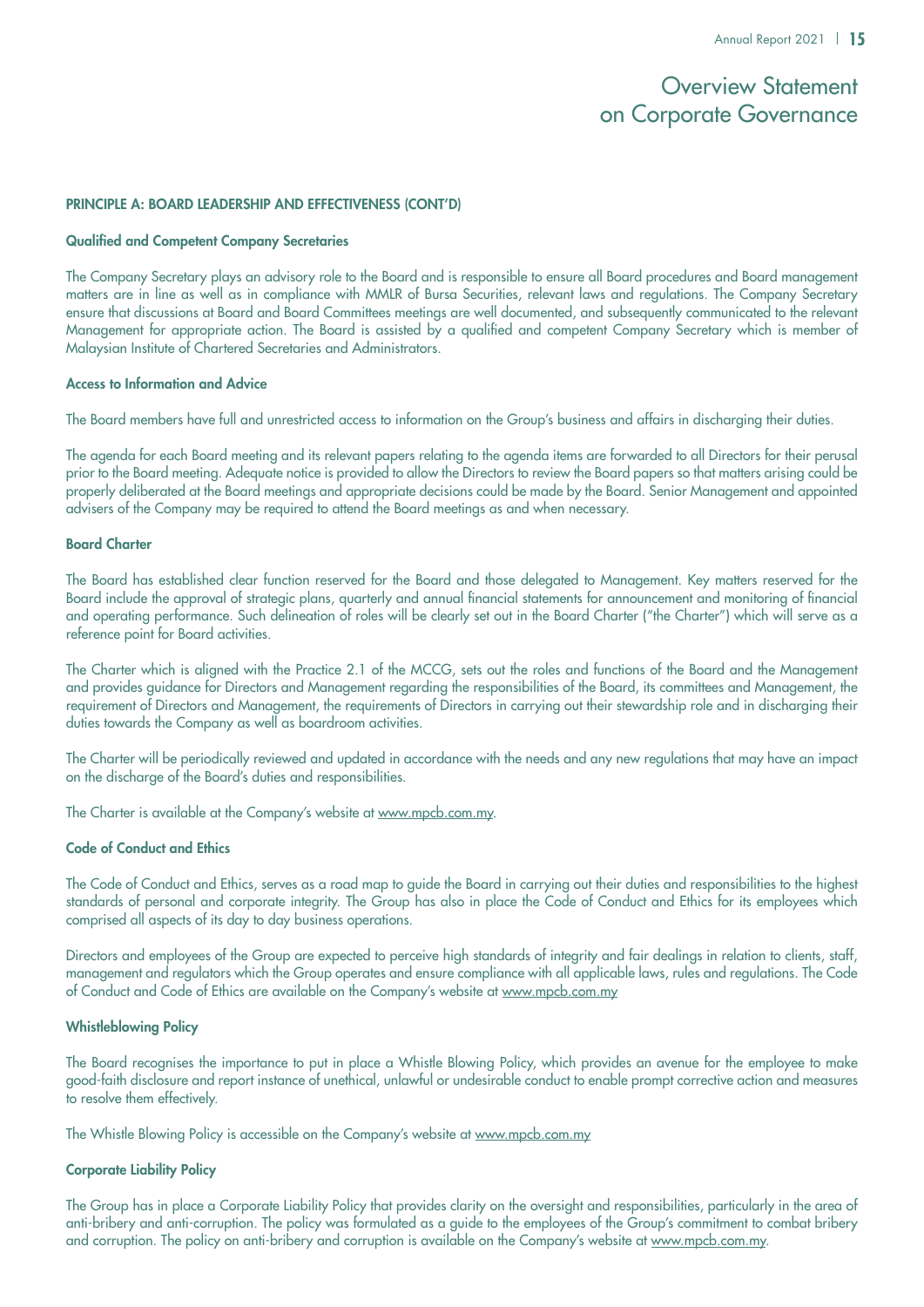### PRINCIPLE A: BOARD LEADERSHIP AND EFFECTIVENESS (CONT'D)

### Board Composition and their Attendances

Currently, the Board consists of total of 6 members, comprising one (1) Independent Non-Executive Chairman, three (3) Executive Directors and two (2) Independent Non-Executive Directors.

The MCCG recommends the practice of at least half of the Board comprises Independent Directors. Currently, more than half of the Board members are Independent Directors. This composition is in line with MCCG's recommended practice and the requirement of the Paragraph 15.02 of the MMLR of Bursa Securities.

The current size and composition of the Board are considered adequate to provide the optimum skills and experience required to manage affairs. Furthermore, the Board is of the view that the current Board size is balanced in skills and composition.

### Board Independence

The Board recognises the importance of independence and objectivity in its decision making process which is in line with the MCCG. The assessment of Independence of the Independent Non-Executive Directors for the Group is conducted annually. The Independent Directors have been objective and will remain objective at exercising their judgement and opinion.

### Tenure of Independent Directors

The Board is aware that the tenure of an Independent Director should not exceed a cumulative term of nine (9) years. Upon the completion of the nine (9) years term, an Independent Director may continue to serve as a Non-Independent Director, unless shareholders' approval of his/her retention as Independent Director is obtained or in case of tenure of Independent Director exceeding twelve (12) years, the board shall seek annual shareholders' approval through two-tier voting process.

Currently, none of the Independent Directors of the Company exceeded a tenure of nine (9) years or more.

### Diverse Board and Senior Management Team

The Board supports the gender diversity as recommended under the MCCG and encourages female participation on Board. However, the Board did not formalise the gender diversity through a policy as the Board believes that appointment of Directors should be based on merit and performance of the individuals. The Board will review the appropriate proportion of female to male Directors on the Board at the time of considering appointment of new Directors to the Board. Currently, two (2) out of six (6) of the Board members are female Directors.

Apart from gender diversity, the Board also supports diversity in skills, experience, age and cultural background. The Board will review the appropriate proportion based on skills, experience, age, cultural background and gender of the candidates at the time of considering appointment of new Directors to the Board and Senior Management.

The decision on new appointment of Directors and Senior Management rest with the Board after considering the recommendation of the NRC. In evaluating the suitability of candidates to the Board, the NRC will consider certain criteria such as skills, knowledge, expertise, experience, integrity, commitment, background, boardroom diversity and the ability of the candidate to discharge his/her duties as expected. For appointment of Independent Directors, considerations will also be given on whether the candidates meet the requirements for independence as defined in MMLR of Bursa Securities and time commitment expected from them to attend to matters of the Company in general, including attending meeting of the Board, Board Committee and Annual General Meeting ("AGM").

### Nomination and Remuneration Committee

The NRC is comprised the following three (3) Independent Non-Executive Directors of the Company:-

- Ho Pui Hold, (Chairman)
- Lim Yit Kiong (Member)
- Dato' Ir. Hj. Md Nasir bin Ibrahim (Member)

NRC reviews annually the required mix of skills, expertise attributes and core competencies of its Directors. Each Director performs a self-assessment in respect of the performance of the Board, Board Committee and individual Director during every financial year. The outcome of the assessment will be evaluated by NRC, and subsequently be reported to Board for improvement.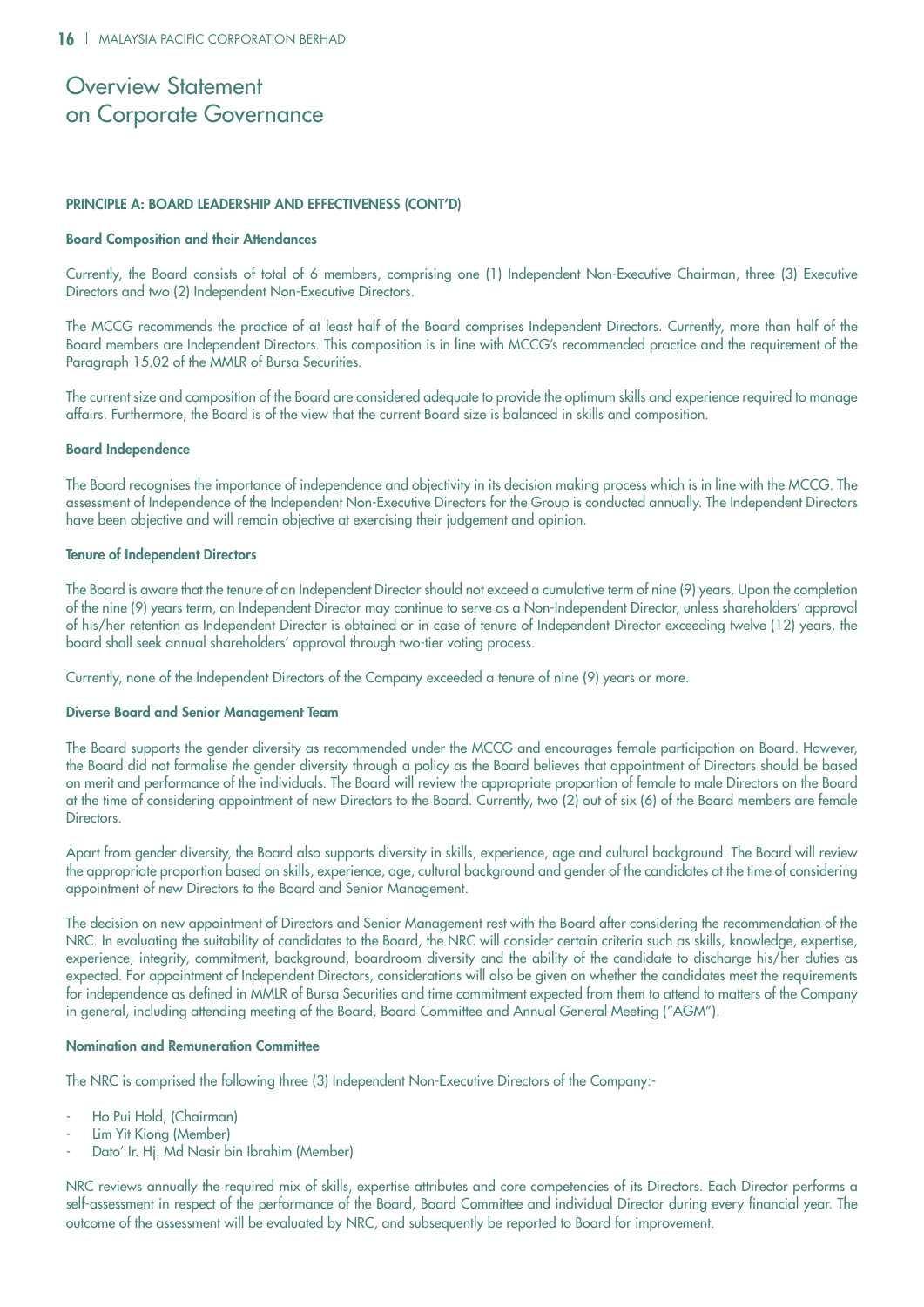### PRINCIPLE A: BOARD LEADERSHIP AND EFFECTIVENESS (CONT'D)

### Nomination and Remuneration Committee (Cont'd)

The NRC meets whenever the need arises. Alternatively, the NRC's recommendations are made to the Board by way of circular resolution. During the financial year ended 30 June 2021, NRC undertaken the following activities in discharging its duties:-

- (a) Conducted annual assessment of the performance of the Board as a whole for the financial year ended 30 June 2021 and made its recommendation to the Board;
- (b) Conducted annual assessment of the Independent Directors and made its recommendation to the Board;
- (c) Reviewed and recommended the re-election of the retiring Directors for Board's approval;
- (d) Reviewed composition of Board and its Board Committees; and
- (e) Reviewed and recommended Directors' fees and benefits payable to Non-Executive Directors for Board's approval.

### Annual Evaluation

The NRC has established a set of quantitative and qualitative performance criteria to evaluate the performance of each member of the Board, each Board Committee and to review the performance of the Board as a whole. The effectiveness of the Board is assessed in the areas of the Board's roles and responsibilities and composition, attendance record, intensity of participation at meetings, quality of interventions and special contributions. Besides, the effectiveness of the Board Committees is assessed in terms of structure and processes, accountability and responsibility as well as the effectiveness of the Chairman of the respective Board Committees.

The NRC has carried out evaluation on the performance of each member of the Board, each Board Committee and to review performance of the Board as a whole. The NRC had assessed the overall effectiveness of the Board and the performance of individual Directors for the financial year ended 30 June 2021 and satisfied with the performance of the Board, Board Committees and individual Directors. Based on the assessment, the Independent Directors met the "Independence" criteria as required by MMLR of Bursa Securities.

### Board Meetings

The Board meets at least four (4) times a year and has a formal schedule of matters reserved for it. Additional meetings are held as and when necessary. During the financial year ended 30 June 2021, four (4) meetings were held in which the Board deliberated upon and considered various issues including the Groups' financial results, performance of the Group's business, major investment, business plan and policies and strategic issues affecting the Group's business.

Details of attendance of the Directors at Board meetings held during the financial year are as follows:

|     | <b>Name of Directors</b>            | <b>Attendance for FY 2021</b> |
|-----|-------------------------------------|-------------------------------|
| (a) | Dato' Ir. Hj. Md. Nasir Bin Ibrahim | 4/4                           |
| (b) | Datin Kong Yuk Chu                  | 4/4                           |
| (c) | Ch'ng Soon Sen                      | 4/4                           |
| (d) | Ch'ng Se Hua                        | 3/4                           |
| (e) | Lim Yit Kiong                       | 4/4                           |
| (f) | Ho Pui Hold                         | 4/4                           |

In the interval between Board meetings, for any matters requiring Board's decisions, the Board's approvals are obtained through circular resolutions. The resolutions passed by way of such circular resolutions are then noted at the next Board meeting.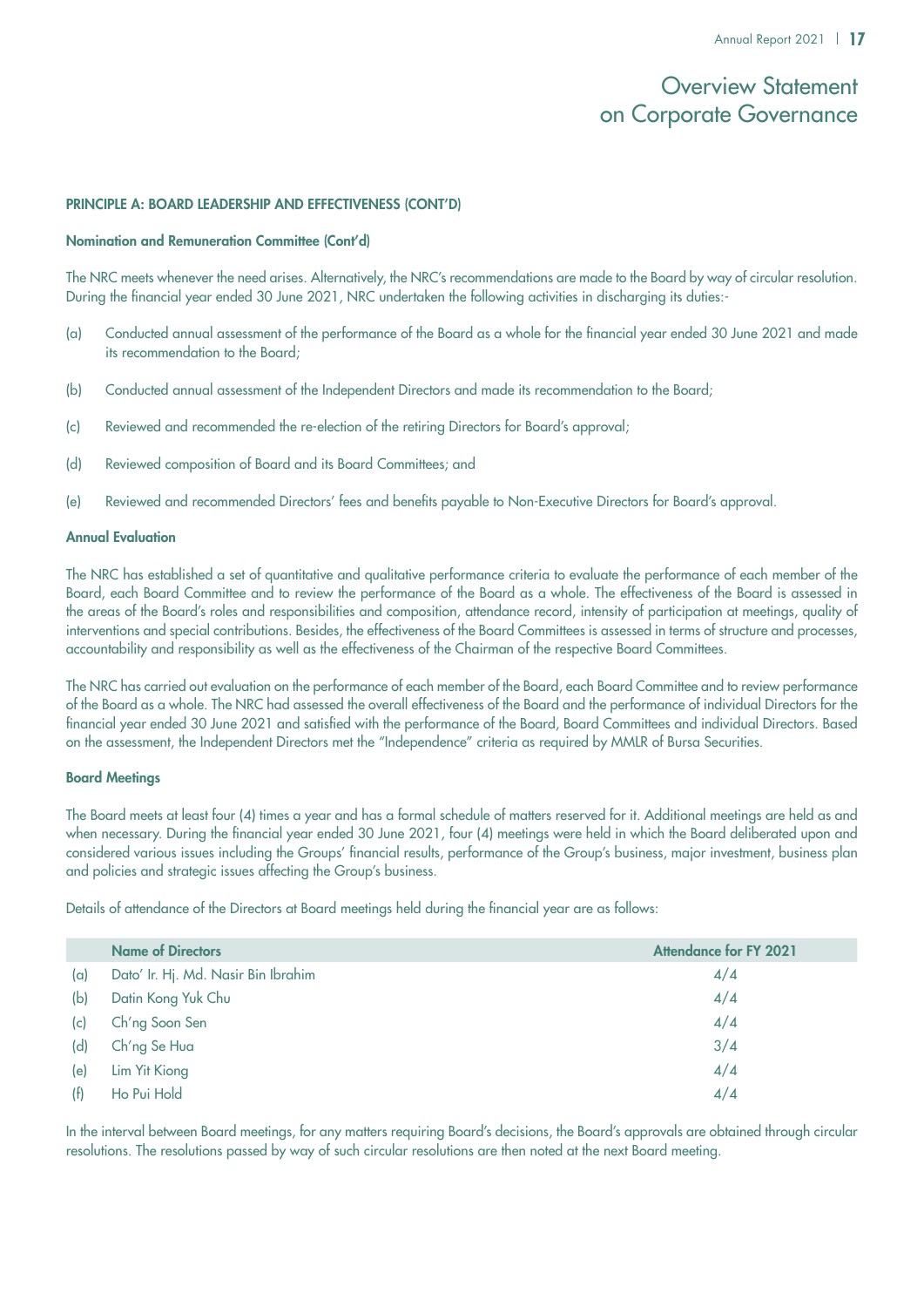### PRINCIPLE A: BOARD LEADERSHIP AND EFFECTIVENESS (CONT'D)

### Directors' Trainings

The Board empowered the Directors of the Company to determine their own training requirements as they consider necessary to enhance their knowledge as well as understanding of the Group's business and operations. The training programmes attended by the Directors during the financial year are as follows:

| <b>Name of Director</b>             | <b>Seminars/Conferences/Training Programmes Attended</b> |                                                                                                                     |  |
|-------------------------------------|----------------------------------------------------------|---------------------------------------------------------------------------------------------------------------------|--|
| Dato' Ir. Hj. Md. Nasir Bin Ibrahim |                                                          | Sme Bank Video Conference Sessions with Clients Involve in Construction Affected by<br><b>MCO 3.0</b>               |  |
|                                     | 2.                                                       | Briefing on " Memorandum Submission on Act 446 under Emergency Order to the Ministry<br>of Human Resources Malaysia |  |
|                                     | 3.                                                       | Industrialised Building System (IBS) Adoption in Affordable Housing Development                                     |  |
| Datin Kong Yuk Chu                  | $\mathbf{L}$                                             | Enterprise Risk Management: Risk Area In Property Development & Construction Industries                             |  |
| Ch'ng Soon Sen                      |                                                          | Enterprise Risk Management: Risk Area In Property Development & Construction Industries                             |  |
| Ch'ng Se Hua                        |                                                          | Enterprise Risk Management: Risk Area In Property Development & Construction Industries                             |  |
| Lim Yit Kiong                       |                                                          | Running and Managing Virtual, Hybrid and Physical Meeting                                                           |  |
|                                     | 2.                                                       | Update on Annual Return, AGMs, Accounts and Audit in the Covid Era                                                  |  |
|                                     | 3.                                                       | Company Secretary Prospects and Dangers under the Companies Act 2016                                                |  |
|                                     | 4.                                                       | Recurring Offences by Directors/ Secretaries under the Companies Act 2016                                           |  |
|                                     | 5.                                                       | MIA public practice programme 2021 (Non - Audit)                                                                    |  |
|                                     | 6.                                                       | <b>Transfer Pricing</b>                                                                                             |  |
|                                     |                                                          | Discovering the Technical and Practical Application of Beneficial Ownership Framework                               |  |
| Ho Pui Hold                         |                                                          | S17A Corporate Liability Webinar                                                                                    |  |
|                                     | 2.                                                       | COVID 19 Impact on Financial Reporting and Internal Controls                                                        |  |
|                                     | 3.                                                       | Managing Your Fraud Risk: Are you Doing Enough                                                                      |  |
|                                     | 4.                                                       | Awareness ISO 9001:2015, Intro on Implementation                                                                    |  |
|                                     | 5.                                                       | Awareness Training on Corporate Liability Provision MACC New Section 17A                                            |  |

### Directors' Remuneration

The Company's remuneration policy for Director is formulated to attract and retain individuals of the necessary calibre relevant to the achievement of the Company's strategic achievements. The remuneration is structured to link experience, expertise and level of responsibility undertakings by the Directors.

The NRC is entrusted with the responsibilities to make recommendations to the Board, the remuneration package for the Executive Directors. However, it is the ultimate responsibility of the entire Board to approve the remuneration of these Directors. Non-Executive Directors' remuneration will be decided by the Board as a whole with the Director concerned abstaining from deliberation and voting on decisions in respect of his individual remuneration.

The details of Directors' fees and other benefits paid (both Company and Group) for the financial year under review is as follows:

|                                     | <b>Company</b> |                                                | Group     |                                                |  |
|-------------------------------------|----------------|------------------------------------------------|-----------|------------------------------------------------|--|
|                                     | Fees (RM)      | <b>Salaries &amp; Other</b><br>emoluments (RM) | Fees (RM) | <b>Salaries &amp; Other</b><br>emoluments (RM) |  |
| Dato' Ir. Hj. Md. Nasir Bin Ibrahim | 49,200         | 7,000                                          | 49,200    | 7,000                                          |  |
| Datin Kong Yuk Chu                  | ٠              | 382,193                                        | ÷         | 764,385                                        |  |
| Ch'ng Soon Sen                      | ٠              | 640,871                                        | ÷         | 1,281,743                                      |  |
| Ch'ng Se Hua                        | ٠              | 202,523                                        |           | 405,047                                        |  |
| Lim Yit Kiong                       | 36,000         | 7,000                                          | 36,000    | 7,000                                          |  |
| Ho Pui Hold                         | 40,000         | 7,000                                          | 40,000    | 7,000                                          |  |
| Total                               | 125,200        | 1,246,587                                      | 125,200   | 2,472,175                                      |  |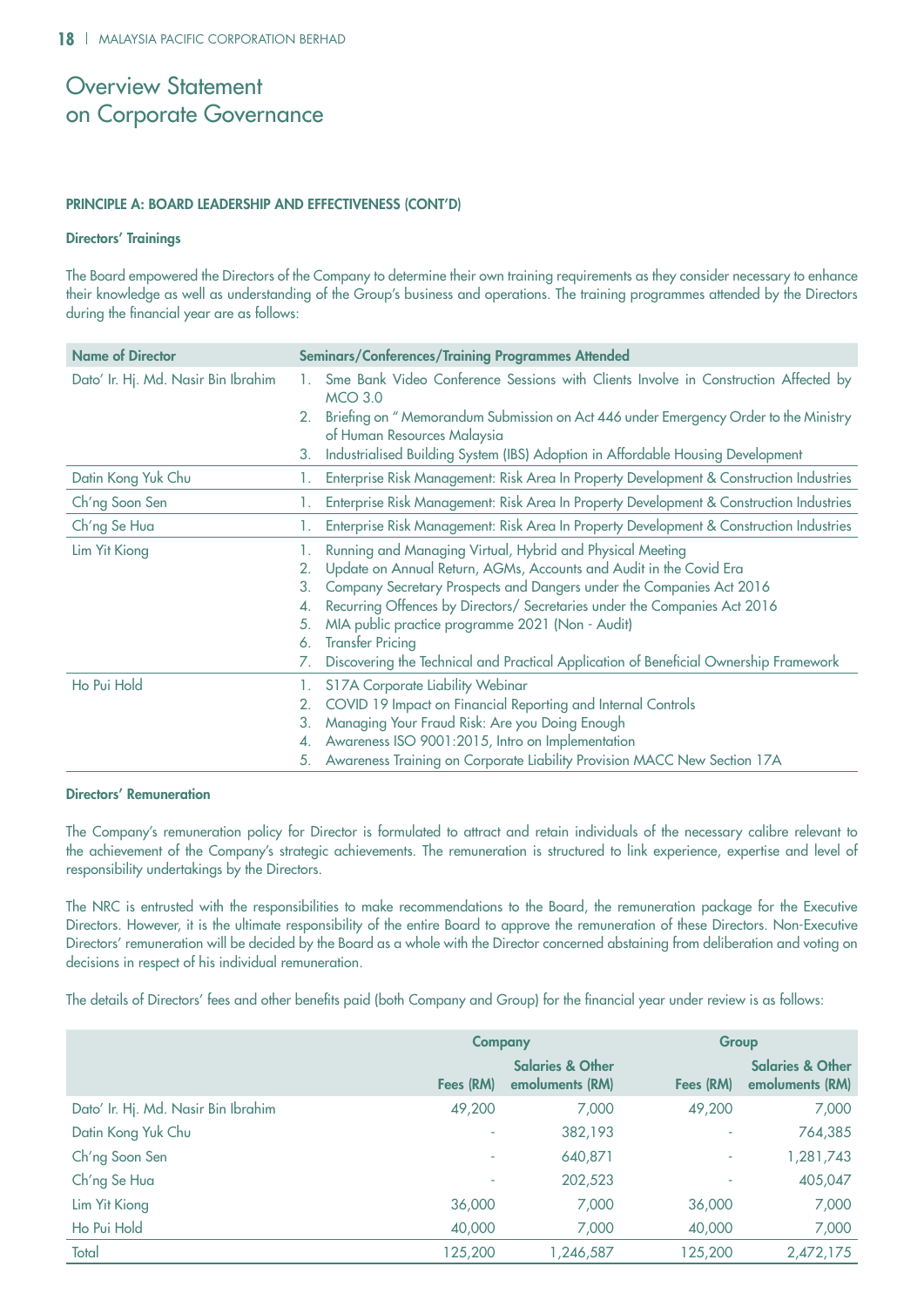### PRINCIPLE A: BOARD LEADERSHIP AND EFFECTIVENESS (CONT'D)

### Remuneration of Senior Management

The remuneration paid to the key senior management during the financial year is as follows:

| <b>Name of Senior Management</b> | <b>Remuneration (RM)</b> |
|----------------------------------|--------------------------|
| Mohd Faridz bin Mohd Noor        | 269,723                  |

Terms of reference of NRC are accessible through the Company's website at www.mpcb.com.my.

### PRINCIPLE B: EFFECTIVE AUDIT AND RISK MANAGEMENT

### Audit and Risk Management Committee

The ARMC comprised three (3) Independent Non-Executive Directors. The Chairman is Ho Pui Hold, a member of the Malaysian Institute of Accountants and he is not the Chairman of the Board. The ARMC carries the responsibilities as listed in ARMC Report on page 11 of the Annual Report.

The ARMC is fully informed about significant matters related to the Company's audit and its financial statements. The ARMC also reviewed the internal audit programme and invited the internal auditors to the meeting for discussion on the internal audit findings. Besides, such discussion also served as an avenue for the ARMC to appropriately communicate its insights, views and concerns about relevant transactions and events to the internal and external auditors.

The Board took note on the Practice 7.2 of the MCCG to have a policy that requires a former key audit partner to observe a cooling-off period of at least 2 years before being appointed as a member of the ARMC.

### Assessment of Suitability and Independence of External Auditors

The Board has established a transparent relationship with the external auditors through the ARMC, which has been accorded the authority to communicate directly with the external auditors. The ARMC was satisfied with the external auditors' technical competency and audit independence during the financial year ended 30 June 2021. The external auditors in turn are able to highlight matters which require the attention of the Board effectively to the ARMC in terms of compliance with the accounting standards and other related regulatory requirements.

### Risk Management and Internal Control Framework

The Directors are responsible for the Group's system of internal controls and its effectiveness. The principal aim of the system of internal controls is the management of financial and business risks that are significant to the fulfilment of the Group's business objectives, which is to enhance the value of shareholders' investment and safeguarding the Group's assets.

The ARMC summarises and communicates the key business risks to the Board for consideration and resolution. Internal audit activities are conducted based on an annual internal audit plan tabled and approved by the ARMC. The internal audit functions are carried out impartially, proficiently and with due professional care. Reports issued by the internal audit for the financial year under review were tabled at ARMC meetings. Management was present at such meetings to provide pertinent clarification or additional information to address questions raised by ARMC members.

A separate Statement of Risk Management and Internal Control which provides an overview of the state of the internal control and risk management within the Group, set out on pages 23 to 24 of this Annual Report.

### Internal Audit Function

The Group has outsourced an Internal Audit division that reports directly to the ARMC. The internal audit function is described in the ARMC set out on page 13 of this Annual Report.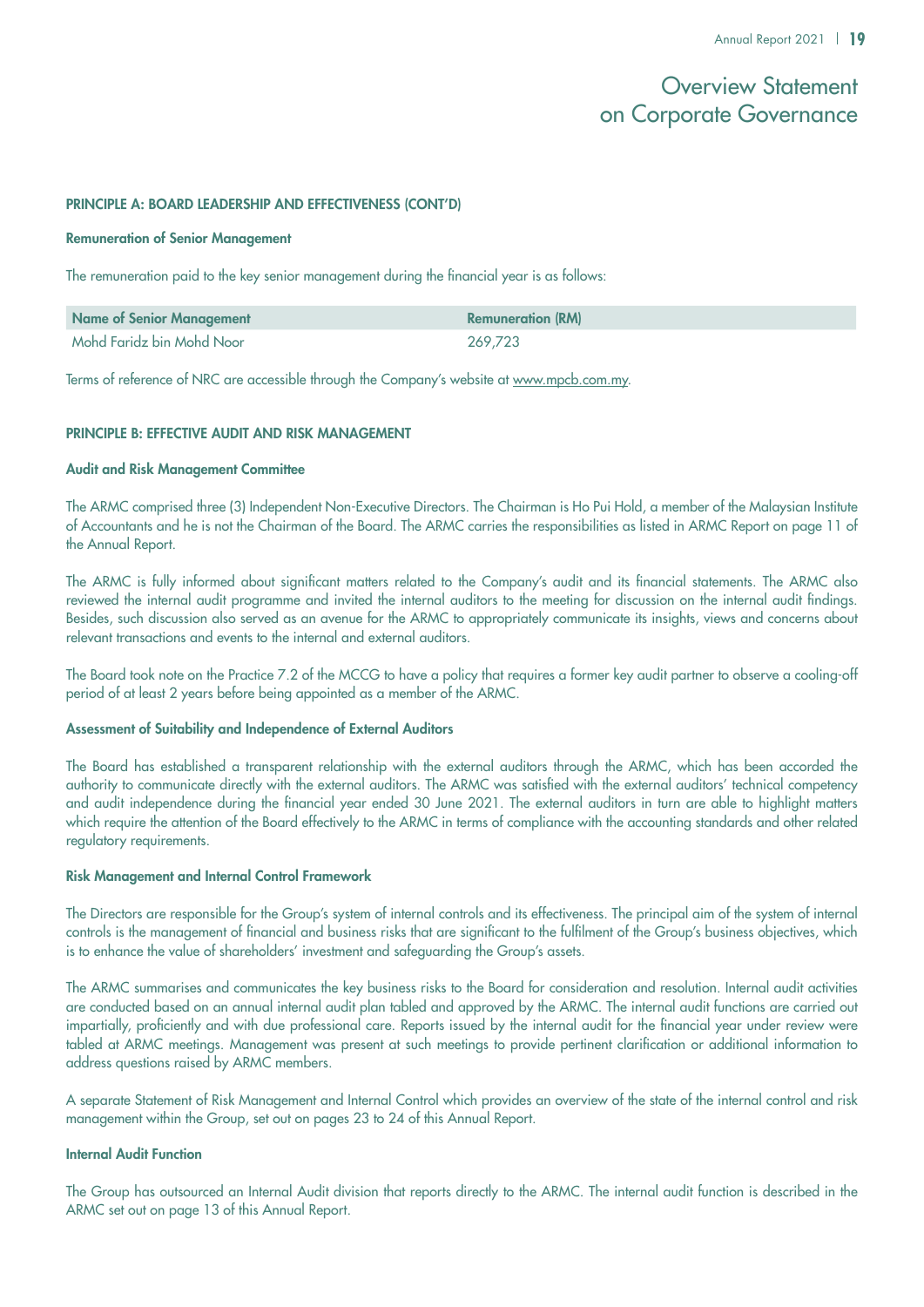### PRINCIPLE C: INTEGRITY IN CORPORATE REPORTING AND MEANINGFUL RELATIONSHIP WITH STAKEHOLDERS

### Communication with Stakeholders

The Company ensures all information such as corporate announcements, circulars to shareholders and financial results are disseminated to the general public in a timely and accurate manner. The Company's quarterly interim financial results are released within two months from the end of each quarter. The Annual Report, which is the key communication channel between the Company and its shareholders, is published within four months after each financial year end. The Annual Report provides an insightful analysis of the Group's performance, operations and prospect affecting shareholders' interest.

The Company maintains various methods of dissemination of important information to shareholders, stakeholders and the public at large through timely announcements of events, quarterly announcement of financial results, business of the Company, its policies on governance, the environment and social responsibility on the Company's website.

### Conduct of General Meetings

General meetings serve as the principal forum for communicating with the shareholders of the Company. The Board encourages participation of shareholders at the general meeting to ensure a high level of accountability and identification with the Group's strategy and goals.

The Board endeavours to dispatch its notice of AGM at least 28 days before the meeting and mindful that the sufficient notice and time given would allow the shareholders to make necessary arrangements to participate either in person, by corporate representative, by proxy or by attorney. This would also enable the shareholders to properly consider the resolutions that will be discussed and decided at the meeting.

The Board took note that the presence of all Directors will provide an opportunity for shareholders to effectively engage each director. Besides, having the chair of the Board subcommittees present will facilitate these conversations and allows shareholders to raise questions and concerns directly to those responsible. Accordingly, barring unforeseen circumstances, all Directors as well as the Chairman of respective Board Committees (i.e. ARMC, NRC) will be present at the forthcoming AGM of the Company to enable the shareholders to raise questions and concerns directly to those responsible.

### Leverage on Information Technology for Effective Dissemination of Information

The Group maintains a corporate website at www.mpcb.com.my which serves as a forum for the general public to access information on the corporate information, annual reports, corporate announcements and subsidiary developments on the Group's website.

### COMPLIANCE STATEMENT

The Board has deliberated, reviewed and approved this statement and considers that this overview statement provides the information necessary to enable shareholders to evaluate how the MCCG has been applied. The Board considers and is satisfied that the Group has fulfilled its obligation under the MCCG, MMLR and all applicable laws and regulations throughout the financial year ended 30 June 2021.

This statement is made in accordance with a resolution of the Board dated 15 October 2021.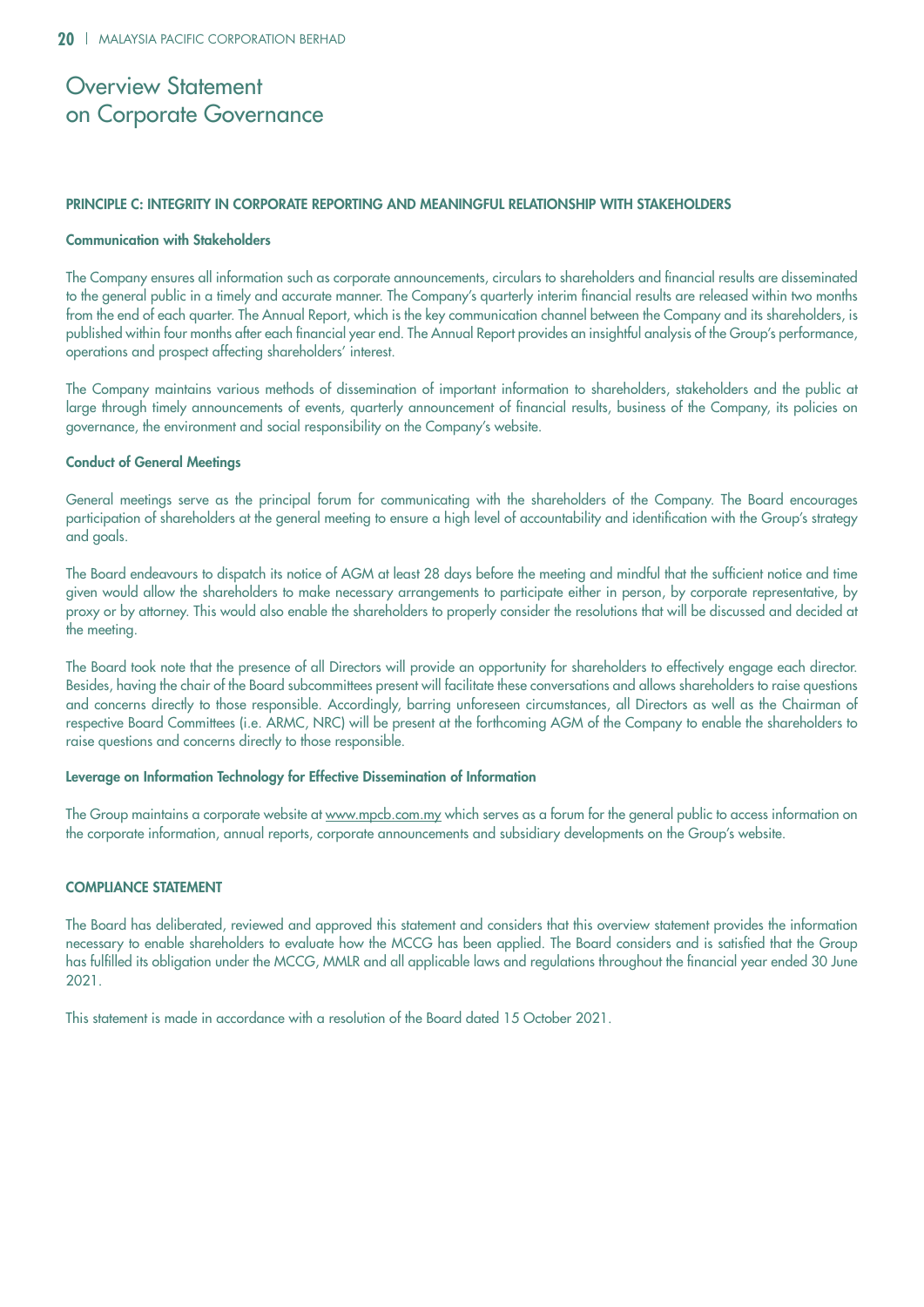# Additional Compliance Information Disclosures

### OTHER DISCLOSURE REQUIREMENTS PURSUANT TO THE LISTING REQUIREMENTS OF BURSA MALAYSIA SECURITIES BERHAD

### Utilisation of Proceeds

There were no issuance of new shares, rights issue or issuance of bonds during the financial year.

### Audit and Non-Audit Fees

Details of audit and non-audit fees incurred for services rendered by the External Auditors during the financial year are as follows:

|                   | Group<br>(RM) | <b>Company</b><br>(RM) |
|-------------------|---------------|------------------------|
| <b>Audit Fees</b> |               |                        |
| - UHY             | 96,500        | 70,000                 |
| - Other auditor   | 9,572         | $\sim$                 |
| Non-Audit Fees    | 5,000         | 5,000                  |

### **Material Contracts**

There were no material contracts outside the ordinary course of business entered into by the Company and its subsidiaries involving Director's and major shareholder's interest which were still subsisting at the end of the financial year or entered into since the end of the previous financial year.

### Related Party Transactions

An internal compliance framework exists to ensure that the Company meets its obligations, including that of related party transactions under the MMLR. The Board reviews all related party transactions during financial year and the details are disclosed in page 87.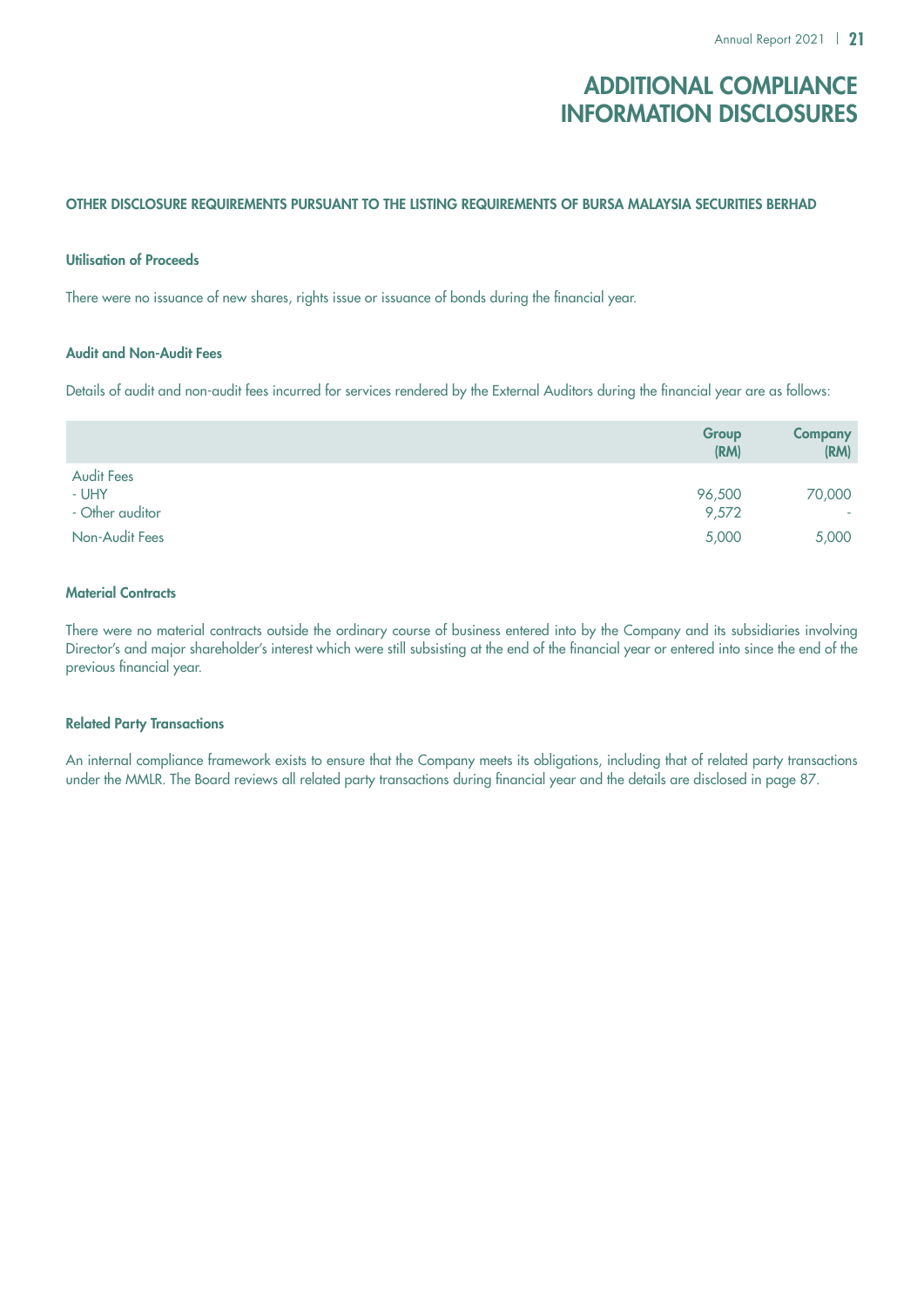# **CORPORATE** Sustainability Statement

### **OUR COMMITMENT**

We perceived corporate sustainability as our commitment to create long term value for our shareholders, environment and society through innovation and overall operational excellence. We understand our choices today have an impact on our customers and suppliers and the success of their businesses in the future. Our business imperative is to carry out our activities responsibly and with integrity. Our people are expected to behave in an honest and ethical manner in accordance with our policies, business rules and guidelines.

### Our Corporate Sustainability Commitment

Within this context, we have defined our commitment to Corporate Sustainability across three (3) impact areas:

### 1. ENVIRONMENT

### Work Environment



MPCB Group is mindful of the direct impact of our business have on the environment and remains committed in the environmental preservation through the creation and provision of long-term sustainable solutions. The Group's manages its operations in manner which minimize our environmental footprint, especially in reducing fuel consumption and carbon emission and usage of nonhazardous and environmental-friendly materials as well as recycling materials, where permissible.

As employees are viewed as internal customers, MPCB ensures that the workplace remains conducive, which helps to balance the needs and desires of each employee with the needs and capacity of the business. We continue to place high emphasis on health and safety issues at our work sites. Necessary tools and protective gears are provided to our employees to ensure that they are adequately protected. We also enforce stringent compliance requirements so that health and safety issues are not compromise.

### 2. SOCIAL

### Training and Development

MPCB also ensures that all staff are well trained and that is a continuously learning organisation. The Group strives to bring out the best of its employees by providing growth and progression opportunities for employees through comprehensive trainings, health and safety programmes.

### 3. ECONOMIC

### a. Customer Satisfaction

Other than taken care of shareholders' interest, our Group also put attention towards our customers and suppliers which we value our customers' feedback and continuously enhance our market position and profitability. We also promote a culture of open communication, trust and reliability to build strong relationship with client.

### b. Marketplace

MPCB is committed to maintain a proper framework to ensure that the business is run in an efficient and transparent manner in the interest of all its stakeholders. Ensuring that the business is conducted in a fair, transparent, sustainable and professional manner, MPCB is focused on delivering products of quality and being customer focused.

### c. Moving Forward

We recognise that we are at the beginning of our sustainability journey and will continue to enhance our sustainability efforts. We recognise the importance of being a responsible and sustainable organisation and that it goes beyond measuring our financial performance. Board and its Management is committed to this effort and we look forward to improve further on our sustainability efforts in the years to come.



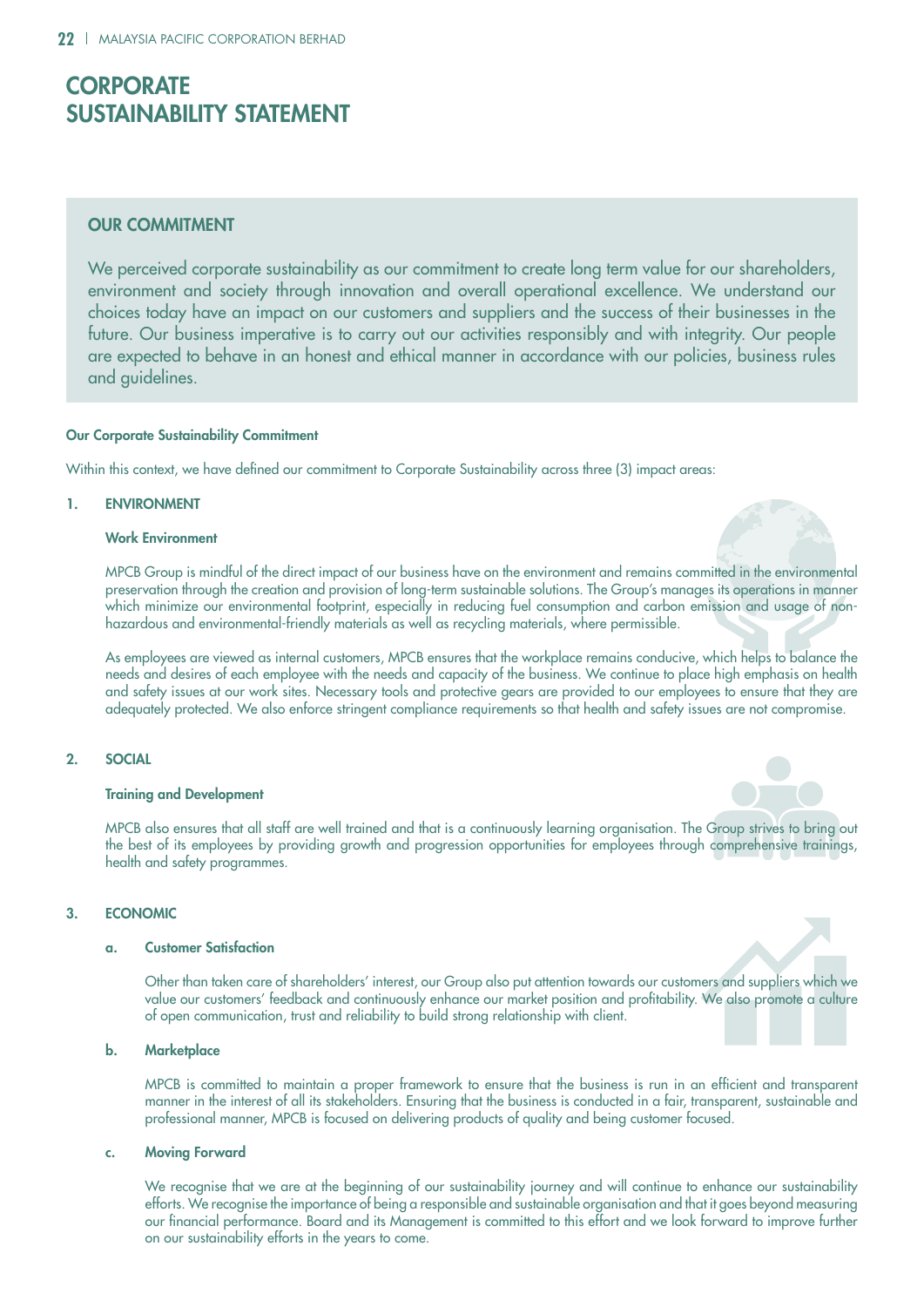# Statement on Risk Management and Internal Control

### **INTRODUCTION**

The Board of Directors is pleased to present its Statement on Risk Management and Internal Control for the financial year ended 30 June 2021, which has been prepared pursuant to paragraph 15.26 (b) of Bursa Malaysia Securities Berhad ("Bursa Securities") Main Market Listing Requirements and as guided by the Statement on Risk Management and Internal Control: Guidelines for Directors of Listed Issuers ("the Guidelines").

### Board Responsibility

The Board acknowledges its responsibility and reaffirms its commitment in recognising the importance of an effective system of internal control and risk management practices to enhance good corporate governance.

The Board is ultimately responsible for the Group's system of internal control and risk management, which includes the establishment of an appropriate control environment and framework as well as reviewing its adequacy and integrity. However, it should be noted that such a system is designed to manage rather than eliminate the risk of failure to achieve business objectives and can only provide reasonable and not absolute assurance against material misstatement or loss. The system of internal control and risk management covers, inter alia, financial, organisational, operational and compliance controls.

The Management assists the Board in the implementation of the Board's policies and procedures on risk and control by identifying and assessing the risks faced, and in the design, operation and monitoring of suitable internal controls to mitigate and control these risks.

The Board is of the view that the Group's risk management and internal control framework and systems is in place for identifying, evaluating and managing significant risks faced or potentially to be encountered by the Group. The key features of the internal control systems which are operated with the assistance of the management are described as follows:-

### Internal Control

The Group has an established internal control structure and is committed to evaluating, enhancing and maintaining the structure to ensure effective control over the Group's business operations and to safeguard the value and security of the Group's assets. There is a clearly defined operating structure with lines of responsibilities and delegated authority in place to assist the Board to maintain a proper control environment. The key elements of the Group's internal control system include:

### Board Committee

• The delegation of responsibilities to the various committees of the Board is clearly defined. At present, the committees established are the Audit and Risk Management Committee ("ARMC") and Nomination and Remuneration Committee Meeting.

### Organisation structure

The Group has defined an organisational structure that is aligned with its business and operational requirements. Defined lines of accountability, delegation of responsibility and level of authorisation for all aspects of the business have been laid down and communicates throughout the Group.

### Policies and procedures

- There are policies and procedures in place to ensure the adequacy of controls and compliance with relevant laws and regulations. These policies and procedures are periodically reviewed and updated to reflect changes in business structure and processes.
- The ongoing enhancement of the policies and procedures has improved the communicating and operating process among departments.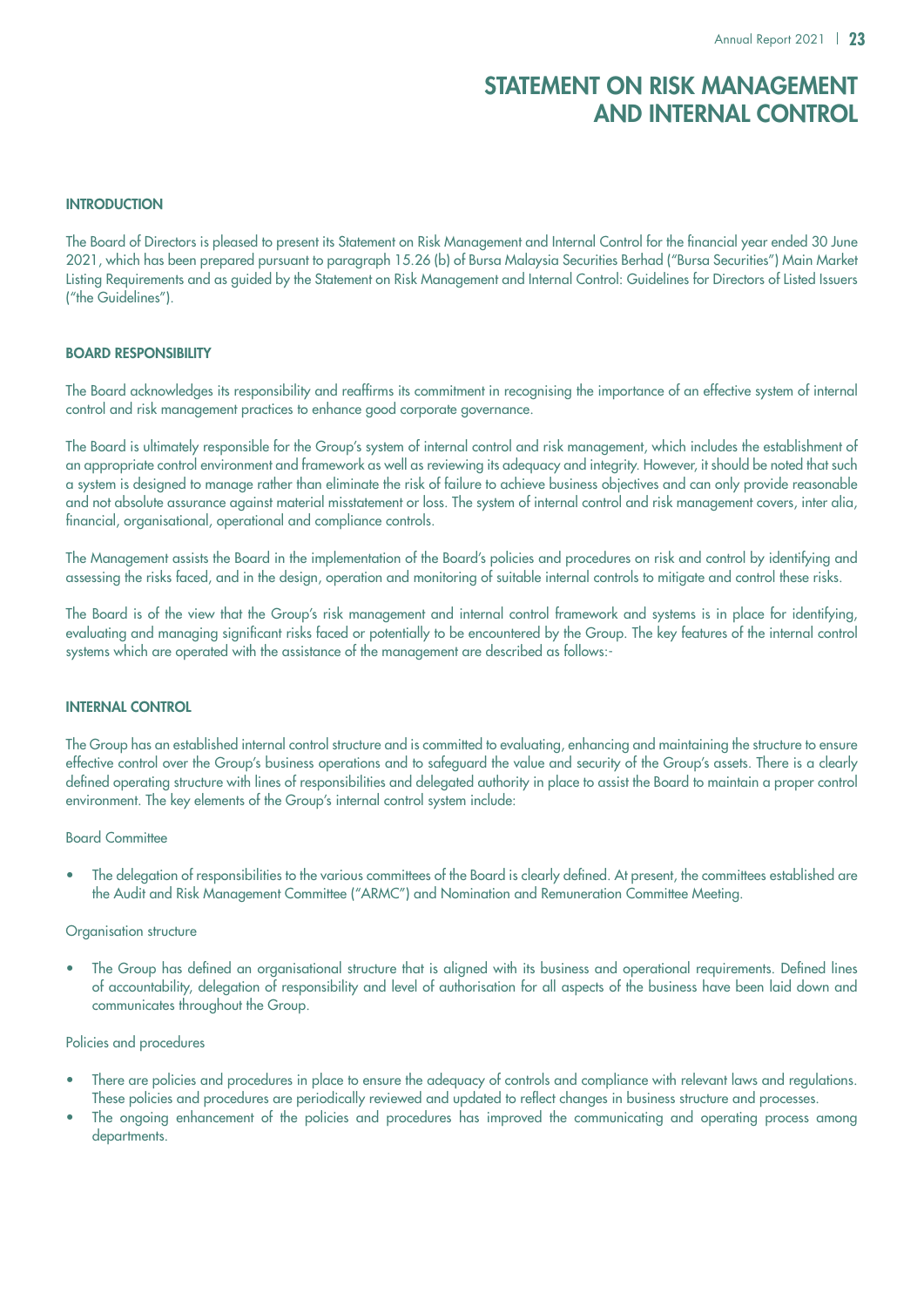# Statement on Risk Management and Internal Control

### Internal Control (Cont'd)

Training and Development Programmes

- Training and development programmes are established to ensure that staff are constantly kept up-to-date with the constant technologically changing environment in order to be competent in the industry besides, to enable staff to carry out their job functions productively and effectively.
- Periodically briefing and discussing within superior and staff to update and enhance skill and acknowledge within their job scope.
- Periodically briefing and discussing among departments to update the industrial development and enhance the industrial knowledge.
- To attend seminars or courses upon change of technology, policy and industrial revolution.

### Board Meetings

• Board and ARMC meetings are scheduled regularly, that is at least four (4) times in a year and the respective meeting papers are distributed on a timely basis to enable members to have access to all relevant information for reviews and queries to be raised. ARMC reviews the financial reports prior to adoption.

### Risk Management Framework

The Group has an embedded process for the identification, evaluation, reporting, treatment, monitoring and reviewing of the major strategic, business and operation risks within the Group, covering both wholly and partially owned subsidiaries. Both the ARMC and Board reviews the effectiveness of the risk management function and deliberate on the risk management and internal control frameworks, functions, processes and reports on a regular basis.

For the period under review, the ARMC is assisted by the internal control division and the operation staff from various divisions to effectively embed risk management and control into the corporate culture, processes and structures within the Group. The framework is continually monitored to ensure it is responsive to the changes in the business environment and clearly communicated to all levels.

The management is responsible for implementing the Group's strategies and day-to-day businesses. The organisation structure sets out clear segregation of roles and responsibilities, lines of accountability and levels of authority to ensure effective and independent stewardship. The management assists the Board in implementing the policies approved by the Board, implementing risk control procedures and developing, operating and monitoring internal controls to mitigate and control identified risks.

### Review of the Statement by External Auditors

As required by paragraph 15.23 of the Listing Requirements of Bursa Securities, the external auditors have reviewed this Statement on Risk Management and Internal Control for inclusion in this Annual Report for the financial year ended 30 June 2021. Their limited assurance review was performed in accordance with Audit and Assurance Practice Guide ("AAPG") 3: *Guidance for Auditors on Engagements*  to Report on the Statement on Risk Management and Internal Control included in the Annual Report issued by the Malaysian Institute of Accountants.

AAPG 3 does not require external auditors to form an opinion on the adequacy and effectiveness of the risk management and internal control systems of the Group. Based on their review, the external auditor has reported to the Board that nothing has come to their attention that causes them to believe that this Statement on Risk Management and Internal Control is not prepared in all material aspects, in accordance with the disclosures required by paragraphs 41 and 42 of the Guidelines, nor is it factually inaccurate.

### **CONCLUSION**

For the financial year under review, there were no significant internal control deficiencies or material weaknesses resulting in material losses or contingencies requiring disclosure in the Annual report. The Board is of the view that the existing system of the risk management and internal control is adequate. Nevertheless, the Board recognises that the system of risk management and internal control must continuously improve in line with the Group's business environment. Therefore, the Board would put in place adequate plans, where necessary, to continuously improve the Group's system of risk management and internal control.

This Statement is issued in accordance with a resolution of the Board dated 15 October 2021.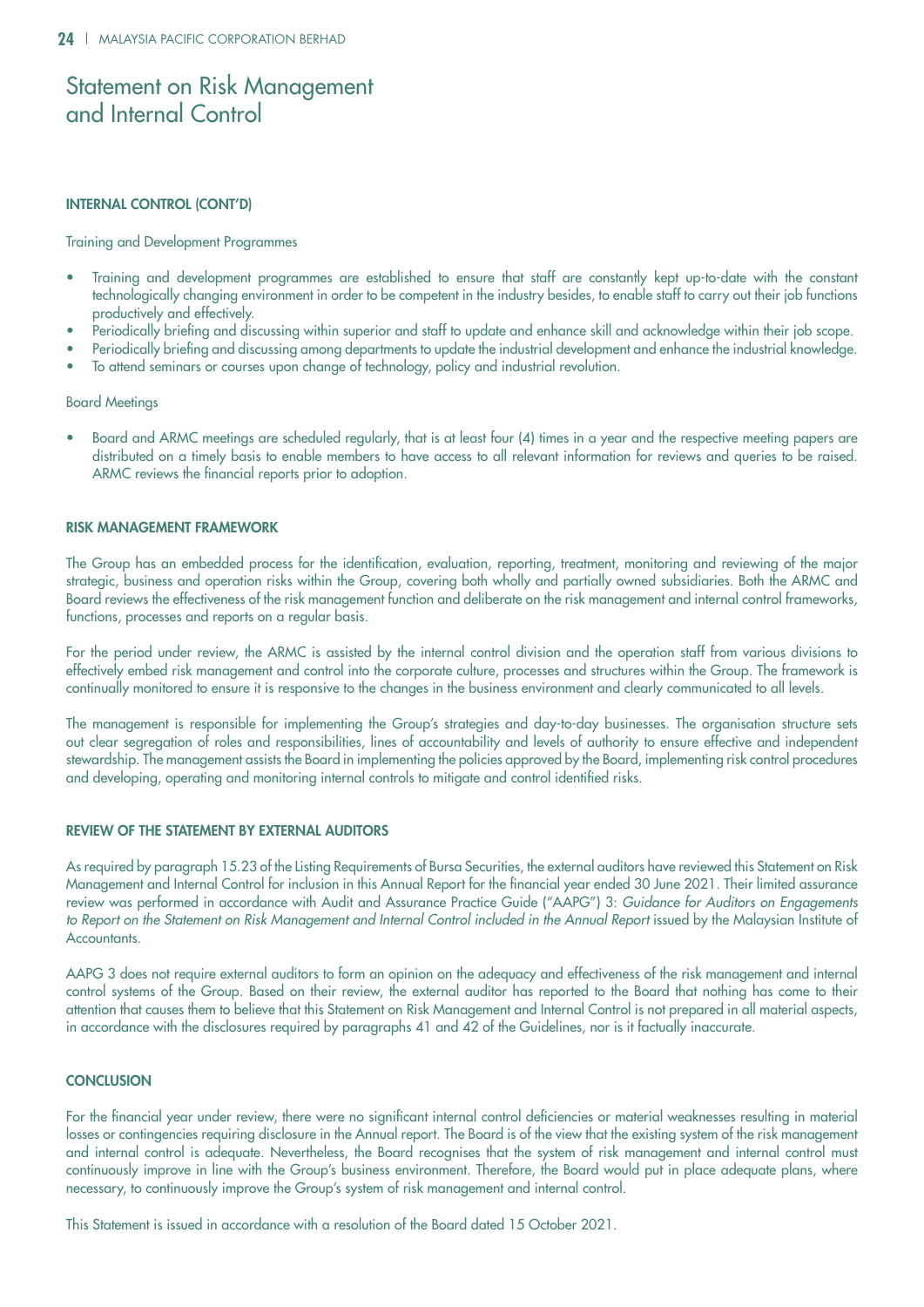# Directors' Responsibility Statement on Financial Statements

The Board of Directors ("Board" or "Directors") of Malaysia Pacific Corporation Berhad ("Company") are required by the Companies Act 2016 ("the Act") to prepare the financial statements for each financial year which have been made out in accordance with applicable Malaysian Financial Reporting Standards (MFRS), International Financial Reporting Standards (IFRS), and the requirements of the Act in Malaysia and the Main Market Listing Requirements.

The Directors are responsible to ensure that the annual audited financial statements of the Company and the Group are prepared with reasonable accuracy from the accounting records of the Company and the Group so as to give a true and fair view of the state of affairs of the Group and of the Company at the end of the financial year, and of the results and cash flows of the Group and of the Company for the financial year.

In preparing the annual audited financial statements, the Directors have:

- (a) applied the appropriate and relevant accounting policies on a consistent basis;
- (b) made judgments and estimates that are reasonable and prudent;
- (c) ensured that proper accounting records are kept in accordance with the requirements of the Act to enable the preparation of the financial statements with reasonable accuracy; and
- (d) reviewed all significant matters that may affect the Group's ability to continue as a going concern.

The Directors have also made reasonable steps to prevent and detect fraud as well as other irregularities in safeguarding the assets of the Group.

This statement was made in accordance with a Board of Directors' resolution dated 15 October 2021.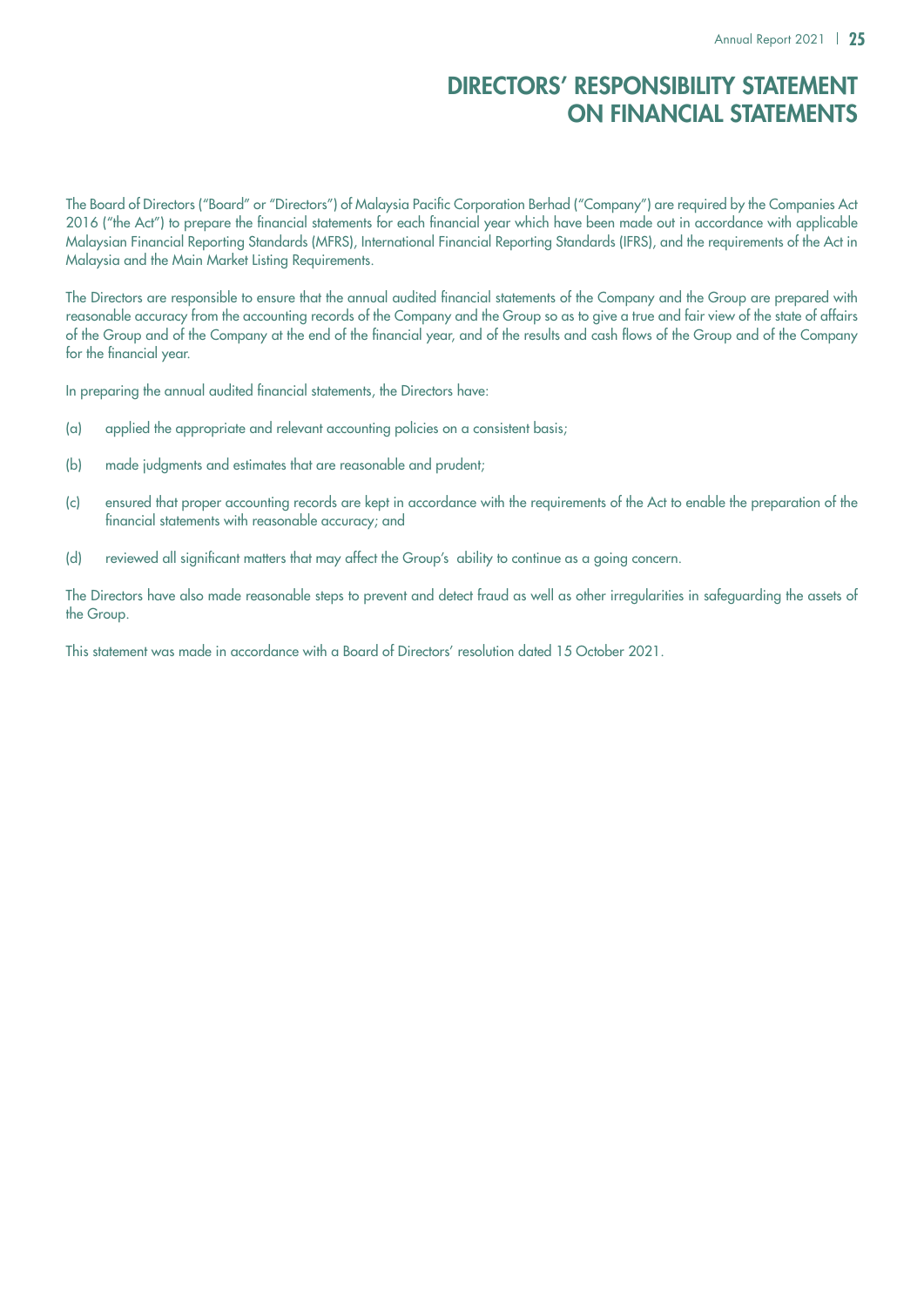# **STATEMENTS FINANCIAL**

- 27 Directors' Report
- 31 Statement by Directors
- 31 Statutory Declaration
- 32 Independent Auditors' Report to the Members
- 34 Statements of Financial Position
- 36 Statements of Profit or Loss and Other Comprehensive Income
- 37 Statements of Changes in Equity
- 38 Statements of Cash Flows
- 40 Notes to the Financial Statements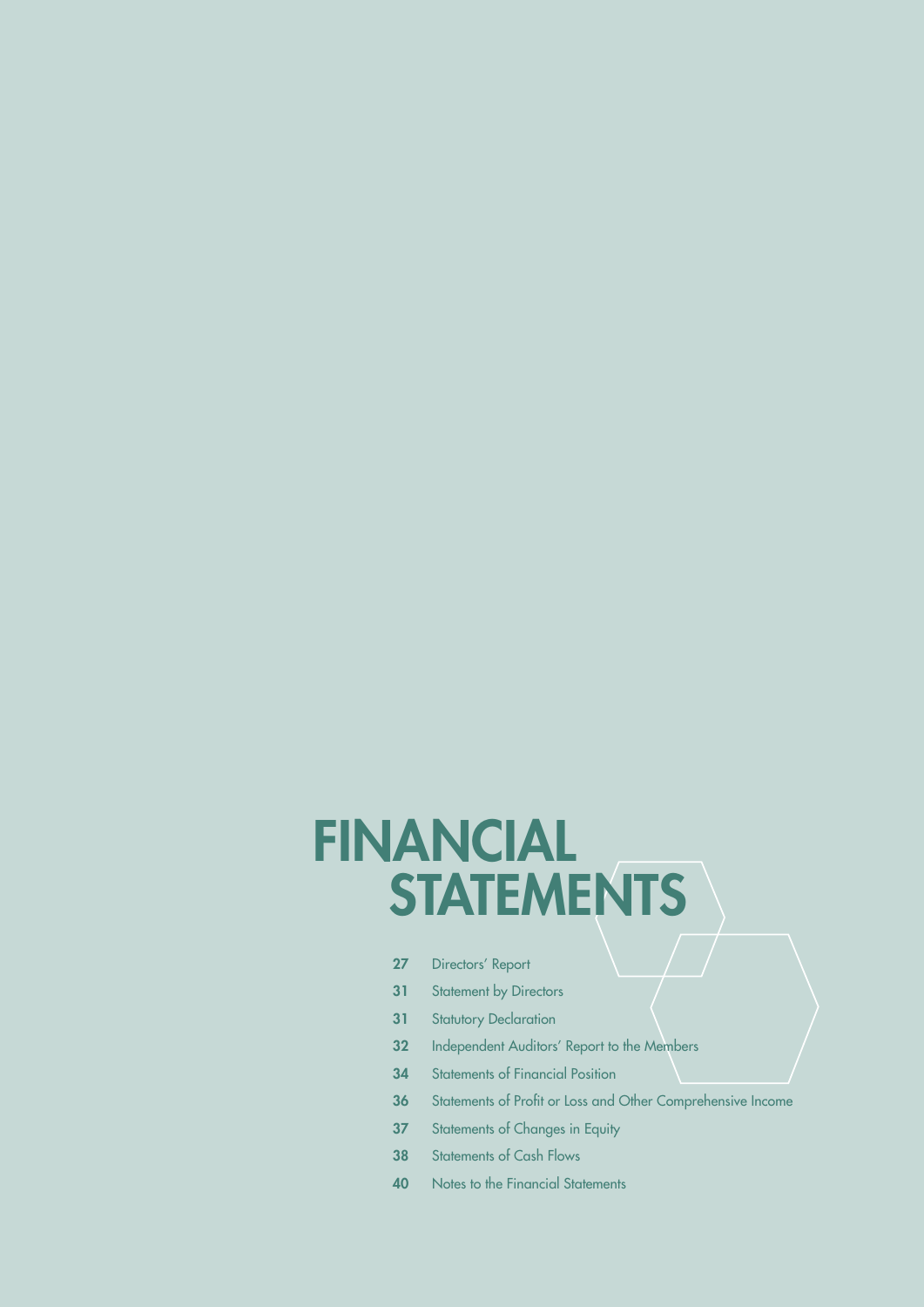# DIRECTORS' REPORT

The Directors hereby present their report together with the audited financial statements of the Group and of the Company for the financial year ended 30 June 2021.

### Principal Activities

The Company is principally engaged in the business of letting of investment properties and investment holding.

The principal activities of the subsidiary companies are disclosed in Note 6 to the financial statements.

There have been no significant changes in the nature of these activities during the financial year.

On 1 December 2014, the Company announced that it is a Practice Note 17 ("PN17") company pursuant to Paragraph 8.04 and Paragraph 2.1(d) of PN17 of the Main Market Listing Requirements of Bursa Malaysia Securities Berhad as the Company's auditors had expressed a disclaimer opinion in the Company's audited financial statements for the financial year ended 30 June 2014. The Company has submitted application for further extension of time to make requisite announcement and to submit the regularisation plan as disclosed in Note 37(b) to the financial statements.

### Financial Results

| Group                                                                                 | <b>Company</b> |
|---------------------------------------------------------------------------------------|----------------|
| <b>RM'000</b>                                                                         | <b>RM'000</b>  |
| (Loss)/Profit for the financial year, attributable to owners of the parent<br>(6.027) | 10.653         |

### Reserves and Provisions

There were no material transfers to or from reserves or provisions during the financial year other than as disclosed in the financial statements.

### **Dividends**

There were no dividends proposed, declared or paid by the Company since the end of the previous financial year. The Directors do not recommend any dividend in respect of the current financial year.

### Issue of Shares and Debentures

There was no issuance of shares or debentures during the financial year.

### Options Granted Over Unissued Shares

No options were granted to any person to take up unissued shares of the Company during the financial year.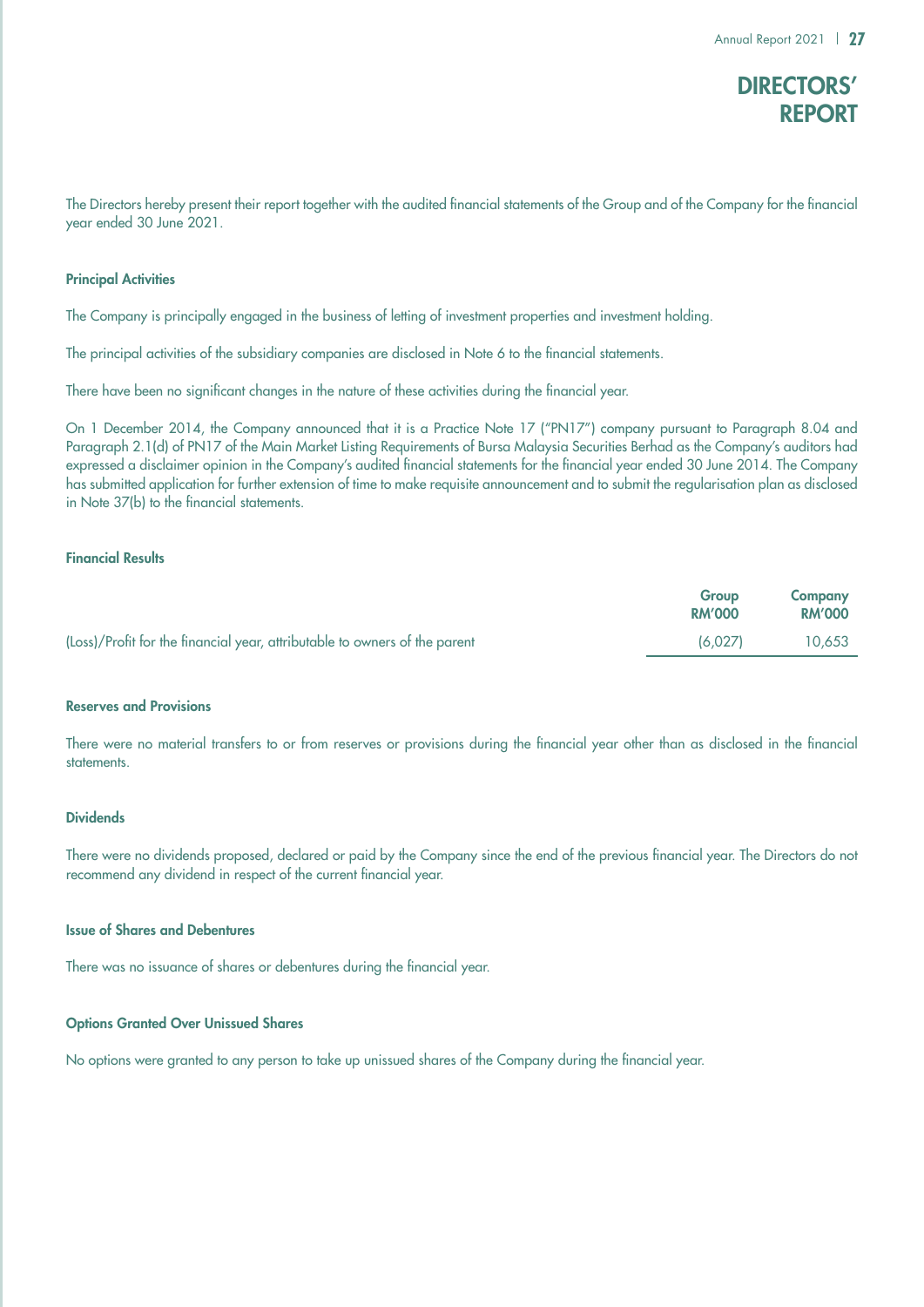# Directors' Report

### **Directors**

The Directors of the Company in office since the beginning of the current financial year until the date of this report are:

YBhg. Datin Kong Yuk Chu\* Ch'ng Soon Sen\* Dato' Ir Hj. Md. Nasir Bin Ibrahim Ho Pui Hold Lim Yit Kiong Ch'ng Se Hua\*

### *\* Director of the Company and its subsidiary companies*

The Directors who held office in the subsidiary companies (excluding Directors who are also Directors of the Company) since the beginning of the current financial year until the date of this report are:

Mohd Faridz Bin Mohd Noor Dato' Sri Syed Hussien Bin Abd. Kadir

The information required to be disclosed pursuant to Section 253 of the Companies Act 2016 is deemed incorporated herein by such reference to the financial statements of the respective subsidiary companies and made a part hereof.

### Directors' Interests in Shares

The interests and deemed interests in the shares of the Company and of its related corporations (other than wholly-owned subsidiary companies) of those who were Directors at financial year end according to the Register of Directors' Shareholdings are as follows:

|                                                                              |                | <b>Number of ordinary shares</b> |                 |                 |
|------------------------------------------------------------------------------|----------------|----------------------------------|-----------------|-----------------|
|                                                                              | At<br>1.7.2020 | <b>Addition</b>                  | <b>Disposal</b> | At<br>30.6.2021 |
| <b>Interests in the Company</b><br><b>Direct interests</b><br>Ch'ng Soon Sen | 469,000        | ۰                                |                 | 469,000         |
| <b>Indirect interests</b><br>YBhg. Datin Kong Yuk Chu #                      | 147,750,572    | ۰                                |                 | 147,750,572     |

*# Deemed interested by virtue of her substantial interest in Seacrest Land Limited, which has an indirect interest in the Company via its wholly-owned subsidiary company, Top Lander Offshore Inc. pursuant to Section 8 of the Companies Act 2016.*

By virtue of her interests in the shares of the Company, YBhg. Datin Kong Yuk Chu is also deemed interested in the shares of all the subsidiary companies during the financial year to the extent that the Company has an interest under Section 8 of the Companies Act 2016.

None of the other Directors in office at the end of the financial year had any interest in shares in the Company or its related corporations during the financial year.

### Directors' Benefits

Since the end of the previous financial year, no Director of the Company has received or become entitled to receive a benefit (other than a benefit included in the aggregate amount of remuneration received or due and receivable by Directors as shown in Notes 26 and 30 to the financial statements) by reason of a contract made by the Company or a related corporation with the Director or with a firm of which the Director is a member, or with a company in which the Director has a substantial financial interest, other than certain Directors who have significant financial interests in companies which traded with certain companies in the Group in the ordinary course of business as disclosed in Note 33(b) to the financial statements.

Neither during nor at the end of the financial year, was the Company a party to any arrangement whose object was to enable the Directors to acquire benefits by means of the acquisition of shares in, or debentures of, the Company or any other body corporate.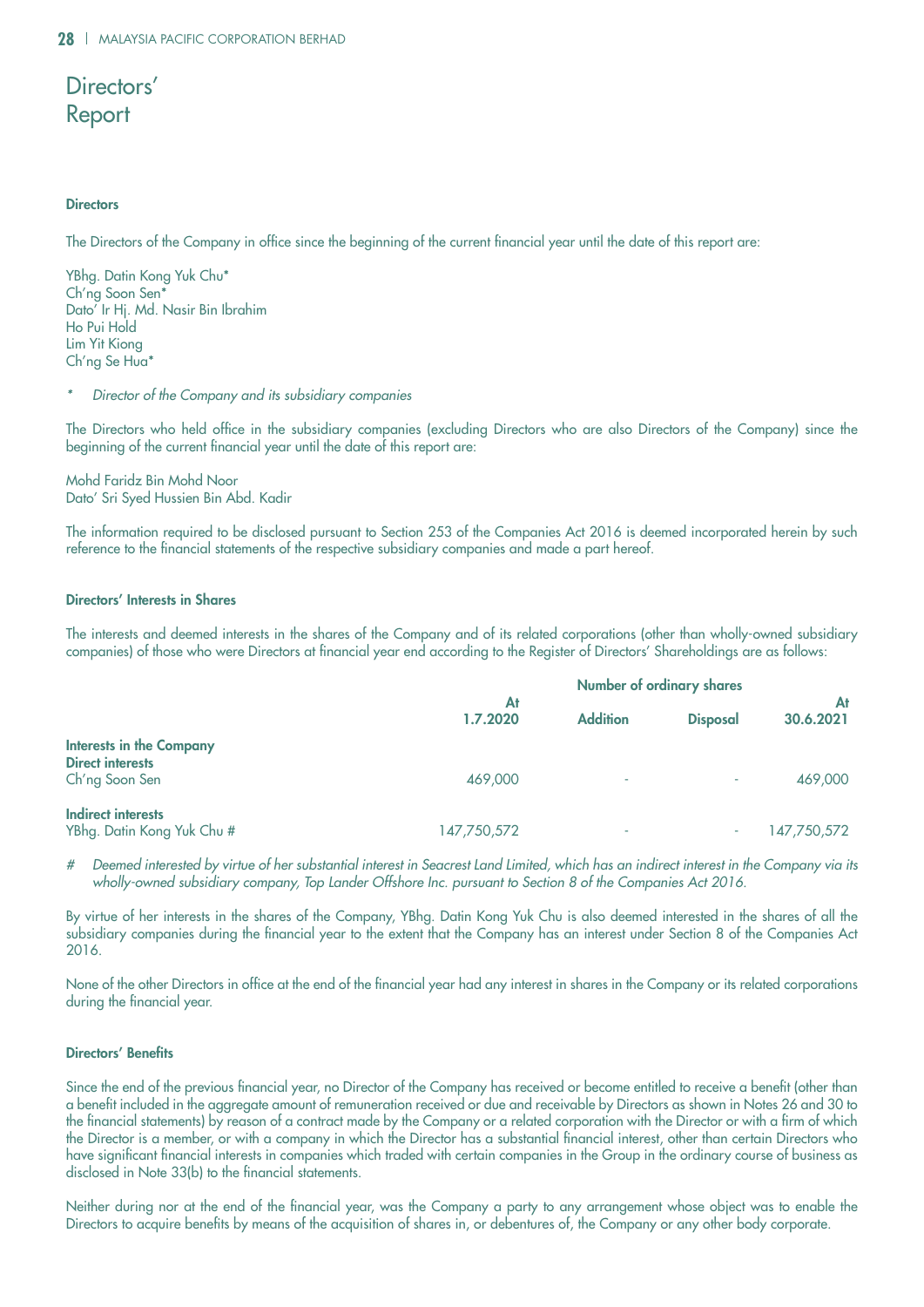# Directors' Report

### Indemnity and Insurance Costs

There was no indemnity given to or insurance effected for any Directors, officers and auditors of the Company in accordance with Section 289 of the Companies Act 2016 in Malaysia.

### Other Statutory Information

- (a) Before the financial statements of the Group and of the Company were prepared, the Directors took reasonable steps:
	- (i) to ascertain that action had been taken in relation to the writing off of bad debts and the making of allowance for doubtful debts and satisfied themselves that adequate allowance had been made for doubtful debts and there were no bad debts to be written off; and
	- (ii) to ensure that any current assets which were unlikely to be realised in the ordinary course of business including the value of current assets as shown in the accounting records of the Group and of the Company have been written down to an amount which the current assets might be expected so to realise.
- (b) At the date of this report, the Directors are not aware of any circumstances:
	- (i) which would render it necessary to write off any bad debts or the amount of the allowance for doubtful debts in the financial statements of the Group and of the Company inadequate to any substantial extent; or
	- (ii) which would render the values attributed to current assets in the financial statements of the Group and of the Company misleading; or
	- (iii) not otherwise dealt with in this report or the financial statements of the Group and of the Company which would render any amount stated in the financial statements misleading; or
	- (iv) which have arisen which would render adherence to the existing method of valuation of assets or liabilities of the Group and of the Company misleading or inappropriate.
- (c) At the date of this report, there does not exist:
	- (i) any charge on the assets of the Group or of the Company which has arisen since the end of the financial year which secures the liabilities of any other person; or
	- (ii) any contingent liability of the Group or of the Company which has arisen since the end of the financial year.
- (d) In the opinion of the Directors:
	- (i) no contingent liability or other liability has become enforceable or is likely to become enforceable within the period of twelve months after the end of the financial year which will or may affect the ability of the Group and of the Company to meet their obligations as and when they fall due;
	- (ii) the results of the operations of the Group and of the Company during the financial year were not substantially affected by any item, transaction or event of a material and unusual nature; and
	- (iii) there has not arisen in the interval between the end of the financial year and the date of this report any item, transaction or event of a material and unusual nature likely to affect substantially the results of the operations of the Group and of the Company for the financial year in which this report is made.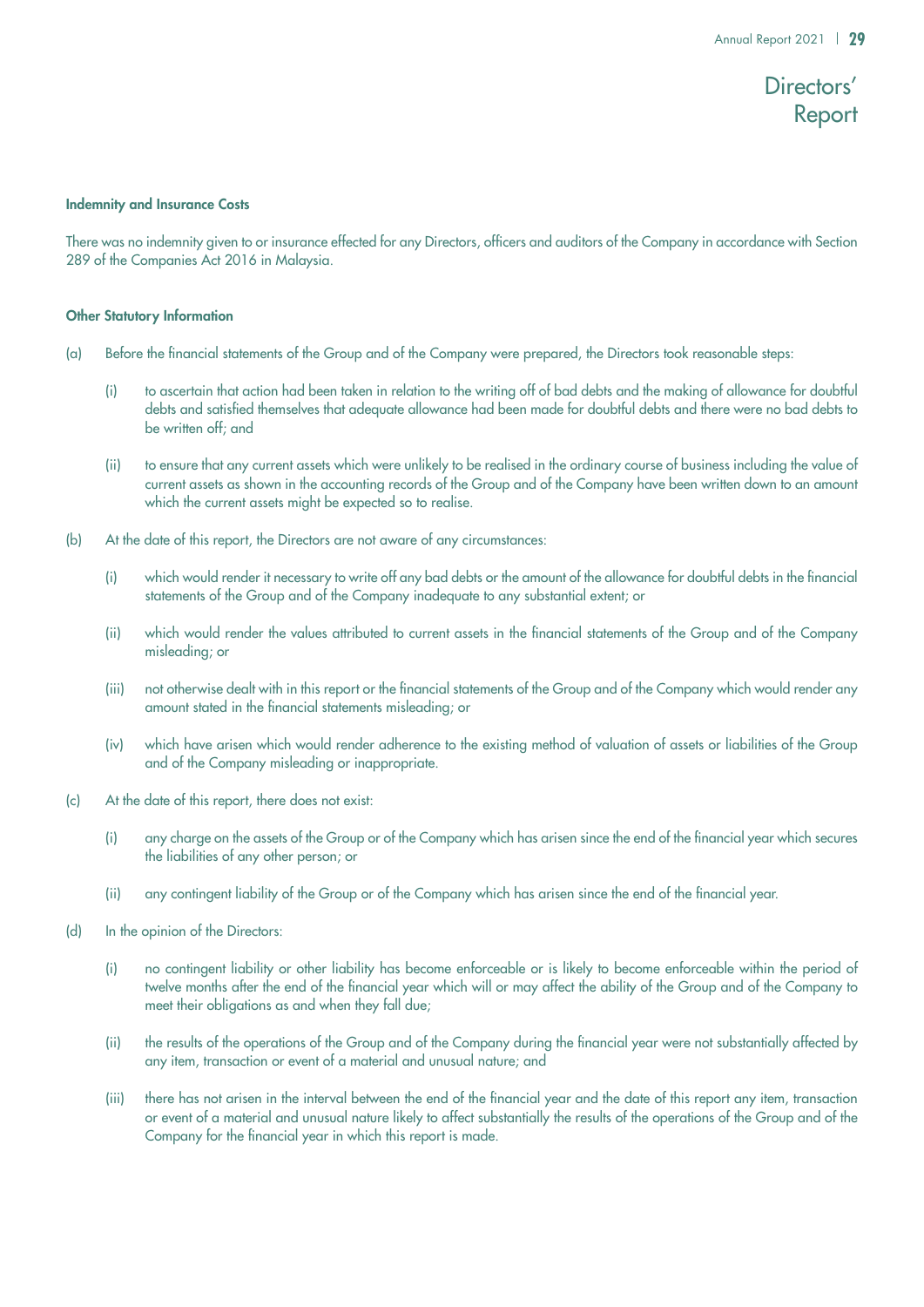# Directors' Report

### Significant and Subsequent Events

The significant and subsequent events are disclosed in Note 37 to the financial statements.

### Subsidiary Companies

The details of the subsidiary companies are disclosed in Note 6 to the financial statements.

### Auditors

The Auditors, Messrs. UHY, have expressed their willingness to continue in office.

The details of auditors' remuneration are disclosed in Note 26 to the financial statements.

Signed on behalf of the Board of Directors in accordance with a resolution of the Directors dated 15 October 2021.

YBHG. DATIN KONG YUK CHU CH'NG SOON SEN

KUALA LUMPUR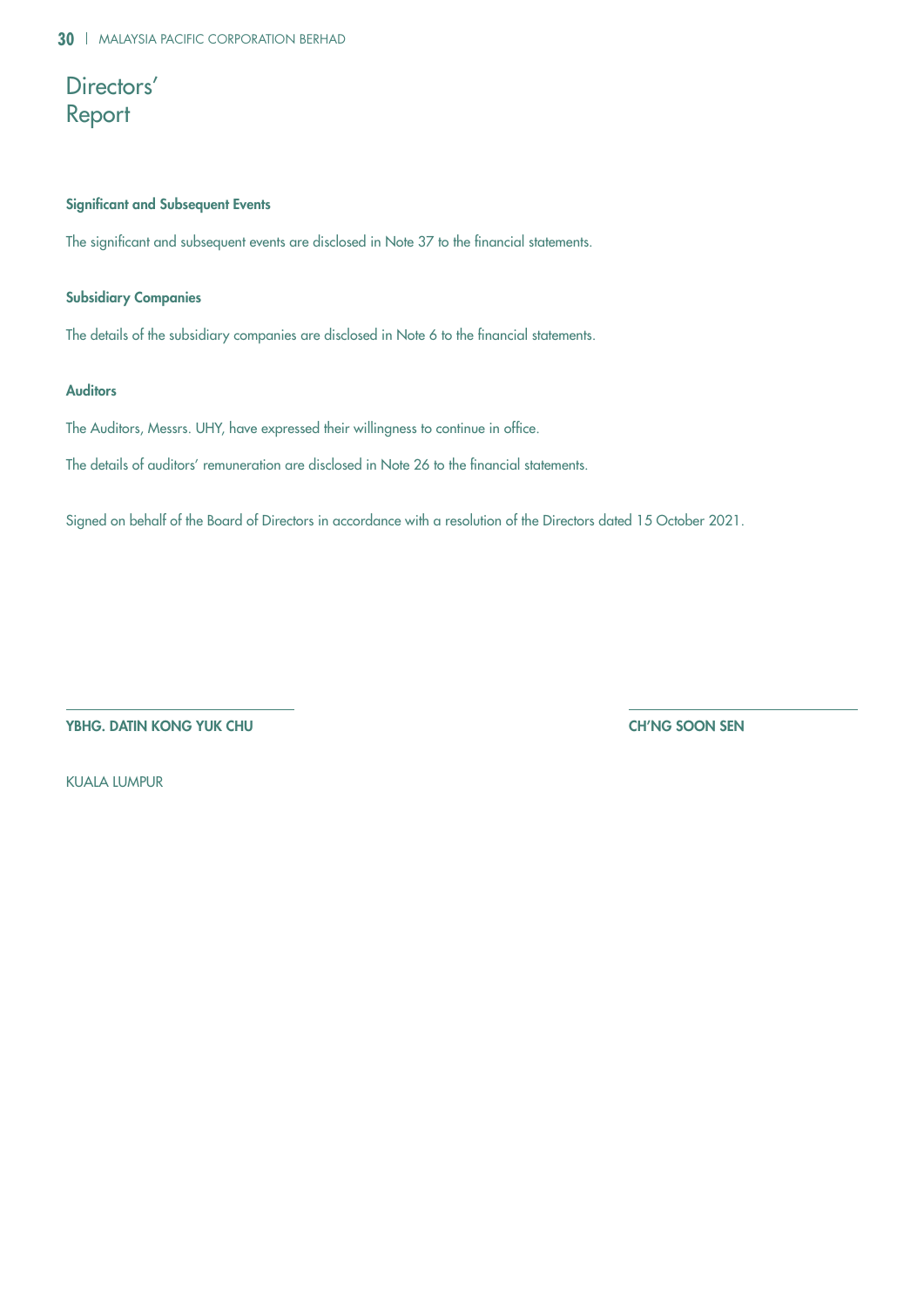

We, the undersigned, being two of the Directors of the Company, do hereby state that, in the opinion of the Directors, the financial statements set out on pages 34 to 100 are drawn up in accordance with Malaysian Financial Reporting Standards, International Financial Reporting Standards and the requirements of the Companies Act 2016 in Malaysia so as to give a true and fair view of the financial position of the Group and of the Company as at 30 June 2021 and of their financial performance and cash flows for the financial year then ended.

Signed on behalf of the Board of Directors in accordance with a resolution of the Directors dated 15 October 2021.

YBHG. DATIN KONG YUK CHU CH'NG SOON SEN

KUALA LUMPUR

**STATUTORY DECLARATION** Pursuant to Section 251(1)(b) of the Companies Act 2016

I, Ch'ng Soon Sen, being the Director primarily responsible for the financial management of Malaysia Pacific Corporation Berhad, do solemnly and sincerely declare that to the best of my knowledge and belief, the financial statements set out on pages 34 to 100 are correct and I make this solemn declaration conscientiously believing the same to be true and by virtue of the provisions of the Statutory Declarations Act 1960.

Subscribed and solemnly declared by the abovenamed at Kuala Lumpur in the ) Federal Territory on 15 October 2021 )

CH'NG SOON SEN

Before me,

 NO.W790 ZAINUL ABIDIN BIN AHMAD COMMISSIONER FOR OATHS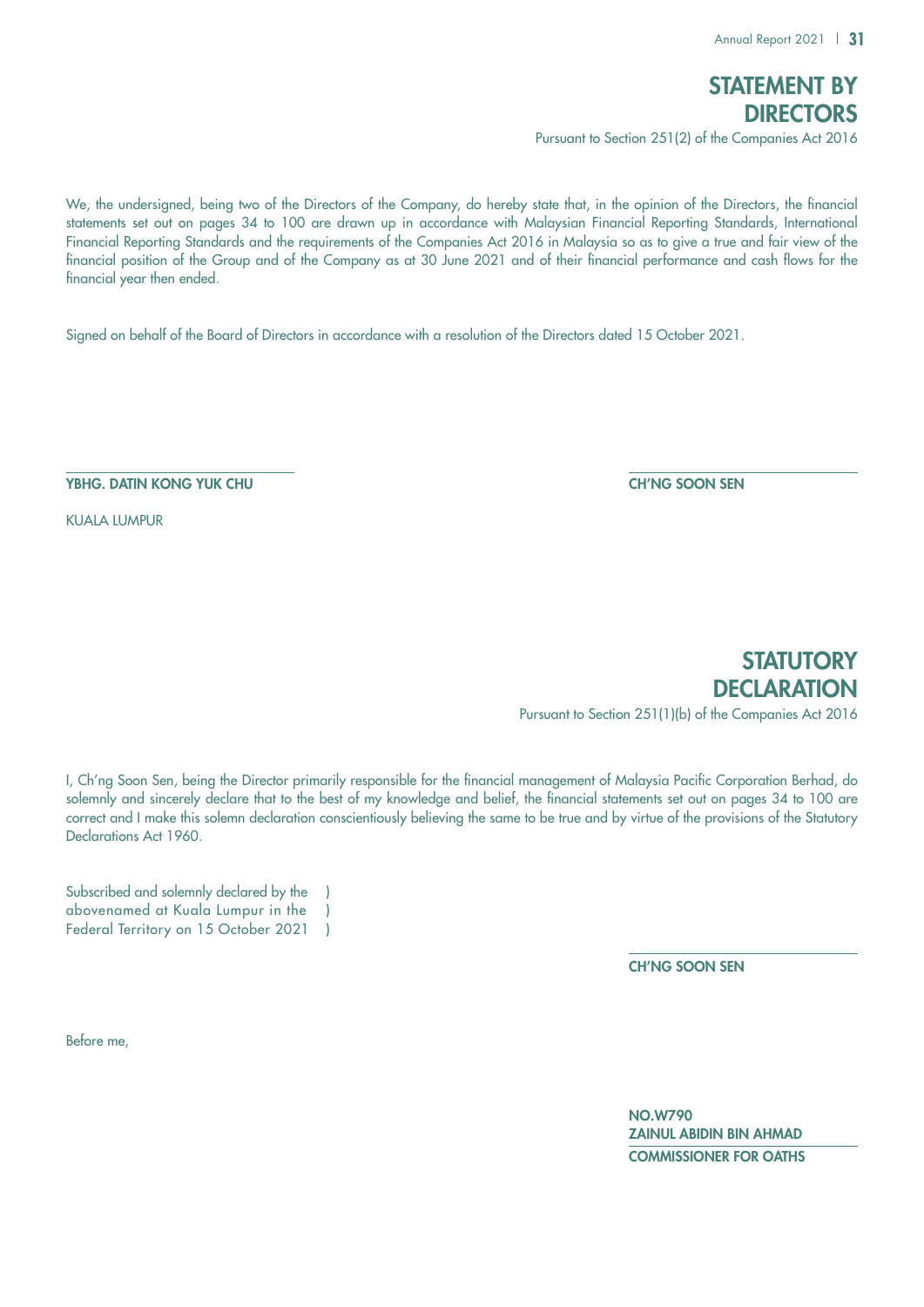# INDEPENDENT AUDITORS' REPORT

TO THE MEMBERS OF MALAYSIA PACIFIC CORPORATION BERHAD [Registration No.: 197201000550 (12200-M)] (Incorporated in Malaysia)

### Disclaimer of Opinion

We were engaged to audit the financial statements of Malaysia Pacific Corporation Berhad, which comprise the statements of financial position as at 30 June 2021 of the Group and of the Company, and the statements of profit or loss and other comprehensive income, statements of changes in equity and statements of cash flows of the Group and of the Company for the financial year then ended, and a summary of significant accounting policies and other explanatory information as set out on pages 34 to 100.

We do not express an opinion on the accompanying financial statements of the Group and of the Company. Because of the significance of the matters described *in the Basis for Disclaimer of Opinion* section of our report, we have not been able to obtain sufficient appropriate audit evidence to provide a basis for an audit opinion on these financial statements.

### Basis for Disclaimer of Opinion

- (a) Going concern assumption
	- (i) The Group reported net loss of RM6,027,000 during the financial year ended 30 June 2021 and, as of that date, the Group's current liabilities exceeded its current assets by RM153,237,000.
	- (ii) On 1 December 2014, the Company announced that the Company was classified as an affected listed issuer pursuant to Paragraph 8.04 and Paragraph 2.1(d) of Practice Note 17 ("PN17") of the Main Market Listing Requirements of Bursa Malaysia Securities Berhad. As an affected listed issuer, the Company is required to submit a proposed regularisation plan to the relevant authorities for approval and to implement the regularisation plan within the stipulated time frame. On 29 July 2021, Bursa Malaysia Securities Berhad ("Bursa Securities") had granted approval to the Company for an extension of time up to 31 December 2021 to submit its proposed regularisation plan to the relevant authorities.

The management of Company is currently in the process of formulating a regularisation plan and consequently, there is insufficient information available on the eventual regularisation plan and how it would address the present financial conditions of the Group and of the Company.

As disclosed in Note 2(c) to the financial statements, the financial statements of the Group and of the Company are prepared on a going concern basis, which presumes that the realisation of assets and settlement of liabilities will occur in the ordinary course of business. The appropriateness of preparing the financial statements of the Group and of the Company on going concern basis is dependent upon:

- (i) Formulation of a viable plan to regularise the financial conditions of the Group and of the Company ("Regularisation Plan") for submission to Bursa Securities and other relevant authorities for approval;
- (ii) Approvals obtained from all relevant parties on the Regularisation Plan;
- (iii) Timely and successful implementation of the Regularisation Plan; and
- (iv) Ability of the Group and of the Company to achieve sustainable and viable operations to generate sufficient cash flows to enable them to meet their obligations as and when they fall due.

In view of the uncertainties involving the timing and successful formulation and implementation of the Regularisation Plan, we were unable to obtain sufficient appropriate audit evidence to determine whether the management's use of the going concern basis in the preparation of the financial statements of the Group and of the Company was appropriate.

(b) As at 30 June 2021, a trade receivable of the Group amounting to RM13.11 million has been overdue. The Group has made allowance for impairment losses amounting to RM1.86 million in prior year in respect of this trade receivable. During the financial year, the Group has made an additional allowance for impairment losses amounting to RM3.74 million. As at the date of this report, we were unable to obtain sufficient appropriate audit evidence on the full recovery of this trade receivable as well as whether the additional allowance for impairment losses recognised during the financial year ended 30 June 2021 is adequate.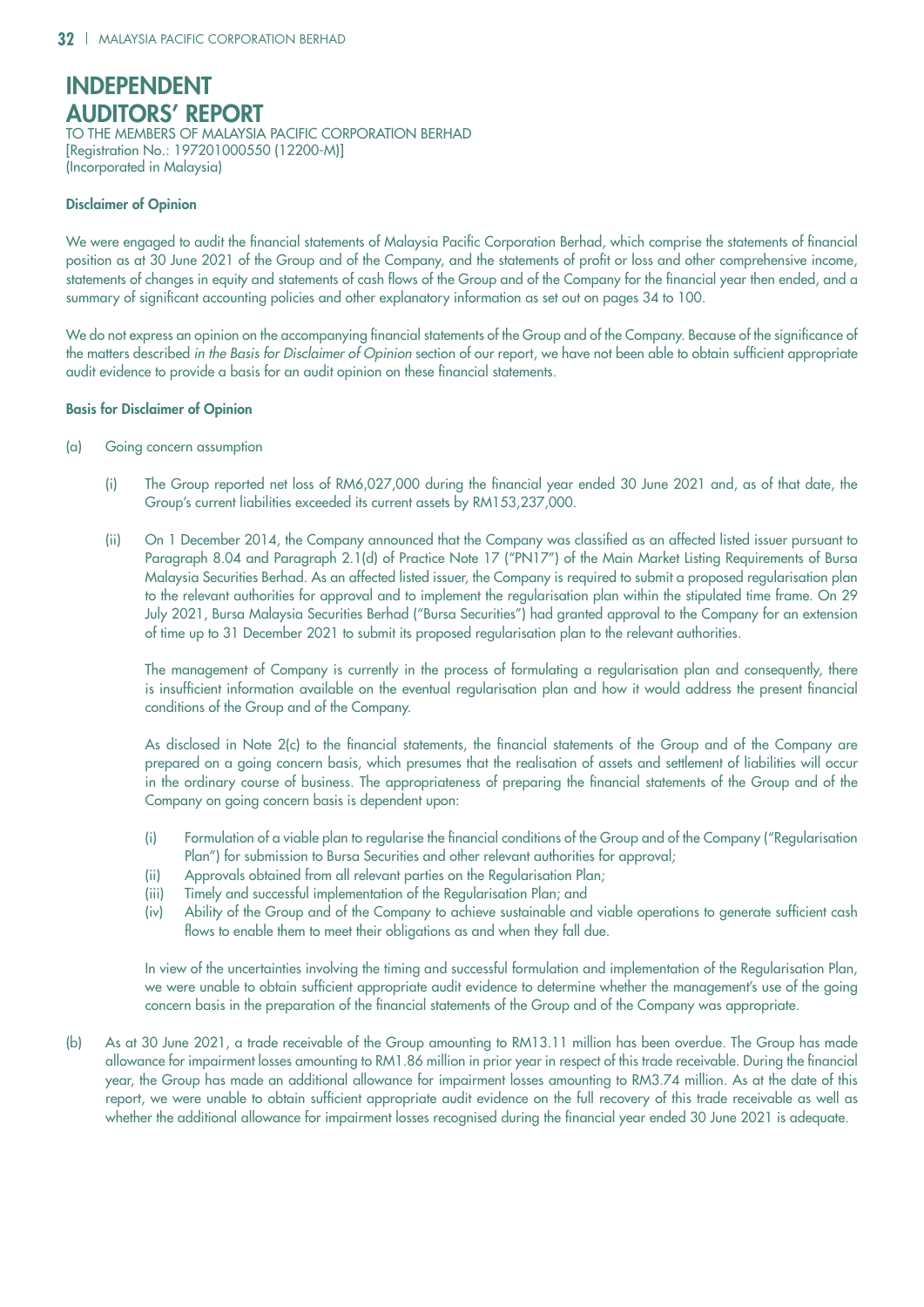## Independent Auditors' Report

To the Members of Malaysia Pacific Corporation Berhad [Registration No.: 197201000550 (12200-M)] (Incorporated In Malaysia)

### Responsibilities of the Directors for the Financial Statements

The Directors of the Company are responsible for the preparation of the financial statements of the Group and of the Company that give a true and fair view in accordance with Malaysian Financial Reporting Standards, International Financial Reporting Standards and the requirements of the Companies Act 2016 in Malaysia. The Directors are also responsible for such internal control as the Directors determine is necessary to enable the preparation of financial statements of the Group and of the Company that are free from material misstatement, whether due to fraud or error.

In preparing the financial statements of the Group and of the Company, the Directors are responsible for assessing the Group's and the Company's ability to continue as a going concern, disclosing, as applicable, matters related to going concern and using the going concern basis of accounting unless the Directors either intend to liquidate the Group or the Company or to cease operations, or have no realistic alternative but to do so.

### Auditors' Responsibilities for the Audit of the Financial Statements

Our responsibility is to conduct an audit of the Group's and of the Company's financial statements in accordance with approved standards on auditing in Malaysia and International Standards on Auditing and to issue an auditors' report. However, because of the matters described in the *Basis for Disclaimer of Opinion* section of our report, we were not able to obtain sufficient appropriate audit evidence to provide a basis for an audit opinion on these financial statements.

### Independence and Other Ethical Responsibilities

We are independent of the Group and of the Company in accordance with the *By-Laws (on Professional Ethics, Conduct and Practice)*  of the Malaysian Institute of Accountants ("By-Laws") and the International Ethics Standards Board for Accountants' *International Code of Ethics for Professional Accountants (including International Independence Standards)* ("IESBA Code"), and we have fulfilled our other ethical responsibilities in accordance with the By-Laws and the IESBA Code.

### Report on Other Legal and Regulatory Requirements

In accordance with the requirements of the Companies Act 2016 in Malaysia, we report that the subsidiary company of which we have not acted as auditors, is disclosed in Note 6 to the financial statements.

### Other Matters

This report is made solely to the members of the Company, as a body, in accordance with Section 266 of the Companies Act 2016 in Malaysia and for no other purpose. We do not assume responsibility to any other person for the content of this report.

UHY LIM BEE PENG Chartered Accountants Chartered Accountant

KUALA LUMPUR 15 October 2021

Firm Number: AF 1411 Approved Number: 03307/06/2023 J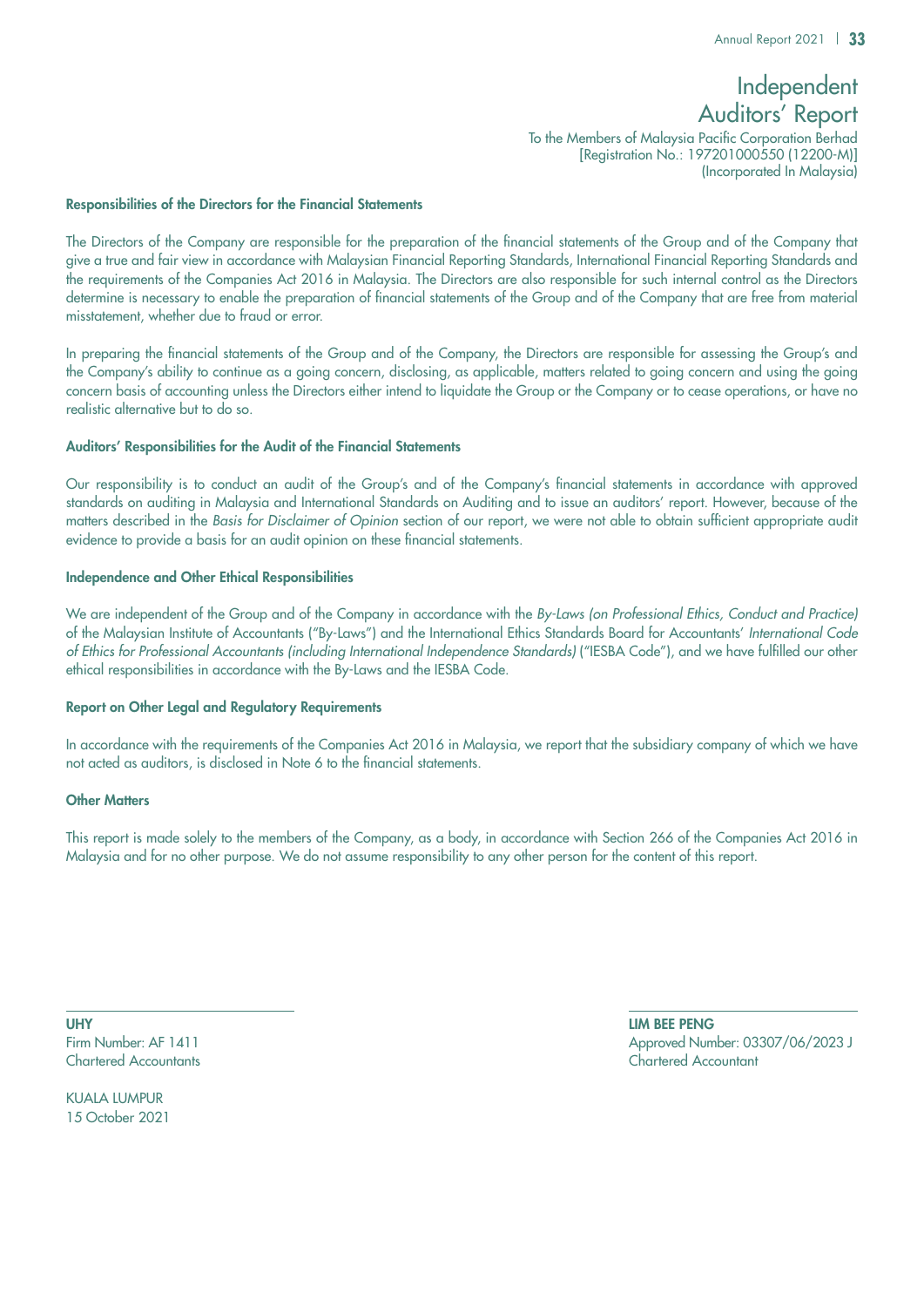# STATE MENTS OF FINANCIAL POSITION

AS AT 30 JUNE 2021

|                                                                 | <b>Note</b> | 30.6.2021<br><b>RM'000</b> | Group<br>30.6.2020<br><b>RM'000</b><br><b>Restated</b> | 1.7.2019<br><b>RM'000</b><br><b>Restated</b> |
|-----------------------------------------------------------------|-------------|----------------------------|--------------------------------------------------------|----------------------------------------------|
| <b>ASSETS</b>                                                   |             |                            |                                                        |                                              |
| <b>Non-Current Assets</b>                                       |             |                            |                                                        |                                              |
| Property, plant and equipment                                   | 4           | 117<br>939                 | 91<br>930                                              | 887                                          |
| Right-of-use assets<br>Investment in an associate               | 5<br>7      |                            | 4                                                      | 50                                           |
| Inventories                                                     | 8           | 194,895                    | 191,237                                                | 191,279                                      |
|                                                                 |             | 195,951                    | 192,262                                                | 192,216                                      |
| <b>Current Assets</b>                                           |             |                            |                                                        |                                              |
| Inventories                                                     | 8           | 1,742                      | 5,958                                                  | 7,828                                        |
| Trade receivables                                               | 9           | 10,545                     | 12,917                                                 | 8,075                                        |
| Other receivables                                               | 10          | 1,674                      | 1,234                                                  | 10,062                                       |
| Amount due from an associate                                    | 12          | 39                         | 21                                                     | 21                                           |
| Tax recoverable                                                 |             | 145                        | 141                                                    | 1,244                                        |
| Cash and bank balances                                          |             | 926                        | 9,110                                                  | 3,752                                        |
| Asset held for sale                                             | 13          | 15,071                     | 29,381                                                 | 30,982<br>189,000                            |
|                                                                 |             | 15,071                     | 29,381                                                 | 219,982                                      |
| <b>Total Assets</b>                                             |             | 211,022                    | 221,643                                                | 412,198                                      |
| <b>EQUITY AND LIABILITIES</b><br><b>Equity</b><br>Share capital | 14          | 287,660                    | 287,660                                                | 287,660                                      |
| Exchange translation reserve                                    | 15          | (1, 284)                   | (1, 319)                                               | (1, 274)                                     |
| <b>Accumulated losses</b>                                       | 15          | (254, 705)                 | (248, 678)                                             | (252, 480)                                   |
| <b>Total Equity</b>                                             |             | 31,671                     | 37,663                                                 | 33,906                                       |
| <b>Non-Current Liabilities</b>                                  |             |                            |                                                        |                                              |
| Other payables                                                  | 16          |                            |                                                        | 9,915                                        |
| <b>Bank borrowings</b>                                          | 17          |                            |                                                        | 316                                          |
| Lease liabilities                                               | 21          | 680                        | 715                                                    |                                              |
| Deferred tax liabilities                                        | 22          | 10,363                     | 10,595                                                 | 26,478                                       |
|                                                                 |             | 11,043                     | 11,310                                                 | 36,709                                       |
| <b>Current Liabilities</b>                                      |             |                            |                                                        |                                              |
| Trade payables                                                  | 23          | 1,122                      | 846                                                    | 727                                          |
| Other payables                                                  | 16          | 166,807                    | 171,534                                                | 197,005                                      |
| <b>Bank borrowings</b>                                          | 17          |                            |                                                        | 143,809                                      |
| Lease liabilities                                               | 21          | 379                        | 286                                                    |                                              |
| Tax payable                                                     |             |                            | 4                                                      | 42                                           |
|                                                                 |             | 168,308                    | 172,670                                                | 341,583                                      |
| <b>Total Liabilities</b>                                        |             | 179,351                    | 183,980                                                | 378,292                                      |
| <b>Total Equity and Liabilities</b>                             |             | 211,022                    | 221,643                                                | 412,198                                      |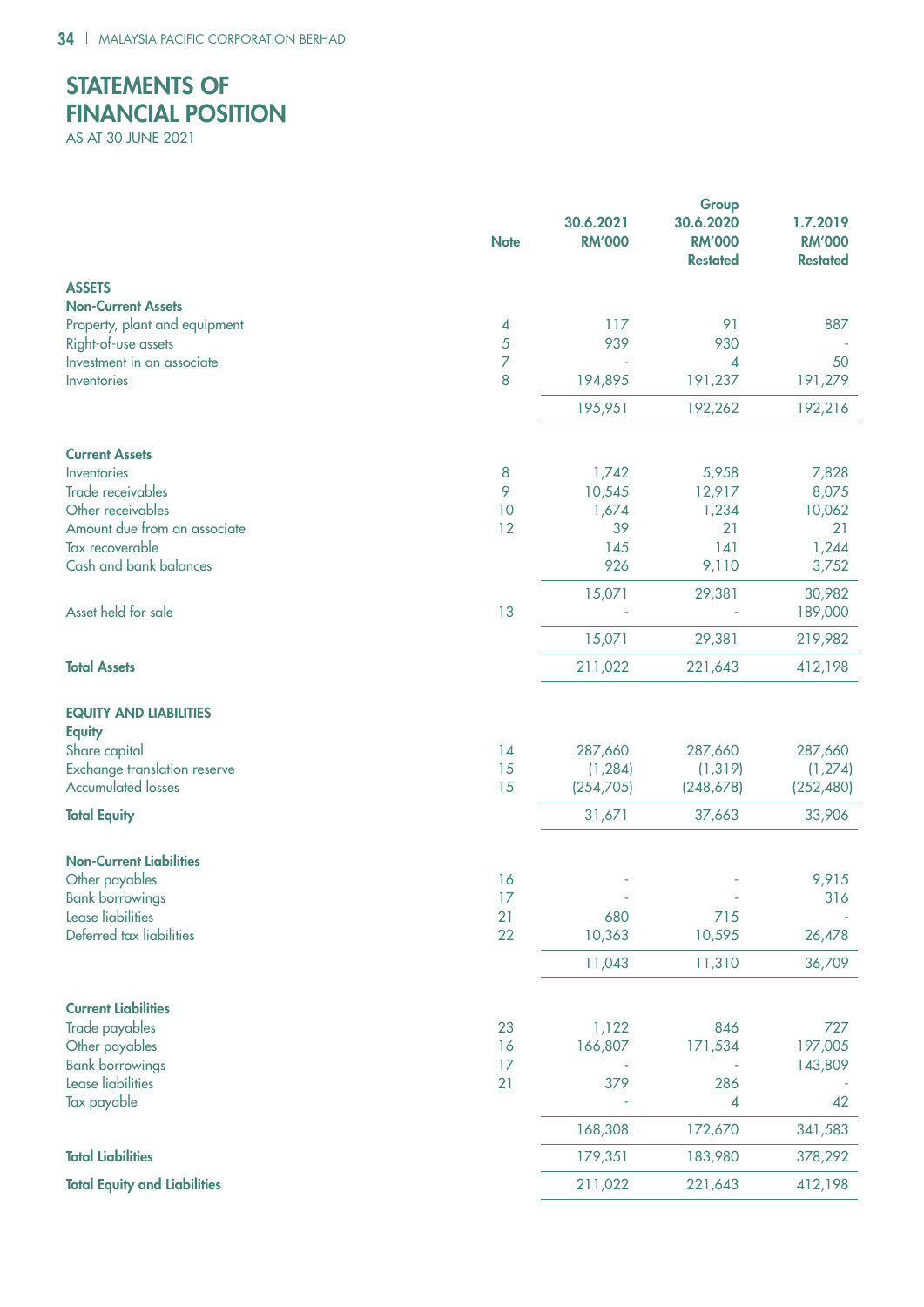# Statements of Financial Position

As at 30 June 2021

|                                      |             |               | <b>Company</b> |               |
|--------------------------------------|-------------|---------------|----------------|---------------|
|                                      |             | 30.6.2021     | 30.6.2020      | 1.7.2019      |
|                                      | <b>Note</b> | <b>RM'000</b> | <b>RM'000</b>  | <b>RM'000</b> |
| <b>ASSETS</b>                        |             |               |                |               |
| <b>Non-Current Assets</b>            |             |               |                |               |
| Property, plant and equipment        | 4           | 158           | 101            | 491           |
| Right-of-use assets                  | $\sqrt{5}$  | 481           | 682            |               |
| Investment in subsidiary companies   | 6           |               | 8,000          | 8,000         |
|                                      |             |               |                |               |
|                                      |             | 639           | 8,783          | 8,491         |
| <b>Current Assets</b>                |             |               |                |               |
| Trade receivables                    | 9           |               |                | 37            |
| Other receivables                    | 10          | 1,092         | 1,089          | 9,838         |
| Amount due from subsidiary companies | 11          | 74,695        | 45,570         | 57,138        |
| Tax recoverable                      |             | 124           | 122            | 1,226         |
| Cash and bank balances               |             | 125           | 8,615          | 2,032         |
|                                      |             |               |                |               |
|                                      |             | 76,036        | 55,396         | 70,271        |
| Asset held for sale                  | 13          |               |                | 177,517       |
|                                      |             | 76,036        | 55,396         | 247,788       |
| <b>Total Assets</b>                  |             | 76,675        | 64,179         | 256,279       |
| <b>EQUITY AND LIABILITIES</b>        |             |               |                |               |
|                                      |             |               |                |               |
| <b>Equity</b><br>Share capital       | 14          | 287,660       | 287,660        | 287,660       |
| <b>Accumulated losses</b>            | 15          |               |                |               |
|                                      |             | (277, 911)    | (288, 564)     | (297, 537)    |
| <b>Total Equity</b>                  |             | 9,749         | (904)          | (9,877)       |
| <b>Non-Current Liabilities</b>       |             |               |                |               |
| Other payables                       | 16          |               |                | 9,915         |
| Lease liabilities                    | 21          | 275           | 471            |               |
| Deferred tax liabilities             | 22          |               |                | 15,419        |
|                                      |             | 275           | 471            | 25,334        |
|                                      |             |               |                |               |
| <b>Current Liabilities</b>           |             |               |                |               |
| Other payables                       | 16          | 44,859        | 42,129         | 72,817        |
| Amount due to subsidiary companies   | 11          | 21,558        | 22,270         | 24,264        |
| <b>Bank borrowings</b>               | 17          |               |                | 143,741       |
| Lease liabilities                    | 21          | 234           | 213            |               |
|                                      |             |               |                |               |
|                                      |             | 66,651        | 64,612         | 240,822       |
| <b>Total Liabilities</b>             |             | 66,926        | 65,083         | 266,156       |
| <b>Total Equity and Liabilities</b>  |             | 76,675        | 64,179         | 256,279       |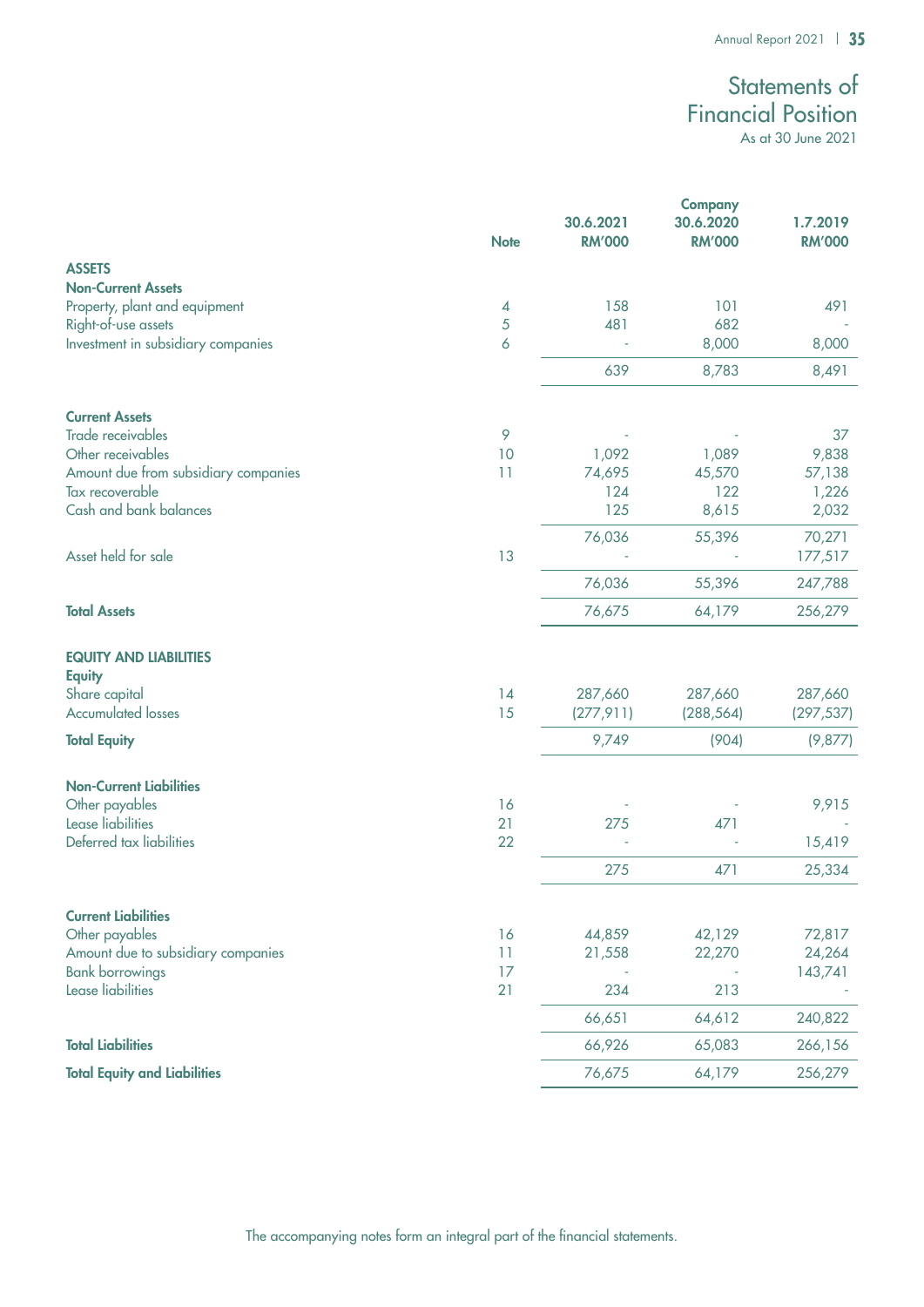# STATEMENTS OF PROFIT OR LOSS AND OTHER COMPREHENSIVE INCOME

FOR THE FINANCIAL YEAR ENDED 30 JUNE 2021

|                                                                                                                                                                   |             |                       | Group                                    | <b>Company</b>        |                       |
|-------------------------------------------------------------------------------------------------------------------------------------------------------------------|-------------|-----------------------|------------------------------------------|-----------------------|-----------------------|
|                                                                                                                                                                   | <b>Note</b> | 2021<br><b>RM'000</b> | 2020<br><b>RM'000</b><br><b>Restated</b> | 2021<br><b>RM'000</b> | 2020<br><b>RM'000</b> |
| Revenue                                                                                                                                                           | 24          | 10,485                | 6,667                                    |                       | 1,760                 |
| Cost of sales                                                                                                                                                     |             | (4, 428)              | (4, 203)                                 | 3                     | (1,949)               |
| Gross profit/(loss)                                                                                                                                               |             | 6,057                 | 2,464                                    | 3                     | (189)                 |
| Other income                                                                                                                                                      |             | 212                   | 14,189                                   | 91                    | 14,474                |
| Administrative expenses                                                                                                                                           |             | (5,874)               | (14, 417)                                | (2, 569)              | (10, 841)             |
| Other expenses                                                                                                                                                    |             | (2,885)               | (7, 141)                                 | (11, 201)             | (3,952)               |
| Net (loss)/gain on impairment of<br>financial instruments                                                                                                         |             | (3,707)               | (1,716)                                  | 24,367                | (1, 281)              |
| (Loss)/Profit from operations                                                                                                                                     |             | (6, 197)              | (6,621)                                  | 10,691                | (1,789)               |
| <b>Finance costs</b>                                                                                                                                              | 25          | (62)                  | (21)                                     | (38)                  | (3)                   |
| Share of results of an associate, net of tax                                                                                                                      |             | (4)                   | (46)                                     |                       |                       |
| (Loss)/Profit before tax                                                                                                                                          | 26          | (6, 263)              | (6,688)                                  | 10,653                | (1,792)               |
| Taxation                                                                                                                                                          | 27          | 236                   | 10,493                                   |                       | 10,768                |
| (Loss)/Profit for the financial year                                                                                                                              |             | (6,027)               | 3,805                                    | 10,653                | 8,976                 |
| Other comprehensive income<br>Items that are or may be<br>reclassified subsequently to profit or loss<br>Exchange translation difference<br>for foreign operation |             | 35                    | (45)                                     |                       |                       |
| Total comprehensive (loss)/income<br>for the financial year                                                                                                       |             | (5,992)               | 3,760                                    | 10,653                | 8,976                 |
| (Loss)/Profit for the financial<br>year attributable to:<br>Owners of the parent                                                                                  |             | (6,027)               | 3,805                                    | 10,653                | 8,976                 |
| Total comprehensive (loss)/income for the<br>financial year attributable to:<br>Owners of the parent                                                              |             | (5,992)               | 3,760                                    | 10,653                | 8,976                 |
| (Loss)/Earnings per share attributable to equity<br>holders of the Company (sen):<br>- Basic and diluted                                                          | 28          | (2.10)                | 1.32                                     |                       |                       |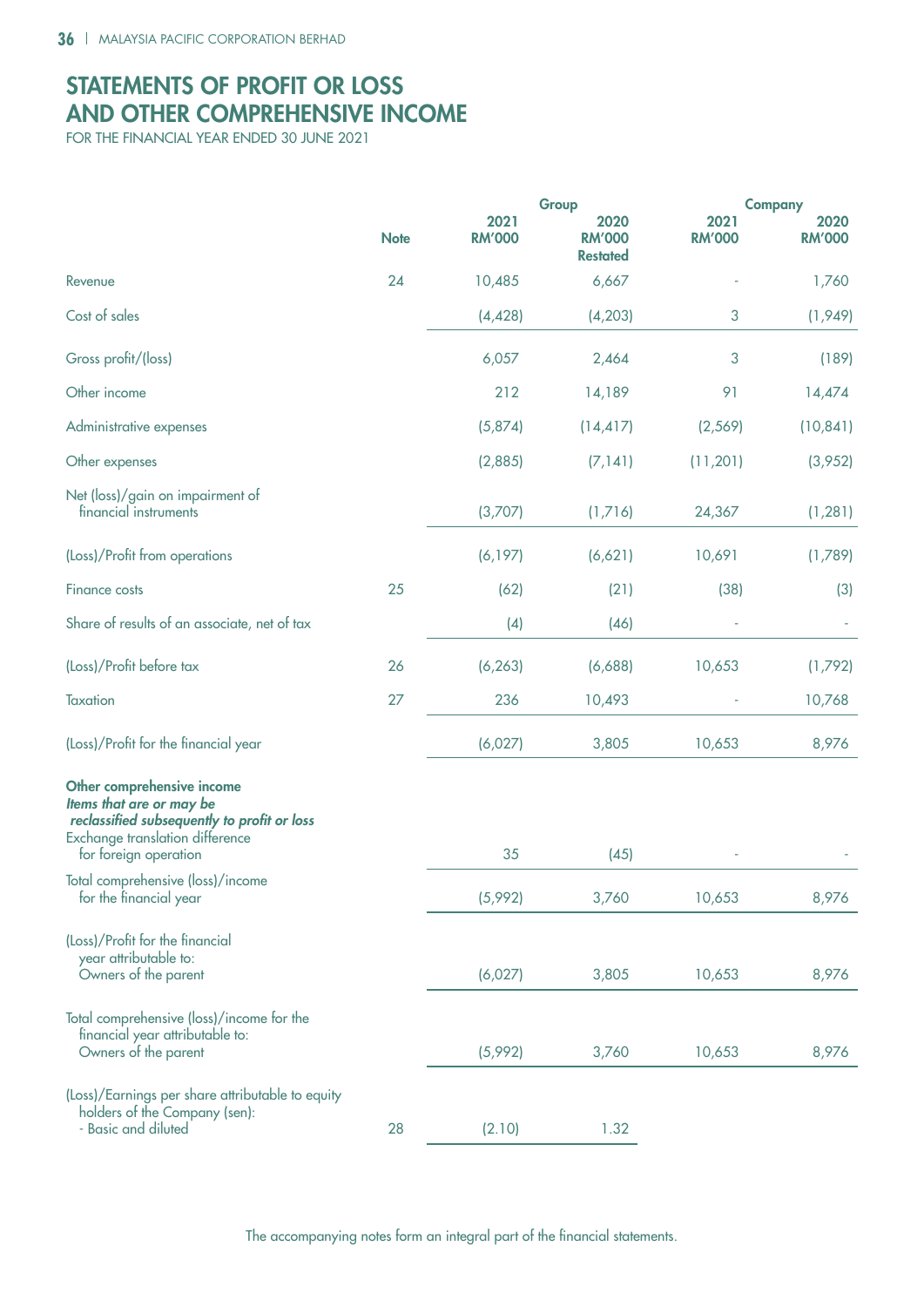# STATEMENTS OF CHANGES IN EQUITY

FOR THE FINANCIAL YEAR ENDED 30 JUNE 2021

|                                                                                              | $-$ Non-distributable $\longrightarrow$         |                                                                          |                                               |                                                |
|----------------------------------------------------------------------------------------------|-------------------------------------------------|--------------------------------------------------------------------------|-----------------------------------------------|------------------------------------------------|
|                                                                                              | <b>Share</b><br><b>Capital</b><br><b>RM'000</b> | <b>Exchange</b><br><b>Translation</b><br><b>Reserve</b><br><b>RM'000</b> | <b>Accumulated</b><br>Losses<br><b>RM'000</b> | <b>Total</b><br><b>Equity</b><br><b>RM'000</b> |
| Group<br>At 1 July 2019, as previously reported<br>Effect on adoption of the Agenda Decision | 287,660                                         | (1, 274)                                                                 | (231, 511)<br>(20, 969)                       | 54,875<br>(20, 969)                            |
| At 1 July 2019, as restated<br>Effect on adoption of MFRS 16 *                               | 287,660                                         | (1, 274)                                                                 | (252, 480)<br>(3)                             | 33,906<br>(3)                                  |
| At 1 July 2019, as restated                                                                  | 287,660                                         | (1, 274)                                                                 | (252, 483)                                    | 33,903                                         |
| Profit for the financial year<br>Other comprehensive loss for the financial year             |                                                 | (45)                                                                     | 3,805                                         | 3,805<br>(45)                                  |
| Total comprehensive (loss)/income for the financial year                                     |                                                 | (45)                                                                     | 3,805                                         | 3,760                                          |
| At 30 June 2020                                                                              | 287,660                                         | (1, 319)                                                                 | (248, 678)                                    | 37,663                                         |
| At 1 July 2020, as previously reported<br>Effect on adoption of the Agenda Decision          | 287,660                                         | (1, 319)                                                                 | (227, 906)<br>(20,772)                        | 58,435<br>(20,772)                             |
| At 1 July 2020, as restated                                                                  | 287,660                                         | (1, 319)                                                                 | (248,678)                                     | 37,663                                         |
| Loss for the financial year<br>Other comprehensive income for the financial year             |                                                 | 35                                                                       | (6,027)                                       | (6,027)<br>35                                  |
| Total comprehensive income/(loss) for the financial year                                     |                                                 | 35                                                                       | (6,027)                                       | (5,992)                                        |
| At 30 June 2021                                                                              | 287,660                                         | (1, 284)                                                                 | (254, 705)                                    | 31,671                                         |

|                                                                                                  | <b>Attributable to Owners of the Parent</b><br>Non-<br>distributable |                                               |                               |
|--------------------------------------------------------------------------------------------------|----------------------------------------------------------------------|-----------------------------------------------|-------------------------------|
|                                                                                                  | <b>Share</b><br><b>Capital</b><br><b>RM'000</b>                      | <b>Accumulated</b><br>Losses<br><b>RM'000</b> | <b>Total</b><br><b>RM'000</b> |
| <b>Company</b><br>At 1 July 2019, as previously reported<br>Effect on adoption of MFRS 16 *      | 287,660                                                              | (297,537)<br>(3)                              | (9, 877)<br>(3)               |
| As 1 July 2019, as restated                                                                      | 287,660                                                              | (297, 540)                                    | (9,880)                       |
| Profit for the financial year, representing total comprehensive<br>income for the financial year |                                                                      | 8,976                                         | 8,976                         |
| At 30 June 2020                                                                                  | 287,660                                                              | (288,564)                                     | (904)                         |
| At 1 July 2020                                                                                   | 287,660                                                              | (288,564)                                     | (904)                         |
| Profit for the financial year, representing total comprehensive<br>income for the financial year |                                                                      | 10,653                                        | 10,653                        |
| At 30 June 2021                                                                                  | 287,660                                                              | (277,911)                                     | 9,749                         |

\* As permitted by the transitional provision of MFRS 16 Leases, the Group and the Company have elected to adopt a simplified transition approach where cumulative effects of initial application are recognised on 1 July 2019 as an adjustment to the opening balance of accumulated losses.

The accompanying notes form an integral part of the financial statements.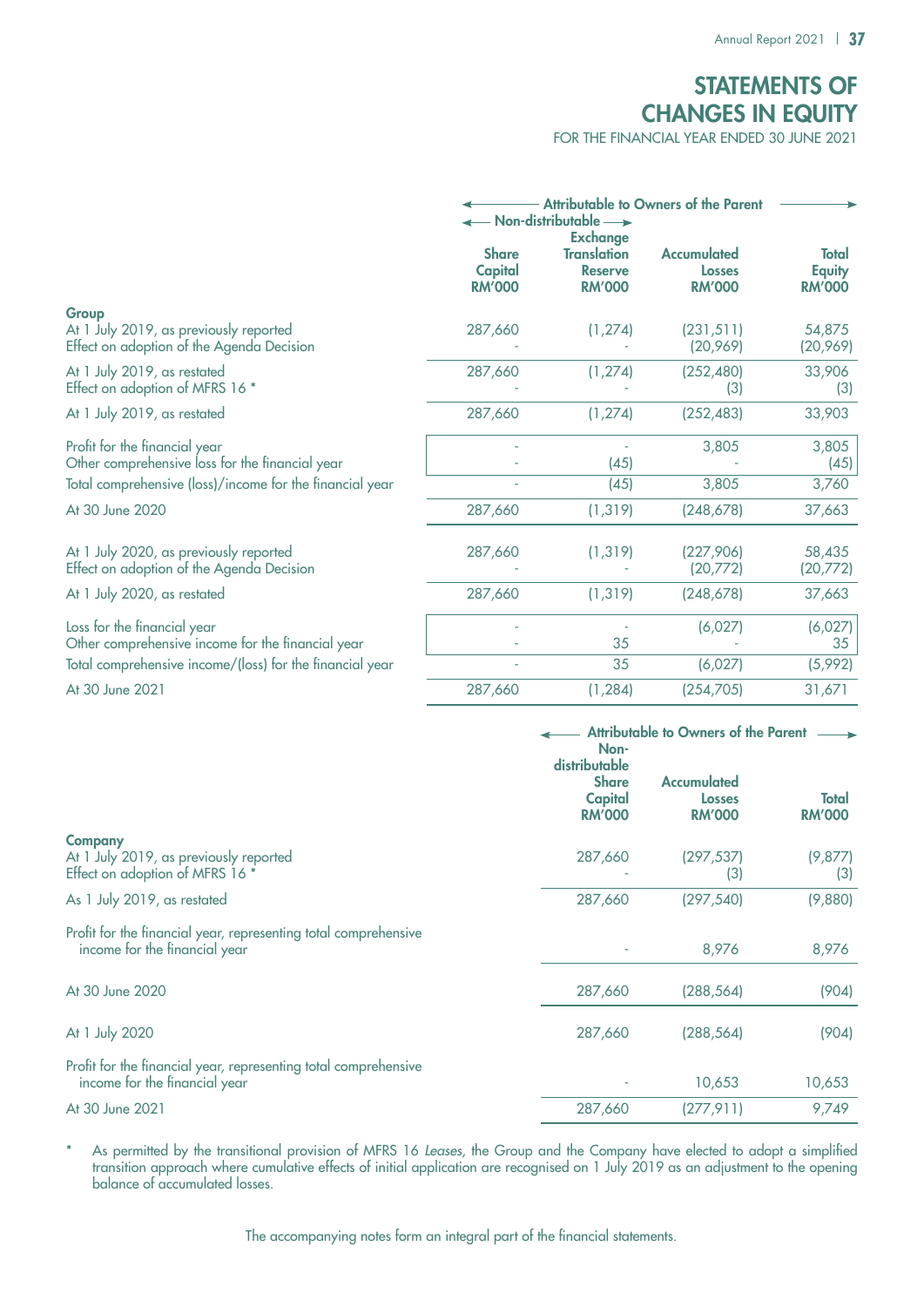# STATEMENTS OF CASH FLOWS

FOR THE FINANCIAL YEAR ENDED 30 JUNE 2021

|                                                                                       |                       | Group                                    | <b>Company</b>        |                       |
|---------------------------------------------------------------------------------------|-----------------------|------------------------------------------|-----------------------|-----------------------|
|                                                                                       | 2021<br><b>RM'000</b> | 2020<br><b>RM'000</b><br><b>Restated</b> | 2021<br><b>RM'000</b> | 2020<br><b>RM'000</b> |
| <b>Operating Activties</b>                                                            |                       |                                          |                       |                       |
| (Loss)/Profit before tax                                                              | (6, 263)              | (6,688)                                  | 10,653                | (1,792)               |
| <b>Adjustments for:</b>                                                               |                       |                                          |                       |                       |
| Depreciation of:                                                                      |                       |                                          |                       |                       |
| - property, plant and equipment                                                       | 62                    | 116                                      | 31                    | 82                    |
| - right-of-use assets                                                                 | 444                   | 154                                      | 237                   | 30                    |
| Deposits written off                                                                  |                       | 93                                       |                       |                       |
| Property, plant and equipment written off                                             |                       | 284                                      |                       | 284                   |
| Fair value adjustment on other payables                                               |                       | 1,670                                    |                       | 1,670                 |
| Impairment losses on:                                                                 |                       |                                          |                       |                       |
| - amount due from subsidiary companies                                                |                       |                                          | 14,701                | 1,436                 |
| - trade receivables                                                                   | 3,739                 | 1,880                                    |                       | 12                    |
| - investment in subsidiary companies                                                  |                       |                                          | 8,000                 |                       |
| Provision for litigation claim                                                        | 2,885                 |                                          | 2,885                 |                       |
| Gain on disposal of property, plant and equipment                                     | (55)                  |                                          | (55)                  |                       |
| Gain on early termination of lease contract                                           | (1)                   |                                          | (1)                   |                       |
| Reversal of impairment losses on:                                                     |                       |                                          |                       |                       |
| - amount due from subsidiary companies                                                |                       |                                          | (39,068)              | (23)                  |
| - trade receivables                                                                   | (32)                  | (164)                                    |                       | (144)                 |
| Share of results of an associate, net of tax                                          | 4                     | 46                                       |                       |                       |
| Unrealised (gain)/loss on foreign exchange                                            |                       | (1)                                      | 316                   | (409)                 |
| Waiver of interest expenses                                                           |                       | (13,639)                                 |                       | (13, 639)             |
| <b>Finance costs</b>                                                                  | 62                    | 21                                       | 38                    | 3                     |
| Interest income                                                                       | (95)                  | (168)                                    | (34)                  | (148)                 |
| Operating profit/(loss) before working capital changes<br>Changes in working capital: | 750                   | (16, 396)                                | (2, 297)              | (12,638)              |
| Inventories                                                                           | 558                   | 1,912                                    |                       |                       |
| Trade receivables                                                                     | (1, 335)              | (6, 558)                                 |                       | 169                   |
| Other receivables                                                                     | (440)                 | 3,347                                    | (3)                   | 4,098                 |
| Amount due from/to subsidiary companies                                               |                       |                                          | (5,786)               | 8,570                 |
| Amount due from an associate                                                          | (18)                  |                                          |                       |                       |
| Trade payables                                                                        | 276                   | 119                                      |                       |                       |
| Other payables                                                                        | (7,612)               | (37, 032)                                | (155)                 | (42, 249)             |
| Foreign exchange reserve                                                              | 35                    | (45)                                     |                       |                       |
|                                                                                       | (8, 536)              | (38, 257)                                | (5,944)               | (29, 412)             |
| Cash used in operations                                                               | (7,786)               | (54, 653)                                | (8, 241)              | (42,050)              |
| Interest received                                                                     | 95                    | 168                                      | 34                    | 148                   |
| Interest paid                                                                         | (62)                  | (21)                                     | (38)                  | (3)                   |
| Tax refund                                                                            |                       | 1,108                                    |                       | 1,109                 |
| Tax paid                                                                              | (4)                   | (45)                                     | (2)                   | (5)                   |
|                                                                                       | 29                    | 1,210                                    | (6)                   | 1,249                 |
| Net cash used in operating activities                                                 | (7,757)               | (53, 443)                                | (8, 247)              | (40, 801)             |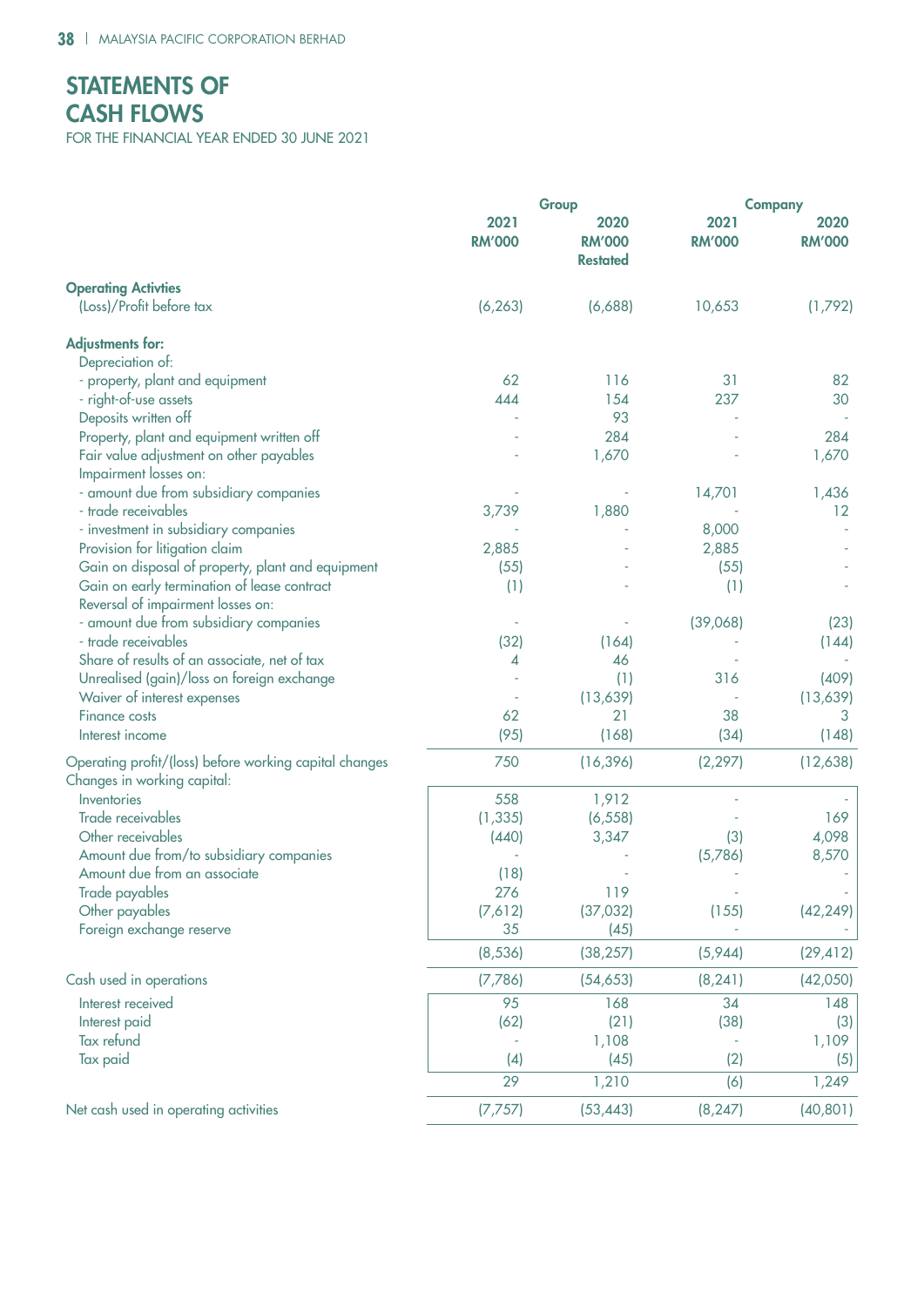# Statements of Cash Flows

For the Financial Year Ended 30 June 2021

|                                                                                                                                                       |                       | Group                                    |                       | <b>Company</b>        |  |
|-------------------------------------------------------------------------------------------------------------------------------------------------------|-----------------------|------------------------------------------|-----------------------|-----------------------|--|
|                                                                                                                                                       | 2021<br><b>RM'000</b> | 2020<br><b>RM'000</b><br><b>Restated</b> | 2021<br><b>RM'000</b> | 2020<br><b>RM'000</b> |  |
| <b>Investing Activities</b><br>Purchase of property, plant and equipment<br>Purchase of right-of-use assets [Note 5(b)]<br>Proceeds from disposal of: | (88)<br>(59)          |                                          | (88)                  |                       |  |
| - asset held for sale<br>- property, plant and equipment                                                                                              | 55                    | 189,000                                  | 55                    | 177,517               |  |
| Net cash (used in)/from investing activities                                                                                                          | (92)                  | 189,000                                  | (33)                  | 177,517               |  |
| <b>Financing Activities</b><br>Repayment of bank borrowing<br>Payment of lease liabilities                                                            | (335)                 | (37,056)<br>(98)                         | (210)                 | (37,056)<br>(31)      |  |
| Net cash used in financing activities                                                                                                                 | (335)                 | (37, 154)                                | (210)                 | (37,087)              |  |
| Net (decrease)/increase in cash and cash equivalents                                                                                                  | (8, 184)              | 98,403                                   | (8,490)               | 99,629                |  |
| Cash and cash equivalents at the beginning of<br>the financial year                                                                                   | 9,110                 | (89, 294)                                | 8,615                 | (91, 014)             |  |
| Effect of exchange translation differences on<br>cash and cash equivalents                                                                            |                       |                                          |                       |                       |  |
| Cash and cash equivalents at the end of<br>the financial year                                                                                         | 926                   | 9,110                                    | 125                   | 8,615                 |  |
| Cash and cash equivalents at the end of<br>the financial year comprises:<br>Cash and bank balances                                                    | 926                   | 9,110                                    | 125                   | 8,615                 |  |
|                                                                                                                                                       |                       |                                          |                       |                       |  |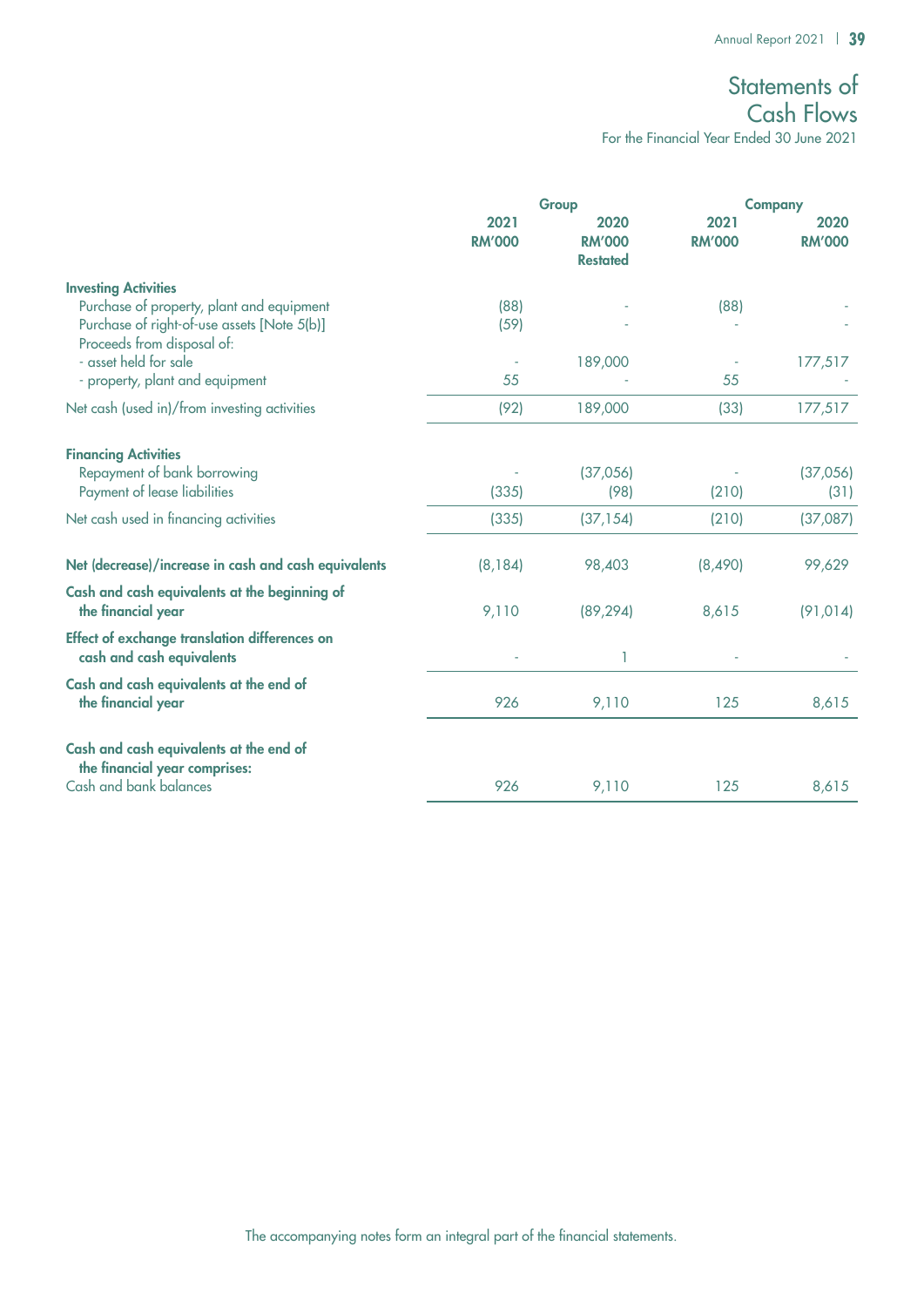# NOTES TO THE Financial Statements

30 June 2021

### 1. Corporate Information

The Company is a public limited liability company, incorporated and domiciled in Malaysia and is listed on the Main Market of Bursa Malaysia Securities Berhad. The Company is a Practice Note 17 ("PN17") company which has triggered the prescribed criteria under PN17 pursuant to Paragraph 8.04 and Paragraph 2.1(d) of PN17 of the Main Market Listing Requirements of Bursa Malaysia Securities Berhad.

The Company is principally engaged in the business of letting of investment properties and investment holding. The principal activities of the subsidiary companies are disclosed in Note 6. There have been no significant changes in the nature of these activities of the Company and its subsidiary companies during the financial year.

The registered office of the Company was located at Suite 10.02, Level 10, The Gardens South Tower, Mid Valley City, Lingkaran Syed Putra, 59200 Kuala Lumpur. With effect from 27 January 2021, the registered office has been relocated to Level 5, Block B, Dataran PHB, Saujana Resort, Section U2, 40150 Shah Alam, Selangor Darul Ehsan.

The principal place of business of the Company is located at B03-A-09-01, Level 9, Menara Pacific, No. 3, Jalan Bangsar, KL Eco City, 59200 Kuala Lumpur.

### 2. Basis of Preparation

(a) Statement of compliance

The financial statements of the Group and of the Company have been prepared in accordance with Malaysian Financial Reporting Standards ("MFRS"), International Financial Reporting Standards ("IFRS") and the requirements of the Companies Act 2016 in Malaysia.

The financial statements of the Group and of the Company have been prepared under the historical cost convention, unless otherwise indicated in the significant accounting policies below.

### Adoption of new and amended standards

During the financial year, the Group and the Company have adopted the following new standards and amendments to standards issued by the Malaysian Accounting Standards Board ("MASB") that are mandatory for current financial year:

Amendments to References to the Conceptual Framework in MFRS Standards

| Amendments to MFRS 3                      | Definition of a Business            |
|-------------------------------------------|-------------------------------------|
| Amendments to MFRS 9, MFRS 139 and MFRS 7 | Interest Rate Benchmark Reform      |
| Amendments to MFRS 101 and MFRS 108       | Definition of Material              |
| Amendment to MFRS 16                      | Covid-19 - Related Rent Concessions |
| <b>IFRIC Agenda Decision of MFRS 123</b>  | <b>Borrowing Costs</b>              |
|                                           |                                     |

The adoption of the new standards and amendments to standards did not have any significant impact on the financial statements of the Group and the Company, except for:

IFRIC Agenda Decision on MFRS 123 *Borrowing Costs* ("Agenda Decision")

On 18 December 2018, the Malaysian Accounting Standards Board ("MASB") has issued for public comment six Tentative Agenda Decisions ("TAD") published by the IFRS Interpretations Committee, including the TAD on International Accounting Standards 23 *Borrowing Costs* ("IAS 23") relating to over time transfer of constructed good.

The MASB observed that non-private entities in the real estate industry might need to change their accounting policy as a result of the Agenda Decision on IAS 23. In ensuring consistent application of the MFRS, which are word-for-word the IFRS Standards, the MASB has decided that an entity shall apply the change in accounting policy as a result of the Agenda Decision on IAS 23 to financial statements of annual periods beginning on or after 1 July 2020.

Effective 1 July 2020, the Group had retrospectively applied the Agenda Decision and comparative figures have been restated as a result of transition requirement under Agenda Decision. The effects of the adoption of the Agenda Decision are disclosed in Note 38.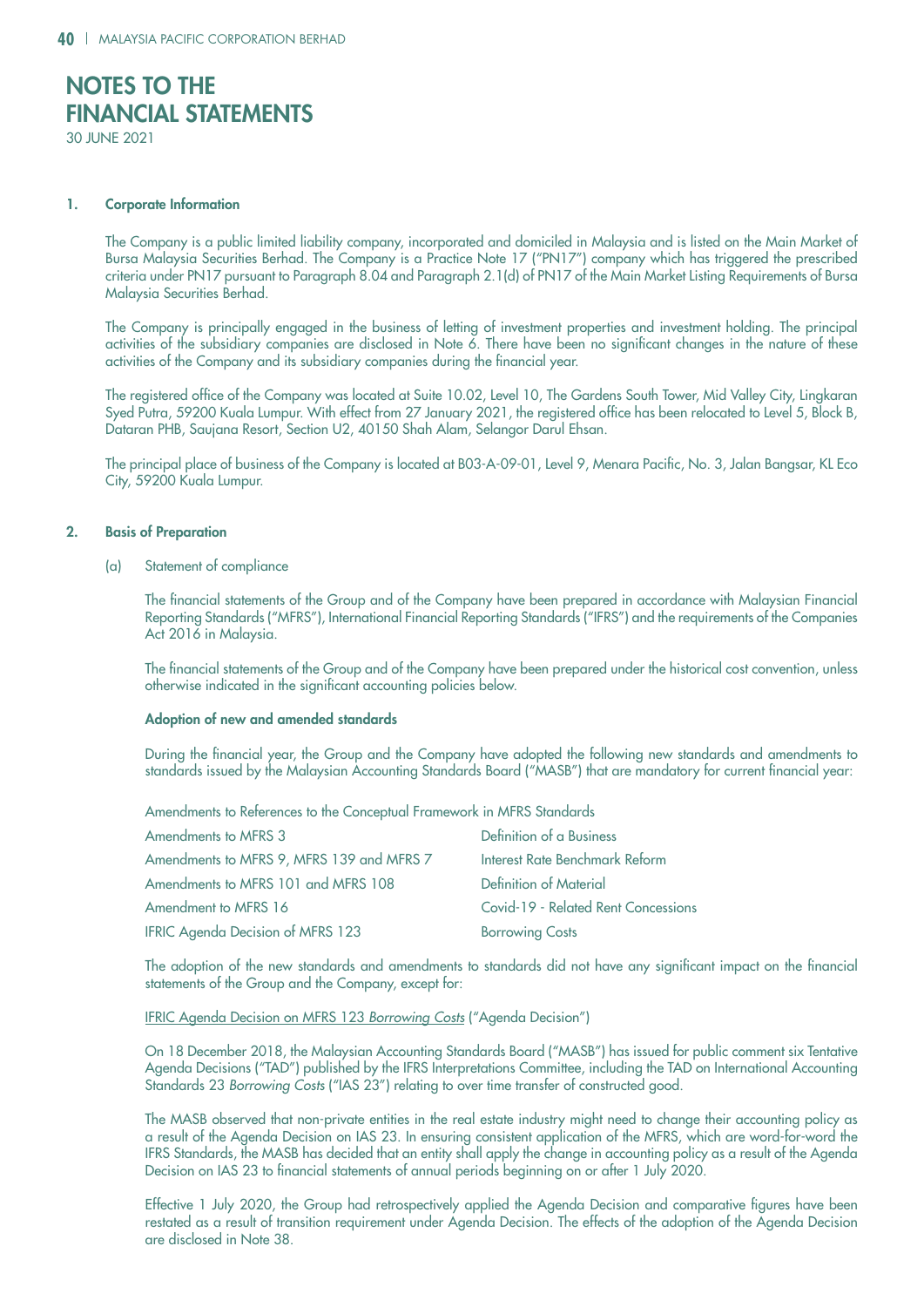### 2. Basis of Preparation (Cont'd)

(a) Statement of compliance (Cont'd)

### Standards issued but not yet effective

The Group and the Company have not applied the following new standards and amendments to standards that have been issued by the MASB but are not yet effective for the Group and for the Company:

|                                                               |                                                                                          | Effective dates for<br>financial periods<br>beginning on or<br>after |
|---------------------------------------------------------------|------------------------------------------------------------------------------------------|----------------------------------------------------------------------|
| Amendments to MFRS 9, MFRS 139,<br>MFRS 7, MFRS 4 and MFRS 16 | Interest Rate Benchmark Reform - Phase 2                                                 | 1 January 2021                                                       |
| Amendment to MFRS 16                                          | Covid-19 - Related Rent Concessions beyond<br>30 June 2021                               | 1 April 2021                                                         |
| Amendments to MFRS 3                                          | Reference to the Conceptual Framework                                                    | 1 January 2022                                                       |
| Amendments to MFRS 116                                        | Property, Plant and Equipment - Proceeds before<br>Intended Use                          | 1 January 2022                                                       |
| Amendments to MFRS 137                                        | Onerous Contracts - Cost of Fulfilling a Contract                                        | 1 January 2022                                                       |
| Annual Improvements to MFRS Standards 2018 - 2020:            |                                                                                          | 1 January 2022                                                       |
| • Amendments to MFRS 1                                        |                                                                                          |                                                                      |
| • Amendments to MFRS 9                                        |                                                                                          |                                                                      |
| • Amendments to MFRS 16                                       |                                                                                          |                                                                      |
| • Amendments to MFRS 141                                      |                                                                                          |                                                                      |
| MFRS 17                                                       | <b>Insurance Contracts</b>                                                               | 1 January 2023                                                       |
| Amendments to MFRS 17                                         | <b>Insurance Contracts</b>                                                               | 1 January 2023                                                       |
| Amendments to MFRS 101                                        | Classification of Liabilities as Current or Non-current                                  | 1 January 2023                                                       |
| Amendments to MFRS 101                                        | <b>Disclosure of Accounting Policies</b>                                                 | 1 January 2023                                                       |
| Amendments to MFRS 108                                        | Definition of Accounting Estimates                                                       | 1 January 2023                                                       |
| Amendments to MFRS 112                                        | Deferred Tax related to Assets and Liabilities arising<br>from a Single Transaction      | 1 January 2023                                                       |
| Amendments to MFRS 10 and MFRS 128                            | Sale or Contribution of Assets between an Investor<br>and its Associate or Joint Venture | Deferred until<br>further notice                                     |

The Group and the Company intend to adopt the above new standards and amendments to standards, if applicable, when they become effective.

The initial application of the above-mentioned new standards and amendments to standards are not expected to have any significant impacts on the financial statements of the Group and of the Company.

### (b) Functional and presentation currency

The financial statements are presented in Ringgit Malaysia ("RM"), which is the Company's functional currency. All financial information is presented in RM and has been rounded to the nearest thousand (RM'000) except when otherwise stated.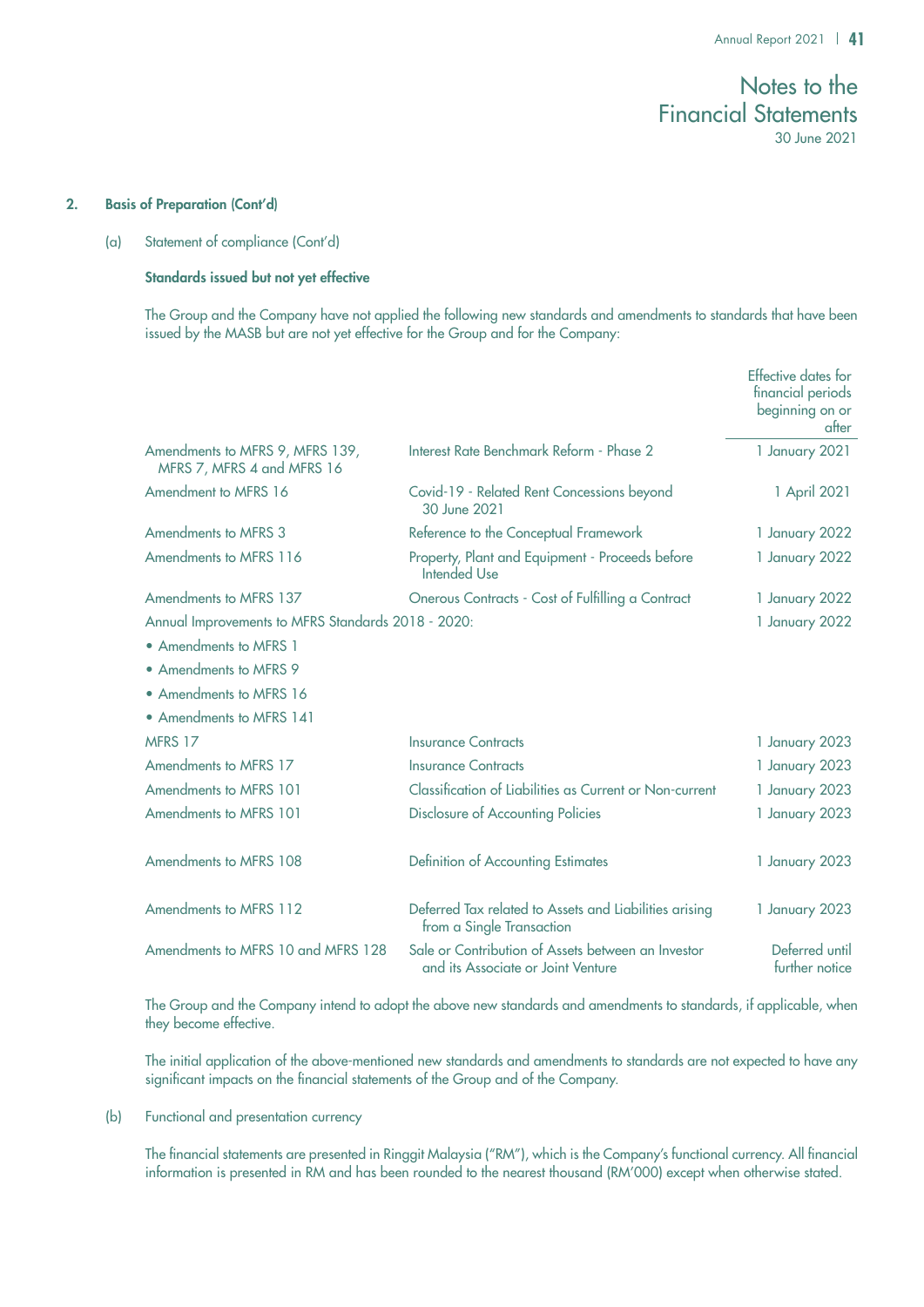### 2. Basis of Preparation (Cont'd)

(c) Going concern assumption

The financial statements of the Group and of the Company have been prepared on the assumption that the Group and the Company will continue as going concern. The application of the going concern basis is on the assumption that the Group and the Company will be able to realise their assets and settle their liabilities in the normal course of business.

- (i) The Group reported net loss of RM6,027,000 during the financial year ended 30 June 2021 and, as of that date, the Group's current liabilities exceeded its current assets by RM153,237,000.
- (ii) On 1 December 2014, the Company announced that the Company was classified as an affected listed issuer pursuant to Paragraph 8.04 and Paragraph 2.1(d) of Practice Note 17 ("PN17") of the Main Market Listing Requirements of Bursa Malaysia Securities Berhad. The PN17 criteria was triggered as the Company's auditors have expressed a disclaimer opinion in the Company's audited financial statements for the financial year ended 30 June 2014. As an affected listed issuer, the Company is required to submit a regularisation plan to the relevant authorities for approval and to implement the regularisation plan within the stipulated time frame. On 29 July 2021, Bursa Malaysia Securities Berhad ("Bursa Securities") had granted approval to the Company for an extension of time up to 31 December 2021 to submit its proposed regularisation plan to the relevant authorities.

The Company is in the process of formulating a proposed regularisation plan to address the financial conditions of the Group and of the Company. The Directors are of the opinion that the proposed regularisation plan once formulated and implemented, will enable the Group and the Company to operate profitably in the foreseeable future, and therefore continue as a going concern and to realise their assets and discharge their liabilities in the normal course of business.

The appropriateness of preparing the financial statements of the Group and of the Company on going concern basis is dependent upon:

- (i) Formulation of a viable plan to regularise the financial conditions of the Group and of the Company ("Regularisation Plan") for submission to Bursa Securities and other relevant authorities for approval;
- (ii) Approvals obtained from all relevant parties on the Regularisation Plan;
- (iii) Timely and successful implementation of the Regularisation Plan; and
- (iv) Ability of the Group and of the Company to achieve sustainable and viable operations to generate sufficient cash flows to enable them to meet their obligations as and when they fall due.

Should the going concern basis of preparing the financial statements be no longer appropriate, adjustments would have to be made to reduce the value of all assets to their estimated realisable values, and to provide further estimated liabilities that may arise, and to reclassify property, plant and equipment and other non-current assets and non-current liabilities as current assets and current liabilities respectively.

The financial statements of the Group and of the Company do not include any adjustment and classification relating to the recorded assets and liabilities that may be necessary should the Group and the Company be unable to continue as going concern.

(d) Significant accounting judgements, estimates and assumptions

The preparation of the Group's financial statements requires management to make judgements, estimates and assumptions that affect the reported amounts of revenues, expenses, assets and liabilities, and the disclosure of contingent liabilities at the reporting date. However, uncertainty about these assumptions and estimates could result in outcomes that could require a material adjustment to the carrying amount of the asset or liability affected in the future.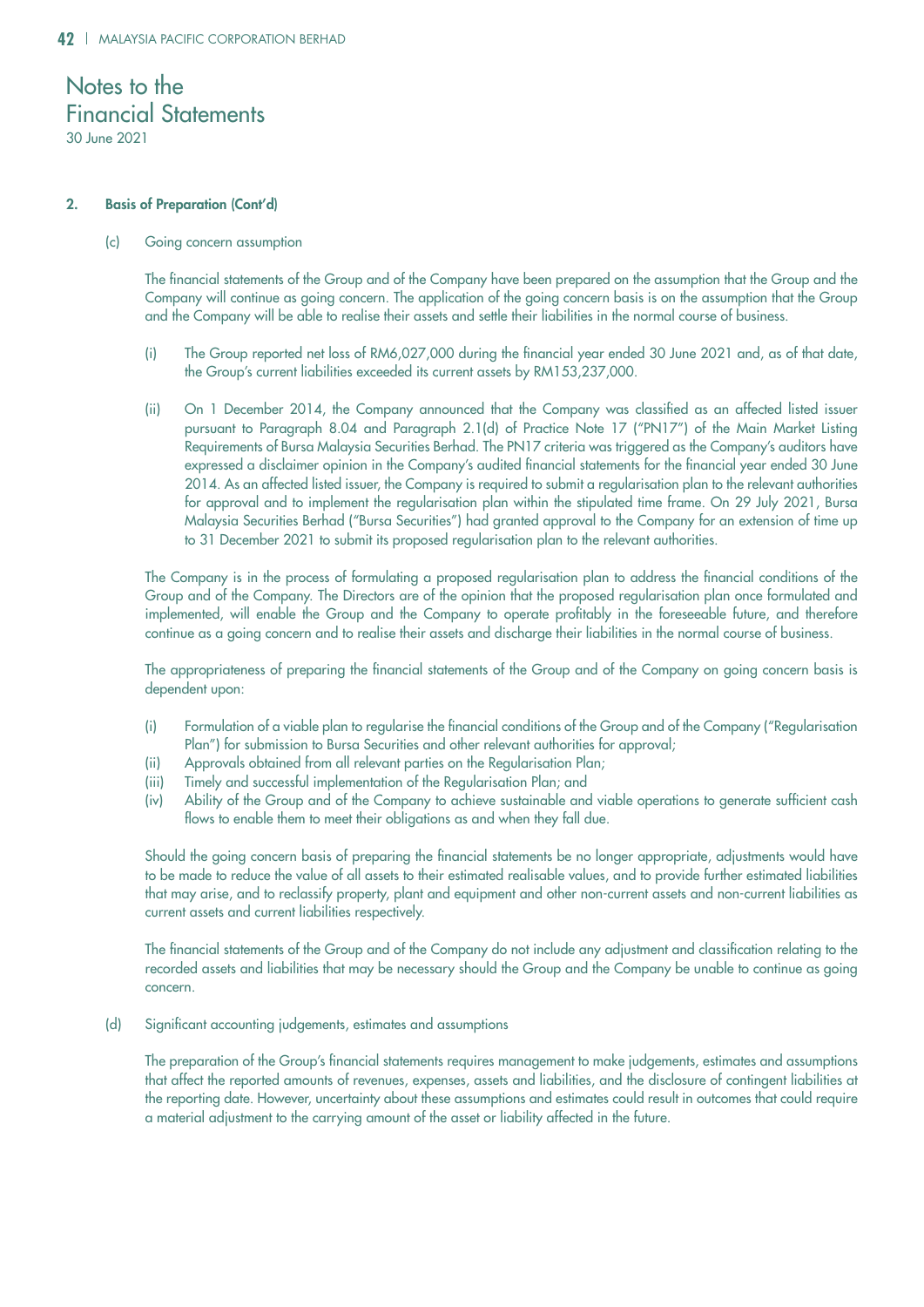### 2. Basis of Preparation (Cont'd)

(d) Significant accounting judgements, estimates and assumptions (Cont'd)

### **Judgements**

The following are the judgements made by management in the process of applying the Group's accounting policies that have the most significant effect on the amounts recognised in the financial statements:

### Satisfaction of performance obligations in relation to contracts with customers

The Group is required to assess each of its contracts with customers to determine whether performance obligations are satisfied over time or at the point in time in order to determine the appropriate method for recognising revenue. This assessment was made based on the terms and conditions of the contracts, and the provisions of relevant laws and regulations.

The Group recognises revenue over time in the following circumstances:

- (i) the customer simultaneously receives and consumes the benefits provided by the Group's performance as the Group performs;
- (ii) the Group does not create an asset with an alternative use to the Group and has an enforceable right to payment for performance completed to date; and
- (iii) the Group's performance creates or enhances an asset that the customer controls as the asset is created or enhanced.

Where the above criteria are not met, revenue is recognised at a point in time. Where revenue is recognised at a point in time, the Group assesses each contract with customers to determine when the performance obligation of the Group under the contract is satisfied.

### Determining the lease term of contracts with renewal options - the Group as lessee

The Group determines the lease term as the non-cancellable term of the lease, together with any periods covered by an option to extend the lease if it is reasonably certain to be exercised.

The Group has several lease contracts that include extension options. The Group applies judgement in evaluating whether to exercise the option to renew the lease. It considers all relevant factors that create an economic incentive for it to exercise the renewal option. After the commencement date, the Group reassesses the lease term if there is a significant event or change in circumstances that is within its control and affects its ability to exercise or not to exercise the option to renew.

The Group includes the renewal period as part of the lease term for such leases. The Group typically exercises its option to renew for those leases with renewal option.

### Key sources of estimation uncertainty

The key assumptions concerning the future and other key sources of estimation uncertainty at the end of the reporting period, that have a significant risk of causing a material adjustment to the carrying amounts of assets and liabilities within the next reporting period are set out below:

### Useful lives of property, plant and equipment and right-of-use ("ROU") assets

The Group regularly reviews the estimated useful lives of property, plant and equipment and ROU assets based on factors such as business plan and strategies, expected level of usage and future technological developments. Future results of operations could be materially affected by changes in these estimates brought about by changes in the factors mentioned above. A reduction in the estimated useful lives of property, plant and equipment and ROU assets would increase the recorded depreciation and decrease the value of property, plant and equipment and ROU assets. The carrying amount at the reporting date for property, plant and equipment and ROU assets are disclosed in Notes 4 and 5 respectively.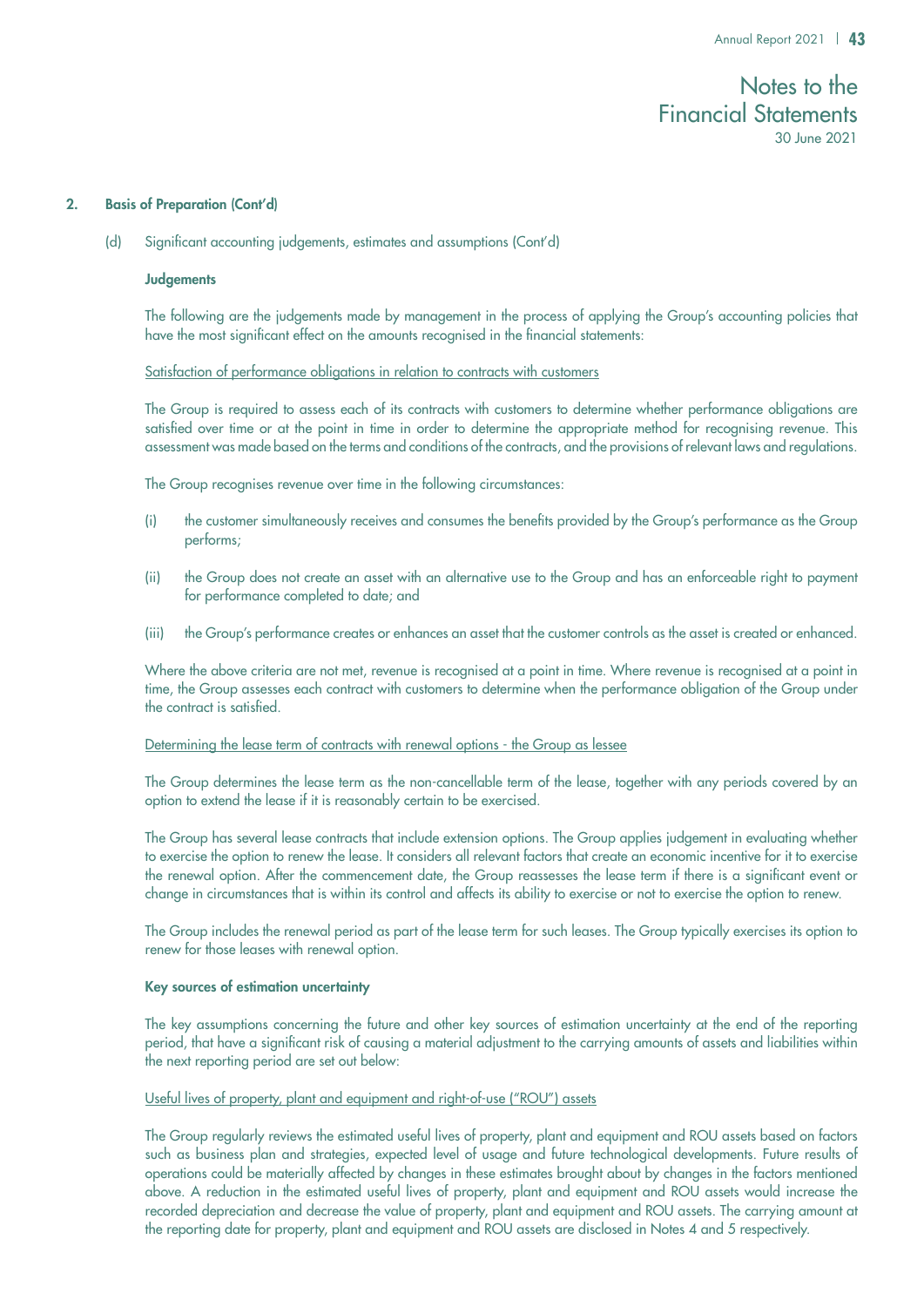### 2. Basis of Preparation (Cont'd)

(d) Significant accounting judgements, estimates and assumptions (Cont'd)

### Key sources of estimation uncertainty (Cont'd)

### Impairment of investment in subsidiary companies

The Company reviews its investment in subsidiary companies when there are indicators of impairment. Impairment is measured by comparing the carrying amount of an investment with its recoverable amount. Significant judgement is required in determining the recoverable amount. Estimating the recoverable amount requires the Company to make an estimate of the expected future cash flows from the cash-generating units and also to determine a suitable discount rate in order to calculate the present value of those cash flows.

The carrying amount at the reporting date for investment in subsidiary companies are disclosed in Note 6.

### Impairment of investment in associates

The Group reviews its investment in associates when there are indicators of impairment. Impairment is measured by comparing the carrying amount of an investment with its recoverable amount. Significant judgement is required in determining the recoverable amount. The Group evaluates the recoverable amount based on market performance, economic and political situation of the country in which the associates operate.

The carrying amount at the reporting date for investment in an associate are disclosed in Note 7.

### Deferred tax assets

Deferred tax assets are recognised for all unused tax losses, unabsorbed capital allowances and other deductible temporary differences to the extent that it is probable that taxable profit will be available against which the unused tax losses, unabsorbed capital allowances and other deductible temporary differences can be utilised. Significant management judgement is required to determine the amount of deferred tax assets that can be recognised, based upon the likely timing and level of future taxable profits together with future tax planning strategies. Details of deferred tax assets are disclosed in Note 22.

### Revenue from property development contracts

Revenue is recognised as and when the control of the asset is transferred to customers and it is probable that the Group will collect the consideration to which it will be entitled in exchange for the asset that will be transferred to the customer. Depending on the terms of the contract and the applicable laws governing the contract, control of the asset may transfer over time or at a point in time.

If control of the asset transfers over time, revenue is recognised over the period of the contract by reference to the stage of completion of the development activity at the end of the reporting period. The stage of completion is determined based on the proportion that the property development costs incurred to-date bear to the estimated total costs for the property development. Where it is probable that total property development costs of a development phase will exceed total property development revenue of the development phase, the expected loss on the development phase is recognised as an expense immediately.

Significant judgement is required in determining the completeness and accuracy of the total property development costs as estimates of future property development costs are inherently uncertain, which involve management's estimation of future cost to completion of the development. Substantial changes in cost estimates in future periods may affect the profitability of the respective property development projects. In making the estimation, the Group evaluates based on past experiences and by relying on the work of specialists. Where the actual total property development costs are different from the estimated total property development costs, such difference will impact the property development profits/(losses) recognised.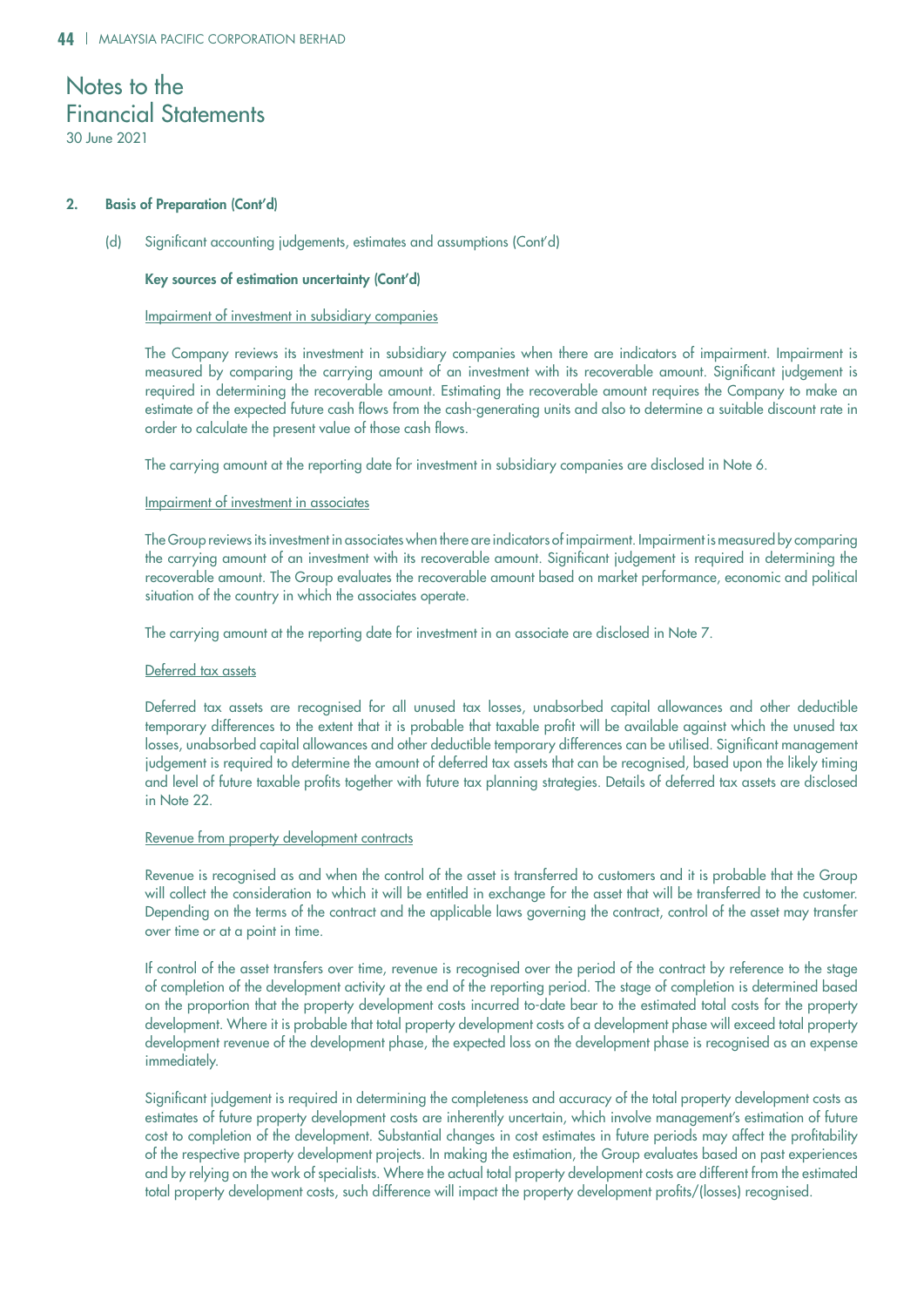### 2. Basis of Preparation (Cont'd)

(d) Significant accounting judgements, estimates and assumptions (Cont'd)

### Key sources of estimation uncertainty (Cont'd)

### Provision for expected credit loss of financial assets at amortised cost

The Group uses a provision matrix to calculate expected credit loss for trade receivables. The provision rates are based on number of days past due.

The provision matrix is initially based on the Group's historical observed default rates. The Group will calibrate the matrix to adjust the historical credit loss experience. At every reporting date, the historical observed default rates are updated and changes in the forward-looking estimates are analysed.

The assessment of the correlation between historical observed default rates, forecast economic conditions and expected credit loss is a significant estimate. The Group's historical credit loss experience and forecast of economic conditions may not be representative of customer's actual default in the future. Information about the expected credit loss on the Group's trade receivables is disclosed in Note 9.

### Discount rate used in leases

Where the interest rate implicit in the lease cannot be readily determined, the Group uses the incremental borrowing rate to measure the lease liabilities. The incremental borrowing rate is the interest rate that the Group would have to pay to borrow over a similar term, the funds necessary to obtain an asset of a similar value to the right-of-use asset in a similar economic environment. Therefore, the incremental borrowing rate requires estimation, particularly when no observable rates are available or when they need to be adjusted to reflect the terms and conditions of the lease. The Groups estimates the incremental borrowing rate using observable inputs when available and is required to make certain entity-specific estimates.

### Income taxes

Judgement is involved in determining the provision for income taxes. There are certain transactions and computations for which the ultimate tax determination is uncertain during the ordinary course of business.

The Group recognises liabilities for tax based on estimates of whether additional taxes will be due. Where the final tax outcome of these tax matters is different from the amounts that were initially recognised, such differences will impact the income tax and/or deferred tax provisions in the period in which such determination is made. As at 30 June 2021, the Group and the Company have tax recoverable of RM145,000 and RM124,000 (30.6.2020: RM141,000 and RM122,000; 1.7.2019: RM1,244,000 and RM1,226,000) respectively. As at 30 June 2021, the Group has tax payable of RMNil (30.6.2020: RM4,000; 1.7.2019: RM42,000).

### 3. Significant Accounting Policies

The Group and the Company apply the significant accounting policies set out below, consistently throughout all periods presented in the financial statements unless otherwise stated.

- (a) Basis of consolidation
	- (i) Subsidiary companies

Subsidiary companies are all entities (including structured entities) over which the Group has control. The Group controls an entity when the Group is exposed to, or has rights to, variable returns from its involvement with the entity and has the ability to affect those returns through its power over the entity. Subsidiary companies are fully consolidated from the date on which control is transferred to the Group. They are deconsolidated from the date that control ceases.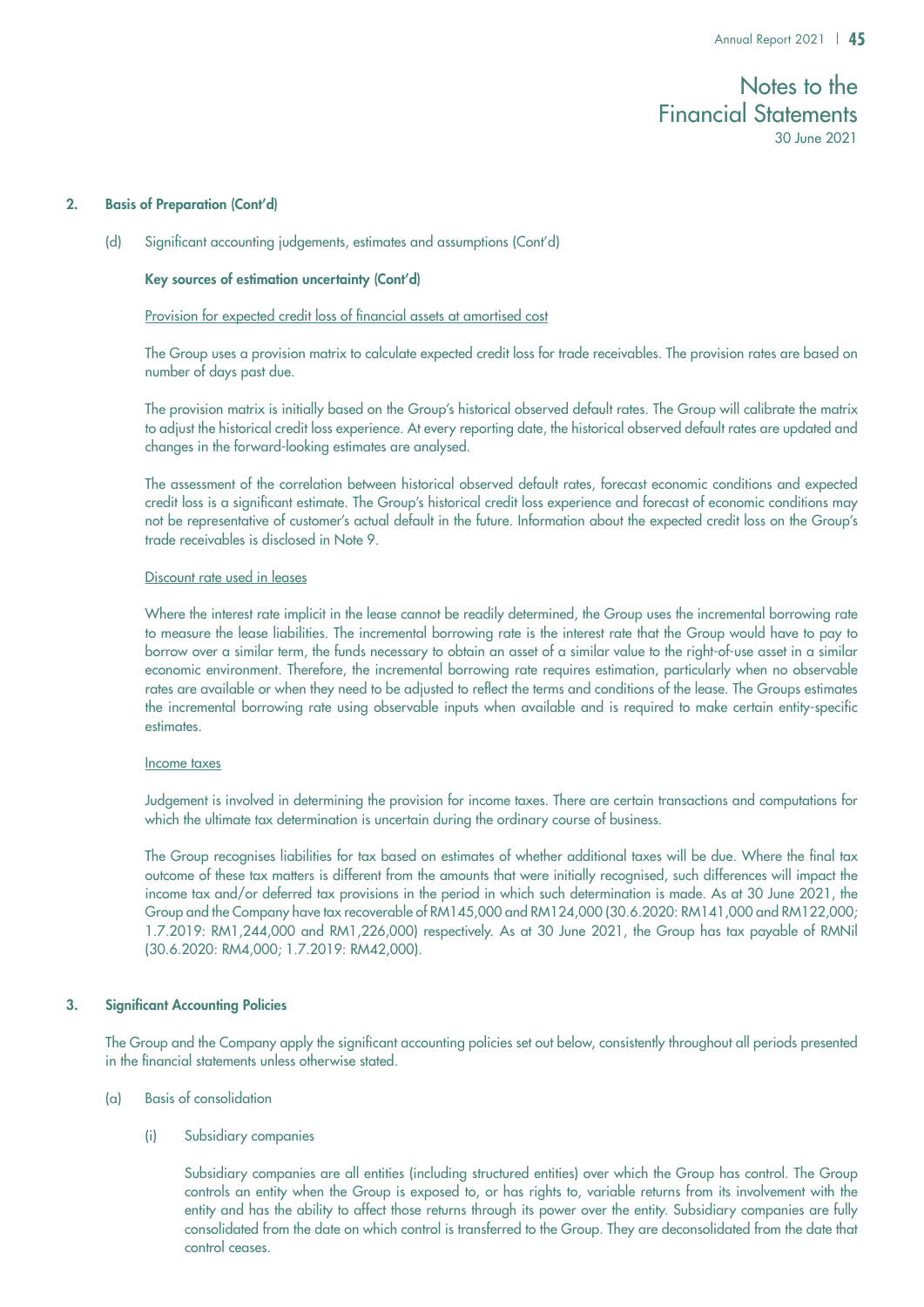### 3. Significant Accounting Policies (Cont'd)

- (a) Basis of consolidation (Cont'd)
	- (i) Subsidiary companies (Cont'd)

The Group applies the acquisition method to account for business combination. The consideration transferred for the acquisition of a subsidiary company is the fair values of the assets transferred, the liabilities incurred to the former owners of the acquiree and the equity interests issued by the Group. The consideration transferred includes the fair value of any asset or liability resulting from a contingent consideration arrangement. Identifiable assets acquired and liabilities and contingent liabilities assumed in business combination are measured initially at their fair values at the acquisition date. The Group recognises any non-controlling interests in the acquiree on an acquisition-by-acquisition basis, either at fair value or at the non-controlling interest's proportionate share of the recognised amounts of acquiree's identifiable net assets.

Acquisition-related costs are expensed in profit or loss as incurred.

If the business combination is achieved in stages, the acquirer's previously held equity interest in the acquiree is remeasured at its acquisition date fair value and the resulting gain or loss is recognised in profit or loss.

If the initial accounting for a business combination is incomplete by the end of the reporting period in which the combination occurs, the Group reports provisional amounts for the items for which the accounting is incomplete. Those provisional amounts are adjusted during the measurement period (which cannot exceed one year from the acquisition date), or additional assets or liabilities are recognised, to reflect new information obtained about facts and circumstances that existed at the acquisition date, if known, would have affected the amounts recognised at that date.

Any contingent consideration to be transferred by the Group is recognised at fair value at the acquisition date. Subsequent changes to the fair value of the contingent consideration that is deemed to be an asset or liability is recognised in accordance with MFRS 9 *Financial Instruments* either in profit or loss or other comprehensive income. Contingent consideration that is classified as equity is not remeasured, and its subsequent settlement is accounted for within equity.

Inter-company transactions, balances and unrealised gains or losses on transactions between Group companies are eliminated, unless the transaction provides evidence of an impairment of the asset transferred. Where necessary, the accounting policies of subsidiary companies have been changed to ensure consistency with the policies adopted by the Group.

In the Company's separate financial statements, investment in subsidiary companies are stated at cost less accumulated impairment losses. On disposal of such investments, the difference between net disposal proceeds and their carrying amounts are recognised in profit or loss. Where an indication of impairment exists, the carrying amount of the investment is assessed and written down immediately to its recoverable amount. Refer accounting policy Note 3(j)(i) on impairment of non-financial assets.

(ii) Changes in ownership interests in subsidiary companies without change of control

Transactions with non-controlling interests that do not result in loss of control are accounted for as equity transactions - that is, as transactions with the owners in their capacity as owners. The difference between fair value of any consideration paid and the relevant share acquired of the carrying value of net assets of the subsidiary company is recorded in equity. Gains or losses on disposals to non-controlling interests are also recorded in equity.

### (iii) Disposal of subsidiary companies

If the Group loses control of a subsidiary company, the assets and liabilities of the subsidiary company, including any goodwill, and non-controlling interests are derecognised at their carrying value on the date that control is lost. Any remaining investment in the entity is recognised at fair value. The difference between the fair value of consideration received and the amounts derecognised and the remaining fair value of the investment is recognised as a gain or loss on disposal in profit or loss. Any amounts previously recognised in other comprehensive income in respect of that entity are accounted for as if the Group had directly disposed of the related assets or liabilities.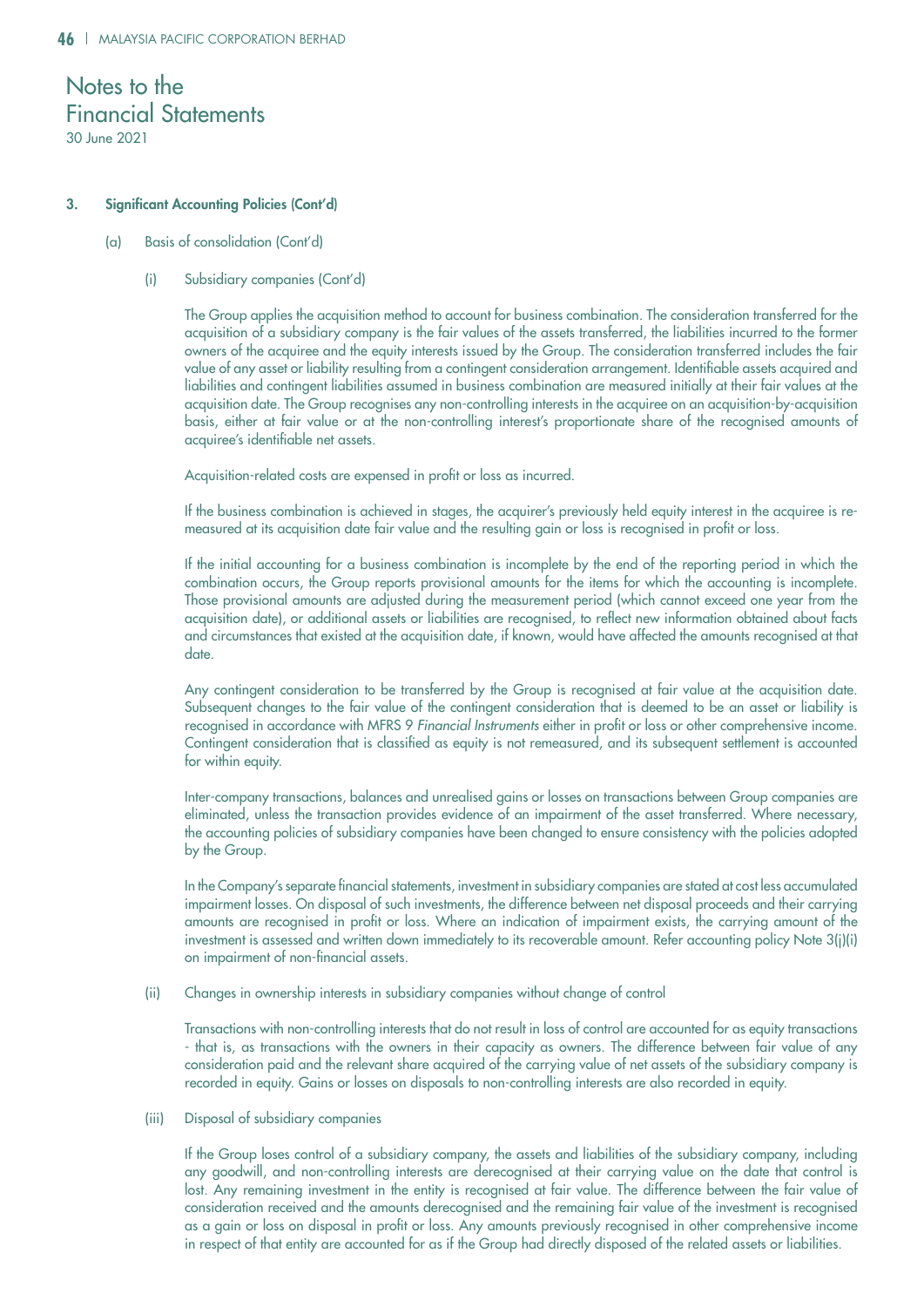### 3. Significant Accounting Policies (Cont'd)

- (a) Basis of consolidation (Cont'd)
	- (iv) Goodwill on consolidation

The excess of the aggregate of the consideration transferred, the amount of any non-controlling interest in the acquiree and the acquisition-date fair value of any previous equity interest in the acquiree over the fair value of the identifiable net assets acquired is recorded as goodwill. If the total consideration transferred, non-controlling interest recognised and previously held interest measured at fair value is less than the fair value of the net assets of the subsidiary company acquired (ie. a bargain purchase), the gain is recognised in profit or loss.

Following the initial recognition, goodwill is measured at cost less accumulated impairment losses. Goodwill is not amortised but instead, it is reviewed for impairment annually or more frequent when there is objective evidence that the carrying value may be impaired. Refer accounting policy Note 3(j)(i) on impairment of non-financial assets.

### (b) Investment in associates

An associate is an entity over which the Group has significant influence. Significant influence is the power to participate in the financial and operating policy decisions of the investee, but is not control or joint control over those policies.

On acquisition of an investment in an associate, any excess of the cost of investment over the Group's share of the net fair value of the identifiable assets and liabilities of the investee is recognised as goodwill and included in the carrying amount of the investment. Any excess of the Group's share of the net fair value of the identifiable assets and liabilities of the investee over the cost of investment is excluded from the carrying amount of the investment and is instead included as income in the determination of the Group's share of associate's profit or loss for the period in which the investment is acquired.

An associate is accounted for either at cost or equity method as described in MFRS 128 from the date on which the investee becomes an associate. Under the equity method, on initial recognition the investment in an associate is recognised at cost, and the carrying amount is increased or decreased to recognise the Group's share of profit or loss and other comprehensive income of the associate after the date of acquisition. When the Group's share of losses in an associate equals or exceeds its interest in the associate, the Group does not recognise further losses, unless it has incurred legal or constructive obligations or made payments on behalf of the associate.

Profits or losses resulting from upstream and downstream transactions between the Group and its associate are recognised in the Group's consolidated financial statements only to the extent of unrelated investors' interests in the associate. Unrealised losses are eliminated unless the transaction provides evidence of an impairment of the assets transferred.

The financial statements of the associates are prepared as of the same reporting date as the Company. Where necessary, adjustments are made to bring the accounting policies in line with those of the Group.

The requirements of MFRS 136 *Impairment of Assets* are applied to determine whether it is necessary to recognise any additional impairment loss with respect to its net investment in the associate. When necessary, the entire carrying amount of the investment is tested for impairment in accordance with MFRS 136 as a single asset, by comparing its recoverable amount (higher of value in use and fair value less costs to sell) with its carrying amount. Any impairment loss is recognised in profit or loss. Reversal of an impairment loss is recognised to the extent that the recoverable amount of the investment subsequently increases.

Upon loss of significant influence over the associate, the Group measures and recognises any retained investment at its fair value. Any difference between the carrying amount of the associate upon loss of significant influence and the fair value of the retained investment and proceeds from disposal is recognised in profit or loss.

In the Company's separate financial statements, investment in associates are either stated at cost less accumulated impairment losses or equity method. On disposal of such investments, the difference between net disposal proceeds and their carrying amounts are recognised in profit or loss. Where an indication of impairment exists, the carrying amount of the investment is assessed and written down immediately to its recoverable amount. Refer accounting policy Note 3(j)(i) on impairment of non-financial assets.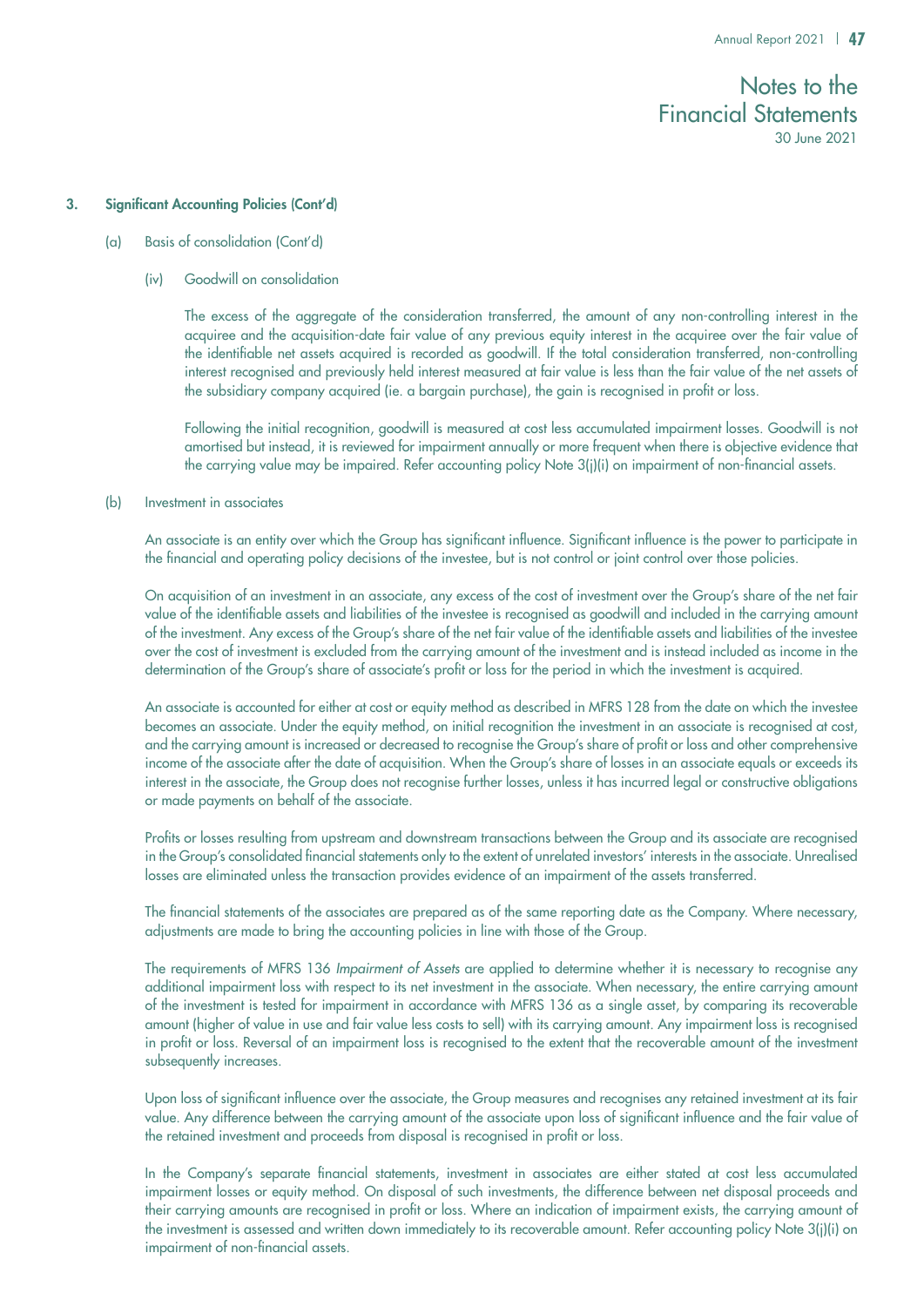### 3. Significant Accounting Policies (Cont'd)

(c) Foreign currency translation

### (i) Foreign currency transactions and balances

Transactions in foreign currency are recorded in the functional currency of the respective Group entities using the exchange rates prevailing at the dates of the transactions. At each reporting date, monetary items denominated in foreign currencies are retranslated at the rates prevailing on that date. Non-monetary items carried at fair value that are denominated in foreign currencies are retranslated at the rates prevailing at the date when the fair value was determined. Non-monetary items that are measured in terms of historical cost in a foreign currency are not retranslated.

Exchange differences arising on the settlement of monetary items or on translating monetary items at the reporting date are included in profit or loss except for exchange differences arising on monetary items that form part of the Group's net investment in foreign operation. These are initially taken directly to the foreign currency translation reserve within equity until the disposal of the foreign operations, at which time they are recognised in profit or loss. Exchange differences arising on monetary items that form part of the Company's net investment in foreign operation are recognised in profit or loss in the Company's financial statements or the individual financial statements of the foreign operation, as appropriate.

Exchange differences arising on the translation of non-monetary items carried at fair value are included in profit or loss for the reporting period except for the differences arising on the translation of non-monetary items in respect of which gains and losses are recognised in other comprehensive income. Exchange differences arising from such non-monetary items are also recognised in other comprehensive income.

(ii) Foreign operations

The assets and liabilities of foreign operations denominated in functional currencies other than RM, including goodwill and fair value adjustments arising on acquisition, are translated to RM at the rate of exchange prevailing at the reporting date. The income and expenses of foreign operations, excluding foreign operations in hyperinflationary economies, are translated to RM at exchange rates at the dates of the transactions.

Foreign currency differences are recognised in other comprehensive income and accumulated in the foreign currency translation reserve ("FCTR") in equity. However, if the operation is a non-wholly owned subsidiary company, then the relevant proportionate share of the translation difference is allocated to the non-controlling interests. When a foreign operation is disposed of such that control, significant influence or joint control is lost, the cumulative amount in the FCTR related that foreign operation is reclassified to profit or loss as part of the gain or loss on disposal.

When the Group disposes of only part of its interest in a subsidiary company that includes a foreign operation, the relevant proportion of the cumulative amount is reattributed to non-controlling interests. When the Group disposes of only part of its investment in an associate that includes a foreign operation while retaining significant influence or joint control, the relevant proportion of the cumulative amount is reclassified to profit or loss.

### (d) Property, plant and equipment

Property, plant and equipment are stated at cost less accumulated depreciation and accumulated impairment losses. The policy of recognition and measurement of impairment losses is in accordance with Note 3(j)(i) on impairment of nonfinancial assets.

(i) Recognition and measurement

Cost includes expenditures that are directly attributable to the acquisition of the assets and any other costs directly attributable to bringing the asset to working condition for its intended use, cost of replacing component parts of the assets, and the present value of the expected cost for the decommissioning of the assets after their use. The cost of self-constructed assets also includes the cost of materials and direct labour. For qualifying assets, borrowing costs are capitalised in accordance with the accounting policy on borrowing costs. All other repair and maintenance costs are recognised in profit or loss as incurred.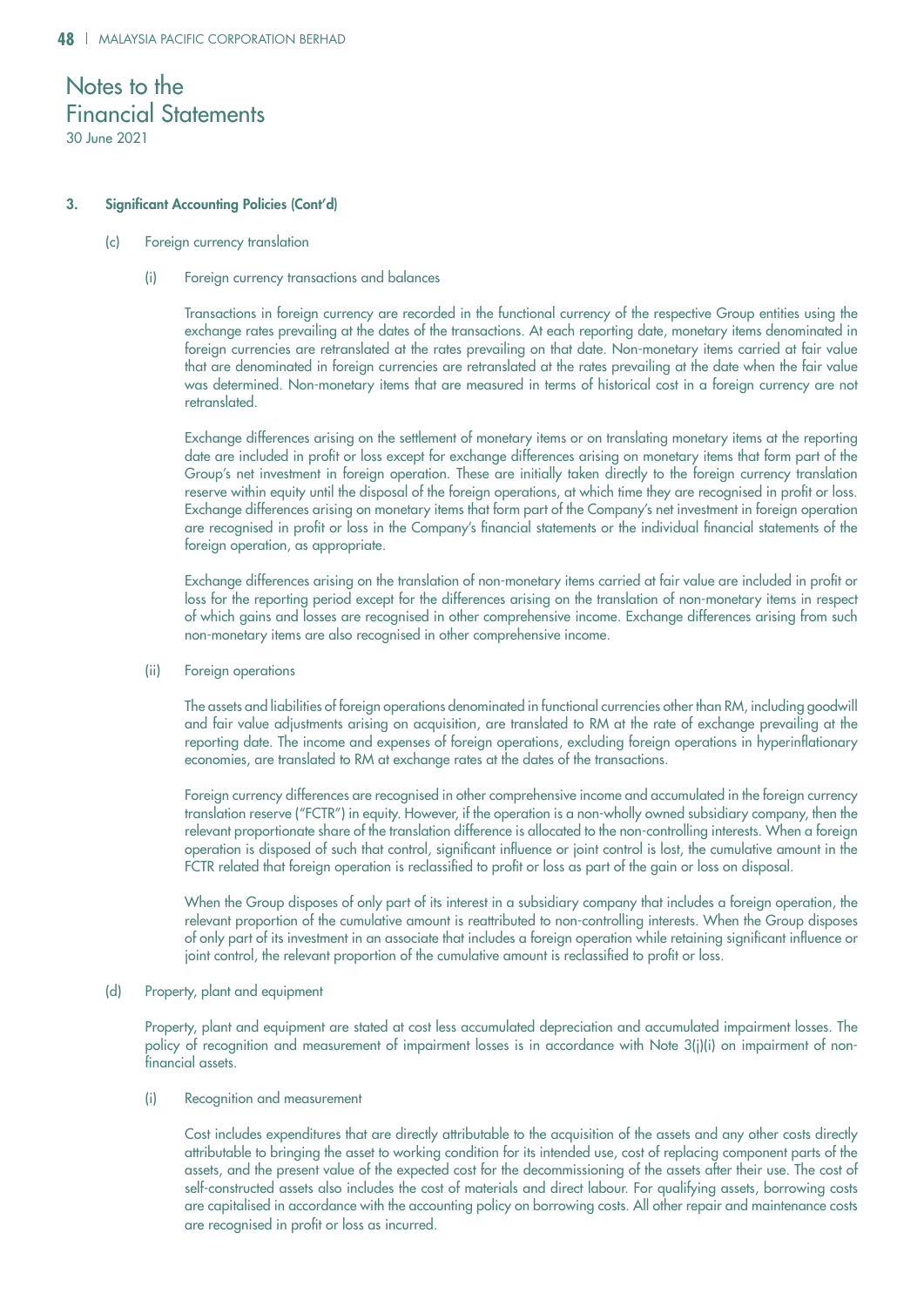#### 3. Significant Accounting Policies (Cont'd)

- (d) Property, plant and equipment (Cont'd)
	- (i) Recognition and measurement (Cont'd)

The cost of property, plant and equipment recognised as a result of a business combination is based on fair value at acquisition date. The fair value of property is the estimated amount for which a property could be exchanged on the date of valuation between a willing buyer and a willing seller in an arm's length transaction after proper marketing wherein the parties had each acted knowledgeably, prudently and without compulsion. The fair value of other items of plant and equipment is based on the quoted market prices for similar items.

When significant parts of an item of property, plant and equipment have different useful lives, they are accounted for as separate items (major components) of property, plant and equipment.

Property, plant and equipment are derecognised upon disposal or when no future economic benefits are expected from its use or disposal. Gains or losses arising on the disposal of property, plant and equipment are determined as the difference between the disposal proceeds and the carrying amount of the assets and are recognised in profit or loss.

(ii) Subsequent costs

The cost of replacing part of an item of property, plant and equipment is recognised in the carrying amount of the item if it is probable that the future economic benefits embodied within the part will flow to the Group and its cost can be measured reliably. The costs of the day-to-day servicing of property, plant and equipment are recognised in profit or loss as incurred.

(iii) Depreciation

Depreciation is recognised in the profit or loss on straight-line basis to write off the cost of each asset to its residual value over its estimated useful life.

Property, plant and equipment are depreciated based on the estimated useful lives of the assets as follows:

| $5\% - 10\%$ |
|--------------|
| 10% - 20%    |
| 20%          |
| 10% - 20%    |
|              |

The residual values, useful lives and depreciation method are reviewed at the end of each reporting period to ensure that the amount, method and period of depreciation are consistent with previous estimates and the expected pattern of consumption of the future economic benefits embodied in the property, plant and equipment.

### (e) Leases

### As lessee

The Group recognises a ROU asset and a lease liability at the lease commencement date. The ROU asset is initially measured at cost, which comprises the initial amount of the lease liability adjusted for any lease payments made at or before the commencement date, plus any initial direct costs incurred and an estimate of costs to dismantle and remove the underlying asset or to restore the underlying asset or site on which it is located, less any lease incentives received.

The ROU asset is subsequently measured at cost less any accumulated depreciation, accumulated impairment loss and, if applicable, adjusted for any remeasurement of lease liabilities. The policy of recognition and measurement of impairment losses is in accordance with Note 3(j)(i) on impairment of non-financial assets.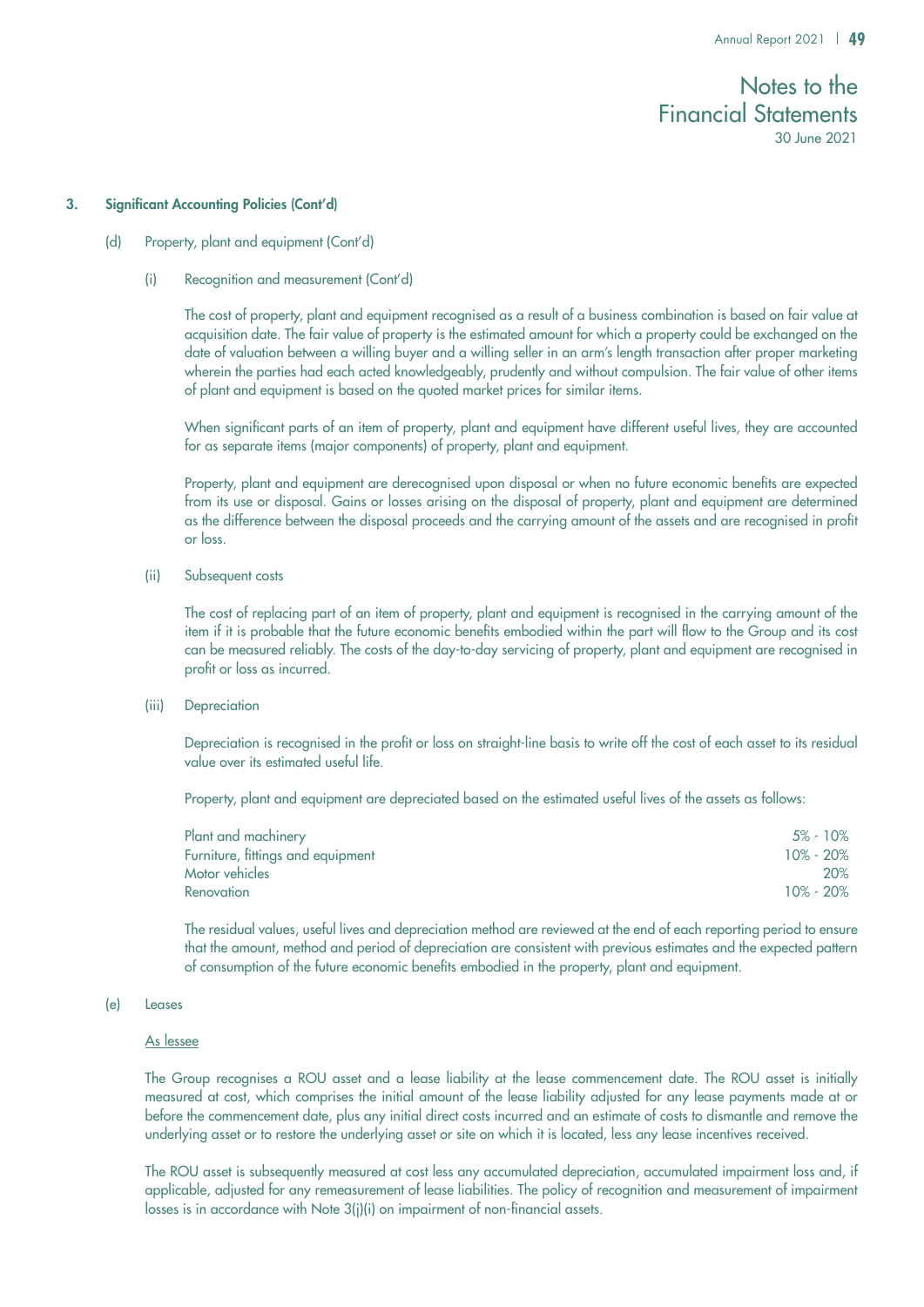### 3. Significant Accounting Policies (Cont'd)

### (e) Leases (Cont'd)

As lessee (Cont'd)

The ROU asset under cost model is depreciated using the straight-line method from the commencement date to the earlier of the end of the useful life of the ROU asset or the end of the lease term. The estimated useful lives of the ROU assets are determined on the same basis as those of property, plant and equipment as follows:

Building Over the lease term Office equipment 5 years or over the lease term,if shorter Motor vehicles 5 years or over the lease term,if shorter

The ROU assets are subject to impairment.

The lease liability is initially measured at the present value of future lease payments at the commencement date, discounted using the respective Group entities' incremental borrowing rates. Lease payments included in the measurement of the lease liability include fixed payments, any variable lease payments, amount expected to be payable under a residual value guarantee, and exercise price under an extension option that the Group is reasonably certain to exercise.

Variable lease payments that do not depend on an index or a rate and are dependent on a future activity are recognised as expenses in profit or loss in the period in which the event or condition that triggers the payment occurs.

The lease liability is measured at amortised cost using the effective interest method. It is remeasured when there is a change in future lease payments arising from a change in rate, or if the Group changes its assessment of whether it will exercise an extension or termination option.

Lease payments associated with short-term leases and leases of low value assets are recognised on a straight-line basis as an expense in profit or loss. Short-term leases are leases with a lease term of 12 months or less and do not contain a purchase option. Low value assets are those assets valued at less than RM20,000 each when purchased new.

### As lessor

When the Group acts as a lessor, it determines at lease inception whether each lease is a finance lease or an operating lease. Leases in which the Group does not transfer substantially all the risks and rewards of ownership of an asset are classified as operating leases.

If the lease arrangement contains lease and non-lease components, the Group applies MFRS 15 *Revenue from Contracts*  with Customers to allocate the consideration in the contract based on the stand-alone selling price.

The Group recognises assets held under a finance lease in its statements of financial position and presents them as a receivable at an amount equal to the net investment in the lease. The Group uses the interest rate implicit in the lease to measure the net investment in the lease.

The Group recognises lease payments under operating leases as income on a straight-line basis over the lease term unless another systematic basis is more representative of the pattern in which benefit from the use of the underlying asset is diminished. The lease payment recognised is included as part of "Other income". Initial direct costs incurred in negotiating and arranging an operating lease are added to the carrying amount of the leased asset and recognised over the lease term on the same basis as rental income. Contingent rents are recognised as revenue in the period in which they are earned.

### (f) Financial assets

### Recognition and initial measurement

Financial assets are recognised in the statements of financial position when, and only when, the Group and the Company become a party to the contractual provisions of the financial instrument.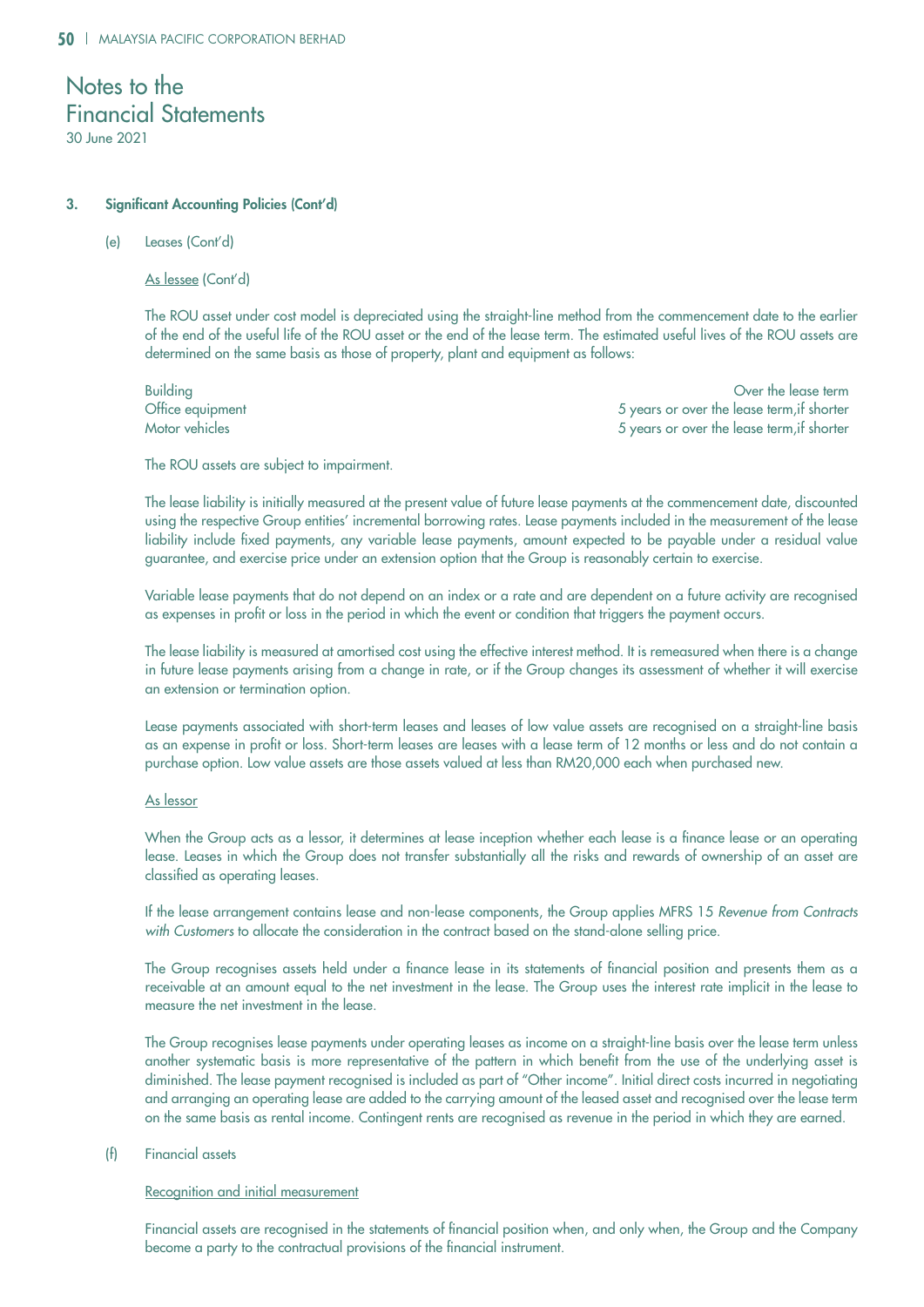### 3. Significant Accounting Policies (Cont'd)

(f) Financial assets (Cont'd)

### Recognition and initial measurement (Cont'd)

At initial recognition, the Group and the Company measure a financial asset at its fair value plus, for an item not at fair value through profit or loss, transaction costs that are directly attributable to its acquisition or issuance of the financial instruments. Transaction costs of financial assets carried at fair value through profit or loss ("FVTPL") are expensed in profit or loss.

### Financial asset categories and subsequent measurement

The Group and the Company determine the classification of financial assets at initial recognition and are not reclassified subsequent to their initial recognition unless the Group and the Company change its business model for managing financial assets, in which case all affected financial assets are reclassified on the first day of the first reporting period following the change in the business model.

The Group's business model for managing financial assets refers to how it manages its financial assets in order to generate cash flows. The business model determines whether cash flows will result from collecting contractual cash flows, selling the financial assets, or both.

The Group and the Company classify their financial assets as follows:

(i) Financial assets at amortised cost

The Group and the Company measure financial assets at amortised cost if both of the following conditions are met:

- The financial asset is held within a business model with the objective to hold financial assets in order to collect contractual cash flows; and
- The contractual terms of the financial asset give rise on specified dates to cash flows that are solely payments of principal and interest on the principal amount outstanding.

Financial assets at amortised cost are subsequently measured using the effective interest method. The amortised cost is reduced by impairment losses. Interest income, foreign exchange gains or losses and impairment are recognised in profit or loss. Any gain and loss on derecognition is recognised in profit or loss.

The Group's and the Company's financial assets at amortised cost include trade and other receivables, amount due from subsidiary companies, amount due from an associate and cash and bank balances.

### (ii) Financial assets at fair value through other comprehensive income ("FVTOCI")

The Group and the Company have not designated any financial assets at FVTOCI.

(iii) Financial assets at fair value through profit or loss

The Group and the Company have not designated any financial assets at FVTPL.

All financial assets, except for those measured at FVTPL and equity investments measured at FVTOCI, are subject to impairment assessment as disclosed in Note 3(j)(ii) on impairment of financial assets.

### Regular way purchase or sale of financial assets

Regular way purchase or sale are purchase or sale of financial assets that require delivery of assets within the period generally established by regulation or convention in the marketplace concerned. All regular way purchase and sale of financial assets are recognised or derecognised on the trade date i.e., the date that the Group and the Company commit to purchase or sell the asset.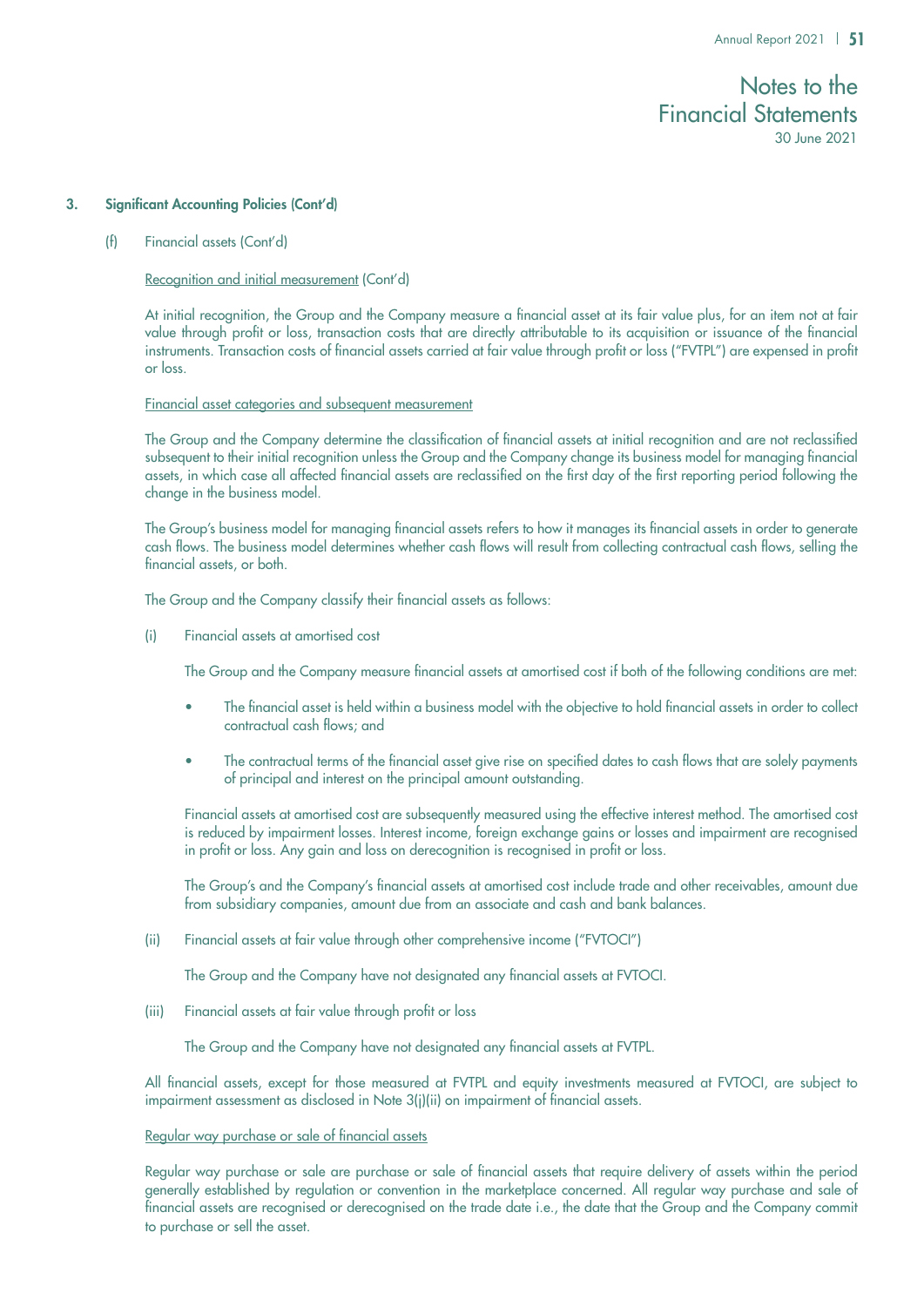### 3. Significant Accounting Policies (Cont'd)

(f) Financial assets (Cont'd)

### **Derecognition**

A financial asset or part of it is derecognised when, and only when the contractual rights to receive cash flows from the financial asset expire or transferred, or control of the asset is not retained or substantially all of the risks and rewards of ownership of the financial asset are transferred to another party. On derecognition of a financial asset, the difference between the carrying amount of the financial assets and the sum of consideration received (including any new asset obtained less any new liability assumed) is recognised in profit or loss.

### (g) Financial liabilities

### Recognition and initial measurement

Financial liabilities are recognised in the statements of financial position when, and only when, the Group and the Company become a party to the contractual provisions of the financial instruments.

At initial recognition, the Group and the Company measure a financial liability at its fair value less, for an item not at fair value through profit or loss, transaction costs that are directly attributable to its acquisition or issuance of the financial instruments.

### Financial liability categories and subsequent measurement

The Group and the Company classify their financial liabilities as follows:

(i) Financial liabilities at fair value through profit or loss

The Group and the Company have not designated any financial liabilities as FVTPL.

(ii) Financial liabilities at amortised cost

Financial liabilities not categorised as fair value through profit or loss are subsequently measured at amortised cost using the effective interest method.

Interest expense and foreign exchange gains and losses are recognised in the profit or loss. Any gains or losses on derecognition are also recognised in the profit or loss.

The Group and the Company's financial liabilities designated at amortised cost comprises trade and other payables, amount due to subsidiary companies, bank borrowings and lease liabilities.

### **Derecognition**

A financial liability or part of it is derecognised when, and only when, the obligation specified in the contract is discharged or cancelled or expired. On the derecognition of a financial liability, the difference between carrying amount of the financial liability extinguished or transferred to another party and the consideration paid, including any non-cash assets transferred or liabilities assumed, is recognised in profit or loss.

### (h) Inventories

(i) Land held for property development

Land held for property development consists of land held for future development where no significant development work has been undertaken or where development activities are not expected to be completed within the normal operating cycle. Such land is classified as non-current asset and is stated at the lower of cost and net realisable value.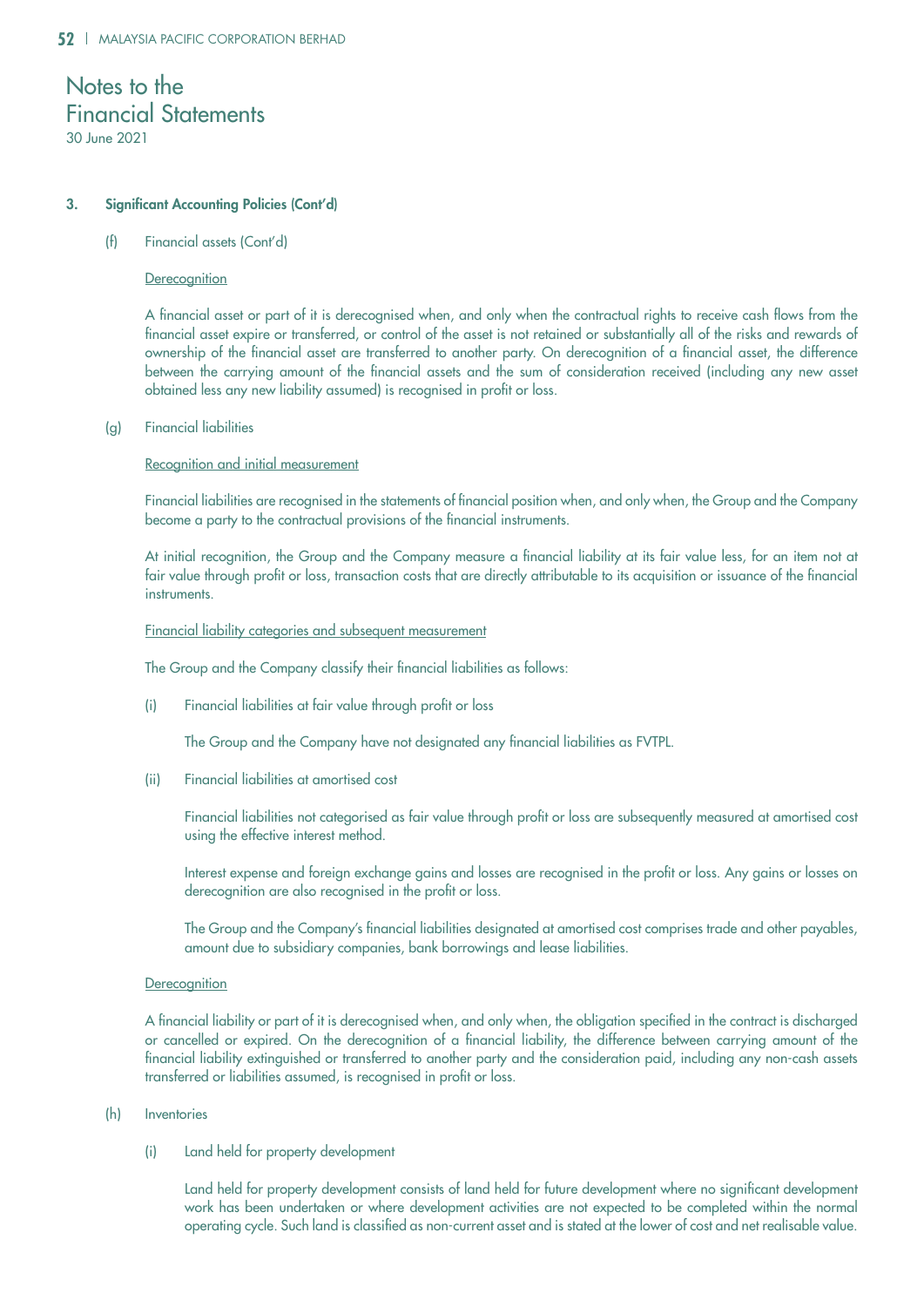### 3. Significant Accounting Policies (Cont'd)

- (h) Inventories (Cont'd)
	- (i) Land held for property development (Cont'd)

Cost associated with the acquisition of land includes the purchase price of the land, professional fees, stamp duties, commissions, conversion fees and other relevant levies.

Net realisable value is the estimated selling price in the ordinary course of business, less the costs of completion and applicable variable selling expenses.

Land held for property development is transferred to property development costs (under current assets) when development activities have commenced and where the development activities can be completed within the normal operating cycle.

(ii) Property development costs

Property development costs are determined based on a specific identification basis. Property development costs comprising cost of land, direct materials, direct labour, other direct costs and related overheads incurred that meet the definition of inventories are recognised as an asset and are stated at the lower of cost and net realisable value. The property development costs are subsequently recognised as an expense in profit or loss when or as the control of the asset is transferred to the customer over time or at a point in time.

Net realisable value is the estimated selling price in the ordinary course of business, less the estimated costs of completion and applicable variable selling expenses.

Property development costs for which work has been undertaken and development activities are expected to be completed within the normal operating cycle, are classified as current asset.

(i) Offsetting of financial instruments

Financial asset and financial liability are offset and the net amount is reported in the statements of financial position if, and only if, there is a currently enforceable legal right to offset the recognised amounts and there is an intention to settle on a net basis, or to realise the assets and settle the liabilities simultaneously.

(j) Impairment of assets

### (i) Non-financial assets

The carrying amounts of non-financial assets (except for inventories, deferred tax assets and non-current assets (or disposal group) classified as held for sale) are reviewed at the end of each reporting period to determine whether there is any indication of impairment. If any such indication exists, the asset's recoverable amount is estimated. For goodwill that had indefinite useful lives, or that are not yet available for use, the recoverable amount is estimated each period at the same time.

For the purpose of impairment testing, assets are grouped together into the smallest group of assets that generates cash inflows from continuing use that are largely independent of the cash inflows of other assets or cash-generating units. Subject to operating segment ceiling test, for the purpose of goodwill impairment testing, cash-generating units to which goodwill has been allocated are aggregated so that the level at which impairment testing is performed reflects the lowest level at which impairment testing is performed reflects the lowest level at which goodwill is monitored for internal reporting purpose. The goodwill acquired in a business combination, for the purpose of impairment testing, is allocated to a cash-generating unit or a group of cash-generating units that are expected to benefit from the synergies of the combination.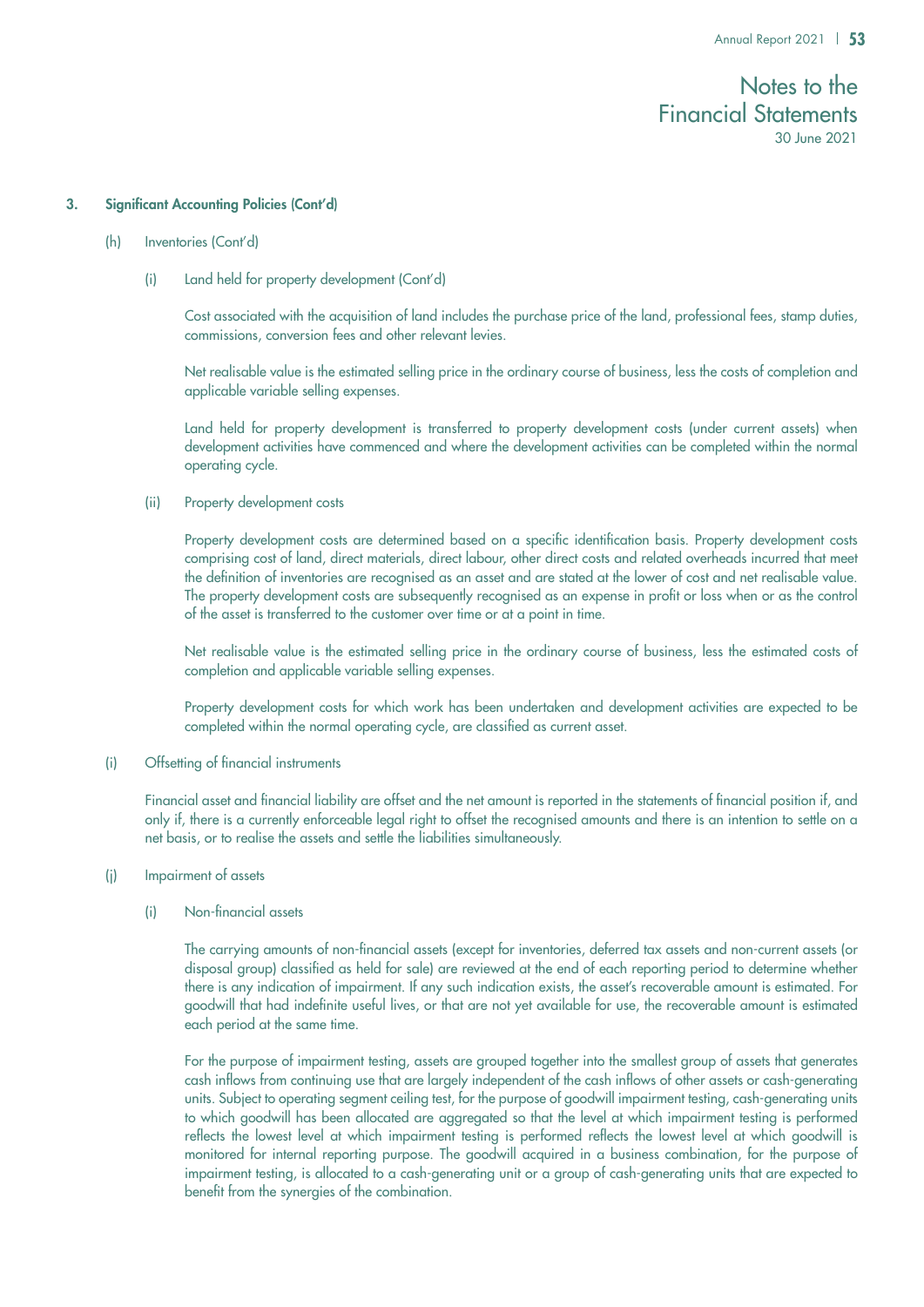### 3. Significant Accounting Policies (Cont'd)

### (j) Impairment of assets (Cont'd)

### (i) Non-financial assets (Cont'd)

The recoverable amount of an asset or cash-generating units is the greater of its value in use and its fair value less costs of disposal. In assessing value in use, the estimated future cash flows are discounted to their present value using a pre-tax discount rate that reflects current market assessments of the time value of money and the risks specific to the asset or cash-generating unit.

An impairment loss is recognised if the carrying amount of an asset or its related cash-generating unit exceeds its estimated recoverable amount. Impairment loss is recognised in profit or loss. Impairment losses recognised in respect of cash-generating units are allocated first to reduce the carrying amount of any goodwill allocated to the cash-generating unit (group of cash-generating units) and then to reduce the carrying amounts of the other assets in the cash-generating unit (group of cash-generating units) on a pro rata basis.

An impairment loss in respect of goodwill is not reversed. In respect of other assets, impairment losses recognised in prior periods are assessed at the end of each reporting period for any indications that the loss has decreased or no longer exists. An impairment loss is reversed only if there has been a change in the estimates used to determine the asset's recoverable amount since the last impairment loss was recognised. The reversal is limited so that the carrying amount of the asset does not exceed its recoverable amount, nor exceed the carrying amount that would have been determined, net of depreciation or amortisation, had no impairment loss been recognised for asset in prior years. Such reversal is recognised in the profit or loss.

### (ii) Financial assets

The Group and the Company recognise an allowance for expected credit loss ("ECL") for all debt instruments not held at FVTPL. ECLs are based on the difference between the contractual cash flows due in accordance with the contract and all the cash flows that the Group and the Company expect to receive, discounted at an approximation of the original effective interest rate. The expected cash flows will include cash flows from the sale of collateral held or other credit enhancements that are integral to the contractual terms.

ECLs are recognised in two stages. For credit exposures for which there has not been a significant increase in credit risk since initial recognition, ECLs are provided for credit losses the result from default events that are possible within the next 12 months ("a 12-month ECL"). For those credit exposures for which there has been a significant increase in credit risk since initial recognition, a loss allowance is required for credit losses expected over the remaining life of the exposure, irrespective of the timing of the default ("a lifetime ECL").

For trade and other receivables and inter-company balances, the Group and the Company apply a simplified approach in calculating ECLs. Therefore, the Group and the Company do not track changes in credit risk, but instead recognises a loss allowance based on lifetime ECLs at each reporting date. The Group and the Company have established a provision matrix that is based on its historical credit loss experience, adjusted for forward-looking factors specific to the debtors and the economic environment.

### (k) Cash and cash equivalents

Cash and cash equivalents comprise cash in hand, bank balances, demand deposits, bank overdrafts and short-term highly liquid investments that are readily convertible to known amount of cash and which are subject to an insignificant risk of changes in value. For the purpose of statements of cash flows, cash and cash equivalents are presented net of bank overdrafts and pledged deposits.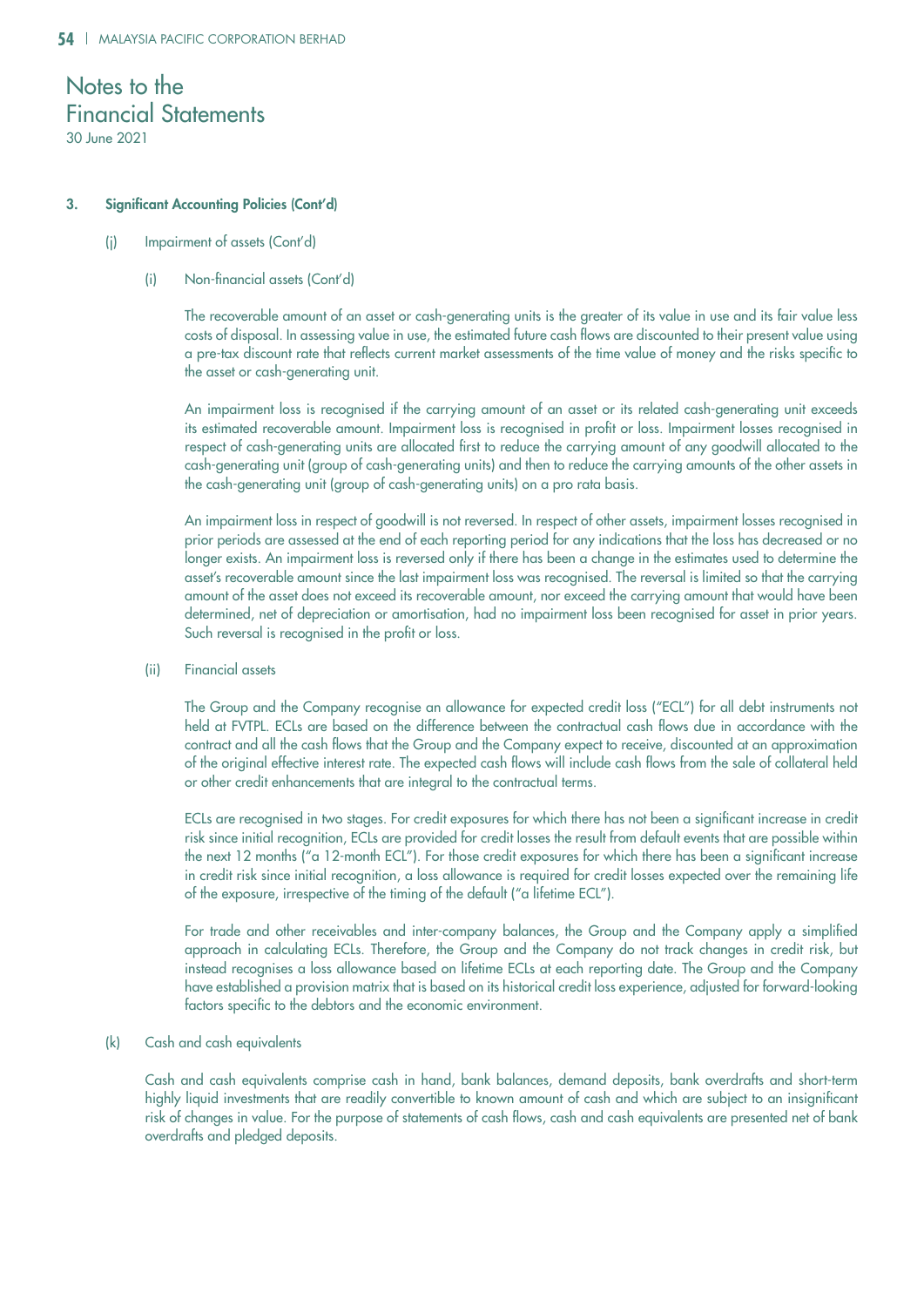### 3. Significant Accounting Policies (Cont'd)

(l) Share capital

An equity instrument is any contract that evidences a residual interest in the assets of the Group and the Company after deducting all of its liabilities. Ordinary shares are equity instruments. Ordinary shares are recorded at proceeds received, net of directly attributable incremental transaction costs. Ordinary shares are classified as equity.

Dividend distribution to the Company's shareholders is recognised as a liability in the period they are approved by the Board of Directors except for the final dividend which is subject to approval by the Company's shareholders.

### (m) Employee benefits

(i) Short-term employee benefits

Wages, salaries, bonuses and social security contributions are recognised as an expense in the reporting period in which the associated services are rendered by employees of the Group. Short-term accumulating compensated absences such as paid annual leave are recognised when services are rendered by employees that increase their entitlement to future compensated absences. Short-term non-accumulating compensated absences such as sick and medical leave are recognised when the absences occur.

The expected cost of accumulating compensated absences is measured as additional amount expected to be paid as a result of the unused entitlement that has accumulated at the end of the reporting period.

(ii) Defined contribution plans

As required by law, companies in Malaysia contribute to the state pension scheme, the Employee Provident Fund ("EPF"). Some of the Group's foreign subsidiary companies also make contributions to their respective countries' statutory pension schemes. Such contributions are recognised as an expense in the profit or loss as incurred. Once the contributions have been paid, the Group and the Company have no further payment obligations.

### (n) Revenue and other income

(i) Revenue from contracts with customers

Revenue is recognised when the Group satisfied a performance obligation ("PO") by transferring a promised good or services to the customer, which is when the customer obtains control of the good or service. A PO may be satisfied at a point in time or over time. The amount of revenue recognised is the amount allocated to the satisfied PO.

### Revenue from property development

Revenue from property development is recognised as and when the control of the asset is transferred to the customer. Depending on the terms of the contract and the laws that apply to the contract, control of the asset may transfer over time or at a point in time. Control of the asset is transferred over time if the Group's performance does not create an asset with an alternative use to the Group and the Group has an enforceable right to payment for performance completed to-date.

If control of the asset transfers over time, revenue is recognised over the period of the contract by reference to the progress towards complete satisfaction of that performance obligation. Otherwise, revenue is recognised at a point in time when the customer obtains control of the asset.

The Group recognises revenue over time using the input method, which is based on the level the proportion that the property development costs incurred to date bear to the estimated total costs for the property development.

The Group recognises sales at a point in time for the sale of completed properties, when the control of the properties has been transferred to the purchasers, being when the properties have been completed and delivered to the customers.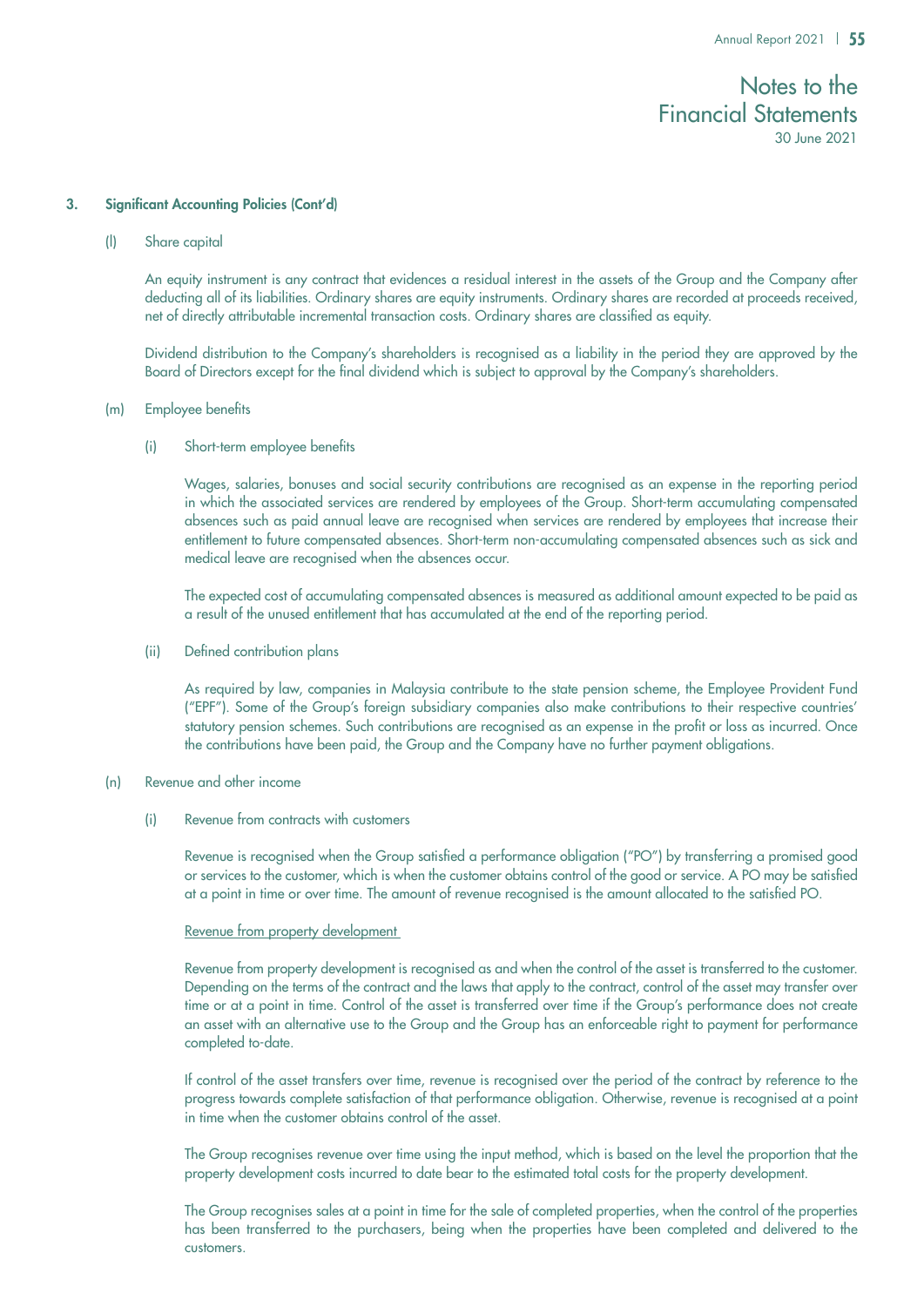### 3. Significant Accounting Policies (Cont'd)

- (n) Revenue and other income (Cont'd)
	- (ii) Rental income

Rental income is accounted for on a straight-line basis over the lease terms on ongoing leases.

(iii) Interest income

Interest income is recognised on accruals basis using the effective interest method.

(o) Provisions

Provisions are recognised when there is a present legal or constructive obligation as a result of a past event, when it is probable that an outflow of resources embodying economic benefits will be required to settle the obligation and the amount of the obligation can be estimated reliably.

Provisions are reviewed at the end of each reporting period and adjusted to reflect the current best estimate. If it is no longer probable that an outflow of economic resources will be required to settle the obligation, the provision is reversed. If the effect of the time value of money is material, provisions are discounted using a current pre-tax rate that reflects, where appropriate, the risks specific to the liability. When discounting is used, the increase in the provision due to the passage of time is recognised as a finance cost.

Any reimbursement that the Group can be virtually certain to collect from a third party with respect to the obligation is recognised as a separate asset. However, this asset may not exceed the amount of the related provision. The relating expense relating to any provision is presented in the statements of profit or loss and other comprehensive income net of any reimbursement.

(p) Income taxes

Tax expense in profit or loss comprises current and deferred tax. Current tax and deferred tax are recognised in profit or loss except to the extent that it relates to a business combination or items recognised directly in equity or other comprehensive income.

Current tax is the expected tax payable or receivable on the taxable income or loss for the financial year, using tax rates enacted or substantively enacted by the end of the reporting period, and any adjustment to tax payable in respect of previous financial years.

Deferred tax is recognised using the liability method for all temporary differences between the carrying amounts of assets and liabilities in the statements of financial position and their tax bases. Deferred tax is not recognised for the temporary differences arising from the initial recognition of goodwill, the initial recognition of assets and liabilities in a transaction which is not a business combination and that affects neither accounting nor taxable profit or loss. Deferred tax is measured at the tax rates that are expected to be applied to the temporary differences when they reverse, based on the laws that have been enacted or substantively enacted by the end of the reporting period.

The measurement of deferred tax is based on the expected manner of realisation or settlement of the carrying amount of the assets and liabilities, at the end of the reporting period. Deferred tax assets and liabilities are not discounted.

Deferred tax assets and liabilities are offset if there is a legally enforceable right to offset current tax liabilities and assets, and they relate to income taxes levied by the same tax authority on the same taxable entity, or on different tax entities, but they intend to settle current tax liabilities and assets on a net basis or their tax assets and liabilities will be realised simultaneously.

A deferred tax asset is recognised to the extent that it is probable that future taxable profits will be available against which the temporary difference can be utilised. Deferred tax assets are reviewed at the end of each reporting period and are reduced to the extent that it is no longer probable that the related tax benefit will be realised.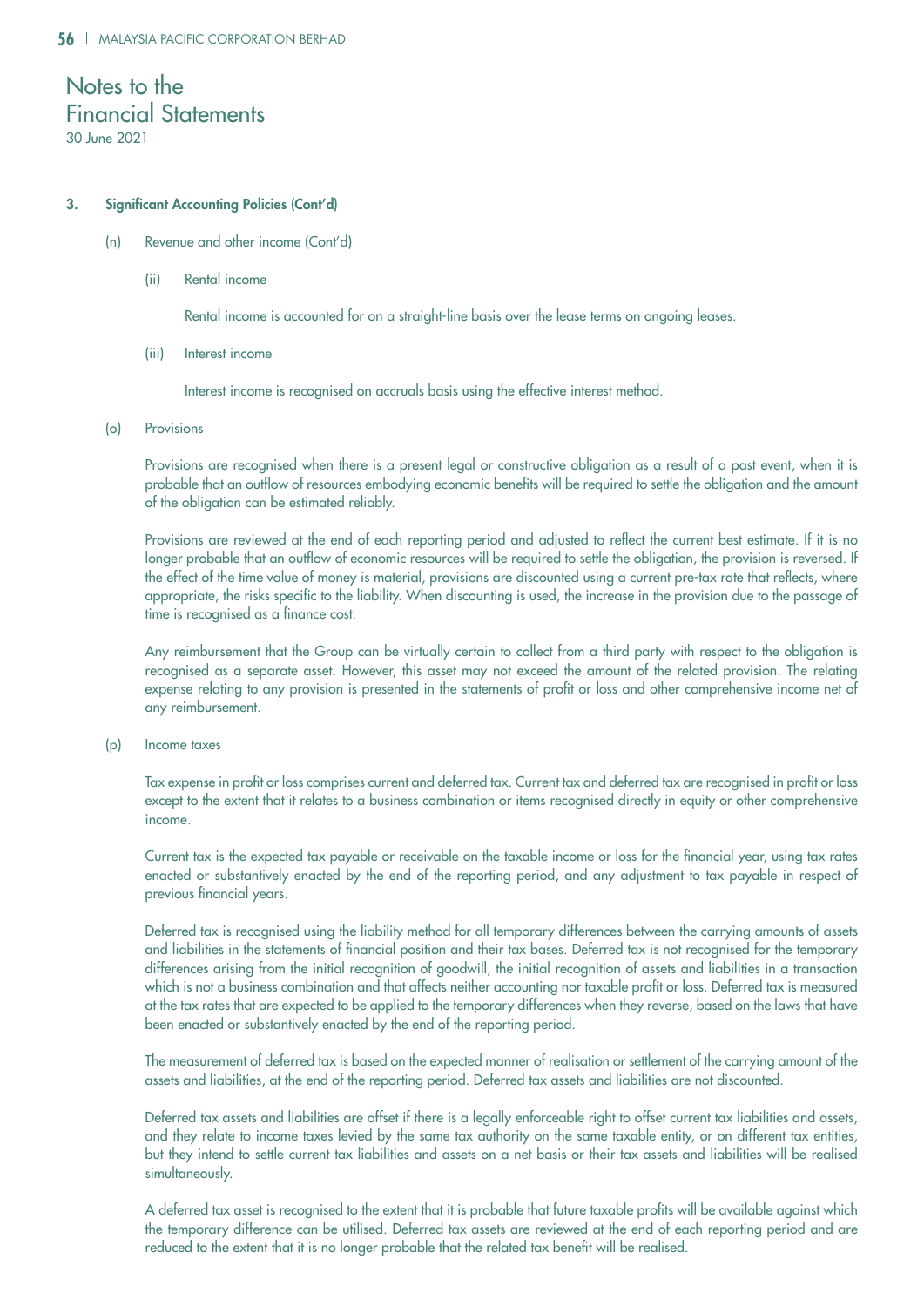### 3. Significant Accounting Policies (Cont'd)

### (q) Borrowing costs

Borrowing costs directly attributable to the acquisition, construction or production of a qualifying asset, which are assets that necessarily take a substantial period of time to get ready for their intended use or sale, are capitalised as part of the cost of those assets, until such time as the assets are substantially ready for their intended use or sale. All other borrowing costs are recognised in profit or loss in the period in which they are incurred. Borrowing costs consist of interest and other costs that the Group incurred in connection with the borrowing of funds.

The capitalisation of borrowing costs as part of the cost of a qualifying asset commences when expenditure for the asset is being incurred, borrowing costs are being incurred and activities that are necessary to prepare the asset for its intended use or sale are in progress. Capitalisation of borrowing costs is suspended or ceases when substantially all the activities necessary to prepare the qualifying asset for its intended use or sale are interrupted or completed.

Investment income earned on the temporary investment of specific borrowings pending their expenditure on qualifying assets is deducted from the borrowing costs eligible for capitalisation.

### (r) Segments reporting

Operating segments are reported in a manner consistent with the internal reporting provided to the chief operating decision-maker. The chief operating decision-makers are responsible for allocating resources and assessing performance of the operating segments and make overall strategic decisions. The Group's operating segments are organised and managed separately according to the nature of the products and services provided, with each segment representing a strategic business unit that offers different products and serves different markets.

### (s) Contingencies

Where it is not probable that an inflow or outflow of economic benefits will be required, or the amount cannot be estimated reliably, the asset or the obligation is disclosed as a contingent asset or contingent liability, unless the probability of inflow or outflow of economic benefits is remote. Possible obligations, whose existence will only be confirmed by the occurrence or non-occurrence of one or more future events, are also disclosed as contingent assets or contingent liabilities unless the probability of inflow or outflow of economic benefits is remote.

### (t) Non-current assets held for sale

Non-current assets (or disposal group) are classified as held for sale if their carrying amount will be recovered principally through a sale transaction rather than through continuing use. Such non-current assets (or disposal groups) classified as held for sale are measured at the lower of their carrying amount and fair value less costs to sell.

The criteria for held for sale classification is regarded as met only when the sale is highly probable and the asset (or disposal group) is available for immediate sale in its present condition subject only to terms that are usual and customary for sales of such asset (or disposal group). Management must be committed to the sale, which should be expected to qualify for recognition as a completed sale within one year from the date of classification.

Property, plant and equipment is not depreciated or amortised once classified as held for sale.

### (u) Fair value measurement

Fair value of an asset or a liability is determined as the price that would be received to sell an asset or paid to transfer a liability in an orderly transaction between market participants at the measurement date. The measurement assumes that the transaction to sell the asset or transfer of the liability takes place either in the principal market or in the absence of a principal market, in the most advantageous market.

For non-financial asset, the fair value measurement takes into account a market participant's ability to generate economic benefits by using the asset in its highest and best use or by selling it to another market participant that would use the asset in its highest and best use.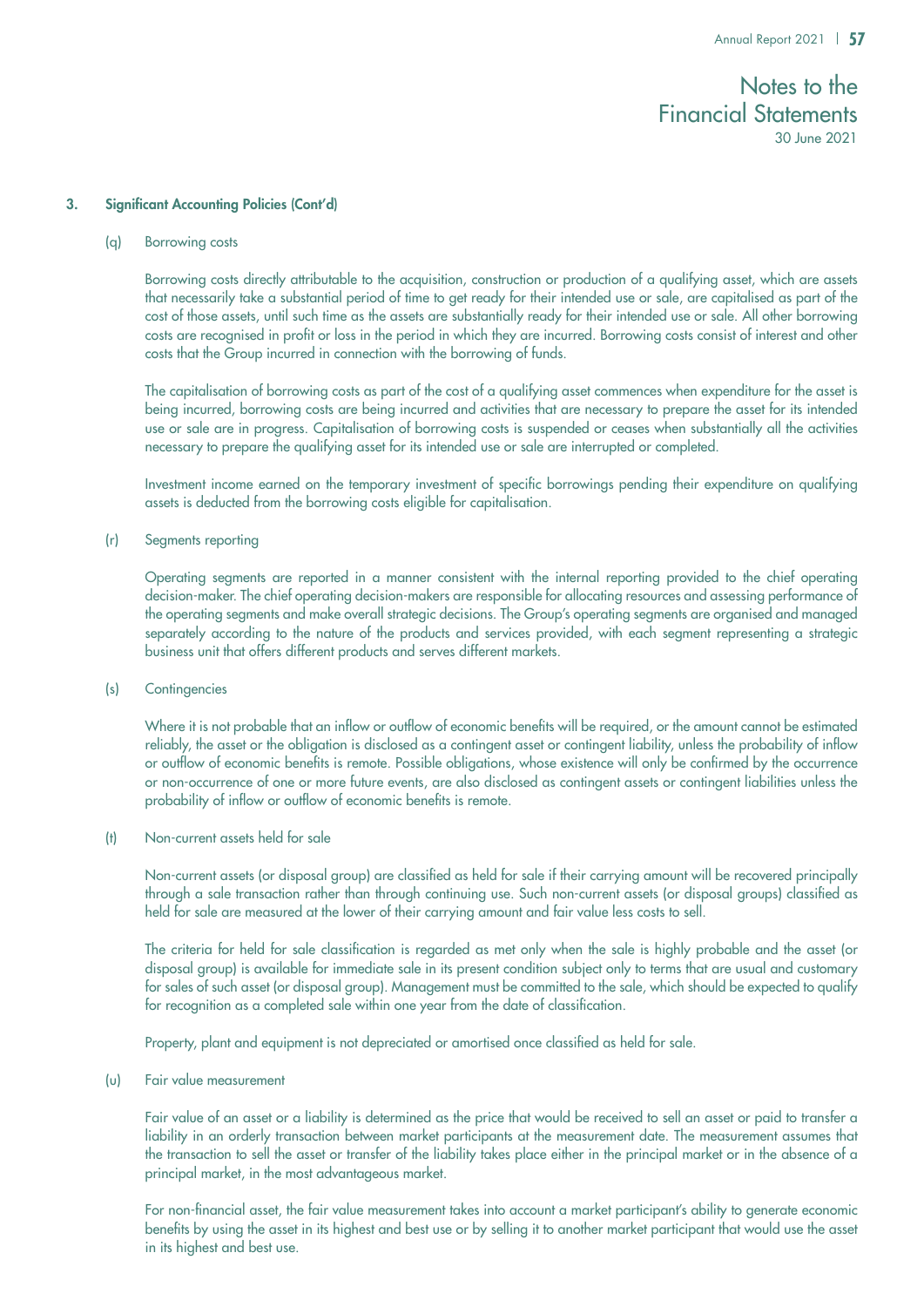### 3. Significant Accounting Policies (Cont'd)

(u) Fair value measurement (Cont'd)

When measuring the fair value of an asset or a liability, the Group uses observable market data as far as possible. Fair value is categorised into different levels in a fair value hierarchy based on the input used in the valuation technique as follows:

- Level 1 : quoted prices (unadjusted) in active markets for identical assets or liabilities that the Group can access at the measurement date.
- Level 2 : inputs other than quoted prices included within Level 1 that are observable for the asset or liability, either directly or indirectly.
- Level 3 : unobservable inputs for the asset or liability.

The Group recognises transfers between levels of the fair value hierarchy as of the date of the event or change in circumstances that caused the transfers.

### 4. Property, Plant and Equipment

|                                 | <b>Plant and</b><br>machinery<br><b>RM'000</b> | Furniture,<br>fittings and<br>equipment<br><b>RM'000</b> | <b>Motor</b><br>vehicles<br><b>RM'000</b> | <b>Renovation</b><br><b>RM'000</b> | <b>Total</b><br><b>RM'000</b> |
|---------------------------------|------------------------------------------------|----------------------------------------------------------|-------------------------------------------|------------------------------------|-------------------------------|
| Group                           |                                                |                                                          |                                           |                                    |                               |
| 30.6.2021                       |                                                |                                                          |                                           |                                    |                               |
| Cost                            |                                                |                                                          |                                           |                                    |                               |
| At 1 July 2020                  | 413                                            | 483                                                      | 982                                       | 734                                | 2,612                         |
| <b>Additions</b>                |                                                | 17                                                       |                                           | 71                                 | 88                            |
| Disposals                       |                                                |                                                          | (387)                                     |                                    | (387)                         |
| Written off                     | (413)                                          | (22)                                                     |                                           |                                    | (435)                         |
| At 30 June 2021                 |                                                | 478                                                      | 595                                       | 805                                | 1,878                         |
| <b>Accumulated depreciation</b> |                                                |                                                          |                                           |                                    |                               |
| At 1 July 2020                  | 413                                            | 424                                                      | 950                                       | 734                                | 2,521                         |
| Charge for the financial year   |                                                | 27                                                       | 30                                        | 5                                  | 62                            |
| Disposals                       |                                                | ÷                                                        | (387)                                     |                                    | (387)                         |
| Written off                     | (413)                                          | (22)                                                     |                                           |                                    | (435)                         |
| At 30 June 2021                 |                                                | 429                                                      | 593                                       | 739                                | 1,761                         |
| <b>Carrying amount</b>          |                                                |                                                          |                                           |                                    |                               |
| At 30 June 2021                 | ÷                                              | 49                                                       | 2                                         | 66                                 | 117                           |
|                                 |                                                |                                                          |                                           |                                    |                               |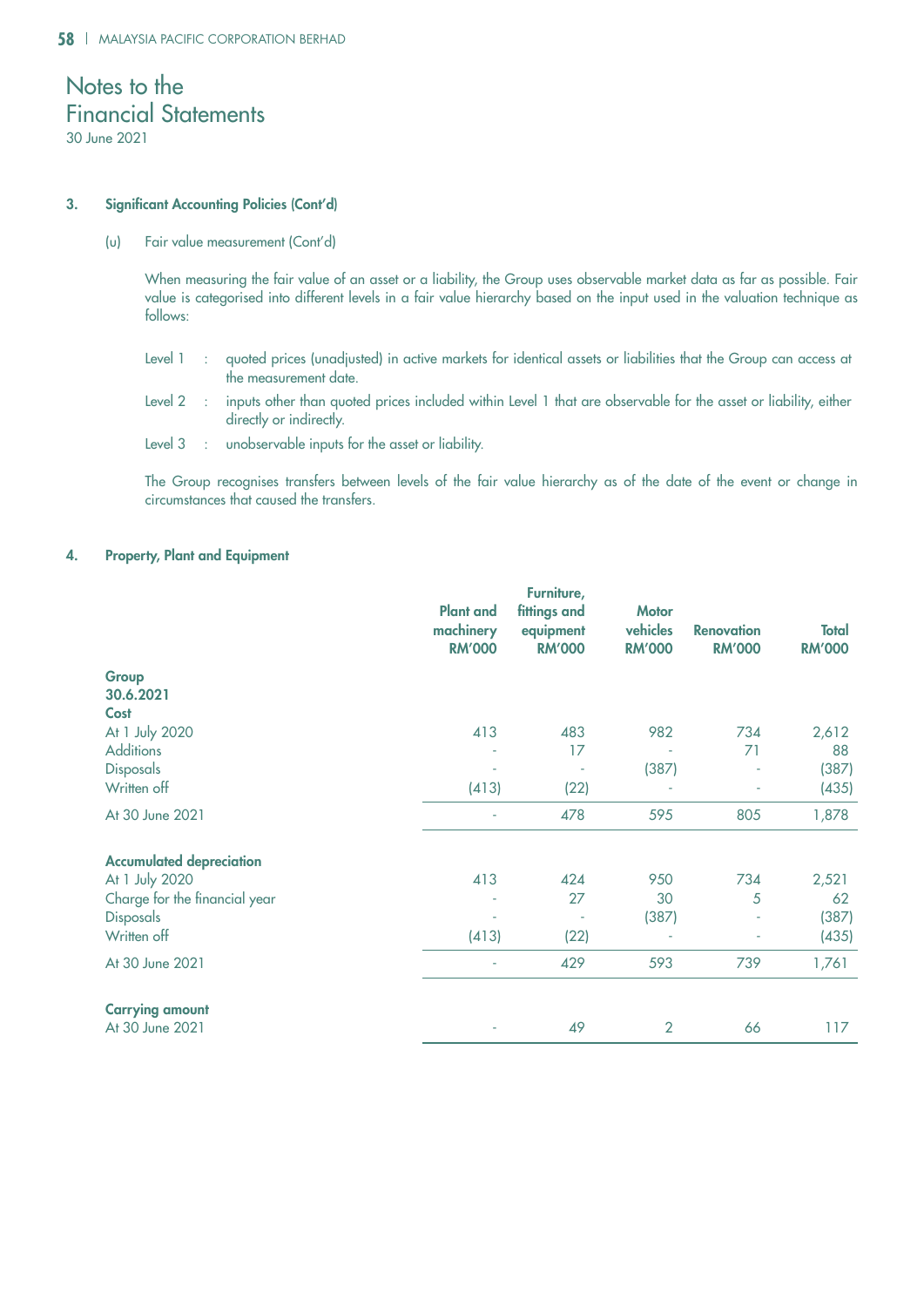### 4. Property, Plant and Equipment (Cont'd)

|                                                                                                             | <b>Plant and</b><br>machinery<br><b>RM'000</b> | Furniture,<br>fittings and<br>equipment<br><b>RM'000</b> | <b>Motor</b><br>vehicles<br><b>RM'000</b> | <b>Renovation</b><br><b>RM'000</b> | <b>Total</b><br><b>RM'000</b> |
|-------------------------------------------------------------------------------------------------------------|------------------------------------------------|----------------------------------------------------------|-------------------------------------------|------------------------------------|-------------------------------|
| Group<br>30.6.2020<br>Cost<br>At 1 July 2019, as previously reported                                        | 9,445                                          | 5,190                                                    | 1,601                                     | 4,881                              | 21,117                        |
| Effect on adoption of MFRS 16*                                                                              |                                                |                                                          | (619)                                     |                                    | (619)                         |
| At 1 July 2019, as restated<br>Reversal<br>Written off                                                      | 9,445<br>(9,032)                               | 5,190<br>(24)<br>(4,683)                                 | 982<br>$\overline{\phantom{a}}$           | 4,881<br>(4, 147)                  | 20,498<br>(24)<br>(17, 862)   |
| At 30 June 2020                                                                                             | 413                                            | 483                                                      | 982                                       | 734                                | 2,612                         |
| <b>Accumulated depreciation</b><br>At 1 July 2019, as previously reported<br>Effect on adoption of MFRS 16* | 9,440                                          | 5,065                                                    | 1,167<br>(247)                            | 4,558                              | 20,230<br>(247)               |
| At 1 July 2019, as restated<br>Charge for the financial year<br>Written off                                 | 9,440<br>3<br>(9,030)                          | 5,065<br>38<br>(4,679)                                   | 920<br>30<br>$\overline{\phantom{a}}$     | 4,558<br>45<br>(3,869)             | 19,983<br>116<br>(17, 578)    |
| At 30 June 2020                                                                                             | 413                                            | 424                                                      | 950                                       | 734                                | 2,521                         |
| <b>Carrying amount</b><br>At 30 June 2020                                                                   |                                                | 59                                                       | 32                                        |                                    | 91                            |
| At 1 July 2019*                                                                                             | 5                                              | 125                                                      | 434                                       | 323                                | 887                           |

\* As permitted by the transitional provision of MFRS 16 Leases, the Group has elected to adopt a simplified transition approach where cumulative effects of initial application are recognised on 1 July 2019 as an adjustment to the opening balance of accumulated losses. As a result, the effect on the adoption of MFRS 16 Leases is not adjusted for the property, plant and equipment as at 1 July 2019.

|                                            | Furniture,<br>fittings and<br>equipment<br><b>RM'000</b> | <b>Motor</b><br>vehicles<br><b>RM'000</b> | <b>Renovation</b><br><b>RM'000</b> | <b>Total</b><br><b>RM'000</b> |
|--------------------------------------------|----------------------------------------------------------|-------------------------------------------|------------------------------------|-------------------------------|
| <b>Company</b><br>30.6.2021<br>Cost        |                                                          |                                           |                                    |                               |
| At 1 July 2020                             | 287                                                      | 834                                       |                                    | 1,121                         |
| <b>Additions</b>                           | 17                                                       |                                           | 71                                 | 88                            |
| Disposals                                  |                                                          | (387)                                     |                                    | (387)                         |
| At 30 June 2021                            | 304                                                      | 447                                       | 71                                 | 822                           |
| <b>Accumulated depreciation</b>            |                                                          |                                           |                                    |                               |
| At 1 July 2020                             | 186                                                      | 834                                       |                                    | 1,020                         |
| Charge for the financial year<br>Disposals | 26                                                       | (387)                                     | 5                                  | 31<br>(387)                   |
| At 30 June 2021                            | 212                                                      | 447                                       | 5                                  | 664                           |
| <b>Carrying amount</b>                     |                                                          |                                           |                                    |                               |
| At 30 June 2021                            | 92                                                       |                                           | 66                                 | 158                           |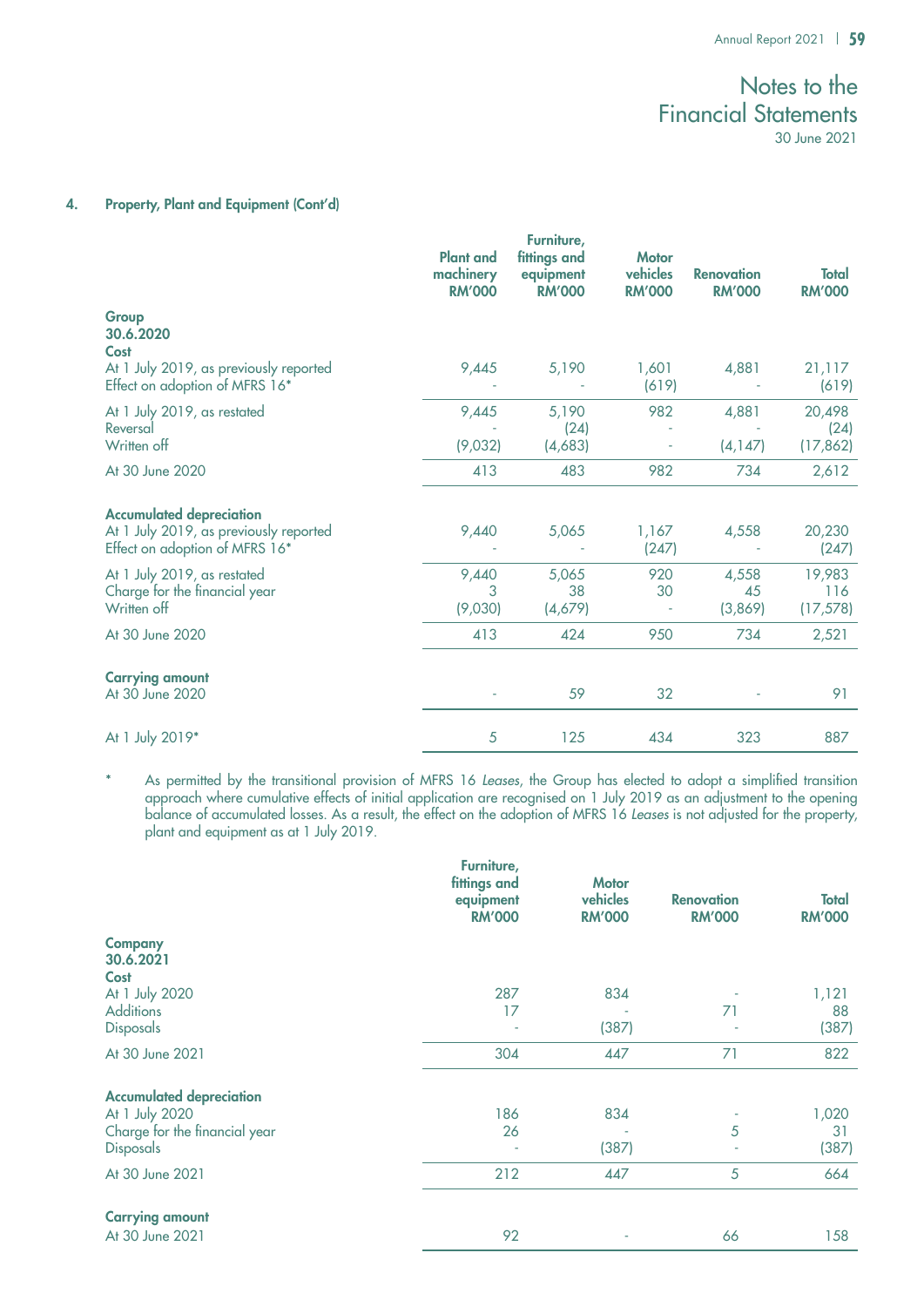### 4. Property, Plant and Equipment (Cont'd)

| <b>Plant and</b><br>machinery<br><b>RM'000</b> | Furniture,<br>fittings and<br>equipment<br><b>RM'000</b> | <b>Motor</b><br>vehicles<br><b>RM'000</b> | <b>Renovation</b><br><b>RM'000</b> | <b>Total</b><br><b>RM'000</b> |
|------------------------------------------------|----------------------------------------------------------|-------------------------------------------|------------------------------------|-------------------------------|
|                                                |                                                          |                                           |                                    |                               |
|                                                |                                                          |                                           |                                    |                               |
|                                                |                                                          |                                           |                                    |                               |
|                                                |                                                          |                                           |                                    | 18,572                        |
|                                                |                                                          |                                           |                                    | (24)                          |
|                                                |                                                          |                                           |                                    | (17, 427)                     |
|                                                | 287                                                      | 834                                       |                                    | 1,121                         |
|                                                |                                                          |                                           |                                    |                               |
| 8,978                                          | 4,535                                                    | 834                                       | 3,734                              | 18,081                        |
| 4                                              | 33                                                       | ٠                                         | 45                                 | 82                            |
| (8,982)                                        | (4, 382)                                                 |                                           | (3,779)                            | (17, 143)                     |
|                                                | 186                                                      | 834                                       |                                    | 1,020                         |
|                                                |                                                          |                                           |                                    |                               |
|                                                | 101                                                      |                                           |                                    | 101                           |
|                                                |                                                          |                                           |                                    | 491                           |
|                                                | 8,982<br>(8,982)<br>4                                    | 4,698<br>(24)<br>(4, 387)<br>163          | 834                                | 4,058<br>(4,058)<br>324       |

### Assets held under finance leases

As at 1 July 2019, the net carrying amounts of leased motor vehicles of the Group were RM372,000. Leased assets are pledged as security for the related finance lease liabilities as disclosed in Note 19.

Following the adoption of the MFRS 16 *Leases* on 1 July 2019, the Group has reclassified the carrying amount of leased assets to ROU assets as disclosed in Note 5.

### 5. Right-of-use Assets

|                                   | <b>Building</b><br><b>RM'000</b> | <b>Office</b><br>equipment<br><b>RM'000</b> | <b>Motor</b><br>vehicles<br><b>RM'000</b> | <b>Total</b><br><b>RM'000</b> |
|-----------------------------------|----------------------------------|---------------------------------------------|-------------------------------------------|-------------------------------|
| Group<br>30.6.2021<br><b>Cost</b> |                                  |                                             |                                           |                               |
| At 1 July 2020                    | 680                              | 102                                         | 619                                       | 1,401                         |
| <b>Additions</b>                  | 59                               | 45                                          | 358                                       | 462                           |
| Termination of lease contract     |                                  | (102)                                       |                                           | (102)                         |
| At 30 June 2021                   | 739                              | 45                                          | 977                                       | 1,761                         |
| <b>Accumulated depreciation</b>   |                                  |                                             |                                           |                               |
| At 1 July 2020                    | 9                                | 91                                          | 371                                       | 471                           |
| Charge for the financial year     | 256                              | 10                                          | 178                                       | 444                           |
| Termination of lease contract     |                                  | (93)                                        |                                           | (93)                          |
| At 30 June 2021                   | 265                              | 8                                           | 549                                       | 822                           |
| <b>Carrying amount</b>            |                                  |                                             |                                           |                               |
| At 30 June 2021                   | 474                              | 37                                          | 428                                       | 939                           |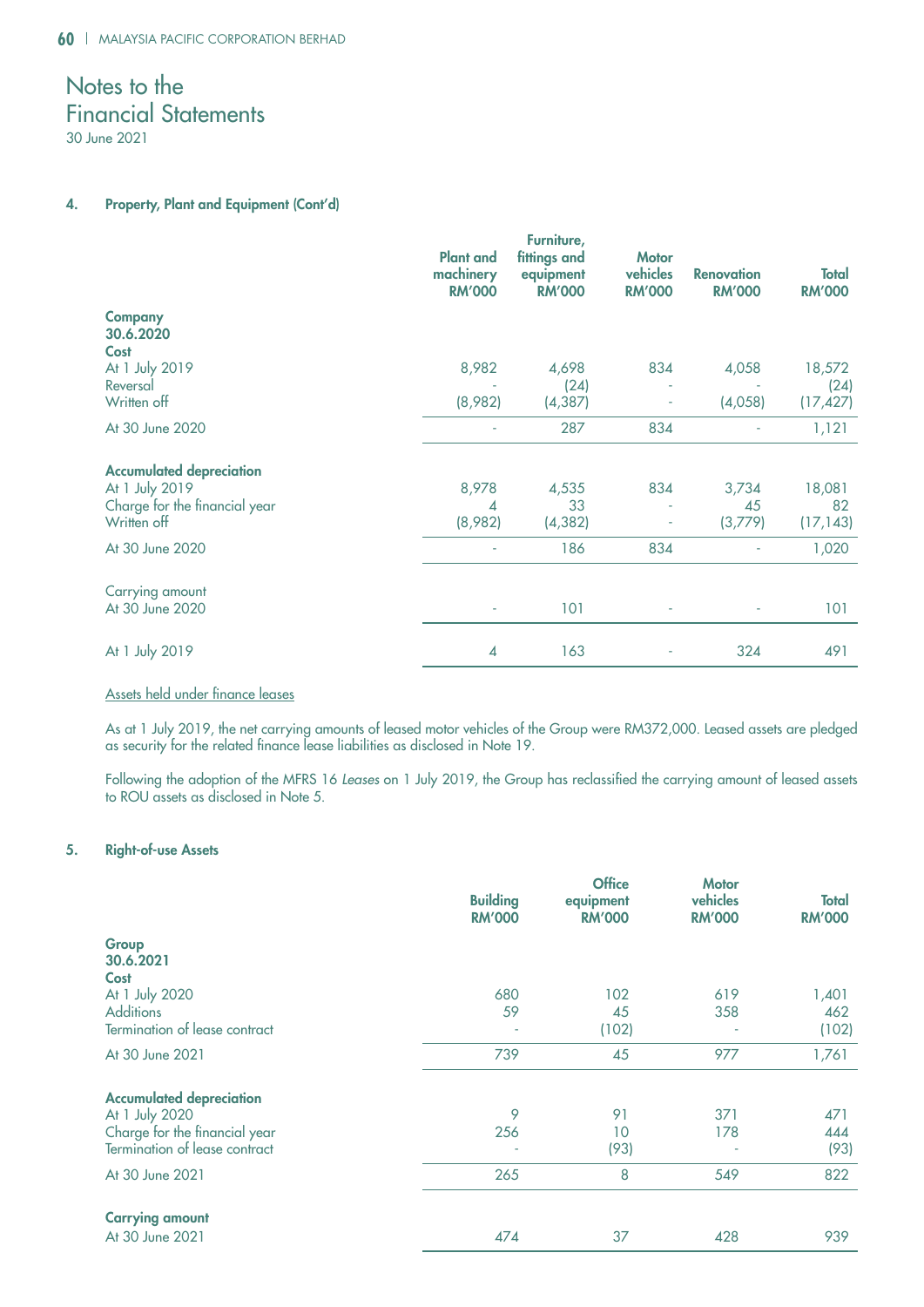### 5. Right-of-use Assets (Cont'd)

|                                                                                                             | <b>Building</b><br><b>RM'000</b> | <b>Office</b><br>equipment<br><b>RM'000</b> | <b>Motor</b><br>vehicles<br><b>RM'000</b> | Total<br><b>RM'000</b> |
|-------------------------------------------------------------------------------------------------------------|----------------------------------|---------------------------------------------|-------------------------------------------|------------------------|
| Group<br>30.6.2020<br>Cost                                                                                  |                                  |                                             |                                           |                        |
| At 1 July 2019, as previously reported<br>Effect on adoption of MFRS 16*                                    |                                  | 102                                         | 619                                       | 721                    |
| At 1 July 2019, as restated<br>Addition                                                                     | 680                              | 102                                         | 619                                       | 721<br>680             |
| At 30 June 2020                                                                                             | 680                              | 102                                         | 619                                       | 1,401                  |
| <b>Accumulated depreciation</b><br>At 1 July 2019, as previously reported<br>Effect on adoption of MFRS 16* |                                  | 70                                          | 247                                       | 317                    |
| At 1 July 2019, as restated<br>Charge for the financial year                                                | ÷<br>9                           | 70<br>21                                    | 247<br>124                                | 317<br>154             |
| At 30 June 2020                                                                                             | 9                                | 91                                          | 371                                       | 471                    |
| <b>Carrying amount</b><br>At 30 June 2020                                                                   | 671                              | 11                                          | 248                                       | 930                    |
| At 1 July 2019 *                                                                                            |                                  |                                             |                                           |                        |

|                                            | <b>Building</b><br><b>RM'000</b> | <b>Office</b><br>equipment<br><b>RM'000</b> | <b>Total</b><br><b>RM'000</b> |
|--------------------------------------------|----------------------------------|---------------------------------------------|-------------------------------|
| <b>Company</b><br>30.6.2021<br><b>Cost</b> |                                  |                                             |                               |
| At 1 July 2020                             | 680                              | 102                                         | 782                           |
| Addition                                   |                                  | 45                                          | 45                            |
| Termination of lease contract              |                                  | (102)                                       | (102)                         |
| At 30 June 2021                            | 680                              | 45                                          | 725                           |
| <b>Accumulated depreciation</b>            |                                  |                                             |                               |
| At 1 July 2020                             | 9                                | 91                                          | 100                           |
| Charge for the financial year              | 227                              | 10                                          | 237                           |
| Termination of lease contract              |                                  | (93)                                        | (93)                          |
| At 30 June 2021                            | 236                              | 8                                           | 244                           |
| <b>Carrying amount</b>                     |                                  |                                             |                               |
| At 30 June 2021                            | 444                              | 37                                          | 481                           |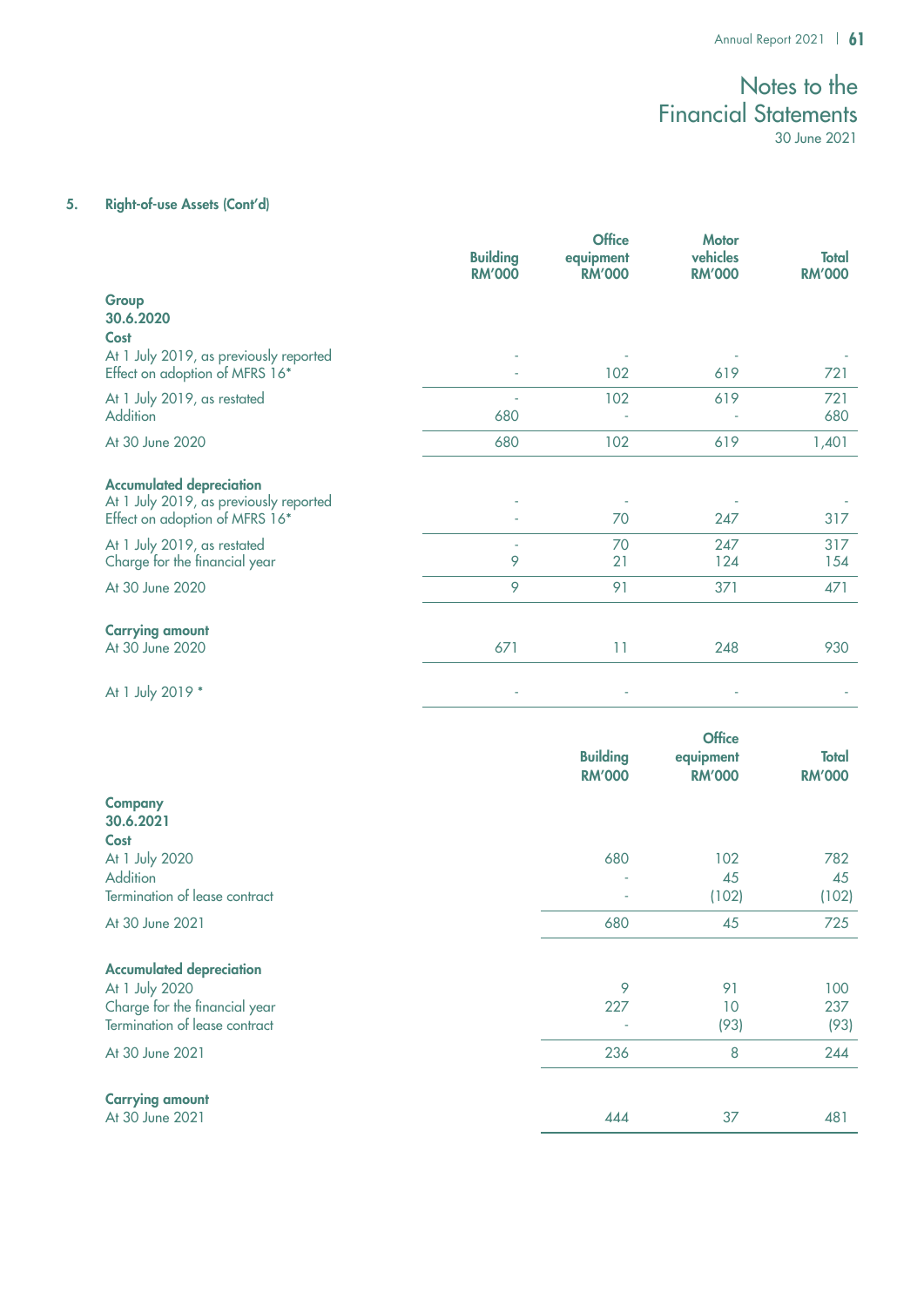30 June 2021

### 5. Right-of-use Assets (Cont'd)

|                                                                                                                 | <b>Building</b><br><b>RM'000</b> | <b>Office</b><br>equipment<br><b>RM'000</b> | <b>Total</b><br><b>RM'000</b> |
|-----------------------------------------------------------------------------------------------------------------|----------------------------------|---------------------------------------------|-------------------------------|
| <b>Company</b><br>30.6.2020<br>Cost<br>At 1 July 2019, as previously reported<br>Effect on adoption of MFRS 16* |                                  | 102                                         | 102                           |
| At 1 July 2019, as restated<br>Addition                                                                         | 680                              | 102                                         | 102<br>680                    |
| At 30 June 2020                                                                                                 | 680                              | 102                                         | 782                           |
| <b>Accumulated depreciation</b><br>At 1 July 2019, as previously reported<br>Effect on adoption of MFRS 16*     |                                  | 70                                          | 70                            |
| At 1 July 2019, as restated<br>Charge for the financial year                                                    | 9                                | 70<br>21                                    | 70<br>30                      |
| At 30 June 2020                                                                                                 | 9                                | 91                                          | 100                           |
| <b>Carrying amount</b><br>At 30 June 2020                                                                       | 671                              | 11                                          | 682                           |
| At 1 July 2019 *                                                                                                |                                  |                                             |                               |

- As permitted by the transitional provision of MFRS 16 Leases, the Group and the Company have elected to adopt a simplified transition approach where cumulative effects of initial application are recognised on 1 July 2019 as an adjustment to the opening balance of accumulated losses. As a result, the effect on the adoption of MFRS 16 Leases is not adjusted for the right-of-use assets as at 1 July 2019.
- (a) Included in the right-of-use assets of the Group are motor vehicles with carrying amount of RM428,000 (30.6.2020: RM248,000; 1.7.2019: RMNil) pledged as securities for the related lease liabilities as disclosed in Note 21.
- (b) The aggregate additional costs for right-of-use assets of the Group and of the Company during the financial year acquired under lease financing and cash payment are as follows:

|                       | Group                      |                            | <b>Company</b>             |                            |
|-----------------------|----------------------------|----------------------------|----------------------------|----------------------------|
|                       | 30.6.2021<br><b>RM'000</b> | 30.6.2020<br><b>RM'000</b> | 30.6.2021<br><b>RM'000</b> | 30.6.2020<br><b>RM'000</b> |
| Aggregate costs       | 462                        | 680                        | 45                         | 680                        |
| Less: Lease financing | (403)                      | (680)                      | (45)                       | (680)                      |
| Cash payments         | 59                         |                            | $\overline{\phantom{a}}$   |                            |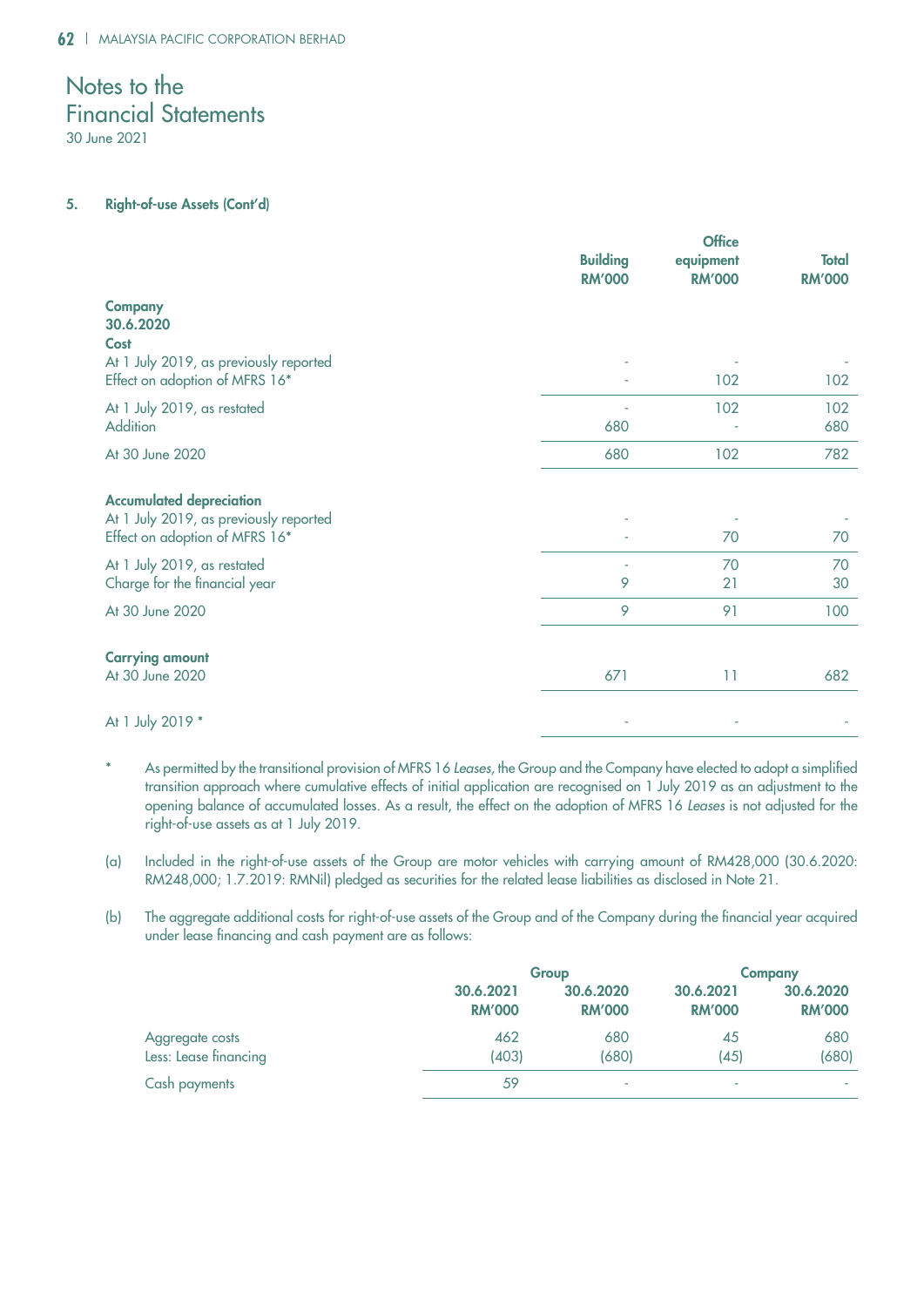### 6. Investment in Subsidiary Companies

### (a) Investment in subsidiary companies

|                                                | <b>Company</b>             |                            |                           |
|------------------------------------------------|----------------------------|----------------------------|---------------------------|
|                                                | 30.6.2021<br><b>RM'000</b> | 30.6.2020<br><b>RM'000</b> | 1.7.2019<br><b>RM'000</b> |
| <b>In Malaysia</b><br>Unquoted shares, at cost | 8,501                      | 8,501                      | 8,501                     |
| Less: Accumulated impairment losses            | (8, 501)                   | (501)                      | (501)                     |
|                                                | ۰                          | 8,000                      | 8,000                     |
|                                                |                            |                            |                           |

Movements in the allowance for impairment losses of investment in subsidiary companies are as follows:

|                                           |                            | <b>Company</b>             |  |
|-------------------------------------------|----------------------------|----------------------------|--|
|                                           | 30.6.2021<br><b>RM'000</b> | 30.6.2020<br><b>RM'000</b> |  |
| At 1 July<br>Impairment losses recognised | 501<br>8,000               | 501<br>٠                   |  |
|                                           |                            |                            |  |
| At 30 June                                | 8.501                      | 501                        |  |

Details of the subsidiary companies are as follows:

|                                                               | <b>Place of</b><br>business/<br><b>Country of</b> |           | <b>Effective equity interest</b> |          |                                                                              |
|---------------------------------------------------------------|---------------------------------------------------|-----------|----------------------------------|----------|------------------------------------------------------------------------------|
| Name of company                                               | incorporation                                     | 30.6.2021 | 30.6.2020                        | 1.7.2019 | <b>Principal activities</b>                                                  |
|                                                               |                                                   | $\%$      | %                                | %        |                                                                              |
| MPC Properties Sdn. Bhd. *                                    | Malaysia                                          | 100       | 100                              | 100      | Letting of investment<br>properties and<br>property development              |
| Bedford PJ Complex Sdn. Bhd. *                                | Malaysia                                          | 100       | 100                              | 100      | Dormant                                                                      |
| Euronium Construction Sdn. Bhd. *                             | Malaysia                                          | 100       | 100                              | 100      | Dormant                                                                      |
| Pacific Spa & Fitness Club Sdn.<br>$Bhd.$ @                   | Malaysia                                          |           |                                  | 100      | Dormant                                                                      |
| Premier Building Management<br>Services Sdn. Bhd. *           | Malaysia                                          | 100       | 100                              | 100      | Dormant                                                                      |
| Prestige Trading Sdn. Bhd. *                                  | Malaysia                                          | 100       | 100                              | 100      | Letting of investment<br>properties                                          |
| MPC Management Services Sdn.<br>Bhd. *                        | Malaysia                                          | 100       | 100                              | 100      | Management services                                                          |
| Subsidiary companies of MPC Properties Sdn. Bhd.:             |                                                   |           |                                  |          |                                                                              |
| ASA Enterprises Sdn. Bhd. *                                   | Malaysia                                          | 100       | 100                              | 100      | Letting of investment<br>properties                                          |
| <b>Oriental Pearl City Properties</b><br>Sdn. Bhd. ("OPCP") * | Malaysia                                          | 100       | 100                              | 100      | Investment holding                                                           |
| Creative Ascent Sdn. Bhd.<br>$(''CASB'')$ *                   | Malaysia                                          | 100       | 100                              | 100      | Investment holding,<br>project management<br>and property co-<br>development |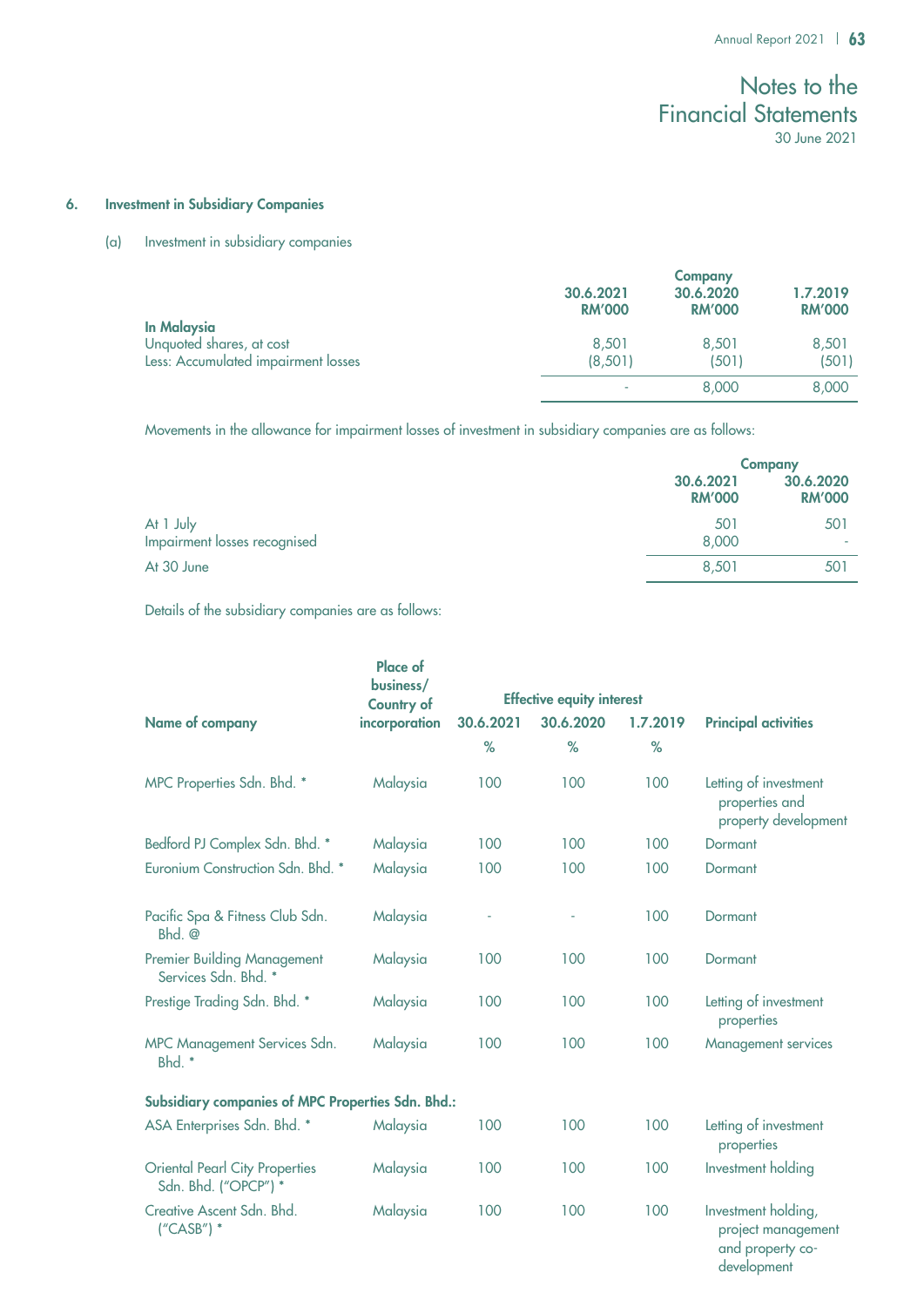### 6. Investment in Subsidiary Companies (Cont'd)

(a) Investment in subsidiary companies (Cont'd)

Details of the subsidiary companies are as follows: (Cont'd)

|                                                                 | Place of<br>business/<br>Country of |           | <b>Effective equity interest</b> |          |                                                                                                  |
|-----------------------------------------------------------------|-------------------------------------|-----------|----------------------------------|----------|--------------------------------------------------------------------------------------------------|
| Name of company                                                 | incorporation                       | 30.6.2021 | 30.6.2020                        | 1.7.2019 | <b>Principal activities</b>                                                                      |
|                                                                 |                                     | $\%$      | $\%$                             | $\%$     |                                                                                                  |
| Subsidiary company of Oriental Pearl City Properties Sdn. Bhd.: |                                     |           |                                  |          |                                                                                                  |
| Lakehill Resort Development Sdn.<br>Bhd. ("LHRD") *#            | Malaysia                            | 100       | 100                              | 100      | Property management<br>and property<br>development                                               |
| <b>Subsidiary company of Creative Ascent Sdn. Bhd.:</b>         |                                     |           |                                  |          |                                                                                                  |
| Taman Bandar Baru Masai Sdn.<br>Bhd. ("TBBM") *                 | Malaysia                            | 100       | 100                              | 100      | Property development                                                                             |
| Subsidiary companies of Lakehill Resort Development Sdn. Bhd.:  |                                     |           |                                  |          |                                                                                                  |
| Asia Pacific Trade and Expo City<br>Sdn. Bhd. *                 | Malaysia                            | 100       | 100                              | 100      | Dormant                                                                                          |
| Asia-Pacific Trade & Expo City<br>(HK) Limited ^                | Hong Kong                           | 100       | 100                              | 100      | Provision of corporate<br>management services,<br>marketing and<br>promotion to Greater<br>China |

- ^ Subsidiary company not audited by UHY
- The auditors' report on the financial statements contained a paragraph relating to the appropriateness of the going concern assumption in the preparation of the financial statements.
- # The auditors' report on the financial statements contained a disclaimer of opinion.
- @ Struck off during financial year ended 30 June 2020.
- (b) Winding up of subsidiary companies

The effect of winding up of the following subsidiary companies on the financial position of the Group as at the date of winding up as follows:

|                              | 30.6.2021     | 30.6.2020     | 1.7.2019       |
|------------------------------|---------------|---------------|----------------|
|                              | <b>RM'000</b> | <b>RM'000</b> | <b>RM'000</b>  |
| Other payables               | ۰             |               | (91)           |
| <b>Total net liabilities</b> | ۰             | ٠             | (91)           |
| Gain on winding up           | ۰             |               | Q <sub>1</sub> |
|                              |               |               |                |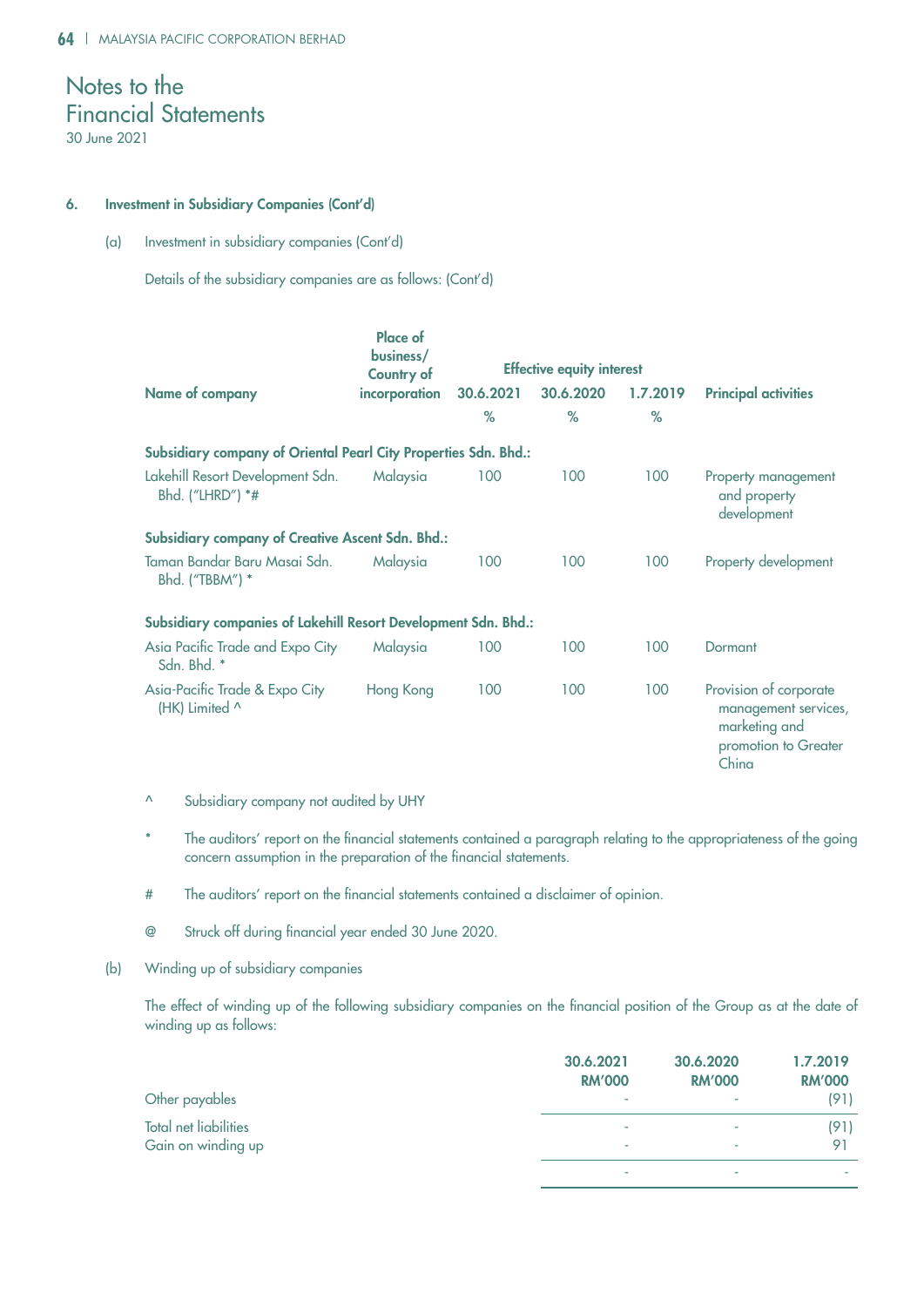#### 6. Investment in Subsidiary Companies (Cont'd)

(b) Winding up of subsidiary companies (Cont'd)

### 30 June 2019

- (i) On 14 June 2019, The Power Club Sdn. Bhd., Lakehill Homes (MM2H) Sdn. Bhd., MP Security Services Sdn. Bhd. and Temasek Mewatek Sdn. Bhd., were struck off in accordance with Section 551(3) of the Companies Act 2016. These subsidiary companies were struck off from the register of The Companies Commission of Malaysia with publication of the Gazette pursuant to Section 551(3) of the Companies Act 2016 on 3 July 2019.
- (ii) On 11 July 2019, Real Rock Restaurant and Café Sdn. Bhd. was struck off in accordance with Section 551(3) of the Companies Act 2016. This subsidiary company was struck off from the register of The Companies Commission of Malaysia with publication of the Gazette pursuant to Section 551(3) of the Companies Act 2016 on 5 September 2019.

#### 30 June 2020

On 23 September 2019, Pacific Spa & Fitness Club Sdn. Bhd. was struck off in accordance with Section 551(3) of the Companies Act 2016. This subsidiary company was struck off from the register of The Companies Commission of Malaysia with publication of the Gazette pursuant to Section 551(3) of the Companies Act 2016 on 11 October 2019.

#### 7. Investment in an Associate

|                                | Group                      |                            |                           |
|--------------------------------|----------------------------|----------------------------|---------------------------|
|                                | 30.6.2021<br><b>RM'000</b> | 30.6.2020<br><b>RM'000</b> | 1.7.2019<br><b>RM'000</b> |
| <b>In Malaysia</b>             |                            |                            |                           |
| Unquoted shares, at cost       | 87                         | 87                         | 87                        |
| Share of post-acquisition loss | (87)                       | (83)                       | (37)                      |
|                                |                            |                            | 50                        |
|                                |                            |                            |                           |

Details of the associate is as follow:

|                                                    | Place of<br>business/<br><b>Country of</b> |           | <b>Effective equity interest</b> |          |                             |
|----------------------------------------------------|--------------------------------------------|-----------|----------------------------------|----------|-----------------------------|
| Name of company                                    | incorporation                              | 30.6.2021 | 30.6.2020                        | 1.7.2019 | <b>Principal activities</b> |
|                                                    |                                            | $\%$      | %                                | ℅        |                             |
| Held through Lakehill Resort Development Sdn. Bhd. |                                            |           |                                  |          |                             |
| Chun Fu Lakehill Sdn. Bhd. * ("Chun Fu")           | <b>Malaysia</b>                            | 35        | 35                               | 35       | Property development        |

#### Associate not audited by UHY

The summarised financial information of the associate, not adjusted for the percentage of ownership held by the Group is as follows:

|                                                     | <b>Chun Fu</b>             |                            |                           |
|-----------------------------------------------------|----------------------------|----------------------------|---------------------------|
|                                                     | 30.6.2021<br><b>RM'000</b> | 30.6.2020<br><b>RM'000</b> | 1.7.2019<br><b>RM'000</b> |
| Summarised statement of financial position          |                            |                            |                           |
| Current assets, representing total assets           | 2.439                      | 2.424                      | 2.379                     |
| Current liabilities, representing total liabilities | (2, 565)                   | (2.499)                    | (2, 260)                  |
| Total net (liabilities)/assets                      | (126)                      | (75)                       | 119                       |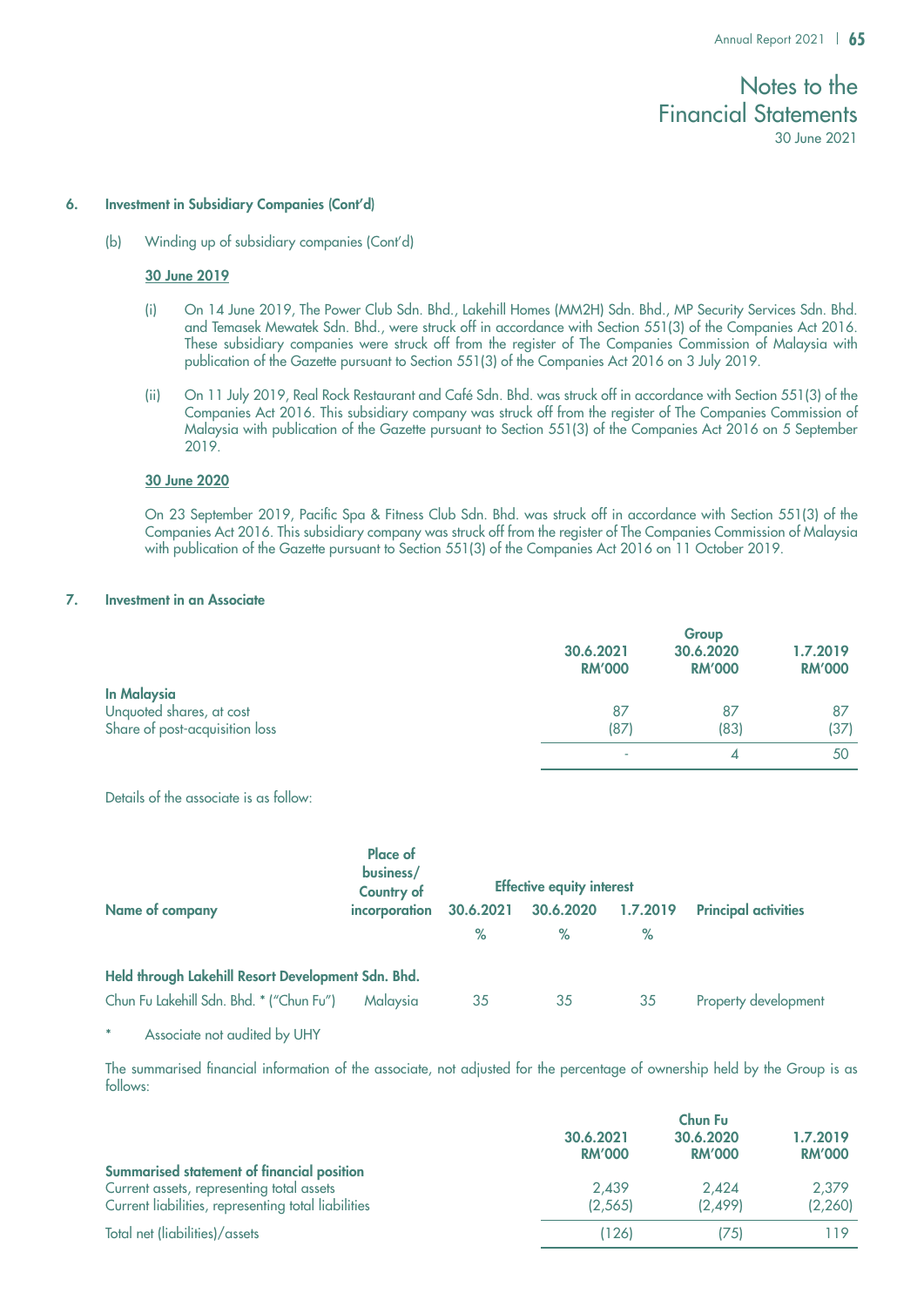### 7. Investment in an Associate (Cont'd)

|                                                                                                   | Chun Fu               |                       |
|---------------------------------------------------------------------------------------------------|-----------------------|-----------------------|
|                                                                                                   | 2021<br><b>RM'000</b> | 2020<br><b>RM'000</b> |
| Summarised statement of profit or loss and other comprehensive income<br><b>Financial results</b> |                       |                       |
| Revenue                                                                                           | ٠                     |                       |
| Loss for the financial year                                                                       | (58)                  | (132)                 |

### 8. Inventories

|                                                                                        | <b>Note</b> | 30.6.2021<br><b>RM'000</b> | Group<br>30.6.2020<br><b>RM'000</b><br><b>Restated</b> | 1.7.2019<br><b>RM'000</b><br><b>Restated</b> |
|----------------------------------------------------------------------------------------|-------------|----------------------------|--------------------------------------------------------|----------------------------------------------|
| Non-current<br>Land held for property development and<br>property development costs    | (a)         | 194,895                    | 191,237                                                | 191,279                                      |
| <b>Current</b><br>Land held for property development and<br>property development costs | (b)         | 1,742                      | 5,958                                                  | 7,828                                        |

(a) Non-current land held for property development and property development costs

|                                                                                                                     | 30.6.2021<br><b>RM'000</b> | Group<br>30.6.2020<br><b>RM'000</b><br><b>Restated</b> |
|---------------------------------------------------------------------------------------------------------------------|----------------------------|--------------------------------------------------------|
| Non-current                                                                                                         |                            |                                                        |
| Freehold land, at cost<br>At 1 July                                                                                 | 107,114                    | 107,156                                                |
| Additions/(Reversal)                                                                                                | 3,658                      | (42)                                                   |
| At 30 June                                                                                                          | 110,772                    | 107,114                                                |
| <b>Property development costs</b><br>At 1 July, as previously reported<br>Effect on adoption of the Agenda Decision | 110,605<br>(26, 482)       | 110,605<br>(26, 482)                                   |
| At 1 July, as restated/30 June                                                                                      | 84,123                     | 84,123                                                 |
| Total non-current land held for property development and<br>property development costs<br>At 30 June                | 194,895                    | 191,237                                                |
| At 1 July                                                                                                           | 191,237                    | 191,279                                                |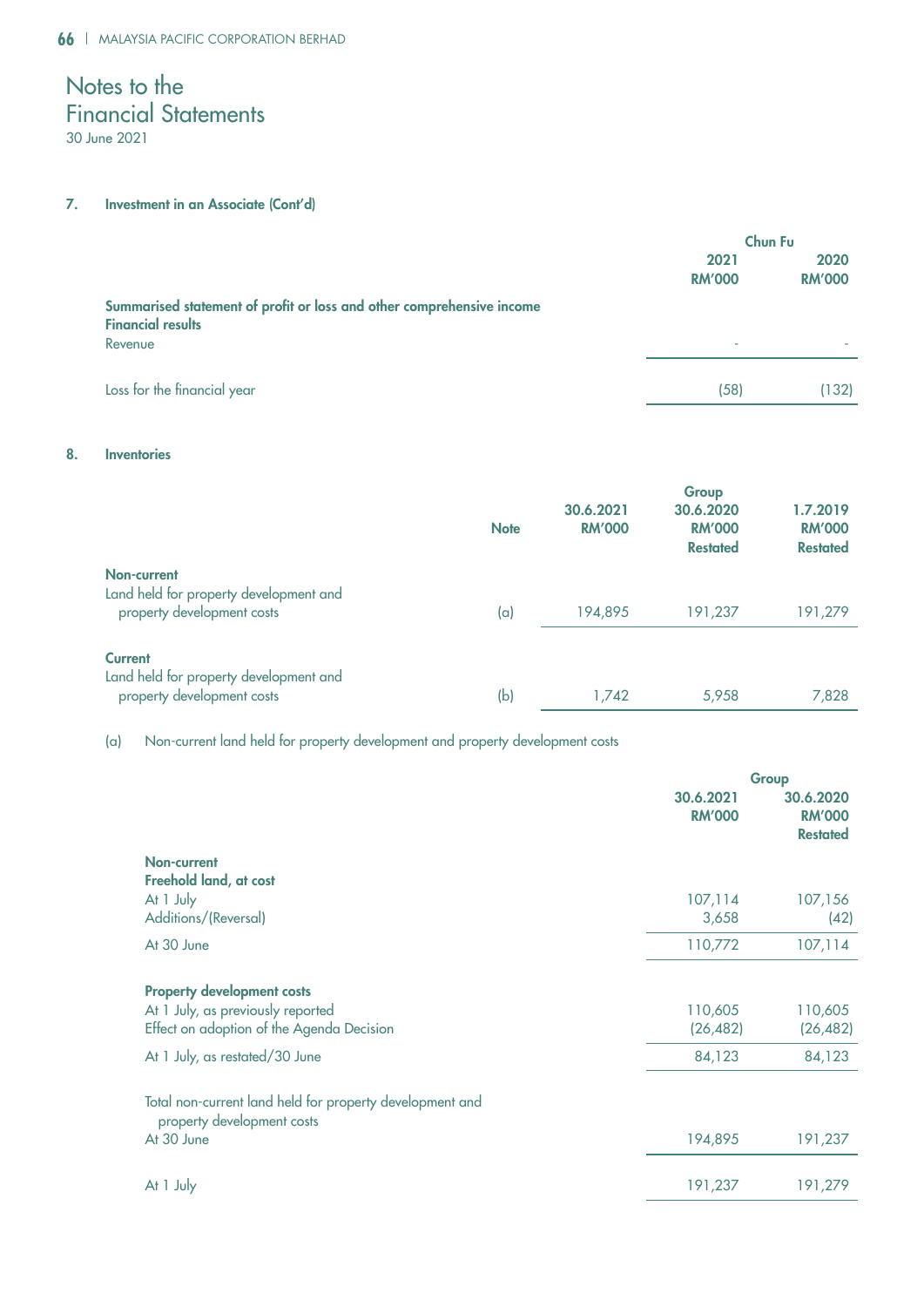### 8. Inventories (Cont'd)

(a) Non-current land held for property development and property development costs (Cont'd)

Based on the certificate of update valuation issued by Ian Scott International (M) Sdn. Bhd. dated 21 May 2021 (30.6.2020: issued by Ian Scott International (M) Sdn. Bhd. dated 3 August 2020; 1.7.2019: issued by Ian Scott International (M) Sdn. Bhd. dated 10 October 2019), the market value of 34 (30.6.2020: 34; 1.7.2019: 34) parcels of freehold agricultural and commercial lands with an approximate aggregate land area of 17.72 million (30.6.2020: 17.72 million; 1.7.2019: 17.72 million) square foot amounting to RM414.37 million (30.6.2020: RM414.37 million; 1.7.2019: RM413.09 million), based on 'as is' basis by using comparison method, making reference to relevant comparable transactions in the market. As such, the management is in view that no impairment is required for land held for property development and property development costs.

### (b) Current land held for property development and property development costs

|                                                                                                                     |                            | Group                                         |
|---------------------------------------------------------------------------------------------------------------------|----------------------------|-----------------------------------------------|
|                                                                                                                     | 30.6.2021<br><b>RM'000</b> | 30.6.2020<br><b>RM'000</b><br><b>Restated</b> |
| <b>Current</b><br>Freehold land, at cost                                                                            |                            |                                               |
| At 1 July<br>Recognised in profit or loss                                                                           | 3,216<br>(2, 281)          | 4,220<br>(1,004)                              |
| At 30 June                                                                                                          | 935                        | 3,216                                         |
| <b>Property development costs</b><br>At 1 July, as previously reported<br>Effect on adoption of the Agenda Decision | 3,590<br>(848)             | 4,715<br>(1,107)                              |
| At 1 July, as restated<br>Recognised in profit or loss                                                              | 2,742<br>(1, 935)          | 3,608<br>(866)                                |
| At 30 June                                                                                                          | 807                        | 2,742                                         |
| Total current land held for property development and<br>property development costs                                  |                            |                                               |
| At 30 June                                                                                                          | 1,742                      | 5,958                                         |
| At 1 July                                                                                                           | 5,958                      | 7,828                                         |

### 9. Trade Receivables

|                                                          | 30.6.2021<br><b>RM'000</b> | Group<br>30.6.2020<br><b>RM'000</b>          | 1.7.2019<br><b>RM'000</b> |
|----------------------------------------------------------|----------------------------|----------------------------------------------|---------------------------|
| Trade receivables<br>Less: Accumulated impairment losses | 16,470<br>(5,925)          | 15,135<br>(2, 218)                           | 8,577<br>(502)            |
|                                                          | 10,545                     | 12,917                                       | 8,075                     |
|                                                          | 30.6.2021<br><b>RM'000</b> | <b>Company</b><br>30.6.2020<br><b>RM'000</b> | 1.7.2019<br><b>RM'000</b> |
| Trade receivables<br>Less: Accumulated impairment losses | 82<br>(82)                 | 82<br>(82)                                   | 251<br>(214)              |
|                                                          | ٠                          |                                              | 37                        |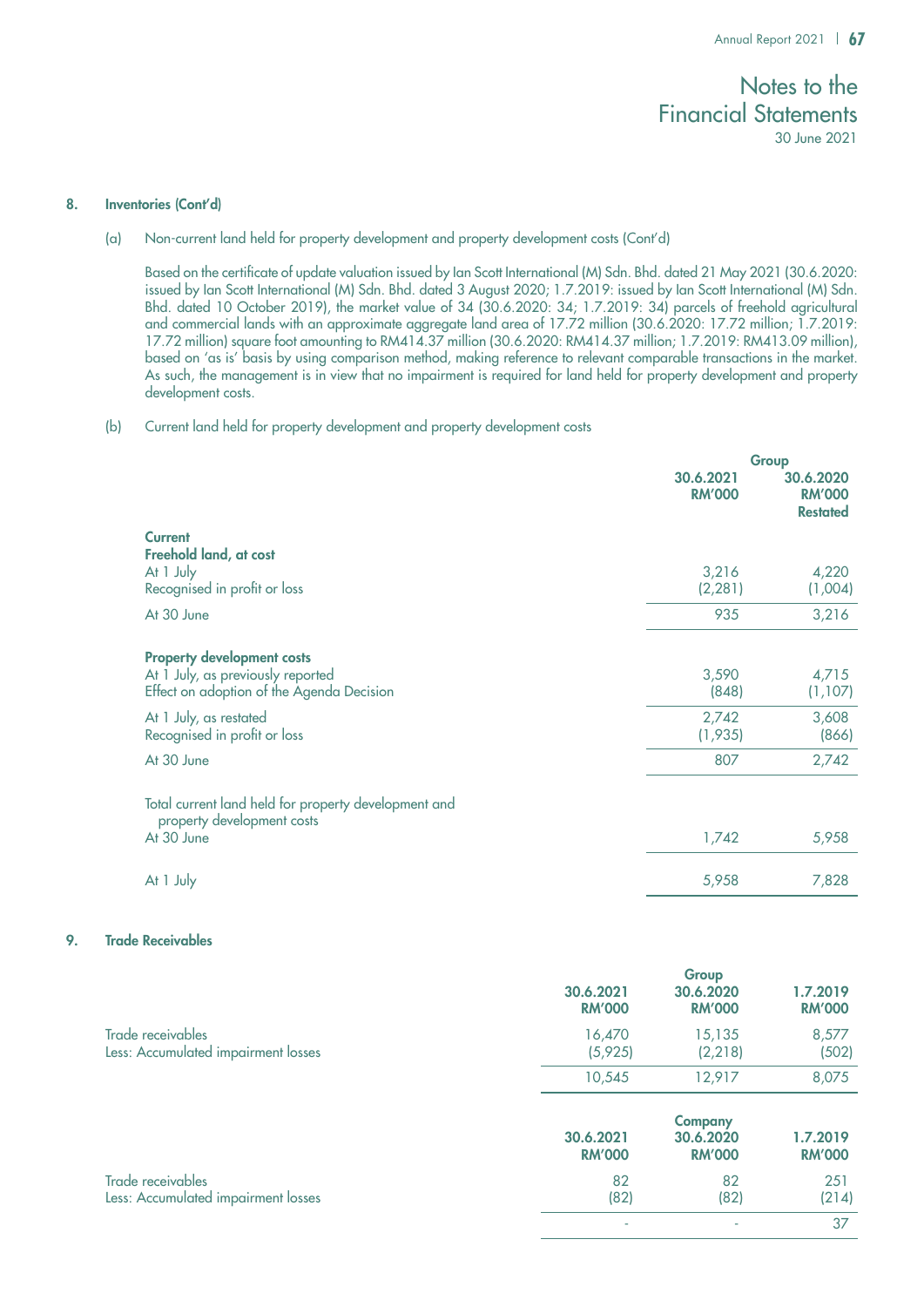### 9. Trade Receivables (Cont'd)

Trade receivables are non-interest bearing and the normal credit term is 7 days (30.6.2020: 7 days; 1.7.2019: 7 days) term. They are recognised at their original invoice amounts which represent their fair values on initial recognition.

Movements in the allowance for impairment losses of trade receivables are as follows:

|                              | Group                                         |                                            |                                    |
|------------------------------|-----------------------------------------------|--------------------------------------------|------------------------------------|
|                              | <b>Lifetime</b><br>allowance<br><b>RM'000</b> | <b>Credit</b><br>impaired<br><b>RM'000</b> | Loss<br>allowance<br><b>RM'000</b> |
| At 1 July 2020               | 32                                            | 2,186                                      | 2,218                              |
| Impairment losses recognised |                                               | 3,739                                      | 3,739                              |
| Impairment losses reversed   | (32)                                          |                                            | (32)                               |
| At 30 June 2021              |                                               | 5,925                                      | 5,925                              |
| At 1 July 2019               | 27                                            | 475                                        | 502                                |
| Impairment losses recognised | 12                                            | 1,868                                      | 1,880                              |
| Impairment losses reversed   | (7)                                           | (157)                                      | (164)                              |
| At 30 June 2020              | 32                                            | 2,186                                      | 2,218                              |

|                                                                              | <b>Lifetime</b><br>allowance<br><b>RM'000</b> | <b>Company</b><br><b>Credit</b><br>impaired<br><b>RM'000</b> | Loss<br>allowance<br><b>RM'000</b> |
|------------------------------------------------------------------------------|-----------------------------------------------|--------------------------------------------------------------|------------------------------------|
| At 1 July 2020/30 June 2021                                                  |                                               | 82                                                           | 82                                 |
| At 1 July 2019<br>Impairment losses recognised<br>Impairment losses reversed | 17)                                           | 207<br>12<br>(137)                                           | 214<br>12<br>(144)                 |
| At 30 June 2020                                                              |                                               | 82                                                           | 82                                 |

The loss allowance account in respect of trade receivables is used to record loss allowance. Unless the Group and the Company are satisfied that recovery of the amount is possible, the amount considered irrecoverable is written off against the trade receivables directly.

The Group's credit exposures are concentrated mainly on 1 debtor (30.6.2020: 1 debtor; 1.7.2019: 1 debtor), which accounted for 100% (30.6.2020: 100%; 1.7.2019: 99.5%) of the total trade receivables at the end of the reporting period.

The aging analysis of the trade receivables as at the end of the reporting period are as follows:

|                        | Group                                   |                                    |                                       |
|------------------------|-----------------------------------------|------------------------------------|---------------------------------------|
|                        | <b>Gross</b><br>amount<br><b>RM'000</b> | Loss<br>allowance<br><b>RM'000</b> | <b>Net</b><br>amount<br><b>RM'000</b> |
| 30.6.2021              |                                         |                                    |                                       |
| Not past due           | 3,034                                   | ٠                                  | 3,034                                 |
| Past due               |                                         |                                    |                                       |
| More than 90 days      | 7,511                                   | ٠                                  | 7,511                                 |
| <b>Credit impaired</b> |                                         |                                    |                                       |
| Individually impaired  | 5,925                                   | (5, 925)                           |                                       |
|                        | 16,470                                  | (5, 925)                           | 10,545                                |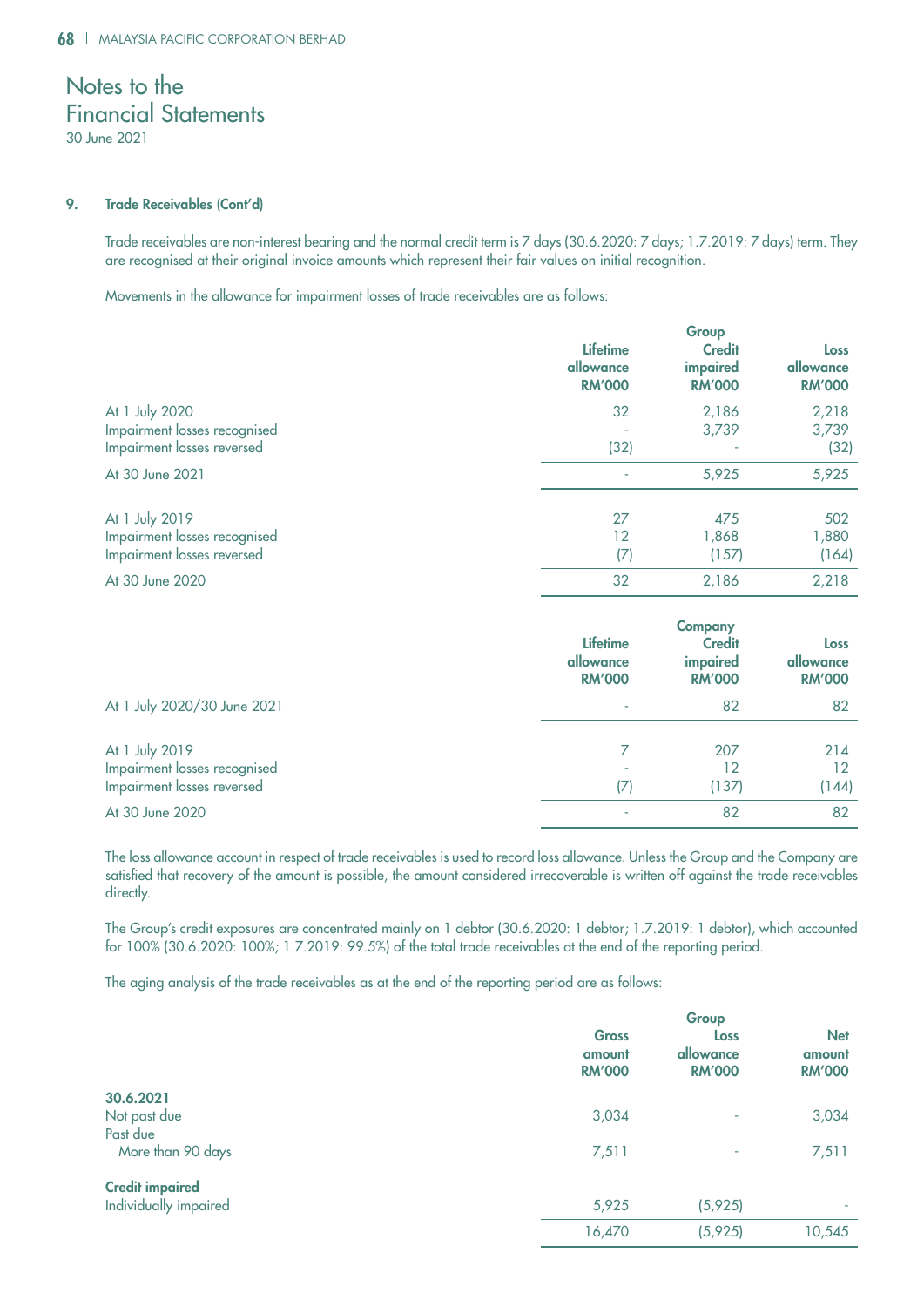### 9. Trade Receivables (Cont'd)

The aging analysis of the trade receivables as at the end of the reporting period are as follows: (Cont'd)

|                        |                          | Group             |                         |  |
|------------------------|--------------------------|-------------------|-------------------------|--|
|                        | <b>Gross</b>             | Loss              | <b>Net</b>              |  |
|                        | amount                   | allowance         | amount                  |  |
|                        | <b>RM'000</b>            | <b>RM'000</b>     | <b>RM'000</b>           |  |
| 30.6.2020              |                          |                   |                         |  |
| Past due               |                          |                   |                         |  |
| 31 to 60 days          | 3,721                    | (3)               | 3,718                   |  |
| 61 to 90 days          | 9,228                    | (29)              | 9,199                   |  |
|                        | 12,949                   | (32)              | 12,917                  |  |
| <b>Credit impaired</b> |                          |                   |                         |  |
| Individually impaired  | 2,186                    | (2,186)           |                         |  |
|                        | 15,135                   | (2, 218)          | 12,917                  |  |
|                        |                          |                   |                         |  |
| 1.7.2019               |                          |                   |                         |  |
| Past due               |                          |                   |                         |  |
| Less than 30 days      | 21                       | (2)               | 19                      |  |
| 31 to 60 days          | 3,742                    | (14)              | 3,728                   |  |
| 61 to 90 days          | 4                        | (2)               | $\overline{2}$          |  |
| More than 90 days      | 4,348                    | (22)              | 4,326                   |  |
|                        | 8,115                    | (40)              | 8,075                   |  |
| <b>Credit impaired</b> |                          |                   |                         |  |
| Individually impaired  | 462                      | (462)             |                         |  |
|                        | 8,577                    | (502)             | 8,075                   |  |
|                        |                          |                   |                         |  |
|                        |                          |                   |                         |  |
|                        |                          | <b>Company</b>    |                         |  |
|                        | <b>Gross</b>             | Loss<br>allowance | <b>Net</b>              |  |
|                        | amount<br><b>RM'000</b>  | <b>RM'000</b>     | amount<br><b>RM'000</b> |  |
|                        |                          |                   |                         |  |
| 30.6.2021              |                          |                   |                         |  |
| <b>Credit impaired</b> |                          |                   |                         |  |
| Individually impaired  | 82                       | (82)              |                         |  |
|                        |                          |                   |                         |  |
| 30.6.2020              |                          |                   |                         |  |
| <b>Credit impaired</b> |                          |                   |                         |  |
| Individually impaired  | 82                       | (82)              |                         |  |
|                        |                          |                   |                         |  |
| 1.7.2019               |                          |                   |                         |  |
| Past due               |                          |                   |                         |  |
| Less than 30 days      | 20                       | (2)               | 18                      |  |
| 31 to 60 days          | 20                       | (3)               | 17                      |  |
| 61 to 90 days          | $\overline{\mathcal{A}}$ | (2)               | $\overline{2}$          |  |
|                        | 44                       | (7)               | 37                      |  |
| <b>Credit impaired</b> |                          |                   |                         |  |
| Individually impaired  | 207                      | (207)             |                         |  |
|                        | 251                      | (214)             | 37                      |  |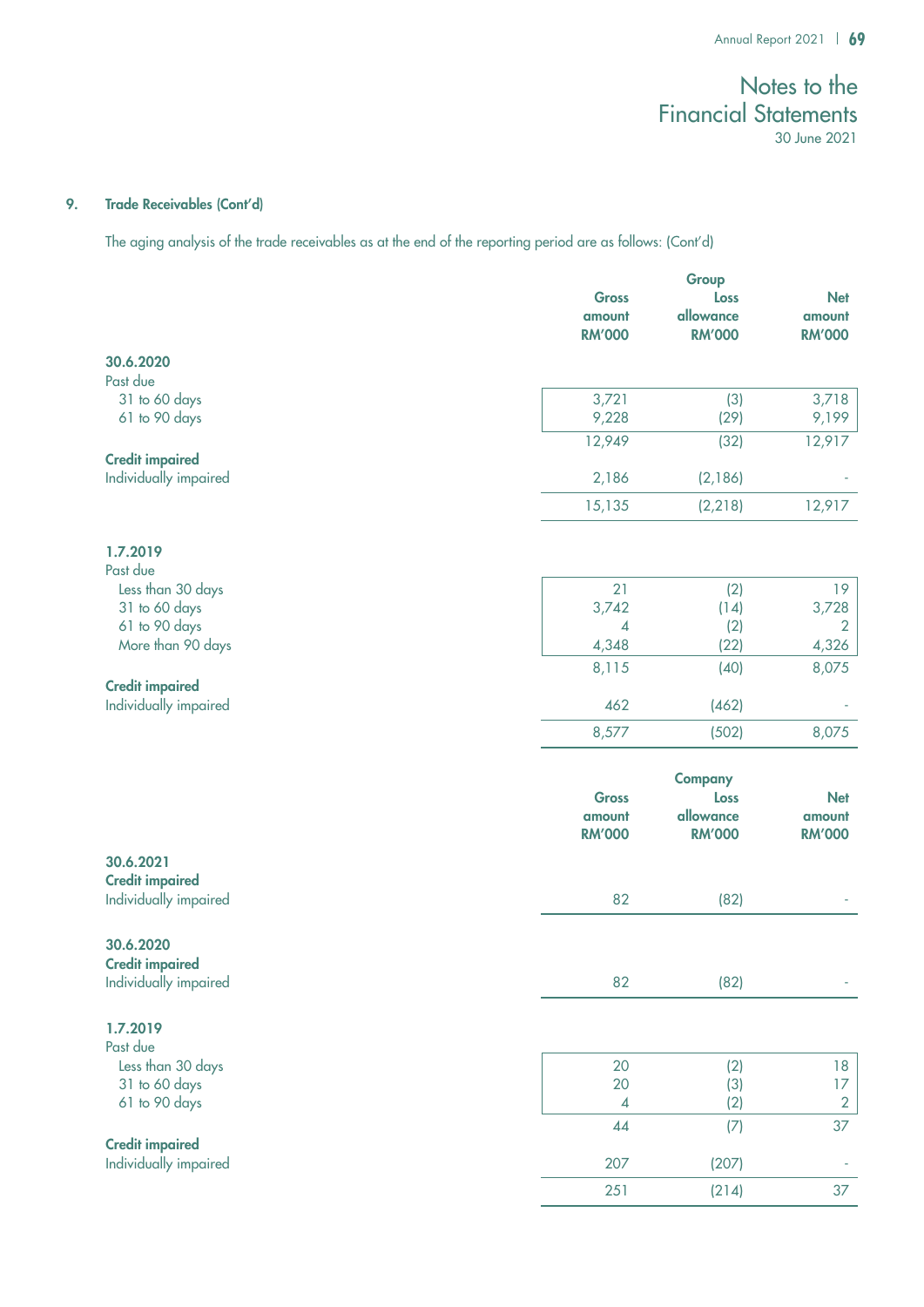30 June 2021

### 9. Trade Receivables (Cont'd)

As at 30 June 2021, gross trade receivables of the Group and of the Company amounting to RM7,511,000 and RMNil (30.6.2020: RM12,949,000 and RMNil; 1.7.2019: RM8,115,000 and RM44,000) respectively were past due but not individually impaired. These relate to a number of independent customers from whom there is no recent history of default.

The Group and the Company assesses credit quality of the trade receivables on a collective basis by using ageing of past due days. As at 30 June 2021, the Group and the Company provided lifetime impairment losses of RMNil and RMNil (30.6.2020: RM32,000 and RMNil; 1.7.2019: RM40,000 and RM7,000) based on the customers' historical data as an assumption for possibility of default.

The trade receivables of the Group and of the Company that are individually assessed to be impaired amounting to RM5,925,000 and RM82,000 (30.6.2020: RM2,186,000 and RM82,000; 1.7.2019: RM462,000 and RM207,000) respectively, related to customers that are in financial difficulties and have defaulted on payments. These balances are expected to be recovered through the debt recovery process.

### 10. Other Receivables

|                   | Group                      |                            |                           |
|-------------------|----------------------------|----------------------------|---------------------------|
|                   | 30.6.2021<br><b>RM'000</b> | 30.6.2020<br><b>RM'000</b> | 1.7.2019<br><b>RM'000</b> |
| Other receivables | 707                        | 674                        | 48                        |
| Deposits          | 868                        | 447                        | 9,889                     |
| Prepayments       | 13                         | 27                         | 27                        |
| GST receivable    | 86                         | 86                         | 98                        |
|                   | 1,674                      | 1,234                      | 10,062                    |

|                   | 30.6.2021<br><b>RM'000</b> | <b>Company</b><br>30.6.2020<br><b>RM'000</b> | 1.7.2019<br><b>RM'000</b> |
|-------------------|----------------------------|----------------------------------------------|---------------------------|
| Other receivables | 702                        | 662                                          | 29                        |
| Deposits          | 379                        | 415                                          | 9,771                     |
| Prepayments       | 11                         | 12                                           | 27                        |
| GST receivable    | ٠                          | ٠                                            |                           |
|                   | 1,092                      | 089, ا                                       | 9,838                     |

As at 1 July 2019, included in the deposits of the Group and of the Company is an amount of RM7,650,000 and RM7,650,000 respectively, which charged by a financial institution for the 3% deposit required for the auction proceedings pursuant to the Court's direction. Any surplus of the deposit shall be refunded to the Company after the payment of the Court's commission for successful auction. The Court had fully refunded the auction deposit to the Company during financial year ended 30 June 2020.

### 11. Amount Due from/(to) Subsidiary Companies

### (a) Amount due from subsidiary companies

|                                                                             |                            | <b>Company</b>             |                           |  |
|-----------------------------------------------------------------------------|----------------------------|----------------------------|---------------------------|--|
|                                                                             | 30.6.2021<br><b>RM'000</b> | 30.6.2020<br><b>RM'000</b> | 1.7.2019<br><b>RM'000</b> |  |
| Amount due from subsidiary companies<br>Less: Accumulated impairment losses | 253,873<br>(179.178)       | 249.115<br>(203, 545)      | 259,270<br>(202, 132)     |  |
|                                                                             | 74.695                     | 45,570                     | 57,138                    |  |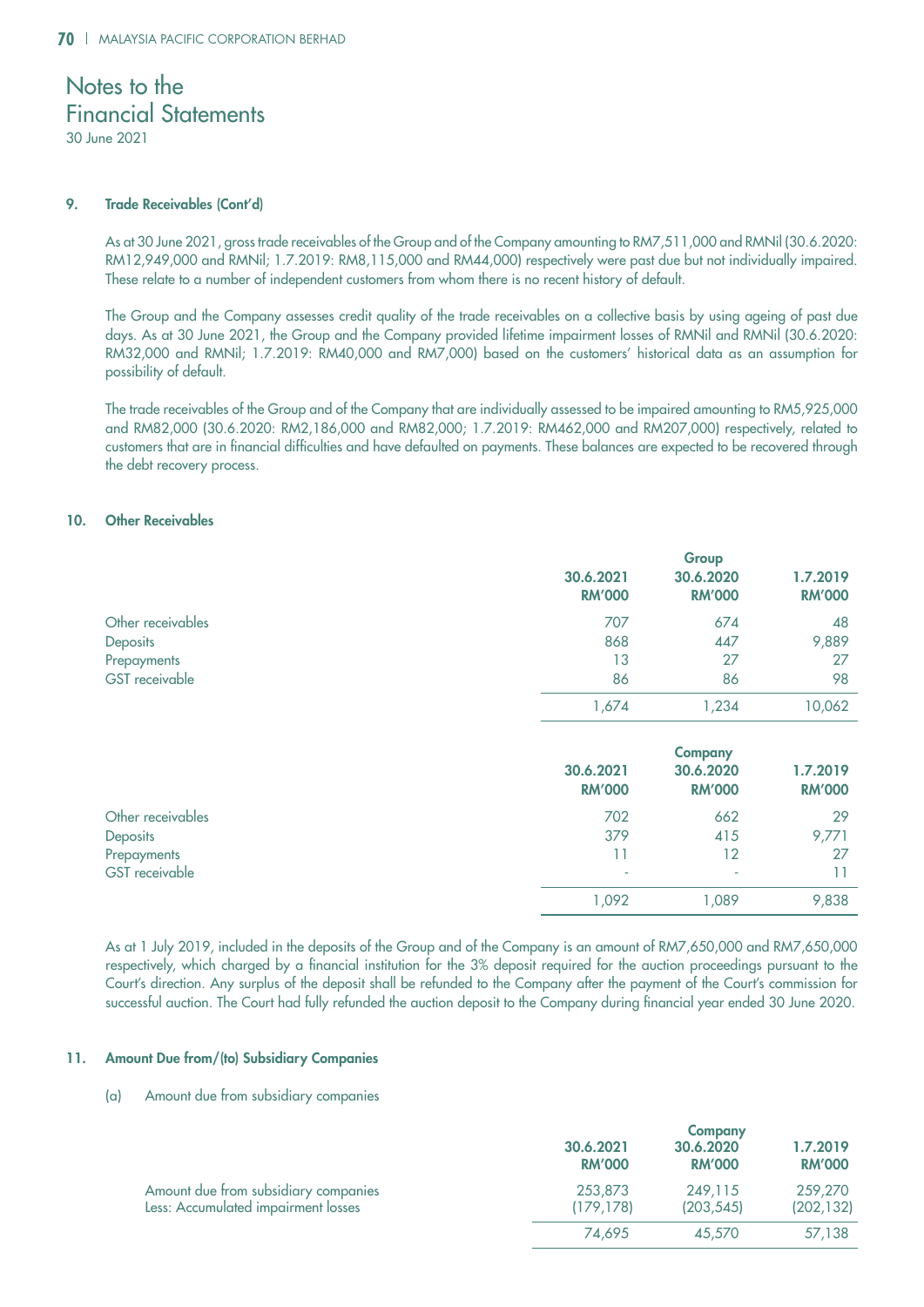### 11. Amount Due from/(to) Subsidiary Companies (Cont'd)

(a) Amount due from subsidiary companies (Con'd)

This represents unsecured, non-interest bearing advances and repayable on demand.

Movements in the allowance for impairment losses of amount due from subsidiary companies are as follows:

|                                                                         |                               | <b>Company</b>             |  |
|-------------------------------------------------------------------------|-------------------------------|----------------------------|--|
|                                                                         | 30.6.2021<br><b>RM'000</b>    | 30.6.2020<br><b>RM'000</b> |  |
| At 1 July<br>Impairment losses recognised<br>Impairment losses reversed | 203,545<br>14,701<br>(39,068) | 202,132<br>1,436<br>(23)   |  |
| At 30 June                                                              | 179,178                       | 203,545                    |  |

### (b) Amount due to subsidiary companies

This represents unsecured, non-interest bearing advances and repayable on demand.

### 12. Amount Due from an Associate

This represents unsecured, non-interest bearing advances and repayable on demand.

## 13. Asset Held for Sale

|                               | Group                      |                            | <b>Company</b>             |                            |
|-------------------------------|----------------------------|----------------------------|----------------------------|----------------------------|
|                               | 30.6.2021<br><b>RM'000</b> | 30.6.2020<br><b>RM'000</b> | 30.6.2021<br><b>RM'000</b> | 30.6.2020<br><b>RM'000</b> |
| Office buildings and shoplots |                            |                            |                            |                            |
| At 1 July                     | ۰                          | 189,000                    | ۰                          | 177,517                    |
| <b>Disposals</b>              | $\sim$                     | (189,000)                  | ۰                          | (177, 517)                 |
| At 30 June                    | ۰                          | ٠                          | ۰                          |                            |
|                               |                            |                            |                            |                            |
| At 1 July                     | ۰                          | 189,000                    | ٠                          | 177,517                    |

(a) On 11 March 2019, the Company entered into a sale and purchase agreement ("SPA") with Asia New Venture Capital Holdings Sdn. Bhd. ("Purchaser"), in relation to the disposal of the investment property, namely Wisma MPL, owed by the Company and certain of its subsidiary companies for a total consideration of RM189,000,000.

The Company has received refundable earnest deposit of RM3,760,000 and balance deposit of RM15,140,000 from the purchaser on 23 January 2019 and 9 March 2019 respectively.

The Company has obtained the approval from shareholders at the Extraordinary General Meeting held on 28 August 2019 for the disposal of Wisma MPL.

The disposal has been completed on 8 January 2020.

(b) As at 1 July 2019, the asset held for sale of the Group and of the Company are charged to a financial institution for credit facilities granted to the Company as disclosed in Notes 18 and 20.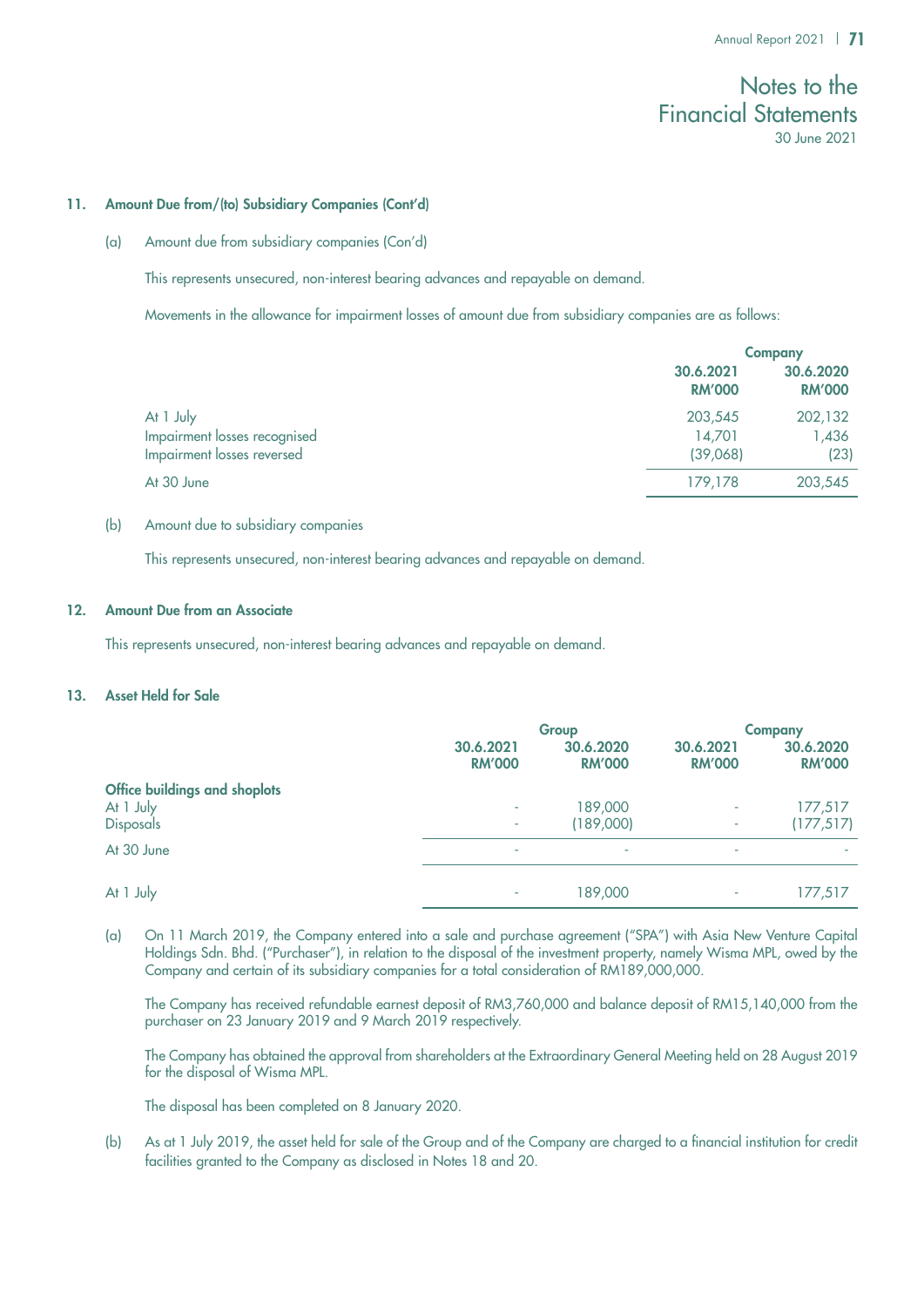### 13. Asset Held for Sale (Cont'd)

(c) The income and expenses recognised in profit or loss in respect of asset held for sale are as follows:

|                                                 |                       | Group                 |                       | <b>Company</b>        |
|-------------------------------------------------|-----------------------|-----------------------|-----------------------|-----------------------|
|                                                 | 2021<br><b>RM'000</b> | 2020<br><b>RM'000</b> | 2021<br><b>RM'000</b> | 2020<br><b>RM'000</b> |
| Rental income                                   | ۰                     | 1,977                 |                       | 1,760                 |
| Direct operating expenses:<br>Income generating |                       |                       |                       |                       |
| investment properties                           | ۰                     | 649                   | ٠                     | 570                   |
| Non-income generating<br>investment properties  | ٠                     | 1,456                 | ٠                     | 1,346                 |

### 14. Share Capital

|                                       | <b>Group and Company</b>                 |                     |               |               |
|---------------------------------------|------------------------------------------|---------------------|---------------|---------------|
|                                       | <b>Number of shares</b><br><b>Amount</b> |                     |               |               |
|                                       | 30.6.2021                                | 30.6.2020           | 30.6.2021     | 30.6.2020     |
|                                       | <b>Units ('000)</b>                      | <b>Units ('000)</b> | <b>RM'000</b> | <b>RM'000</b> |
| Issued and fully paid ordinary shares |                                          |                     |               |               |
| At 1 July/30 June                     | 287,660                                  | 287,660             | 287,660       | 287,660       |

The holders of ordinary shares are entitled to receive dividends as declared from time to time and are entitled to one vote per share at meetings of the Company. All ordinary shares rank equally with regard to the Company's residual assets.

### 15. Reserves

|                                                                               |                            | Group                                        |                           |
|-------------------------------------------------------------------------------|----------------------------|----------------------------------------------|---------------------------|
|                                                                               | 30.6.2021<br><b>RM'000</b> | 30.6.2020<br><b>RM'000</b>                   | 1.7.2019<br><b>RM'000</b> |
| Exchange translation reserve (Non-distributable)<br><b>Accumulated losses</b> | (1, 284)<br>(254, 705)     | (1, 319)<br>(248, 678)                       | (1, 274)<br>(252, 480)    |
|                                                                               | (255,989)                  | (249, 997)                                   | (253, 754)                |
|                                                                               | 30.6.2021<br><b>RM'000</b> | <b>Company</b><br>30.6.2020<br><b>RM'000</b> | 1.7.2019<br><b>RM'000</b> |
| <b>Accumulated losses</b>                                                     | (277, 911)                 | (288, 564)                                   | (297, 537)                |
|                                                                               |                            |                                              |                           |

The exchange translation reserve is used to record foreign currency exchange differences arising from the translation of the financial statements of foreign operations whose functional currency are different from that of the Group's presentation currency.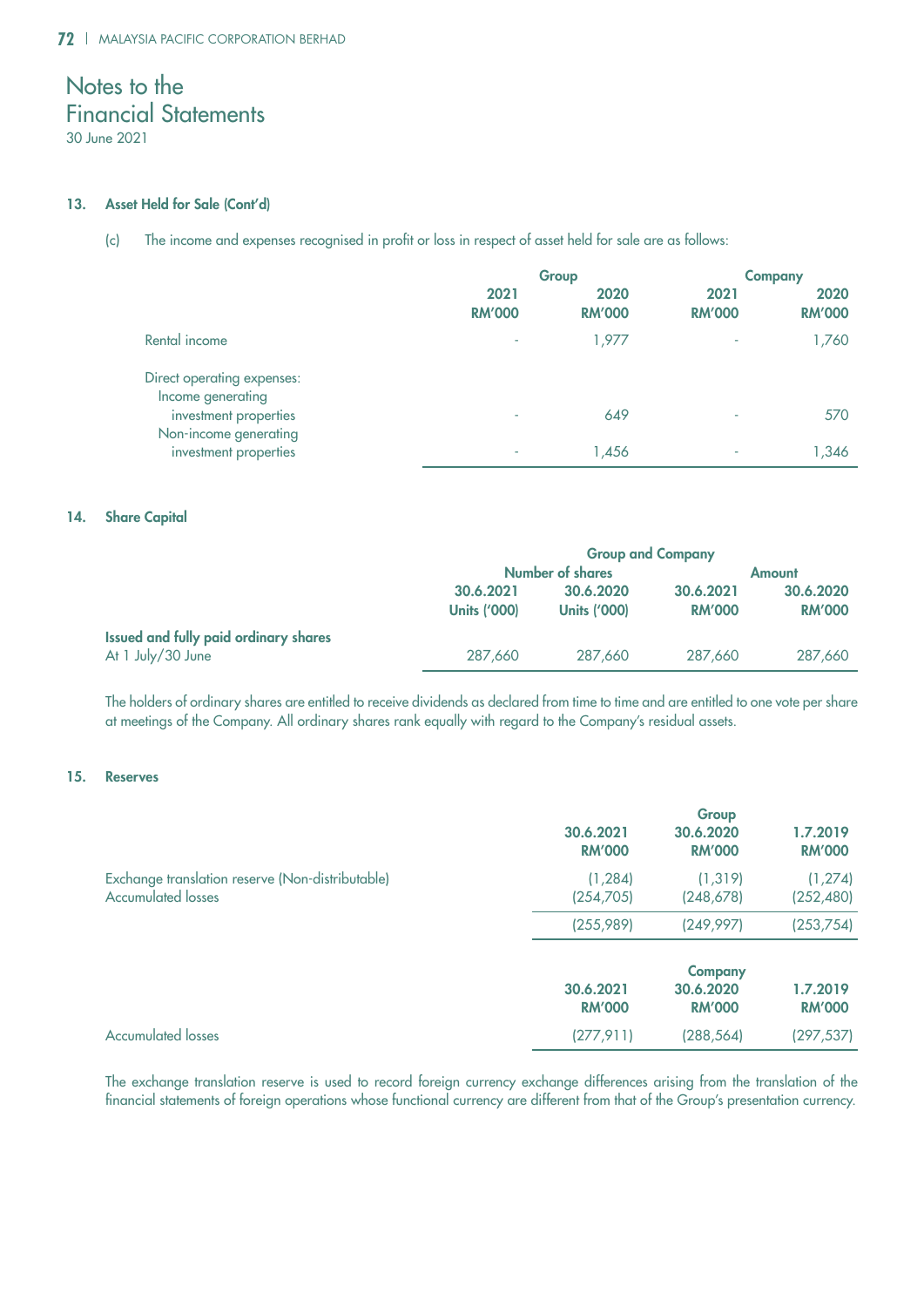### 16. Other Payables

|                                                          |                            | Group                                        |                            |
|----------------------------------------------------------|----------------------------|----------------------------------------------|----------------------------|
|                                                          | 30.6.2021<br><b>RM'000</b> | 30.6.2020<br><b>RM'000</b>                   | 1.7.2019<br><b>RM'000</b>  |
| Non-current<br>Other payables                            |                            |                                              | 9,915                      |
| <b>Current</b>                                           |                            |                                              |                            |
| Other payables<br>Deposits<br>Accruals                   | 161,203<br>2,335<br>3,269  | 161,385<br>9,786<br>363                      | 166,588<br>27,939<br>2,478 |
|                                                          | 166,807                    | 171,534                                      | 197,005                    |
|                                                          | 30.6.2021<br><b>RM'000</b> | <b>Company</b><br>30.6.2020<br><b>RM'000</b> | 1.7.2019<br><b>RM'000</b>  |
| Non-current<br>Other payables                            |                            |                                              | 9,915                      |
| <b>Current</b><br>Other payables<br>Deposits<br>Accruals | 41,703<br>3,156            | 41,901<br>228                                | 49,920<br>20,711<br>2,186  |
|                                                          | 44,859                     | 42,129                                       | 72,817                     |

Included in other payables are the followings:

|                                                                                                                           | <b>Note</b>    | 30.6.2021<br><b>RM'000</b> | Group<br>30.6.2020<br><b>RM'000</b>          | 1.7.2019<br><b>RM'000</b> |
|---------------------------------------------------------------------------------------------------------------------------|----------------|----------------------------|----------------------------------------------|---------------------------|
| Amount due to AmanahRaya Development Sdn. Bhd.<br>("AmanahRaya")<br>Amount due to companies in which certain              | 16(a)          | 115,000                    | 115,000                                      | 115,000                   |
| Directors have substantial financial interests<br>Amount due to Wisma MPL JMB                                             | 16(b)<br>16(c) | 45,342                     | 45,422                                       | 46,202<br>17,014          |
|                                                                                                                           | <b>Note</b>    | 30.6.2021<br><b>RM'000</b> | <b>Company</b><br>30.6.2020<br><b>RM'000</b> | 1.7.2019<br><b>RM'000</b> |
| Amount due to companies in which certain<br>Directors have substantial financial interests<br>Amount due to Wisma MPL JMB | 16(b)<br>16(c) | 41,207                     | 41,287                                       | 42,067<br>16,625          |

### (a) Amount due to AmanahRaya

On 10 March 2014, the Company and its subsidiary companies, OPCP, TBBM and LHRD had entered into a Settlement Agreement with AmanahRaya to settle the Judgement Sum for RM120,000,000.

In financial year 2014, the Company had made a payment of RM5,000,000 to AmanahRaya through advances from the Company's shareholder, Top Lander Offshore Inc. and this payment has been duly accounted for in the financial statements of the Group and the Company for the financial year ended 30 June 2014. However, the due date for the full settlement had lapsed and no payments had been made to AmanahRaya for the remaining amount of RM115,000,000.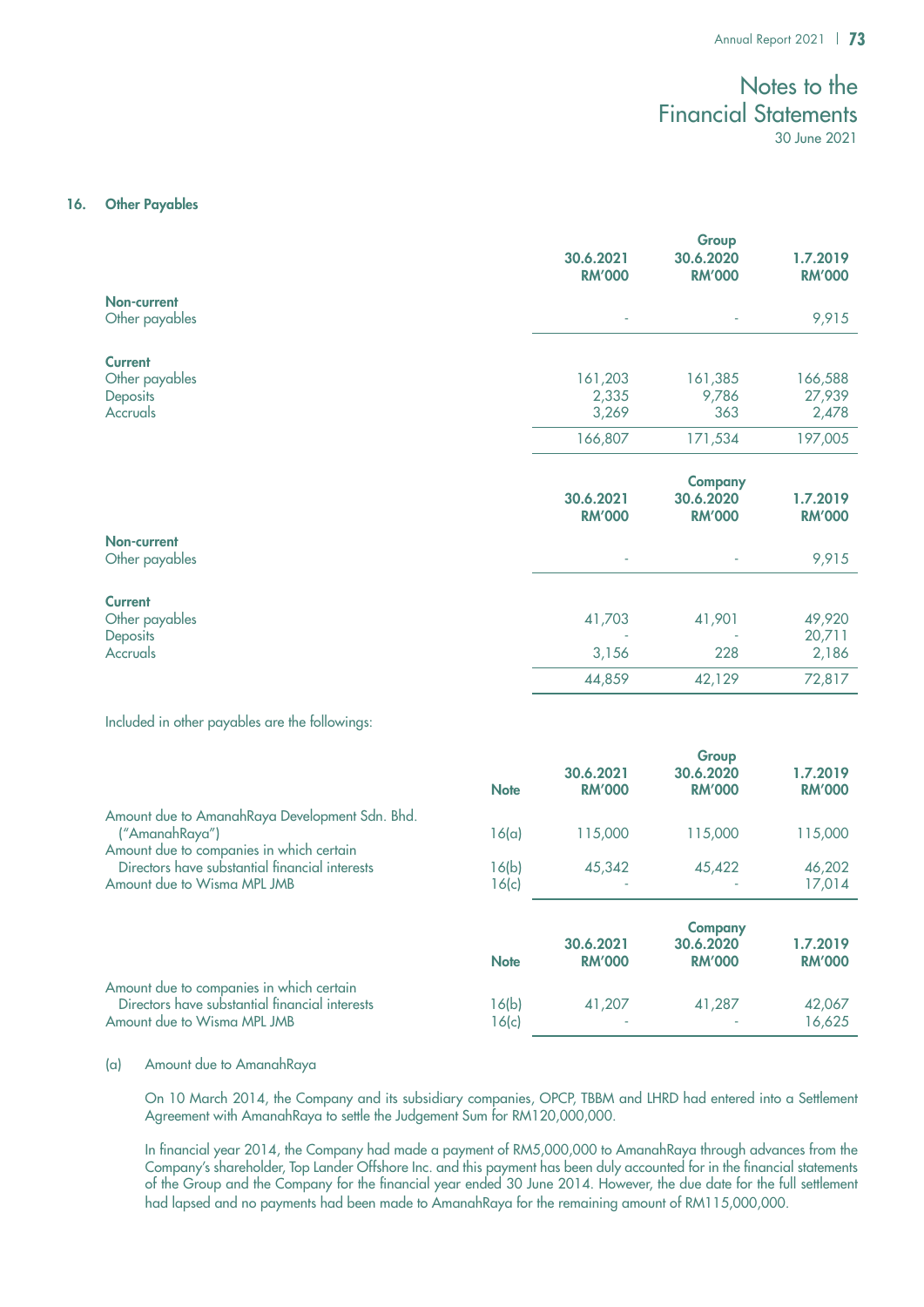### 16. Other Payables (Cont'd)

### (a) Amount due to AmanahRaya (Cont'd)

On 10 October 2014, AmanahRaya has served TBBM a Notice of Default With Respect to a Charge ("Notice") pursuant to Section 254 of the National Land Code 1965 for a breach of the provisions of the Charge for failing to settle the outstanding amount due to AmanahRaya of RM120,000,000; and TBBM was required to remedy the breach within the period of one (1) month from the date of the service of the Notice.

On 16 October 2014, AmanahRaya retracted the Notice issued on 10 October 2014 and served the same "Notice of Default With Respect to Charge" on TBBM for the outstanding amount of RM115,000,000 whereby TBBM is required to remedy the breach within one (1) month from the date of the service of the Notice dated 16 October 2014. The Company had applied to AmanahRaya for extension of time to pay the outstanding amount and is also seeking legal opinion on the Notice.

On 27 November 2014, TBBM was served with an Originating Summon for an application of order for public auction of the seven (7) parcels of land in Mukim Plentong, Johor which were charged to the Plaintiff under the provision of the National Land Code.

AmanahRaya had on 15 May 2015 agreed to suspend the foreclosure action of the seven (7) parcels of land in Johor for four (4) months effective from 27 May 2015, in view of the ongoing disposal deal with a potential buyer. However, the disposal deal did not materialised and the Company continue to default in the repayment of the outstanding amount of RM115,000,000. On 12 April 2016, the creditor had filed a Notice of Application to the High Court to fixed an auction price at RM139,500,000 for the sale of the seven (7) parcels of land in Johor which were pledged to the creditor. On 29 September 2016, the Defendants have obtained the stay of execution of the Order for Sale. On 5 October 2016, the court has fixed the hearing of the Plaintiff's application to fix the auction date on 3 November 2016.

On 31 October 2016, the Court of Appeal has allowed the Company's appeal and the Order for Sales dated 29 February 2016 has been set aside. The Court set the matter for further case management on 12 September 2017.

On 12 September 2017, the case management was vacated pending disposal of the Applicant's motion for leave to appeal to the Federal Court on 14 November 2017.

On 14 November 2017, the Federal Court allowed AmanahRaya's appeal against the decision of the Court of Appeal setting aside the Court of Appeal order dated 13 October 2016.

On 23 August 2019, the Company, OPCP, TBBM and LHRD entered into a settlement agreement with AmanahRaya ("Proposed Land Disposal") which involves the effective disposal of land measuring a total of approximately 131.95 acres in the Mukim of Plentong, District of Johor Bahru, State of Johore as settlement of debt due to AmanahRaya amounting to RM115,000,000.

The Company has obtained the approval from shareholders at the Extraordinary General Meeting held on 22 May 2020 for the disposal of land.

The disposal is pending completion as at the date of this report.

- (b) The amount due to companies in which certain Directors of the Company have substantial financial interests are unsecured, non-interest bearing and repayable on demand.
- (c) Amount due to Wisma MPL JMB

As at 1 July 2019, the amount due to Wisma MPL JMB by the Group and the Company amounting to RM17,014,000 and RM16,625,000 respectively. The Company and certain of its subsidiary companies have entered into settlement agreements with Wisma MPL JMB for settlement of all outstanding maintenance charges and sinking fund contribution together with Car Parks Settlement Sum. However, the Company has not complied with the repayment within the agreed date stated in the now terminated settlement agreement. The Company undertake to fully settle the amount due to Wisma MPL JMB upon receiving full balance of proceeds from purchaser on disposal of Wisma MPL by 25 November 2019.

During the financial year ended 30 June 2020, the Group and the Company had fully settled the amount due to Wisma MPL JMB.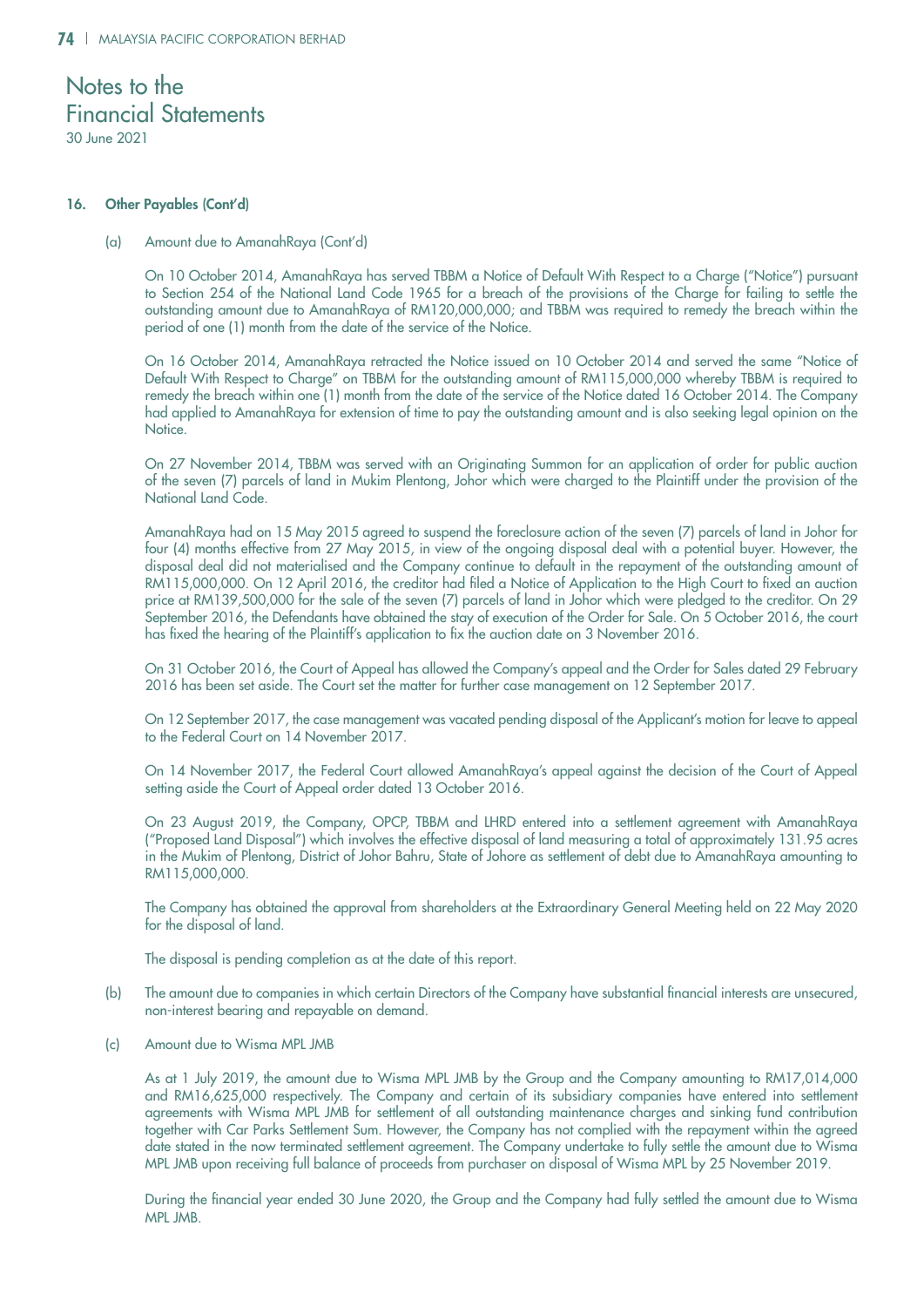### 17. Bank Borrowings

|                                                | <b>Note</b> | 30.6.2021<br><b>RM'000</b> | Group<br>30.6.2020<br><b>RM'000</b>          | 1.7.2019<br><b>RM'000</b> |
|------------------------------------------------|-------------|----------------------------|----------------------------------------------|---------------------------|
| <b>Non-current liability</b><br><b>Secured</b> |             |                            |                                              |                           |
| <b>Finance lease liabilities</b>               | 19          |                            |                                              | 316                       |
| <b>Current liabilities</b><br><b>Secured</b>   |             |                            |                                              |                           |
| Revolving credit<br>Finance lease liabilities  | 18<br>19    |                            |                                              | 50,695<br>68              |
| <b>Bank overdrafts</b>                         | 20          |                            |                                              | 93,046                    |
|                                                |             | ÷.                         |                                              | 143,809                   |
| <b>Total bank borrowings</b><br><b>Secured</b> |             |                            |                                              |                           |
| Revolving credit<br>Finance lease liabilities  | 18<br>19    |                            |                                              | 50,695<br>384             |
| <b>Bank overdrafts</b>                         | 20          |                            |                                              | 93,046                    |
|                                                |             |                            |                                              | 144,125                   |
|                                                | <b>Note</b> | 30.6.2021<br><b>RM'000</b> | <b>Company</b><br>30.6.2020<br><b>RM'000</b> | 1.7.2019<br><b>RM'000</b> |
| <b>Current liabilities</b><br><b>Secured</b>   |             |                            |                                              |                           |
| Revolving credit<br><b>Bank overdrafts</b>     | 18<br>20    |                            |                                              | 50,695<br>93,046          |
|                                                |             | ä,                         | ä,                                           | 143,741                   |
| <b>Total bank borrowings</b><br><b>Secured</b> |             |                            |                                              |                           |
| Revolving credit<br><b>Bank</b> overdrafts     | 18<br>20    |                            |                                              | 50,695<br>93,046          |
|                                                |             | i,                         | i,                                           | 143,741                   |

(a) On 2 July 2019, the Company has fully settled the redemption amount to the financial institution. The matter between the Company and the financial institution have been settled upon the receipt of sealed copy of Consent Order from Court on 6 August 2019 that the winding up order initiated by the financial institution no longer continuing.

(b) The bank borrowings of the Group and of the Company are denominated in Ringgit Malaysia.

## 18. Revolving Credit

|                  | <b>Group and Company</b> |               |               |
|------------------|--------------------------|---------------|---------------|
|                  | 30.6.2021                | 30.6.2020     | 1.7.2019      |
|                  | <b>RM'000</b>            | <b>RM'000</b> | <b>RM'000</b> |
| <b>Secured</b>   |                          |               |               |
| Revolving credit | ٠                        | ۰             | 50,695        |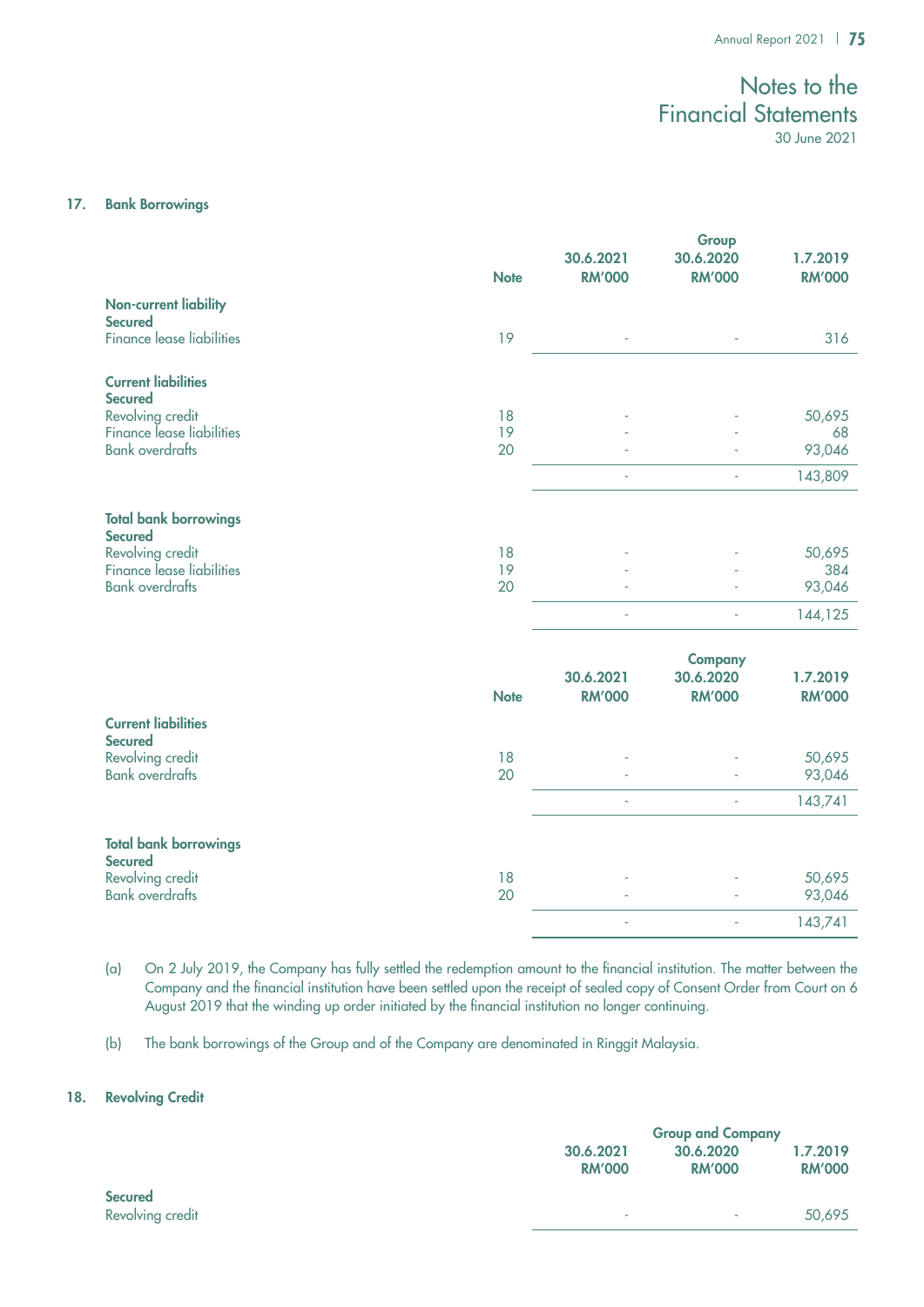30 June 2021

### 18. Revolving Credit (Cont'd)

The revolving credit is secured by a fixed charge over the asset held for sale of the Group and of the Company as disclosed in Note 13(b). The Company had fully settled the revolving credit during the financial year ended 30 June 2020 as disclosed Note 17(a).

As at 1 July 2019, the interest rate of revolving credit for the Group and for the Company is 9.04% per annum.

### 19. Finance Lease Liabilities

|                                               | Group<br>1.7.2019<br><b>RM'000</b> |
|-----------------------------------------------|------------------------------------|
| <b>Minimum lease payments</b>                 |                                    |
| Within one year                               | 84                                 |
| Later than one year and not later two years   | 84                                 |
| Later than two years and not later five years | 262                                |
|                                               | 430                                |
| Less: Future finance charges                  | (46)                               |
| Present value of minimum lease payments       | 384                                |
| Present value of minimum lease payments       |                                    |
| Within one year                               | 68                                 |
| Later than one year and not later two years   | 72                                 |
| Later than two years and not later five years | 244                                |
|                                               | 384                                |
| <b>Analysed as:</b>                           |                                    |
| Repayable within twelve months                | 68                                 |
| Repayable after twelve months                 | 316                                |
|                                               | 384                                |

As at 1 July 2019, the interest rate of finance lease liabilities for the Group range from 2.4% to 2.6% per annum.

### 20. Bank Overdrafts

|                                          |                            | <b>Group and Company</b>   |                           |  |
|------------------------------------------|----------------------------|----------------------------|---------------------------|--|
|                                          | 30.6.2021<br><b>RM'000</b> | 30.6.2020<br><b>RM'000</b> | 1.7.2019<br><b>RM'000</b> |  |
| <b>Secured</b><br><b>Bank overdrafts</b> | $\overline{\phantom{a}}$   | ۰                          | 93.046                    |  |

The bank overdrafts were secured by a charge over the asset held for sale of the Group and of the Company as disclosed in Note 13(b). The Company had fully settled the bank overdrafts during the financial year ended 30 June 2020 as disclosed Note 17(a).

As at 1 July 2019, the interest rate of bank overdrafts for the Group and for the Company are 10.35% per annum.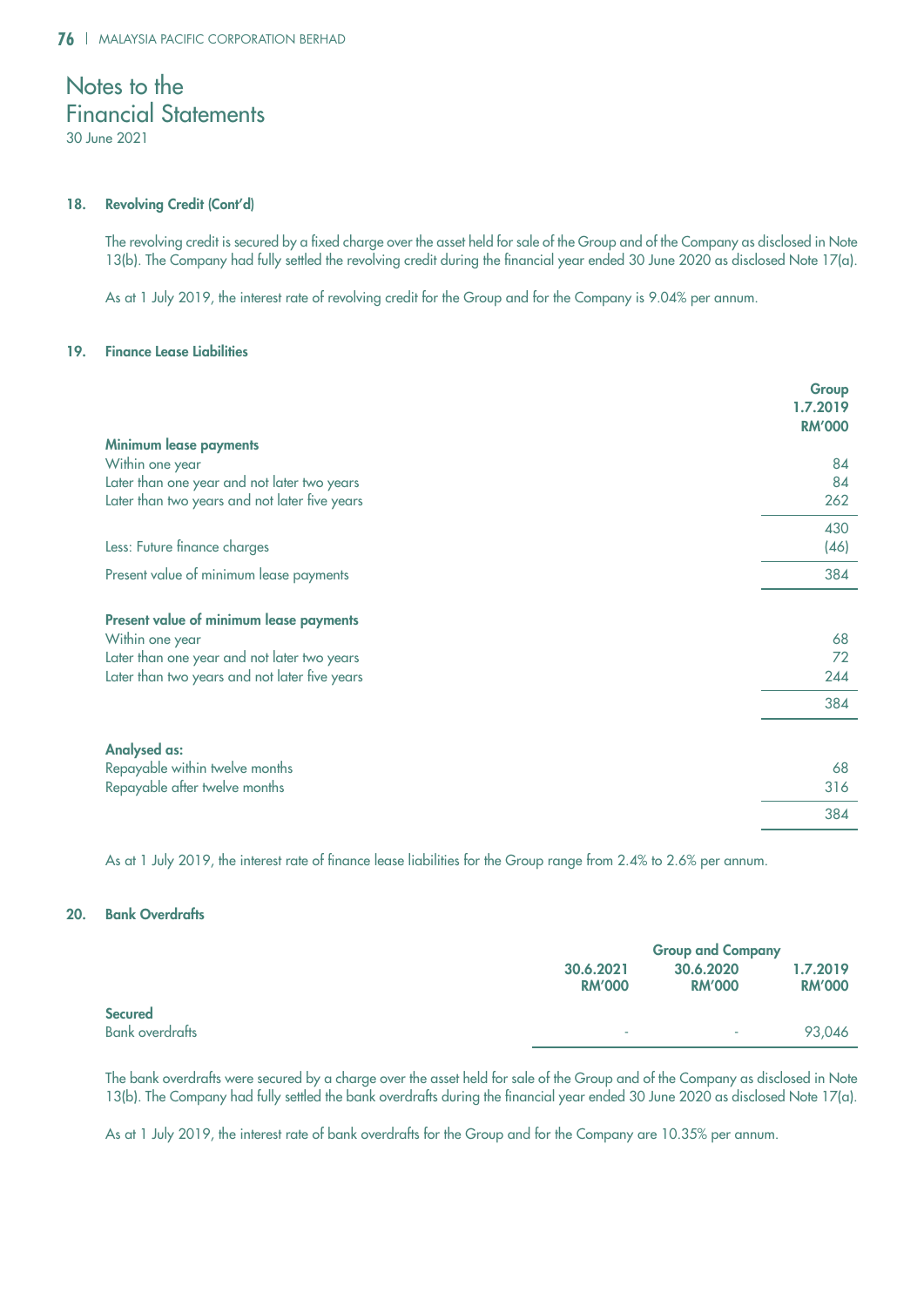509 684

# Notes to the Financial Statements 30 June 2021

### 21. Lease Liabilities

|                                                                                                                                                                 | Group                                     |                            |
|-----------------------------------------------------------------------------------------------------------------------------------------------------------------|-------------------------------------------|----------------------------|
|                                                                                                                                                                 | 30.6.2021<br><b>RM'000</b>                | 30.6.2020<br><b>RM'000</b> |
| At 1 July, as previously reported<br>Effect on adoption of MFRS 16                                                                                              | 1,001                                     | 419                        |
| At 1 July, as restated<br><b>Additions</b><br>Payments<br>Accretion of interest<br>Gain on early termination of lease contract<br>Termination of lease contract | 1,001<br>403<br>(397)<br>62<br>(1)<br>(9) | 419<br>680<br>(119)<br>21  |
| At 30 June                                                                                                                                                      | 1,059                                     | 1,001                      |
| Presented as:<br>Non-current<br>Current                                                                                                                         | 680<br>379<br>1,059                       | 715<br>286<br>1,001        |
|                                                                                                                                                                 |                                           | <b>Company</b>             |
|                                                                                                                                                                 | 30.6.2021<br><b>RM'000</b>                | 30.6.2020<br><b>RM'000</b> |
| At 1 July, as previously reported<br>Effect on adoption of MFRS 16                                                                                              | 684                                       | 35                         |
| At 1 July, as restated<br><b>Additions</b><br>Payments<br>Accretion of interest<br>Gain on early termination of lease contract<br>Termination of lease contract | 684<br>45<br>(248)<br>38<br>(1)<br>(9)    | 35<br>680<br>(34)<br>3     |
| At 30 June                                                                                                                                                      | 509                                       | 684                        |
| Presented as:<br>Non-current<br>Current                                                                                                                         | 275<br>234                                | 471<br>213                 |

The maturity analysis of lease liabilities of the Group and of the Company at the end of the reporting period are as follows:

|                                               | Group                      |                            |  |
|-----------------------------------------------|----------------------------|----------------------------|--|
|                                               | 30.6.2021<br><b>RM'000</b> | 30.6.2020<br><b>RM'000</b> |  |
| Within one year                               | 426                        | 334                        |  |
| Later than one year and not later two years   | 396                        | 334                        |  |
| Later than two years and not later five years | 328                        | 430                        |  |
|                                               | 1,150                      | 1,098                      |  |
| Less: Future finance charges                  | (91)                       | (97)                       |  |
| Present value of lease liabilities            | 1.059                      | 1,001                      |  |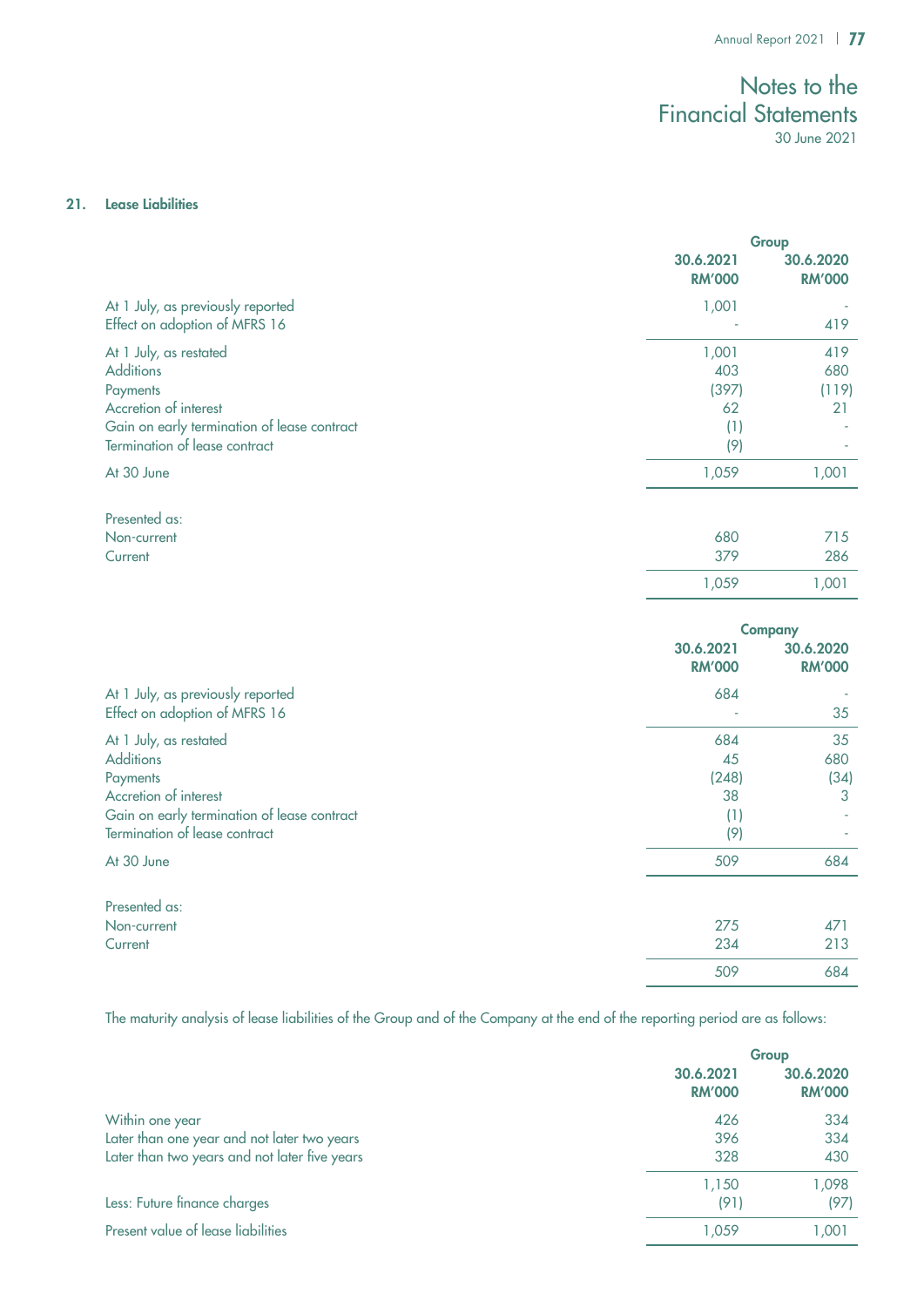30 June 2021

### 21. Lease Liabilities (Cont'd)

The maturity analysis of lease liabilities of the Group and of the Company at the end of the reporting period are as follows: (Cont'd)

|                                               | <b>Company</b>             |                            |  |
|-----------------------------------------------|----------------------------|----------------------------|--|
|                                               | 30.6.2021<br><b>RM'000</b> | 30.6.2020<br><b>RM'000</b> |  |
| Within one year                               | 260                        | 249                        |  |
| Later than one year and not later two years   | 262                        | 249                        |  |
| Later than two years and not later five years | 22                         | 252                        |  |
|                                               | 544                        | 750                        |  |
| Less: Future finance charges                  | (35)                       | (66)                       |  |
| Present value of lease liabilities            | 509                        | 684                        |  |

The Group and the Company lease building, office equipment and motor vehicles. Lease terms are negotiated on an individual basis and contain a wide range of different terms and conditions.

The weighted average incremental borrowing rate applied to lease liabilities of the Group and of the Company at reporting date range from 2.4% to 6.2% (30.6.2020: 2.4% to 6.2%) and 5.45% to 6.2% (30.6.2020: 6.2%) respectively.

### 22. Deferred Tax Liabilities

|                                                                                                     | Group                                       |                             |                            | <b>Company</b>             |
|-----------------------------------------------------------------------------------------------------|---------------------------------------------|-----------------------------|----------------------------|----------------------------|
|                                                                                                     | 30.6.2021<br><b>RM'000</b>                  | 30.6.2020<br><b>RM'000</b>  | 30.6.2021<br><b>RM'000</b> | 30.6.2020<br><b>RM'000</b> |
| At 1 July, as previously reported<br>Effect on adoption of the Agenda Decision                      | 10,595                                      | 33,098<br>(6,620)           | ٠                          | 15,419                     |
| At 1 July, as restated<br>Recognised in profit or loss (Note 27)<br>Crystallisation of deferred tax | 10,595<br>(232)<br>$\overline{\phantom{a}}$ | 26,478<br>(101)<br>(15,782) | ۰<br>٠                     | 15,419<br>(15, 419)        |
| At 30 June                                                                                          | 10,363                                      | 10,595                      | ٠                          |                            |

The net deferred tax liabilities and assets shown in the statements of financial position after appropriate offsetting are as follows:

|                          |               | Group         |               | <b>Company</b> |
|--------------------------|---------------|---------------|---------------|----------------|
|                          | 30.6.2021     | 30.6.2020     | 30.6.2021     | 30.6.2020      |
|                          | <b>RM'000</b> | <b>RM'000</b> | <b>RM'000</b> | <b>RM'000</b>  |
| Deferred tax liabilities | 10.381        | 10,620        | (2)           | $\circ$        |
| Deferred tax assets      | (18)          | (25)          |               | (9)            |
|                          | 10,363        | 10,595        |               |                |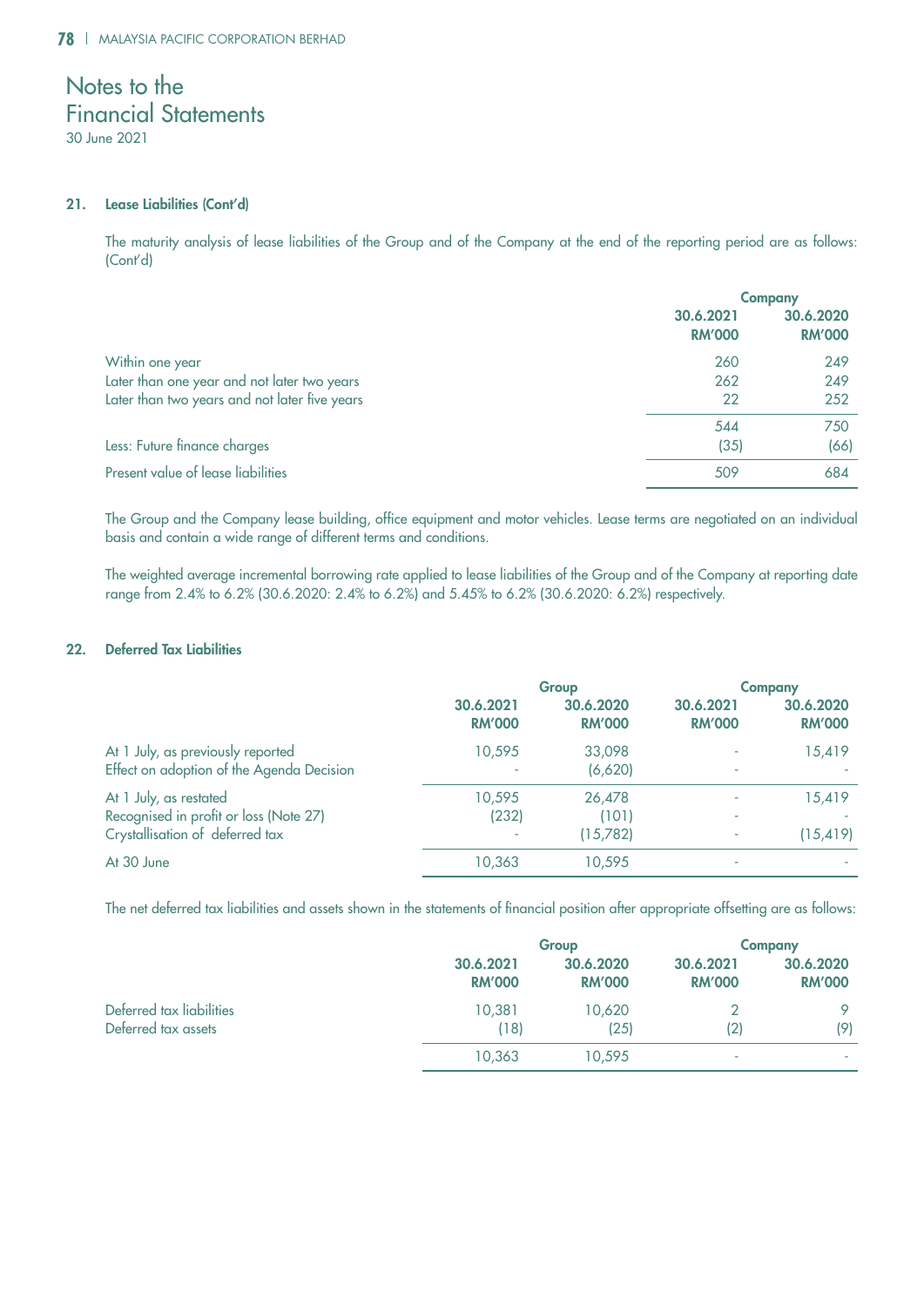## 22. Deferred Tax Liabilities (Cont'd)

The components and movements of deferred tax liabilities and assets of the Group and of the Company are as follows:

## Deferred tax liabilities of the Group

|                                           | <b>Accelerated</b><br>capital<br><b>allowances</b><br><b>RM'000</b> | <b>Revaluation</b><br>surplus<br>arising from<br>subsidiary<br>companies<br>development<br>properties<br><b>RM'000</b> | <b>Temporary</b><br>differences<br>arising from<br>interest<br>capitalised<br>into<br>development<br>properties<br><b>RM'000</b> | <b>Revaluation</b><br>surplus<br>arising from<br>asset held<br>for sale<br><b>RM'000</b> | <b>Total</b><br><b>RM'000</b> |
|-------------------------------------------|---------------------------------------------------------------------|------------------------------------------------------------------------------------------------------------------------|----------------------------------------------------------------------------------------------------------------------------------|------------------------------------------------------------------------------------------|-------------------------------|
| 30.6.2021                                 |                                                                     |                                                                                                                        |                                                                                                                                  |                                                                                          |                               |
| At 1 July 2020                            | 25                                                                  | 10,595                                                                                                                 |                                                                                                                                  |                                                                                          | 10,620                        |
| Recognised in profit or loss              | (5)                                                                 | (232)                                                                                                                  |                                                                                                                                  |                                                                                          | (237)                         |
| (Over)/Under provision in prior year      | (2)                                                                 |                                                                                                                        |                                                                                                                                  |                                                                                          | (2)                           |
| At 30 June 2021                           | 18                                                                  | 10,363                                                                                                                 |                                                                                                                                  | ٠                                                                                        | 10,381                        |
| 30.6.2020                                 |                                                                     |                                                                                                                        |                                                                                                                                  |                                                                                          |                               |
| At 1 July 2019                            | 17                                                                  | 10,696                                                                                                                 | 6,620                                                                                                                            | 15,782                                                                                   | 33,115                        |
| Effect on adoption of the Agenda Decision |                                                                     |                                                                                                                        | (6,620)                                                                                                                          |                                                                                          | (6,620)                       |
| At 1 July 2019, as restated               | 17                                                                  | 10,696                                                                                                                 |                                                                                                                                  | 15,782                                                                                   | 26,495                        |
| Recognised in profit or loss              | (13)                                                                | (101)                                                                                                                  |                                                                                                                                  |                                                                                          | (114)                         |
| Under provision in prior year             | 21                                                                  |                                                                                                                        |                                                                                                                                  |                                                                                          | 21                            |
| Crystallisation of deferred tax           |                                                                     |                                                                                                                        | $\overline{\phantom{0}}$                                                                                                         | (15,782)                                                                                 | (15, 782)                     |
| At 30 June 2020                           | 25                                                                  | 10,595                                                                                                                 |                                                                                                                                  |                                                                                          | 10,620                        |

## Deferred tax liabilities of the Company

|                                 | <b>Accelerated</b><br>capital<br><b>allowances</b><br><b>RM'000</b> | <b>Revaluation</b><br>surplus<br>arising from<br>asset held<br>for sale<br><b>RM'000</b> | <b>Total</b><br><b>RM'000</b> |
|---------------------------------|---------------------------------------------------------------------|------------------------------------------------------------------------------------------|-------------------------------|
| 30.6.2021                       |                                                                     |                                                                                          |                               |
| At 1 July 2020                  | 9                                                                   |                                                                                          | 9                             |
| Recognised in profit or loss    | (1)                                                                 |                                                                                          | (1)                           |
| Over provision in prior year    | (6)                                                                 |                                                                                          | (6)                           |
| At 30 June 2021                 | $\overline{2}$                                                      | ٠                                                                                        | $\overline{2}$                |
| 30.6.2020                       |                                                                     |                                                                                          |                               |
| At 1 July 2019                  | 17                                                                  | 15,419                                                                                   | 15,436                        |
| Recognised in profit or loss    | (14)                                                                |                                                                                          | (14)                          |
| Under provision in prior year   | 6                                                                   |                                                                                          | 6                             |
| Crystallisation of deferred tax |                                                                     | (15, 419)                                                                                | (15, 419)                     |
| At 30 June 2020                 | 9                                                                   |                                                                                          | 9                             |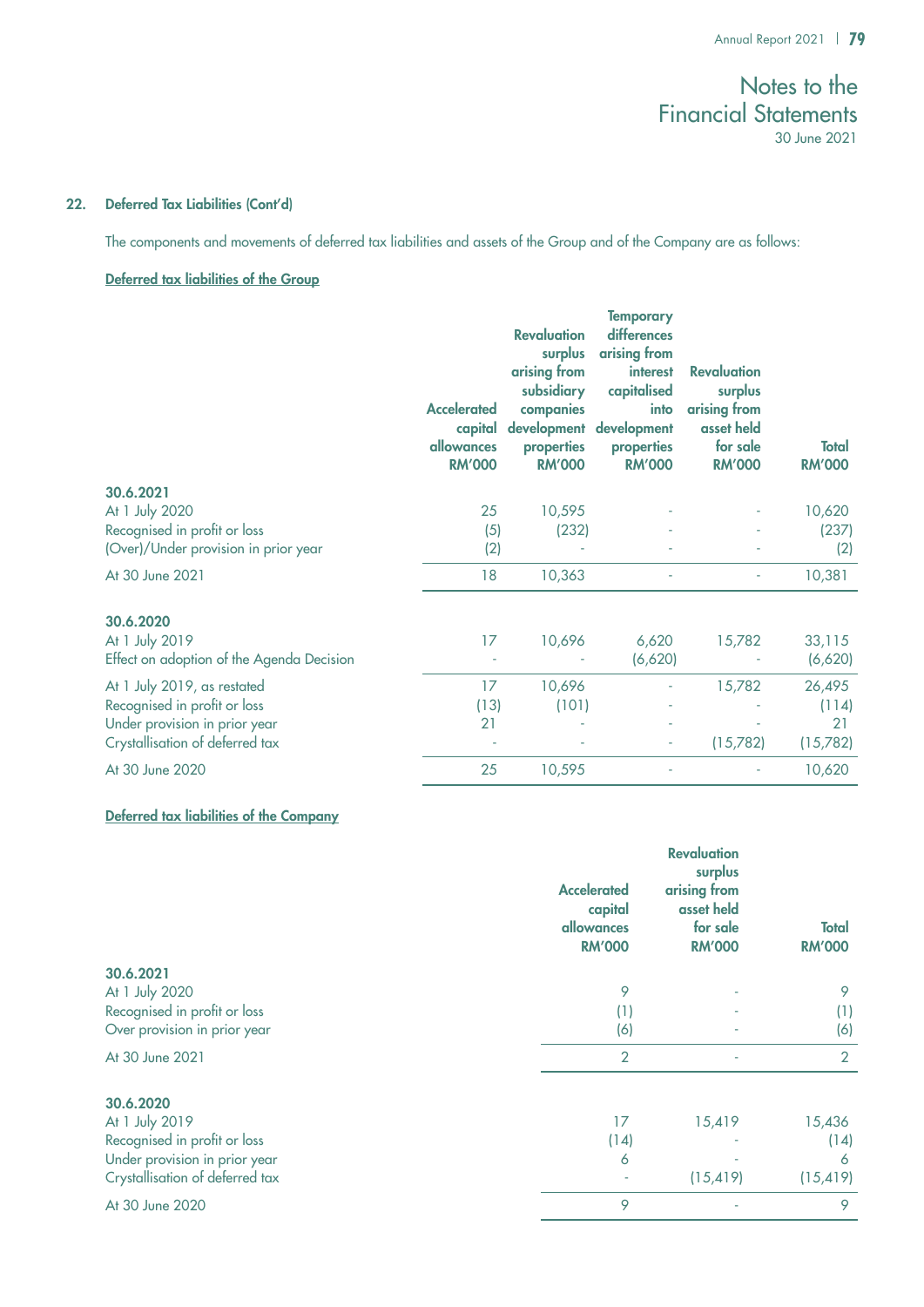30 June 2021

## 22. Deferred Tax Liabilities (Cont'd)

## Deferred tax assets of the Group

|                                      | <b>Unutilised</b><br>capital<br>allowances<br><b>RM'000</b> | <b>Unused</b><br>tax<br>losses<br><b>RM'000</b> | <b>Right-of-use</b><br>assets and<br>lease liabilities<br><b>RM'000</b> | <b>Total</b><br><b>RM'000</b> |
|--------------------------------------|-------------------------------------------------------------|-------------------------------------------------|-------------------------------------------------------------------------|-------------------------------|
| 30.6.2021                            |                                                             |                                                 |                                                                         |                               |
| At 1 July 2020                       | (2)                                                         | (22)                                            | (1)                                                                     | (25)                          |
| Recognised in profit or loss         | (1)                                                         | 5                                               |                                                                         | 5                             |
| Over provision in prior year         |                                                             |                                                 |                                                                         | $\overline{2}$                |
| At 30 June 2021                      | (2)                                                         | (16)                                            |                                                                         | (18)                          |
| 30.6.2020                            |                                                             |                                                 |                                                                         |                               |
| At 1 July 2020                       | (17)                                                        |                                                 |                                                                         | (17)                          |
| Recognised in profit or loss         | (2)                                                         | 15                                              |                                                                         | 13                            |
| Over/(Under) provision in prior year | 17                                                          | (37)                                            | (1)                                                                     | (21)                          |
| At 30 June 2021                      | (2)                                                         | (22)                                            | (1)                                                                     | (25)                          |

## Deferred tax assets of the Company

|                                      | <b>Unutilised</b><br>capital<br>allowances<br><b>RM'000</b> | <b>Unused</b><br>tax<br><b>losses</b><br><b>RM'000</b> | <b>Right-of-use</b><br>assets and<br>lease liabilities<br><b>RM'000</b> | <b>Total</b><br><b>RM'000</b> |
|--------------------------------------|-------------------------------------------------------------|--------------------------------------------------------|-------------------------------------------------------------------------|-------------------------------|
| 30.6.2021                            |                                                             |                                                        |                                                                         |                               |
| At 1 July 2020                       | (2)                                                         | (6)                                                    | (1)                                                                     | (9)                           |
| Recognised in profit or loss         | (1)                                                         |                                                        |                                                                         |                               |
| Over provision in prior year         |                                                             | 5                                                      |                                                                         | 6                             |
| At 30 June 2021                      | (2)                                                         | ٠                                                      |                                                                         | (2)                           |
| 30.6.2020                            |                                                             |                                                        |                                                                         |                               |
| At 1 July 2019                       | (17)                                                        |                                                        |                                                                         | (17)                          |
| Recognised in profit or loss         | (2)                                                         | 16                                                     |                                                                         | 14                            |
| Over/(Under) provision in prior year | 17                                                          | (22)                                                   | (1)                                                                     | (6)                           |
| At 30 June 2020                      | (2)                                                         | (6)                                                    | (1)                                                                     | (9)                           |

Deferred tax assets have not been recognised in respect of the following items:

|                                           | Group                      |                            |                           |  |
|-------------------------------------------|----------------------------|----------------------------|---------------------------|--|
|                                           | 30.6.2021<br><b>RM'000</b> | 30.6.2020<br><b>RM'000</b> | 1.7.2019<br><b>RM'000</b> |  |
| Accelerated capital allowances            |                            |                            |                           |  |
| Unutilised capital allowances             | 13                         |                            |                           |  |
| Unused tax losses                         | 71.492                     | 74,874                     | 74,970                    |  |
| Right-of-use assets and lease liabilities | 29                         |                            |                           |  |
|                                           | 71,534                     | 74,877                     | 74.994                    |  |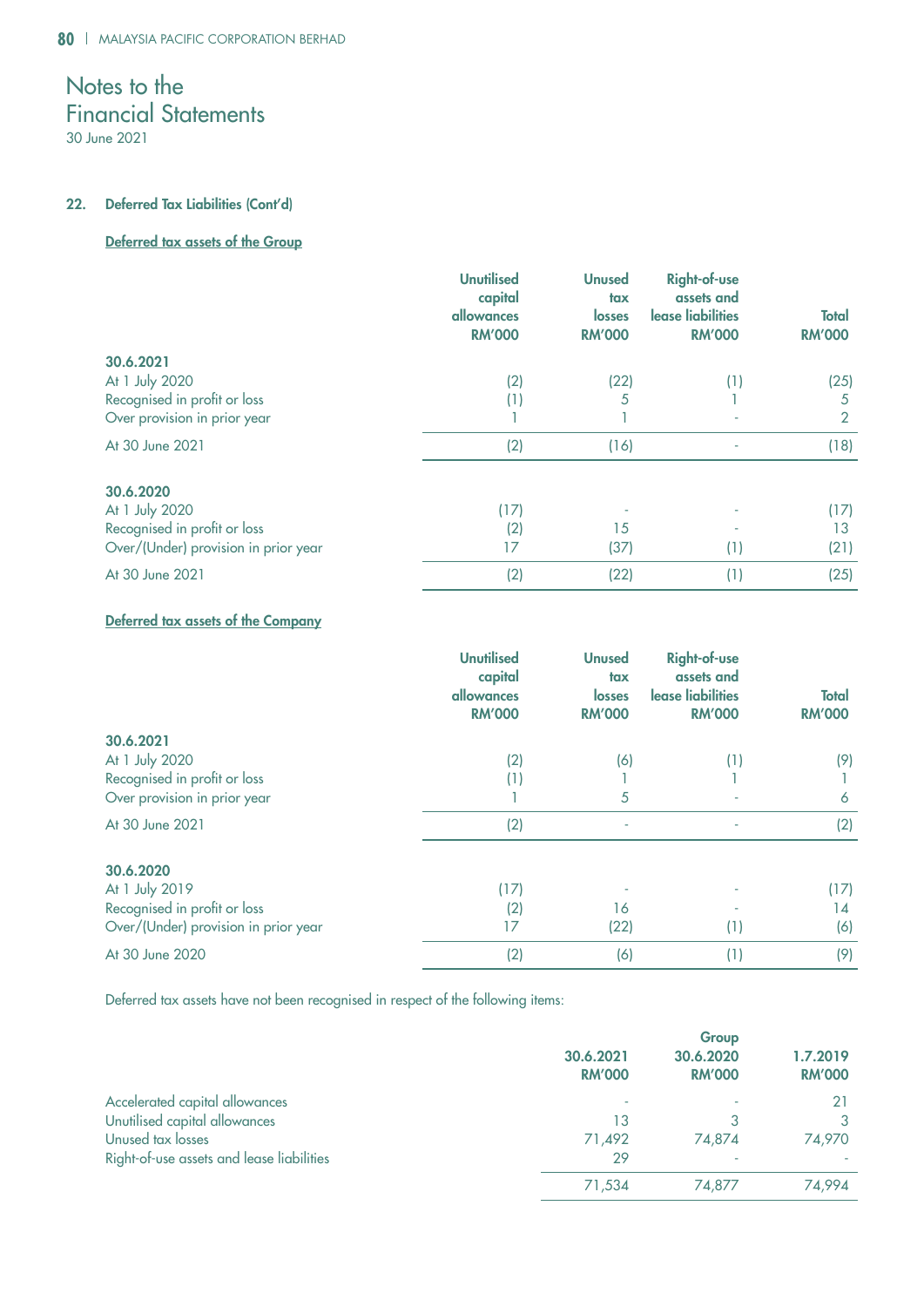### 22. Deferred Tax Liabilities (Cont'd)

Deferred tax assets have not been recognised in respect of the following items: (Cont'd)

|                                           | <b>Company</b>             |                            |                           |
|-------------------------------------------|----------------------------|----------------------------|---------------------------|
|                                           | 30.6.2021<br><b>RM'000</b> | 30.6.2020<br><b>RM'000</b> | 1.7.2019<br><b>RM'000</b> |
| Unutilised capital allowances             | 10                         |                            |                           |
| Unused tax losses                         | 6,417                      | 4,677                      | 3,971                     |
| Right-of-use assets and lease liabilities | 28                         | ۰                          |                           |
|                                           | 6.455                      | 4.677                      | 3,971                     |

Deferred tax assets have not been recognised in respect of these items as they may not have sufficient taxable profits to be used to offset or they have arisen in subsidiary companies that have a recent history of losses.

With effect from year of assessment 2019, the unused tax losses are allowed to be carried forward up to a maximum of seven consecutive years of assessment under the current tax legislation. The other temporary differences do not expire under current tax legislation.

## 23. Trade Payables

The normal trade credit terms granted to the Group and to the Company range from 30 to 90 days (30.6.2020: 30 to 90 days; 1.7.2019: 30 to 90 days) depending on the terms of the contracts.

### 24. Revenue

|                                                    | Group         |               |               | <b>Company</b> |
|----------------------------------------------------|---------------|---------------|---------------|----------------|
|                                                    | 2021          | 2020          | 2021          | 2020           |
|                                                    | <b>RM'000</b> | <b>RM'000</b> | <b>RM'000</b> | <b>RM'000</b>  |
| Revenue from contracts with customers              |               |               |               |                |
| Property development                               | 10,485        | 4,690         | ٠             |                |
|                                                    |               |               |               |                |
| Revenue from other sources                         |               |               |               |                |
| Rental income                                      | ٠             | 1,977         | ٠             | 1,760          |
|                                                    | 10,485        | 6,667         |               | 1,760          |
|                                                    |               |               |               |                |
| Timing of revenue recognition                      |               |               |               |                |
| Over time                                          | 10,485        | 4,690         | ٠             |                |
| <b>Total revenue from contracts with customers</b> | 10,485        | 4,690         | ٠             |                |

### 25. Finance Costs

|                                            |               | Group         |               | <b>Company</b> |  |
|--------------------------------------------|---------------|---------------|---------------|----------------|--|
|                                            | 2021          | 2020          | 2021          | 2020           |  |
|                                            | <b>RM'000</b> | <b>RM'000</b> | <b>RM'000</b> | <b>RM'000</b>  |  |
| Interest expenses on:<br>Lease liabilities | 62            |               | 38            | $\mathbf{r}$   |  |
|                                            |               |               |               |                |  |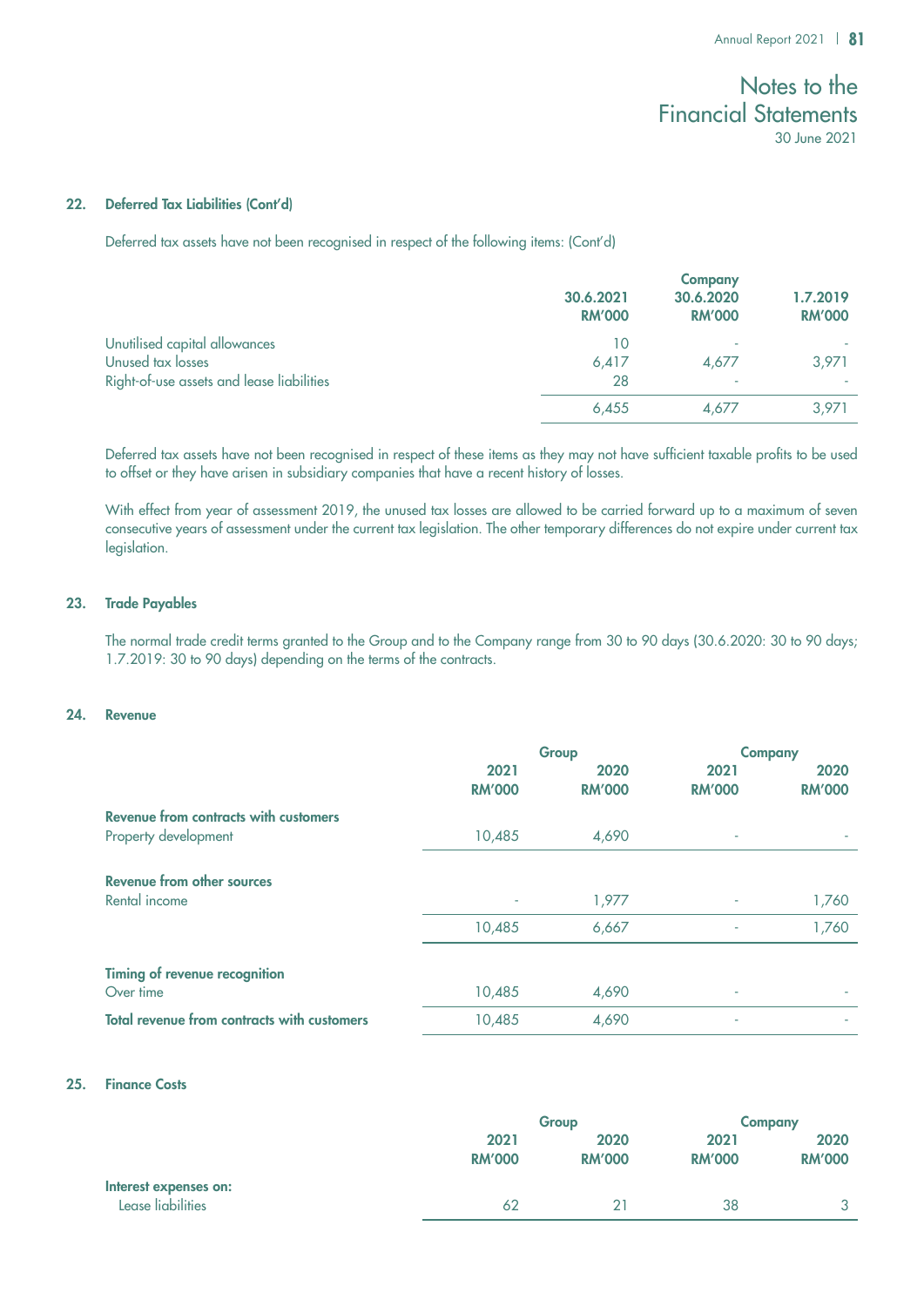30 June 2021

## 26. (Loss)/Profit Before Tax

(Loss)/Profit before tax is arrived at after charging/(crediting):

|                                                   |                       | Group                 |                       | <b>Company</b>        |  |
|---------------------------------------------------|-----------------------|-----------------------|-----------------------|-----------------------|--|
|                                                   | 2021<br><b>RM'000</b> | 2020<br><b>RM'000</b> | 2021<br><b>RM'000</b> | 2020<br><b>RM'000</b> |  |
| Auditors' remuneration                            |                       |                       |                       |                       |  |
| - statutory                                       | 106                   | 120                   | 70                    | 75                    |  |
| - non-statutory                                   | 5                     | 55                    | 5                     | 55                    |  |
| - over provision in prior years                   | (10)                  | (11)                  | (5)                   | (5)                   |  |
| Depreciation of                                   |                       |                       |                       |                       |  |
| - property, plant and equipment                   | 62                    | 116                   | 31                    | 82                    |  |
| - right-of-use assets                             | 444                   | 154                   | 237                   | 30                    |  |
| Deposits written off                              |                       | 93                    |                       |                       |  |
| Impairment losses on:                             |                       |                       |                       |                       |  |
| - amount due from subsidiary companies            |                       |                       | 14,701                | 1,436                 |  |
| - trade receivables                               | 3,739                 | 1,880                 |                       | 12                    |  |
| - investment in subsidiary companies              |                       |                       | 8,000                 |                       |  |
| Non-executive Directors' remuneration             |                       |                       |                       |                       |  |
| - fee                                             | 125                   | 125                   | 125                   | 125                   |  |
| - other emoluments                                | 21                    | 24                    | 21                    | 24                    |  |
| Property, plant and equipment written off         |                       | 284                   |                       | 284                   |  |
| Provision of litigation claim                     | 2,885                 |                       | 2,885                 |                       |  |
| Rental of office equipment                        | (4)                   |                       | (4)                   |                       |  |
| Rental of premises                                |                       | 57                    |                       | 57                    |  |
| Reversal of impairment losses on:                 |                       |                       |                       |                       |  |
| - trade receivables                               | (32)                  | (164)                 |                       | (144)                 |  |
| - amount due from subsidiary companies            |                       |                       | (39,068)              | (23)                  |  |
| Fair value adjustment on other payables           |                       | 1,670                 |                       | 1,670                 |  |
| <b>Bad debts recovered</b>                        | (9)                   |                       |                       |                       |  |
| Gain on early termination of lease contract       | (1)                   |                       | (1)                   |                       |  |
| Gain on disposal of property, plant and equipment | (55)                  |                       | (55)                  |                       |  |
| Interest income                                   | (95)                  | (168)                 | (34)                  | (148)                 |  |
| Unrealised (gain)/loss on foreign exchange        |                       | (1)                   | 316                   | (409)                 |  |
| Waiver of interest expenses                       |                       | (13,639)              |                       | (13,639)              |  |

## 27. Taxation

|                                                                   | Group                 |                       |                       | <b>Company</b>        |  |
|-------------------------------------------------------------------|-----------------------|-----------------------|-----------------------|-----------------------|--|
|                                                                   | 2021<br><b>RM'000</b> | 2020<br><b>RM'000</b> | 2021<br><b>RM'000</b> | 2020<br><b>RM'000</b> |  |
| Tax expenses recognised in profit or loss<br>Malaysian income tax |                       |                       |                       |                       |  |
| Current tax provision                                             | ٠                     | 5                     |                       |                       |  |
| Over provision in prior years                                     | (4)                   | (3)                   | ٠                     |                       |  |
|                                                                   | (4)                   | $\overline{2}$        |                       |                       |  |
| Real property gain tax                                            |                       | 5,388                 |                       | 4,650                 |  |
| Deferred tax (Note 22)<br>Relating to origination and reversal    |                       |                       |                       |                       |  |
| of temporary differences                                          | (232)                 | (101)                 |                       |                       |  |
| Crystallisation of deferred tax                                   |                       | (15,782)              |                       | (15, 419)             |  |
|                                                                   | (232)                 | (15,883)              |                       | (15, 419)             |  |
|                                                                   | (236)                 | (10, 493)             |                       | (10,768)              |  |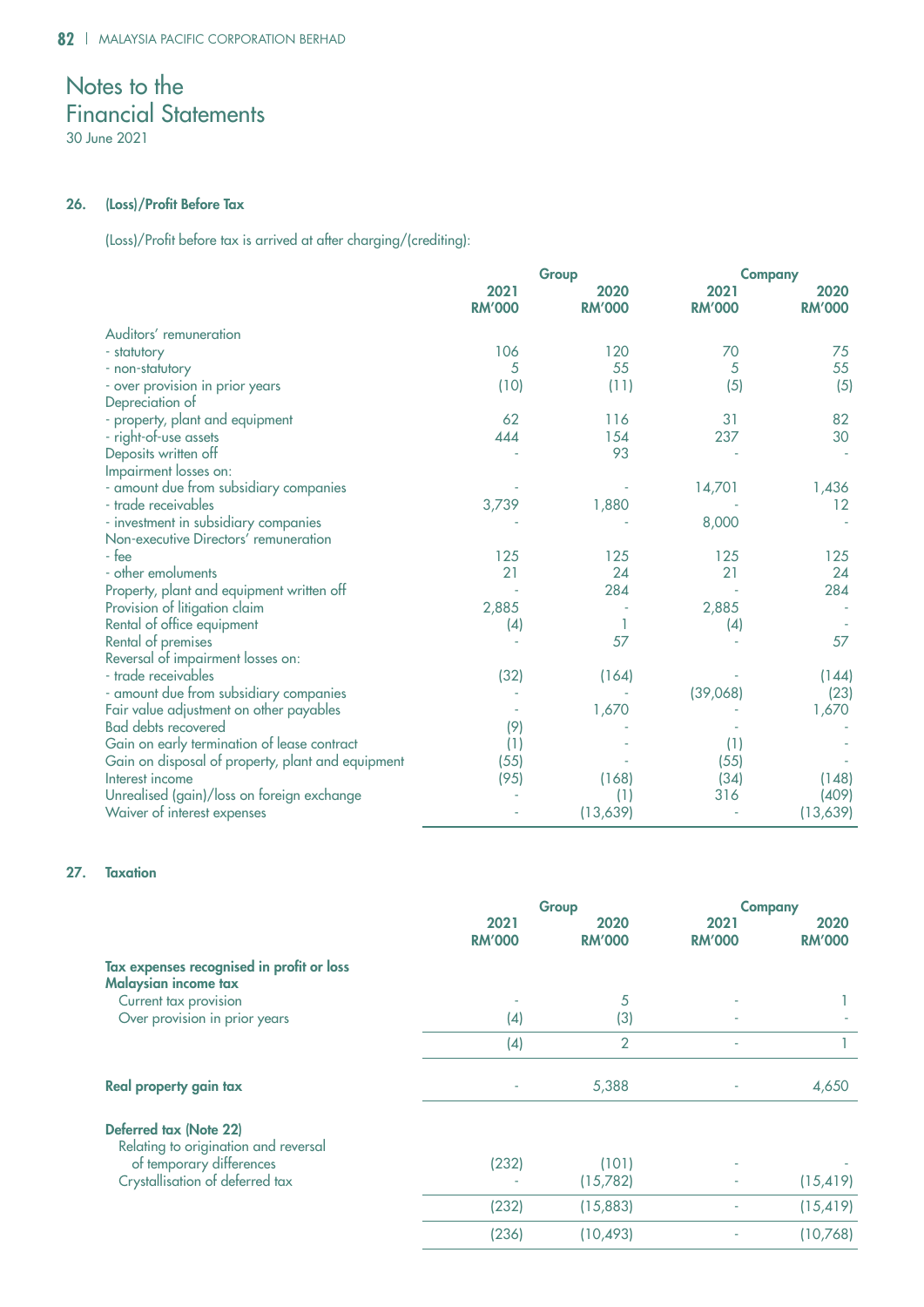### 27. Taxation (Cont'd)

Malaysian income tax is calculated at the statutory tax rate of 24% (2020: 24%) of the estimated assessable profits for the financial year.

A reconciliation of income tax expenses applicable to (loss)/profit before tax at the statutory tax rate to income tax expenses at the effective income tax rate of the Group and of the Company are as follows:

|                                                                                                                             | Group                        |                              | <b>Company</b>            |                           |
|-----------------------------------------------------------------------------------------------------------------------------|------------------------------|------------------------------|---------------------------|---------------------------|
|                                                                                                                             | 2021<br><b>RM'000</b>        | 2020<br><b>RM'000</b>        | 2021<br><b>RM'000</b>     | 2020<br><b>RM'000</b>     |
| (Loss)/Profit before tax                                                                                                    | (6, 263)                     | (6,688)                      | 10,653                    | (1,792)                   |
| At Malaysian statutory tax rate of 24% (2020: 24%)<br>Income not subject to tax<br>Expenses not deductible for tax purposes | (1,503)<br>(2, 417)<br>4,490 | (1,605)<br>(3, 533)<br>4,621 | 2,557<br>(9,398)<br>6,414 | (430)<br>(3,405)<br>3,266 |
| Deferred tax assets not recognised<br>Crystallisation of deferred tax                                                       | 427                          | 570<br>(15,782)              | 427                       | 570<br>(15, 419)          |
| Real property gain tax<br>Utilisation of previously unrecognised deferred<br>tax assets                                     | (1, 229)                     | 5,388<br>(149)               |                           | 4,650                     |
| Over provision of income tax in prior years                                                                                 | (4)                          | (3)                          |                           |                           |
| Tax expenses for the financial year                                                                                         | (236)                        | (10, 493)                    |                           | (10,768)                  |

The Group and the Company have estimated unutilised capital allowances and unused tax losses available for offset against future taxable profits as follows:

|                               |                       | Group                 |                       | <b>Company</b>        |  |
|-------------------------------|-----------------------|-----------------------|-----------------------|-----------------------|--|
|                               | 2021<br><b>RM'000</b> | 2020<br><b>RM'000</b> | 2021<br><b>RM'000</b> | 2020<br><b>RM'000</b> |  |
| Unutilised capital allowances | 22                    |                       | 19                    |                       |  |
| Unused tax losses             | 71,557                | 74.960                | 6.417                 | 4,681                 |  |
|                               | 71,579                | 74.967                | 6,436                 | 4,685                 |  |

### 28. (Loss)/Earnings per Share

### (a) Basic (loss)/earnings per share

The basic (loss)/earnings per share are calculated based on the consolidated (loss)/profit for the financial year attributable to owners of the parent and the weighted average number of ordinary shares in issue during the financial year as follows:

|                                                                            | Group                 |                       |
|----------------------------------------------------------------------------|-----------------------|-----------------------|
|                                                                            | 2021<br><b>RM'000</b> | 2020<br><b>RM'000</b> |
| (Loss)/Profit for the financial year, attributable to owners of the parent | (6,027)               | 3,805                 |
| Weighted average number of ordinary shares in issue ('000)                 | 287,660               | 287,660               |
| Basic (loss)/earnings per ordinary share (sen)                             | (2.10)                | 1.32                  |

### (b) Diluted (loss)/earnings per share

The Group has no dilution in their (loss)/earnings per share as there are no dilutive potential ordinary shares. There have been no other transactions involving ordinary shares or potential ordinary shares since the end of the financial year and before the authorisation of these financial statements.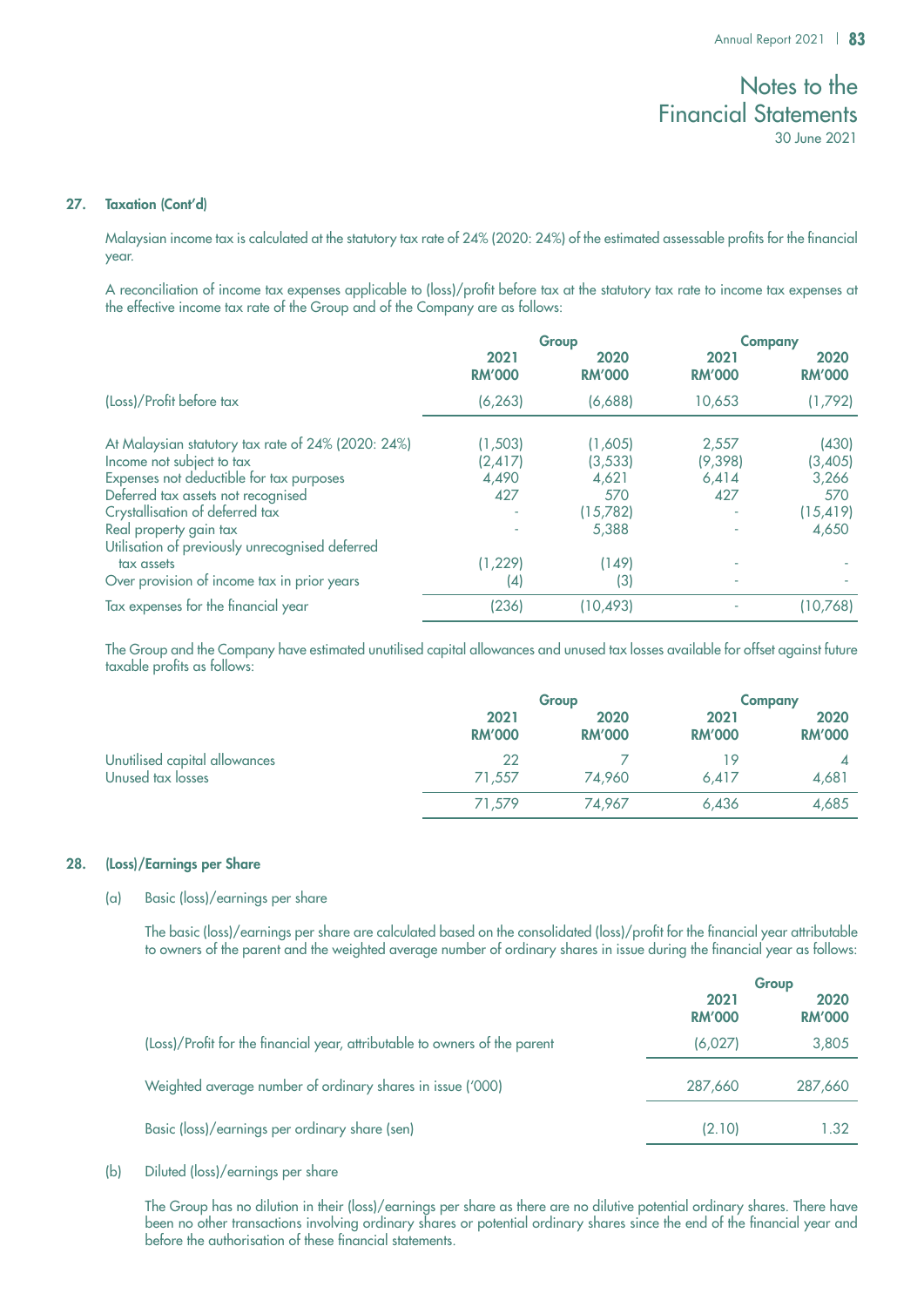### 29. Cash and Cash Equivalents

Included in the Group's cash and bank balances is an amount of RM37,000 (30.6.2020: RM37,000; 1.7.2019: RM36,000) held under the Housing Development Accounts pursuant to the Housing Development (Control and Licensing) Act 1966.

## 30. Staff Costs

|                                                                                        |                       | Group                 |                       | <b>Company</b>        |  |
|----------------------------------------------------------------------------------------|-----------------------|-----------------------|-----------------------|-----------------------|--|
|                                                                                        | 2021<br><b>RM'000</b> | 2020<br><b>RM'000</b> | 2021<br><b>RM'000</b> | 2020<br><b>RM'000</b> |  |
| Salaries and other emoluments<br>Defined contribution plans<br>Other employee benefits | 3,022<br>330<br>111   | 3,312<br>363<br>125   | 1.111<br>112          | 1,330<br>138<br>8     |  |
|                                                                                        | 3,463                 | 3,800                 | 228, ا                | 1,476                 |  |

Included in staff costs is aggregate amount of remuneration received and receivable by the Executive Directors of the Company during the financial year as below:

|                                                                                        |                       | Group                 |                       | <b>Company</b>        |  |
|----------------------------------------------------------------------------------------|-----------------------|-----------------------|-----------------------|-----------------------|--|
|                                                                                        | 2021<br><b>RM'000</b> | 2020<br><b>RM'000</b> | 2021<br><b>RM'000</b> | 2020<br><b>RM'000</b> |  |
| Salaries and other emoluments<br>Defined contribution plans<br>Other employee benefits | 2,223<br>224          | 2,223<br>223          | 1.111<br>112          | 1,111<br>112          |  |
|                                                                                        | 2,452                 | 2.455                 | 1.225                 | 1,225                 |  |

### 31. Reconciliation of Liabilities Arising from Financing Activities

The table below show the details changes in the liabilities of the Group and of the Company arising from financing activities, including both cash and non-cash changes:

|                                                                                             | <b>Note</b> | At 1 July<br><b>RM'000</b> | <b>Adjustment</b><br>on adoption<br>of MFRS 16<br><b>RM'000</b> | <b>Financing</b><br>cash flows<br>(i)<br><b>RM'000</b> | <b>New lease</b><br>[Note $5$ (b)]<br><b>RM'000</b> | <b>Other</b><br>changes<br>(ii)<br><b>RM'000</b> | At 30 June<br><b>RM'000</b> |
|---------------------------------------------------------------------------------------------|-------------|----------------------------|-----------------------------------------------------------------|--------------------------------------------------------|-----------------------------------------------------|--------------------------------------------------|-----------------------------|
| Group<br>30.6.2021<br><b>Financial liability</b>                                            |             |                            |                                                                 |                                                        |                                                     |                                                  |                             |
| Lease liabilities                                                                           | 21          | 1,001                      | ٠                                                               | (335)                                                  | 403                                                 | (10)                                             | 1,059                       |
| 30.6.2020<br><b>Financial liabilities</b><br>Finance lease liabilities<br>Lease liabilities | 19<br>21    | 384<br>٠                   | (384)<br>419                                                    | (98)                                                   | 680                                                 |                                                  | 1,001                       |
| Revolving credit                                                                            | 18          | 50,695                     | ٠                                                               | (37,056)                                               | ٠                                                   | (13,639)                                         |                             |
|                                                                                             |             | 51,079                     | 35                                                              | (37, 154)                                              | 680                                                 | (13,639)                                         | 1,001                       |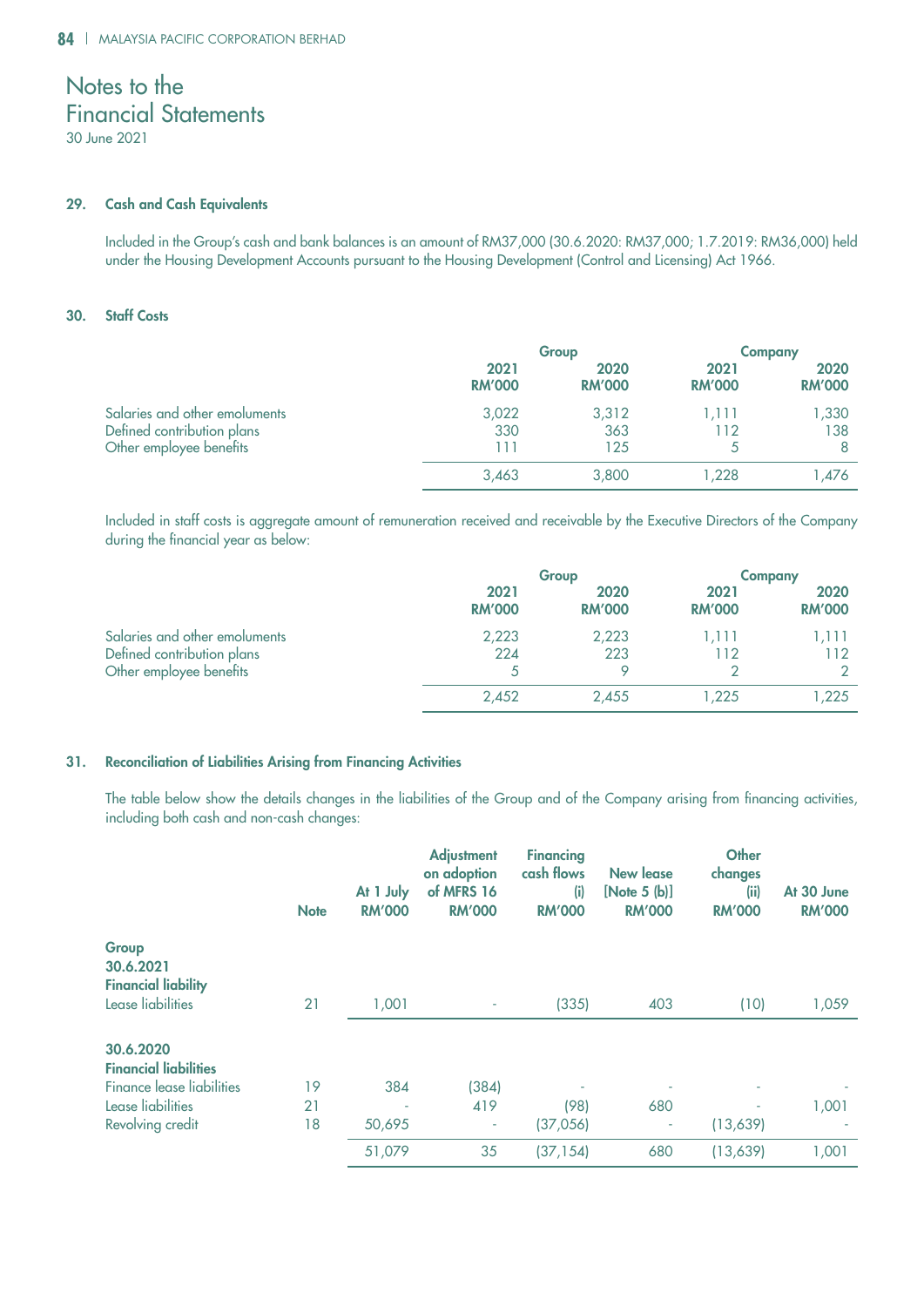### 31. Reconciliation of Liabilities Arising from Financing Activities (Cont'd)

The table below show the details changes in the liabilities of the Group and of the Company arising from financing activities, including both cash and non-cash changes: (Cont'd)

| <b>Company</b><br>30.6.2021                                                        | <b>Note</b> | At 1 July<br><b>RM'000</b> | <b>Adjustment</b><br>on adoption<br>of MFRS 16<br><b>RM'000</b> | <b>Financing</b><br>cash flows<br>(i)<br><b>RM'000</b> | New lease<br>[Note 5 (b)]<br><b>RM'000</b> | <b>Other</b><br>changes<br>(ii)<br><b>RM'000</b> | At 30 June<br><b>RM'000</b> |
|------------------------------------------------------------------------------------|-------------|----------------------------|-----------------------------------------------------------------|--------------------------------------------------------|--------------------------------------------|--------------------------------------------------|-----------------------------|
| <b>Financial liability</b><br>Lease liabilities                                    | 21          | 684                        | ٠                                                               | (210)                                                  | 45                                         | (10)                                             | 509                         |
| 30.6.2020<br><b>Financial liabilities</b><br>Lease liabilities<br>Revolving credit | 21<br>18    | 50,695                     | 35<br>٠                                                         | (31)<br>(37,056)                                       | 680<br>٠                                   | (13,639)                                         | 684                         |
|                                                                                    |             | 50,695                     | 35                                                              | (37,087)                                               | 680                                        | (13,639)                                         | 684                         |

(i) The financing cash flows include payment of lease liabilities and repayments of bank borrowing in the statements of cash flows.

(ii) Other changes include gain on early termination of lease contract, termination of lease contract and waiver of interest expenses.

#### 32. Material Litigations

(a) Asia New Ventures Sdn Bhd ("Plaintiff" or "Asia New Ventures") vs Malaysia Pacific Corporation Berhad ("Defendant" or "the Company")

Kuala Lumpur High Court Summons No. WA-22NCC-41-01/2020

On 22 January 2020, Asia New Ventures initiated a suit against the Company for the costs of funding incurred by Asia New Ventures to redeem Wisma MPL and the land from RHB Bank Berhad in accordance with the provisions of the sale and purchase agreement dated 11 March 2019 and the supplemental sale and purchase agreement dated 8 April 2019. Asia New Ventures is claiming that the Company is required to pay the costs of funding amounting to RM4,395,210.97 calculated based on the current rate charged by a licensed financial institution leading to an overall rate of 9% per annum for the period commencing from 2 July 2019 to 15 November 2019.

On 31 January 2020, the Company entered its appearance to the Court and filed its defence and counterclaim to the Court on 20 February 2020. the Company is disputing the purported payment costs of funding on the basis that Asia New Ventures has failed to make the necessary notification and set-off before the release of the balance purchase price pursuant to the supplemental sale and purchase agreement dated 8 April 2019. According to the Company, Asia New Ventures shall be estopped from raising any claim on the costs of funding and the claim sought after by Asia New Ventures is unlawful, illegal, baseless, excessive and/or unreasonable. The Company has further counterclaimed against Asia New Ventures for specific performance to execute the tenancy agreement between the Company and Asia New Ventures in respect of the office premise occupied by the Company in accordance to the terms and conditions agreed upon by the parties pursuant to the letter dated 8 March 2019 and damages in lieu of the specific performance.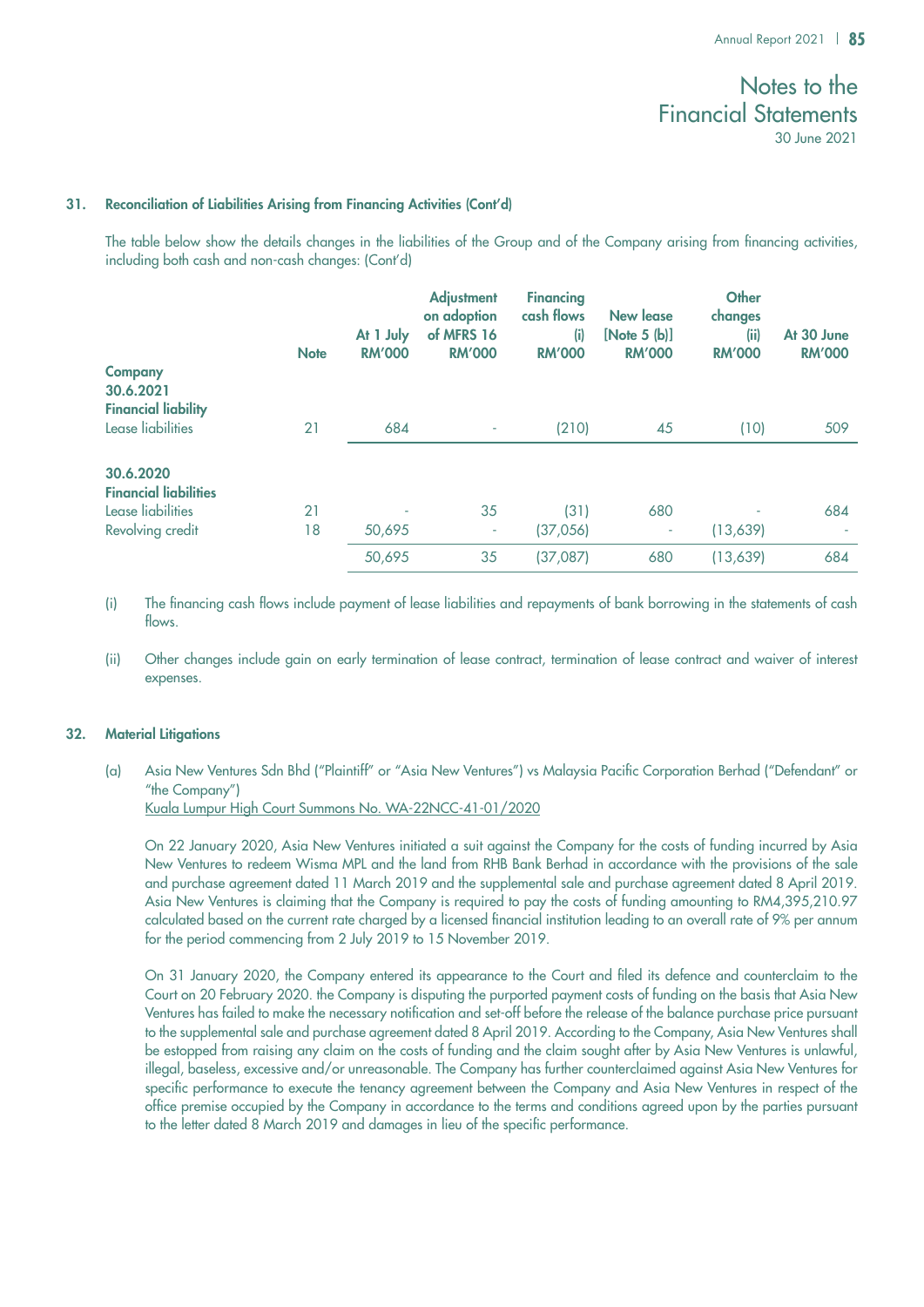30 June 2021

### 32. Material Litigations (Cont'd)

(a) Asia New Ventures Sdn Bhd ("Plaintiff" or "Asia New Ventures") vs Malaysia Pacific Corporation Berhad ("Defendant" or "the Company") Kuala Lumpur High Court Summons No. WA-22NCC-41-01/2020 (Cont'd)

The Court grants the following judgements on 19 July 2021:

- (i) Main Action
	- (1) Defendant to pay the sum of RM2,726,955.71 (RM130,109.65  $\times$  9%  $\times$  85 days) to the Plaintiff as the costs of funds with 5% interest from the date of judgement until the full settlement; and
	- (2) Costs of RM40,000.00 subject to allocator fee of 4% to be paid by the Plaintiff to the Defendant.
- (ii) Counterclaim Action
	- (1) Plaintiff to pay RM34,895.00 to the Defendant with 5% interest from the date of judgement until full settlement; and
	- (2) No order as to costs.

On 18 August 2021, the Company has appealed against the decision of the Court. The matter is fixed for 1st Case Management on 4 October 2021 and the 2nd Case Management on 1 December 2021.

On 8 October 2021, the Company was served with a Winding-Up Petition dated 5 October 2021 by Asia New Venture. The Winding-Up Petition shall be heard in the High Court of Malaya at Shah Alam on 12 January 2022.

(b) Kerajaan Malaysia ("Plaintiff") vs Malaysia Pacific Corporation Berhad ("Defendant" or "the Company") Shah Alam High Court Suit No. Ba-21ncvc-86-08/2021

The Company has been served with a Writ Summons and Statement of Claim dated 11 August 2021 and 9 August 2021 respectively on 1 September 2021, by Kerajaan Malaysia ("the Plaintiff") through Lembaga Hasil Dalam Negeri Malaysia.

On 13 September 2021, the Company has been instructed by the Court to file Statement of Defence by 24 September 2021. The next Case Management will be held on 21 October 2021.

(c) Kerajaan Malaysia ("Plaintiff") vs ASA Enterprise Sdn. Bhd. ("Defendant" or "ASA") Shah Alam High Court Suit No. Ba-21ncvc-118-09/2021

ASA has been served with a Writ Summons and Statement of Claim dated 19 September 2021 and 3 September 2021 respectively on 14 October 2021, by Kerajaan Malaysia ("the Plaintiff") through Lembaga Hasil Dalam Negeri Malaysia.

(d) Kerajaan Malaysia ("Plaintiff") vs Oriental Pearl City Properties Sdn. Bhd. ("Defendant" or "OPCP") Shah Alam High Court Suit No. Ba-a71ncvc-495-09/2021

OPCP has been served with a Writ Summons and Statement of Claim dated 6 September 2021 and 1 September 2021 respectively on 14 October 2021, by Kerajaan Malaysia ("the Plaintiff") through Lembaga Hasil Dalam Negeri Malaysia.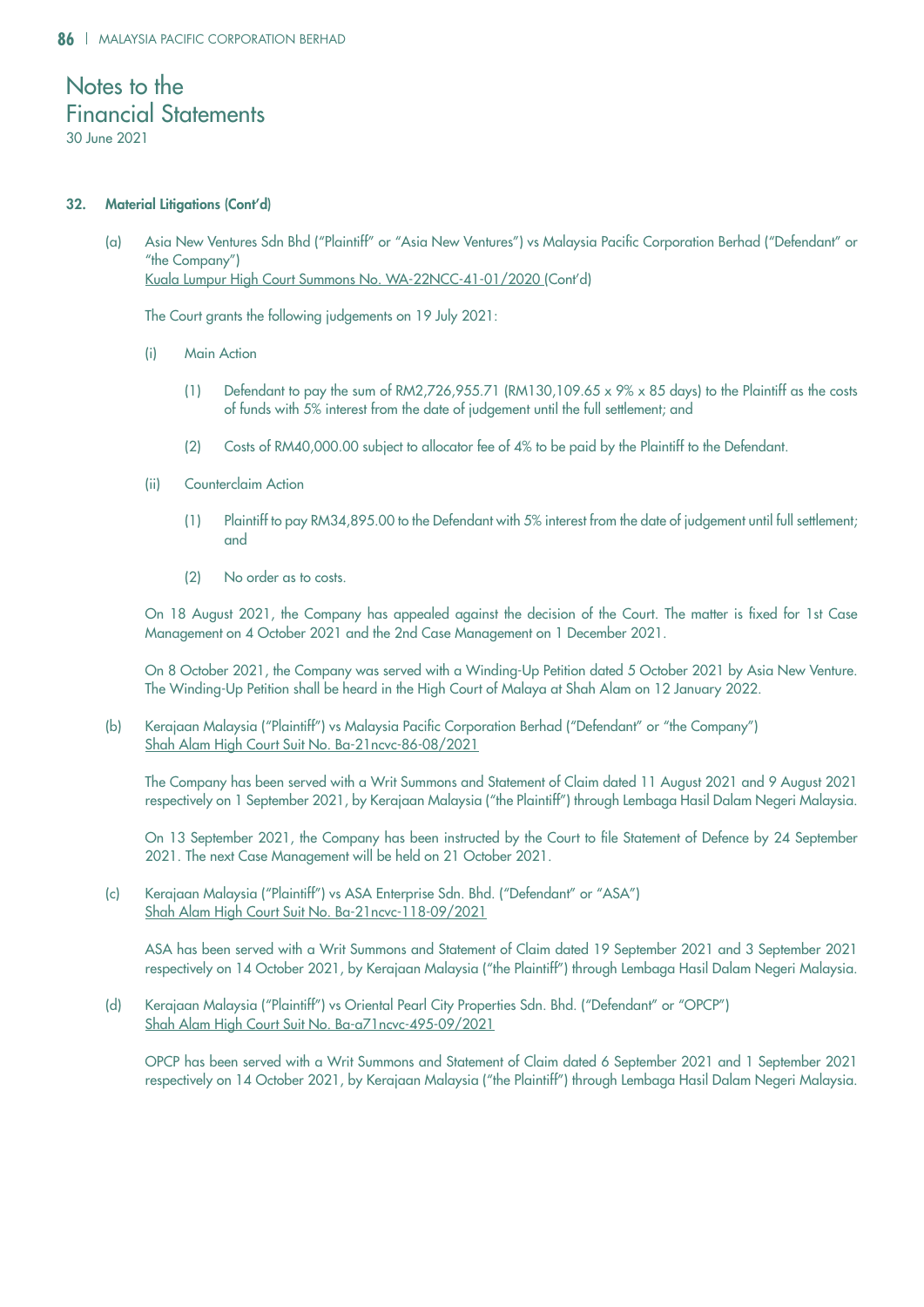### 33. Related Party Disclosures

(a) Identifying related parties

For the purposes of these financial statements, parties are considered to be related to the Group if the Group or the Company has the ability, directly or indirectly, to control or joint control the party or exercise significant influence over the party in making financial and operating decisions, or vice versa, or where the Group or the Company and the party are subject to common control. Related parties may be individuals or other entities.

Related parties also include key management personnel defined as those persons having authority and responsibility for planning, directing and controlling the activities of the Group either directly or indirectly. The key management personnel include all the Directors of the Group.

Related parties of the Group include:

| <b>Related parties</b>                                                                            | <b>Relationships</b>                                                                                                                                                                                    |
|---------------------------------------------------------------------------------------------------|---------------------------------------------------------------------------------------------------------------------------------------------------------------------------------------------------------|
| Top Lander Offshore Inc.                                                                          | A substantial corporate shareholder of the Company.                                                                                                                                                     |
| Ocean Power Enterprises Limited and Power<br>View Holdings Limited (Incorporated in<br>Hong Kong) | A company in which Datin Kong Yuk Chu, an Executive Director of the<br>Company, who is also substantial shareholder of the Company have<br>substantial shareholding interests.                          |
| Optima Mewah Sdn. Bhd.                                                                            | A company in which Datin Kong Yuk Chu and Ch'ng Soon Sen, both<br>Executive Directors of the Company, who are also substantial<br>shareholders of the Company, have substantial shareholding interests. |
| Jacmolli Design & Jewellers (M) Sdn. Bhd.                                                         | A company in which Datin Kong Yuk Chu, an Executive Director of the<br>Company, who is also substantial shareholder of the Company have<br>substantial shareholding interests.                          |

### (b) Significant related party transactions

Related party transactions have been entered into in the normal course of business under negotiated terms. In addition to the related party balances disclosed in elsewhere in the financial statements, the significant related party transactions of the Group and of the Company are as follows:

|                                       | Group                 |                       |                       | <b>Company</b>        |  |
|---------------------------------------|-----------------------|-----------------------|-----------------------|-----------------------|--|
|                                       | 2021<br><b>RM'000</b> | 2020<br><b>RM'000</b> | 2021<br><b>RM'000</b> | 2021<br><b>RM'000</b> |  |
| Repayment to Top Lander Offshore Inc. | (80)                  | (780                  | (80)                  | (780)                 |  |

### (c) Compensation of key management personnel

Remuneration of Directors and other key management personnel are as follows:

|                               | Group                 |                       | <b>Company</b>        |                       |
|-------------------------------|-----------------------|-----------------------|-----------------------|-----------------------|
|                               | 2021<br><b>RM'000</b> | 2020<br><b>RM'000</b> | 2021<br><b>RM'000</b> | 2021<br><b>RM'000</b> |
| Fee                           | 125                   | 125                   | 125                   | 125                   |
| Salaries and other emoluments | 2,496                 | 2,499                 | 1,132                 | 1,135                 |
| Defined contribution plans    | 253                   | 252                   | 112                   | 112                   |
| Other employee benefits       | 5                     | 10                    |                       | 2                     |
|                               | 2,879                 | 2,886                 | 1.371                 | 1,374                 |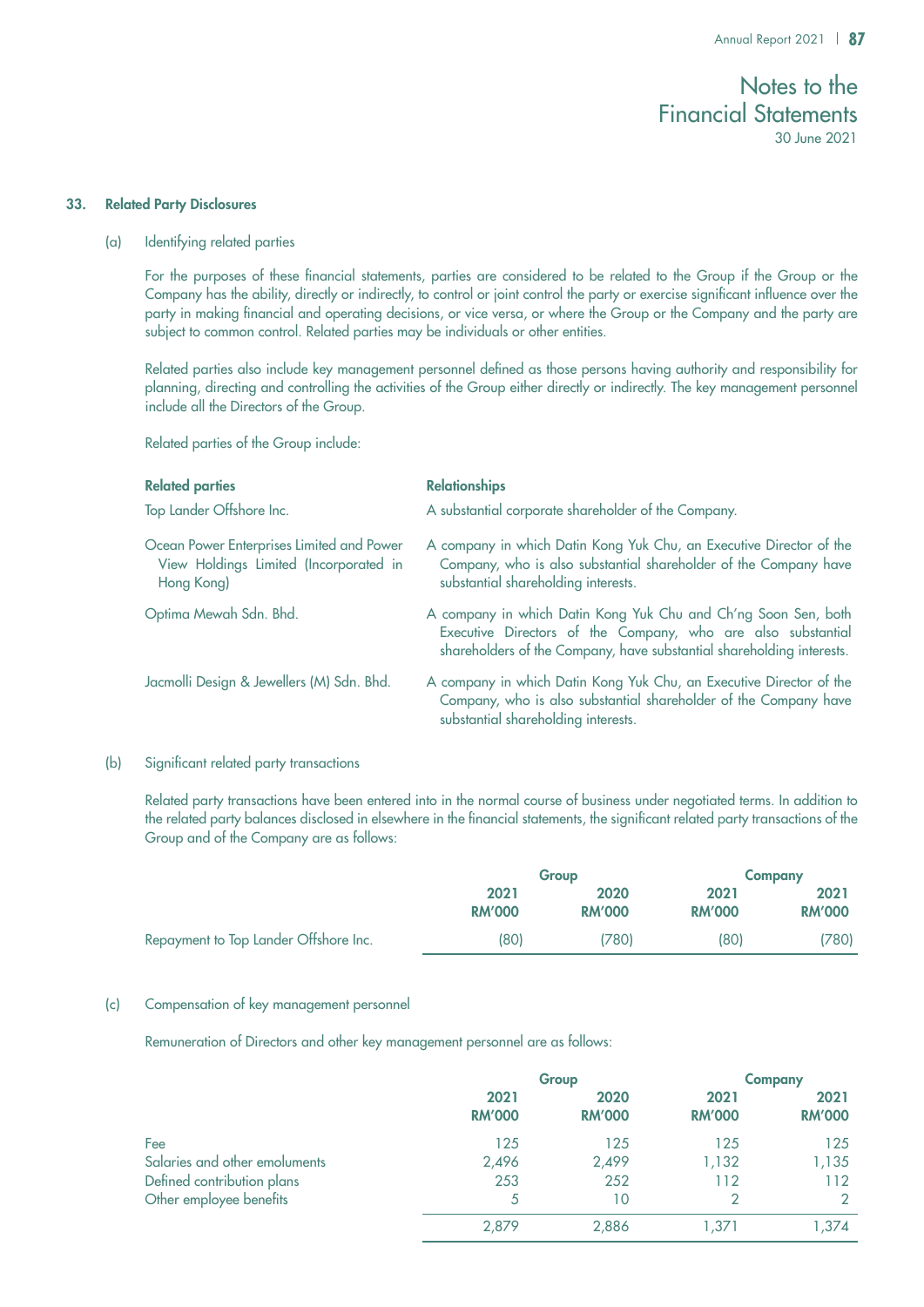30 June 2021

### 34. Segment Information

The Company and its subsidiary companies are principally engaged in the business of property development, investment property and construction. The Group's property development activity is mainly undertaken by LHRD, a wholly-owned subsidiary company of the Company.

The Group has arrived at three (3) reportable segments that are organised and managed separately, which require different business and marketing strategies. The segment information is in respect of business segments as the Group's risk and rates of return are affected predominantly by differences in the nature of its businesses. The reportable segments are summarised as follows:

- (i) Property development : Development of residential and commercial properties
- (ii) Investment property : Letting of investment properties
- (iii) Construction : Construction of buildings

The accounting policies of operating segments are the same as those described in the summary of significant accounting policies. The Group evaluates performance on the basis of profit or loss from operations before tax. Segment assets and liabilities exclude tax assets and tax liabilities. Even though loans and borrowings arise from financing activities rather than operating activities, they are allocated to the segments based on relevant factors (e.g. funding requirements).

Transactions between segments are carried out on agreed terms between both parties. The effects of such inter-segment transactions are eliminated on consolidation. The measurement basis and classification are consistent with those adopted in the previous financial year.

|                                                                                                                                                                                                                                                                    | <b>Property</b><br>development<br><b>RM'000</b> | <b>Investment</b><br>property<br><b>RM'000</b> | <b>Total</b><br><b>RM'000</b>         |
|--------------------------------------------------------------------------------------------------------------------------------------------------------------------------------------------------------------------------------------------------------------------|-------------------------------------------------|------------------------------------------------|---------------------------------------|
| Group<br>2021                                                                                                                                                                                                                                                      |                                                 |                                                |                                       |
| <b>Revenue</b><br>Revenue from external customers                                                                                                                                                                                                                  | 10,485                                          |                                                | 10,485                                |
| Interest income<br>Finance costs                                                                                                                                                                                                                                   | 60<br>(24)                                      | 35<br>(38)                                     | 95<br>(62)                            |
| Net finance income/(expense)                                                                                                                                                                                                                                       | 36                                              | (3)                                            | 33                                    |
| Share of results of an associate, net of tax                                                                                                                                                                                                                       |                                                 | (4)                                            | (4)                                   |
| Depreciation of:<br>- property, plant and equipment<br>- right-of-use assets                                                                                                                                                                                       | 31<br>207                                       | 31<br>237                                      | 62<br>444                             |
|                                                                                                                                                                                                                                                                    | 238                                             | 268                                            | 506                                   |
| Segment loss before tax                                                                                                                                                                                                                                            | (5,648)                                         | (615)                                          | (6, 263)                              |
| Other material non-cash items<br>Gain on disposal of property, plant and equipment<br>Gain on early termination of lease contract<br>Impairment losses on trade receivables<br>Provision of litigation claim<br>Reversal of impairment losses on trade receivables | 3,739<br>(32)                                   | (55)<br>(1)<br>2,885                           | (55)<br>(1)<br>3,739<br>2,885<br>(32) |
| <b>Segment assets</b><br>30.6.2021                                                                                                                                                                                                                                 | 79,576                                          | 210,201                                        | 289,777                               |
| <b>Segment liabilities</b><br>30.6.2021                                                                                                                                                                                                                            | 93,369                                          | 353,310                                        | 446,679                               |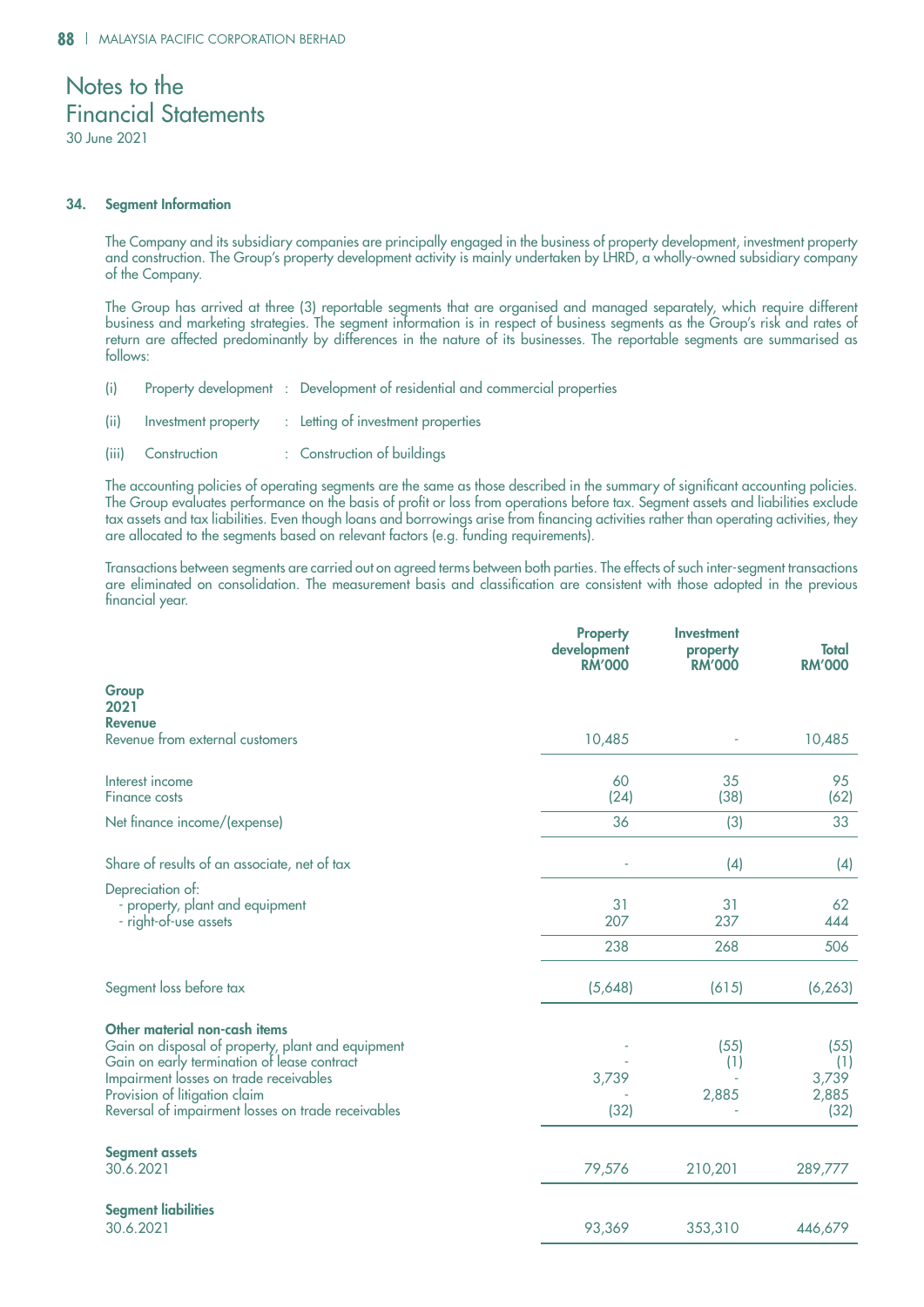## 34. Segment Information (Cont'd)

|                                                                                                                                                                                                                                                                                      | <b>Property</b><br>development<br><b>RM'000</b> | <b>Investment</b><br>property<br><b>RM'000</b> | <b>Construction</b><br><b>RM'000</b> | <b>Total</b><br><b>RM'000</b>               |
|--------------------------------------------------------------------------------------------------------------------------------------------------------------------------------------------------------------------------------------------------------------------------------------|-------------------------------------------------|------------------------------------------------|--------------------------------------|---------------------------------------------|
| Group<br>2020 (Restated)<br><b>Revenue</b>                                                                                                                                                                                                                                           |                                                 |                                                |                                      |                                             |
| Revenue from external customers                                                                                                                                                                                                                                                      | 4,690                                           | 1,977                                          |                                      | 6,667                                       |
| Interest income<br><b>Finance costs</b>                                                                                                                                                                                                                                              | 20<br>(3)                                       | 148<br>(18)                                    |                                      | 168<br>(21)                                 |
| Net finance income                                                                                                                                                                                                                                                                   | 17                                              | 130                                            |                                      | 147                                         |
| Share of results of an associate, net of tax                                                                                                                                                                                                                                         |                                                 | (46)                                           |                                      | (46)                                        |
| Depreciation of:<br>- property, plant and equipment<br>- right-of-use assets                                                                                                                                                                                                         | 33<br>124                                       | 83<br>30                                       |                                      | 116<br>154                                  |
|                                                                                                                                                                                                                                                                                      | 157                                             | 113                                            |                                      | 270                                         |
| Segment loss before tax                                                                                                                                                                                                                                                              | (1,488)                                         | (5, 192)                                       | (8)                                  | (6,688)                                     |
| Other material non-cash items<br>Deposits written off<br>Fair value adjustment on other payables<br>Impairment losses on trade receivables<br>Property, plant and equipment written off<br>Reversal of impairment losses on trade receivables<br>Unrealised gain on foreign exchange | 93<br>1,862                                     | 1,670<br>18<br>284<br>(164)<br>(1)             |                                      | 93<br>1,670<br>1,880<br>284<br>(164)<br>(1) |
| Waiver of interest expenses                                                                                                                                                                                                                                                          |                                                 | (13,639)                                       |                                      | (13,639)                                    |
| Group<br><b>Segment assets</b><br>30.6.2020                                                                                                                                                                                                                                          | 212,445                                         | 82,723                                         | 10                                   | 295,178                                     |
| 1.7.2019                                                                                                                                                                                                                                                                             | 225,788                                         | 286,494                                        | 10                                   | 512,292                                     |
| <b>Segment liabilities</b><br>30.6.2020                                                                                                                                                                                                                                              | 89,674                                          | 394,295                                        | 1,641                                | 485,610                                     |
| 1.7.2019                                                                                                                                                                                                                                                                             | 93,771                                          | 591,129                                        | 1,612                                | 686,512                                     |

### Major customers

The following are major customers with revenue equal or more than ten (10%) percent of the Group's revenue:

|            |                       | <b>Revenue</b>        |                      |  |
|------------|-----------------------|-----------------------|----------------------|--|
|            | 2021<br><b>RM'000</b> | 2020<br><b>RM'000</b> | Segment              |  |
| Customer A | 10.485                | 4,690                 | Property development |  |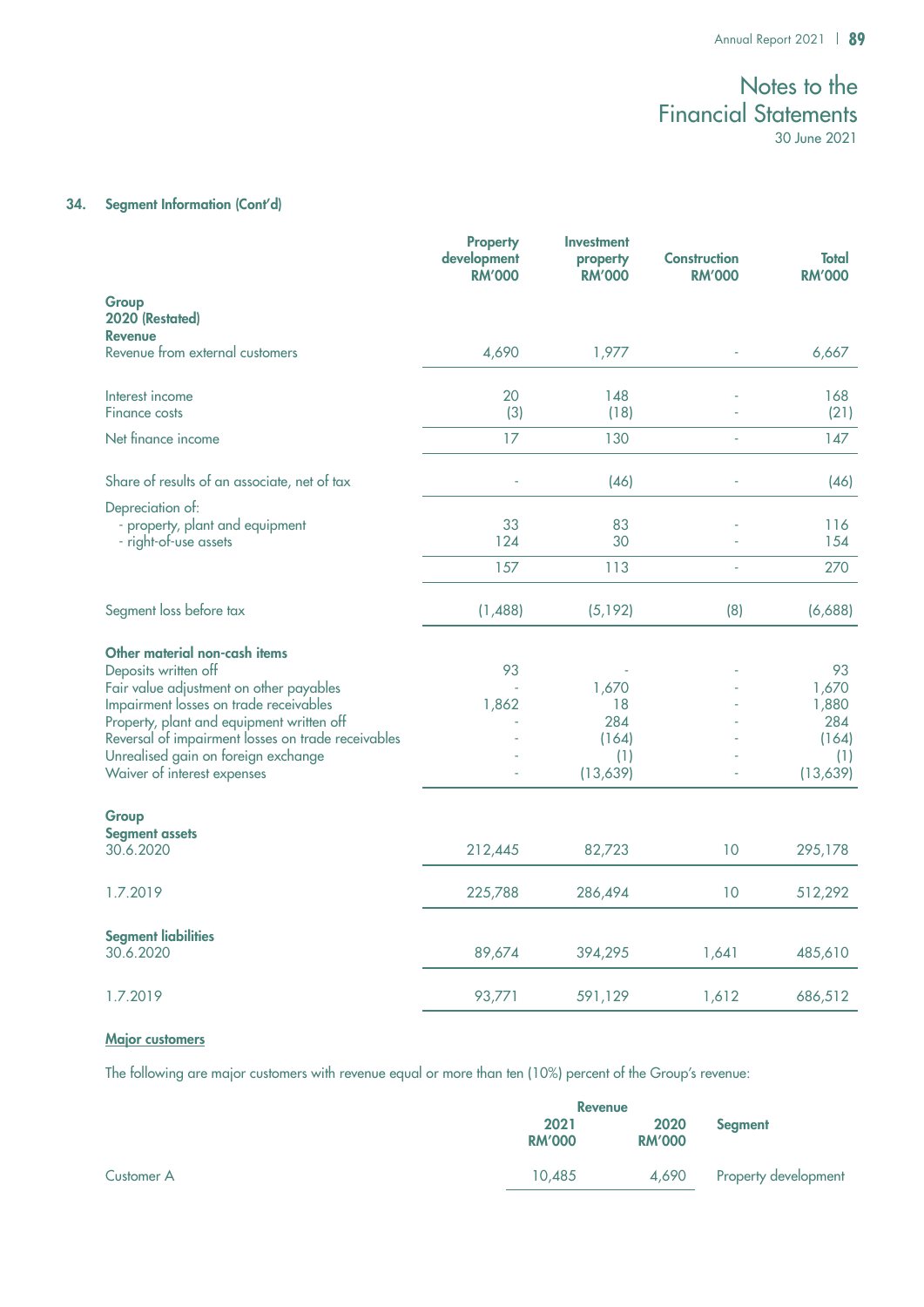30 June 2021

### 34. Segment Information (Cont'd)

Reconciliations of reportable segment revenue, (loss)/profit for the financial year, assets and liabilities to the Group's corresponding amounts are as follows:

|                                                                                                                                                        |                                 | 2021<br><b>RM'000</b>                | 2020<br><b>RM'000</b>                |
|--------------------------------------------------------------------------------------------------------------------------------------------------------|---------------------------------|--------------------------------------|--------------------------------------|
| <b>Revenue</b>                                                                                                                                         |                                 |                                      |                                      |
| Group's revenue as per statements of profit or loss and other comprehensive income                                                                     |                                 | 10,485                               | 6,667                                |
| (Loss)/Profit for the financial year                                                                                                                   |                                 |                                      |                                      |
| Segment loss before tax<br>Taxation                                                                                                                    |                                 | (6, 263)<br>236                      | (6,688)<br>10,493                    |
| (Loss)/Profit for the financial year                                                                                                                   |                                 | (6,027)                              | 3,805                                |
|                                                                                                                                                        | 30.6.2021<br><b>RM'000</b>      | 30.6.2020<br><b>RM'000</b>           | 1.7.2021<br><b>RM'000</b>            |
| <b>Assets</b><br>Total assets for reportable segments<br>Elimination of inter-segment assets<br>Tax recoverable                                        | 289,777<br>(78,900)<br>145      | 295,178<br>(73, 676)<br>141          | 512,292<br>(101, 338)<br>1,244       |
| Group's total assets                                                                                                                                   | 211,022                         | 221,643                              | 412,198                              |
| <b>Liabilities</b><br>Total liabilities for reportable segments<br>Elimination of inter-segment liabilities<br>Tax payable<br>Deferred tax liabilities | 446,679<br>(277, 691)<br>10,363 | 492,167<br>(318, 786)<br>◢<br>10,595 | 686,512<br>(334,740)<br>42<br>26,478 |
| Group's total liabilities                                                                                                                              | 179,351                         | 183,980                              | 378,292                              |

### 35. Financial Instruments

### (a) Classification of financial instruments

Financial assets and financial liabilities are measured on an ongoing basis either at fair value or at amortised cost. The principal accounting policies in Note 3 describe how the classes of financial instruments are measured, and how income and expense, including fair value gains and losses, are recognised.

The following table analyses the financial assets and financial liabilities in the statements of financial position by the class of financial instruments to which they are assigned, and therefore by the measurement basis:

|                              | <b>Financial</b><br>assets at<br>amortised cost<br><b>RM'000</b> | <b>Financial</b><br>liabilities at<br>amortised cost<br><b>RM'000</b> | <b>Total</b><br><b>RM'000</b> |
|------------------------------|------------------------------------------------------------------|-----------------------------------------------------------------------|-------------------------------|
| Group                        |                                                                  |                                                                       |                               |
| 30.6.2021                    |                                                                  |                                                                       |                               |
| <b>Financial Assets</b>      |                                                                  |                                                                       |                               |
| Trade receivables            | 10,545                                                           |                                                                       | 7,511                         |
| Other receivables            | 1,575                                                            | ٠                                                                     | 4,609                         |
| Amount due from an associate | 39                                                               | ٠                                                                     | 39                            |
| Cash and bank balances       | 926                                                              | ٠                                                                     | 926                           |
|                              | 13,085                                                           |                                                                       | 13,085                        |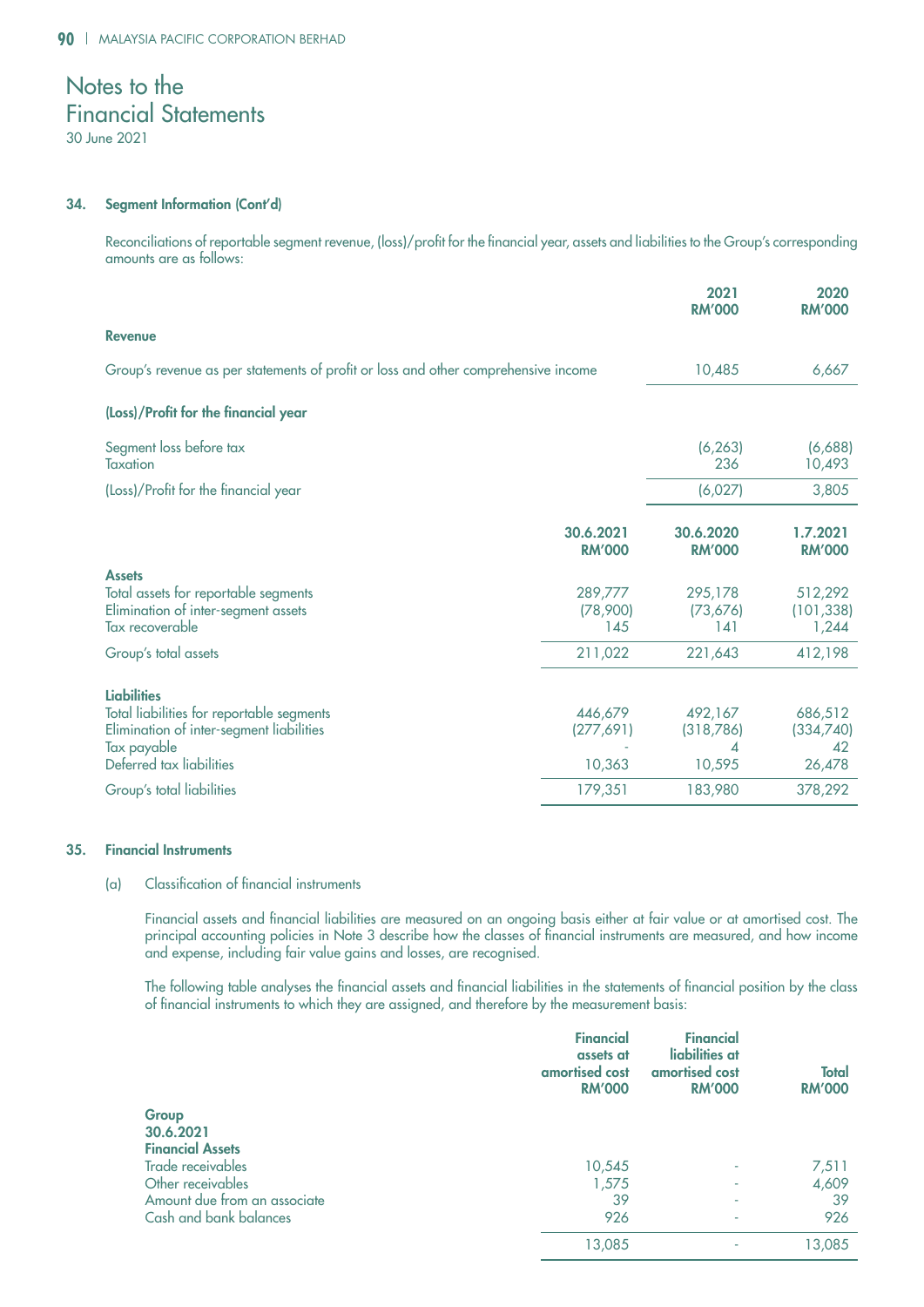#### 35. Financial Instruments (Cont'd)

### (a) Classification of financial instruments (Cont'd)

The following table analyses the financial assets and financial liabilities in the statements of financial position by the class of financial instruments to which they are assigned, and therefore by the measurement basis: (Cont'd)

|                                                                                                    | <b>Financial</b><br>assets at<br>amortised cost<br><b>RM'000</b> | <b>Financial</b><br>liabilities at<br>amortised cost<br><b>RM'000</b> | <b>Total</b><br><b>RM'000</b> |
|----------------------------------------------------------------------------------------------------|------------------------------------------------------------------|-----------------------------------------------------------------------|-------------------------------|
| Group<br>30.6.2021<br><b>Financial Liabilities</b>                                                 |                                                                  |                                                                       |                               |
| Trade payables<br>Other payables<br>Lease liabilities                                              |                                                                  | 1,122<br>166,807<br>1,059                                             | 1,122<br>166,807<br>1,059     |
|                                                                                                    |                                                                  | 168,988                                                               | 168,988                       |
| 30.6.2020<br><b>Financial Assets</b>                                                               |                                                                  |                                                                       |                               |
| Trade receivables                                                                                  | 12,917                                                           |                                                                       | 12,917                        |
| Other receivables                                                                                  | 1,121                                                            |                                                                       | 1,121                         |
| Amount due from an associate                                                                       | 21                                                               |                                                                       | 21                            |
| Cash and bank balances                                                                             | 9,110                                                            |                                                                       | 9,110                         |
|                                                                                                    | 23,169                                                           | ÷,                                                                    | 23,169                        |
| 30.6.2020<br><b>Financial Liabilities</b><br>Trade payables<br>Other payables<br>Lease liabilities |                                                                  | 846<br>171,534<br>1,001                                               | 846<br>171,534<br>1,001       |
|                                                                                                    |                                                                  | 173,381                                                               | 173,381                       |
| 1.7.2019<br><b>Financial Assets</b>                                                                |                                                                  |                                                                       |                               |
| Trade receivables                                                                                  | 8,075                                                            |                                                                       | 8,075                         |
| Other receivables<br>Amount due from an associate                                                  | 9,937<br>21                                                      |                                                                       | 9,937<br>21                   |
| Cash and bank balances                                                                             | 3,752                                                            |                                                                       | 3,752                         |
|                                                                                                    | 21,785                                                           | J.                                                                    | 21,785                        |
| <b>Financial Liabilities</b>                                                                       |                                                                  |                                                                       |                               |
| Trade payables                                                                                     |                                                                  | 727                                                                   | 727                           |
| Other payables                                                                                     |                                                                  | 206,920                                                               | 206,920                       |
| <b>Bank borrowings</b>                                                                             |                                                                  | 144,125                                                               | 144,125                       |
|                                                                                                    |                                                                  | 351,772                                                               | 351,772                       |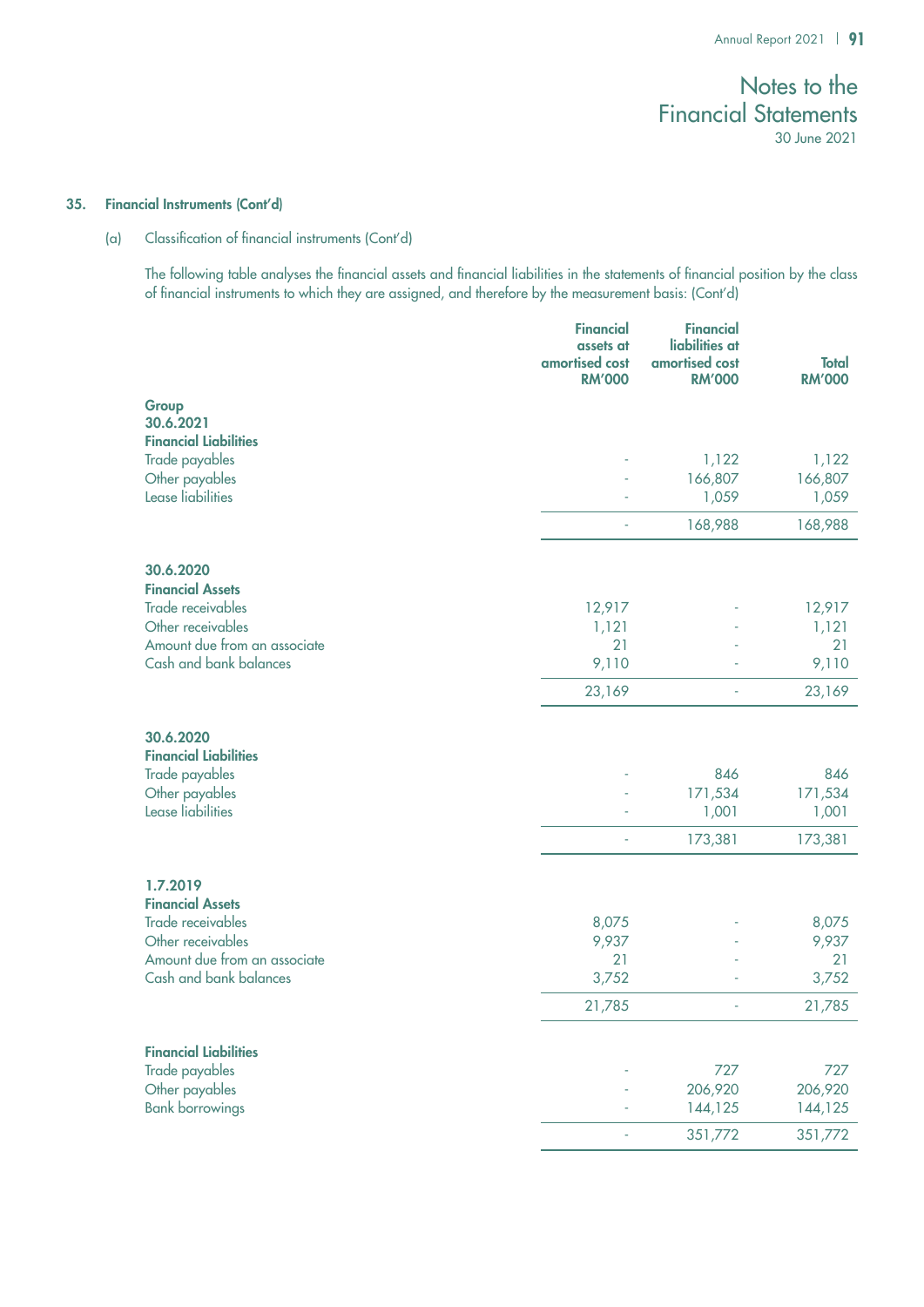### 35. Financial Instruments (Cont'd)

### (a) Classification of financial instruments (Cont'd)

The following table analyses the financial assets and financial liabilities in the statements of financial position by the class of financial instruments to which they are assigned, and therefore by the measurement basis: (Cont'd)

|                                                                                     | <b>Financial</b><br>assets at<br>amortised cost<br><b>RM'000</b> | <b>Financial</b><br>liabilities at<br>amortised cost<br><b>RM'000</b> | <b>Total</b><br><b>RM'000</b> |
|-------------------------------------------------------------------------------------|------------------------------------------------------------------|-----------------------------------------------------------------------|-------------------------------|
| <b>Company</b><br>30.6.2021<br><b>Financial Assets</b>                              |                                                                  |                                                                       |                               |
| Other receivables<br>Amount due from subsidiary companies<br>Cash and bank balances | 1,081<br>74,695<br>125                                           |                                                                       | 1,081<br>74,695<br>125        |
|                                                                                     | 75,901                                                           |                                                                       | 75,901                        |
| <b>Financial Liabilities</b><br>Other payables                                      |                                                                  | 44,859                                                                | 44,859                        |
| Amount due to subsidiary companies<br>Lease liabilities                             |                                                                  | 21,558<br>509                                                         | 21,558<br>509                 |
|                                                                                     | $\overline{a}$                                                   | 66,926                                                                | 66,926                        |
| 30.6.2020<br><b>Financial Assets</b>                                                |                                                                  |                                                                       |                               |
| Other receivables<br>Amount due from subsidiary companies<br>Cash and bank balances | 1,077<br>45,570<br>8,615                                         |                                                                       | 1,077<br>45,570<br>8,615      |
|                                                                                     | 55,262                                                           | L,                                                                    | 55,262                        |
| 30.6.2020<br><b>Financial Liabilities</b>                                           |                                                                  |                                                                       |                               |
| Other payables<br>Amount due to subsidiary companies<br>Lease liabilities           |                                                                  | 42,129<br>22,270<br>684                                               | 42,129<br>22,270<br>684       |
|                                                                                     | ä,                                                               | 65,083                                                                | 65,083                        |
| 1.7.2019<br><b>Financial Assets</b>                                                 |                                                                  |                                                                       |                               |
| Trade receivables<br>Other receivables                                              | 37<br>9,800                                                      |                                                                       | 37<br>9,800                   |
| Amount due from subsidiary companies<br>Cash and bank balances                      | 57,138<br>2,032                                                  |                                                                       | 57,138<br>2,032               |
|                                                                                     | 69,007                                                           |                                                                       | 69,007                        |
| <b>Financial Liabilities</b>                                                        |                                                                  |                                                                       |                               |
| Other payables<br>Amount due to subsidiary companies                                |                                                                  | 82,732<br>24,264                                                      | 82,732<br>24,264              |
| Lease liabilities                                                                   |                                                                  | 143,741                                                               | 143,741                       |
|                                                                                     |                                                                  | 250,737                                                               | 250,737                       |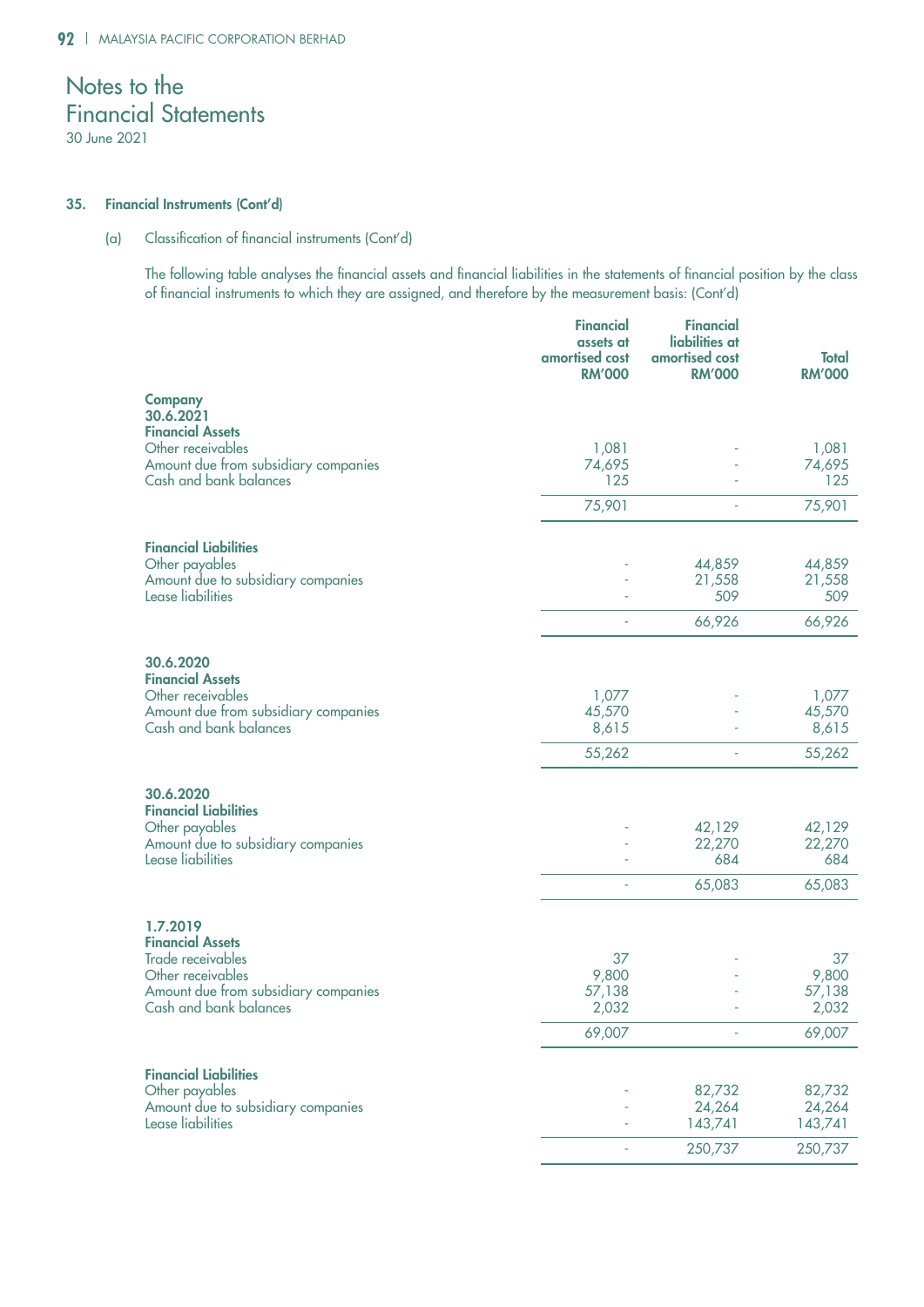#### 35. Financial Instruments (Cont'd)

(b) Financial risk management objectives and policies

The Group's financial risk management policy is to ensure that adequate financial resources are available for the development of the Group's operations whilst managing its credit, liquidity, foreign currency and interest rate risks. The Group operates within clearly defined guidelines that are approved by the Board and the Group's policy is not to engage in speculative transactions.

The following sections provide details regarding the Group's exposure to the abovementioned financial risks and the objectives, policies and processes for the management of these risks.

(i) Credit risk

Credit risk is the risk of a financial loss to the Group if a customer or counterparty to a financial instrument fails to meet its contractual obligations. The Group's exposure to credit risk arises principally from its receivables from customers, amount due from an associate and deposits with banks. The Company's exposure to credit risk arises principally from receivables from customers, amount due from subsidiary companies and deposits with banks. There are no significant changes as compared to prior years.

The Group has adopted a policy of only dealing with creditworthy counterparties. Management has a credit policy in place to control credit risk by dealing with creditworthy counterparties and deposit with banks with good credit rating. The exposure to credit risk is monitored on an ongoing basis and action will be taken for long outstanding debts.

The Company provides unsecured advances to subsidiary companies. The Company monitors on an ongoing basis the results of the subsidiary companies and repayments made by the subsidiary companies.

At each reporting date, the Group and the Company assess whether any of the receivables are credit impaired.

The gross carrying amounts of credit impaired receivables are written off (either partial or full) when there is no realistic prospect of recovery. This is generally the case when the Group or the Company determines that the debtor does not have assets or sources of income that could generate sufficient cash flows to repay the amounts subject to the write-off. Nevertheless, receivables that are written off could still be subject to enforcement activities.

The carrying amounts of the financial assets recorded on the statements of financial position at the end of the reporting period represents the Group's and the Company's maximum exposure to credit risk.

The Group has no significant concentration of credit risk except as disclosed in Note 9. The Company has no significant concentration of credit risks except for advances to its subsidiary companies where risks of default have been assessed to be low.

(ii) Liquidity risk

Liquidity risk refers to the risk that the Group or the Company will encounter difficulty in meeting its financial obligations as they fall due. The Group's and the Company's exposure to liquidity risk arises principally from mismatches of the maturities of financial assets and liabilities.

The Group's and the Company's funding requirements and liquidity risk are managed with the objective of meeting business obligations on a timely basis. The Group finances its liquidity through internally generated cash flows and minimises liquidity risk by keeping committed credit lines available.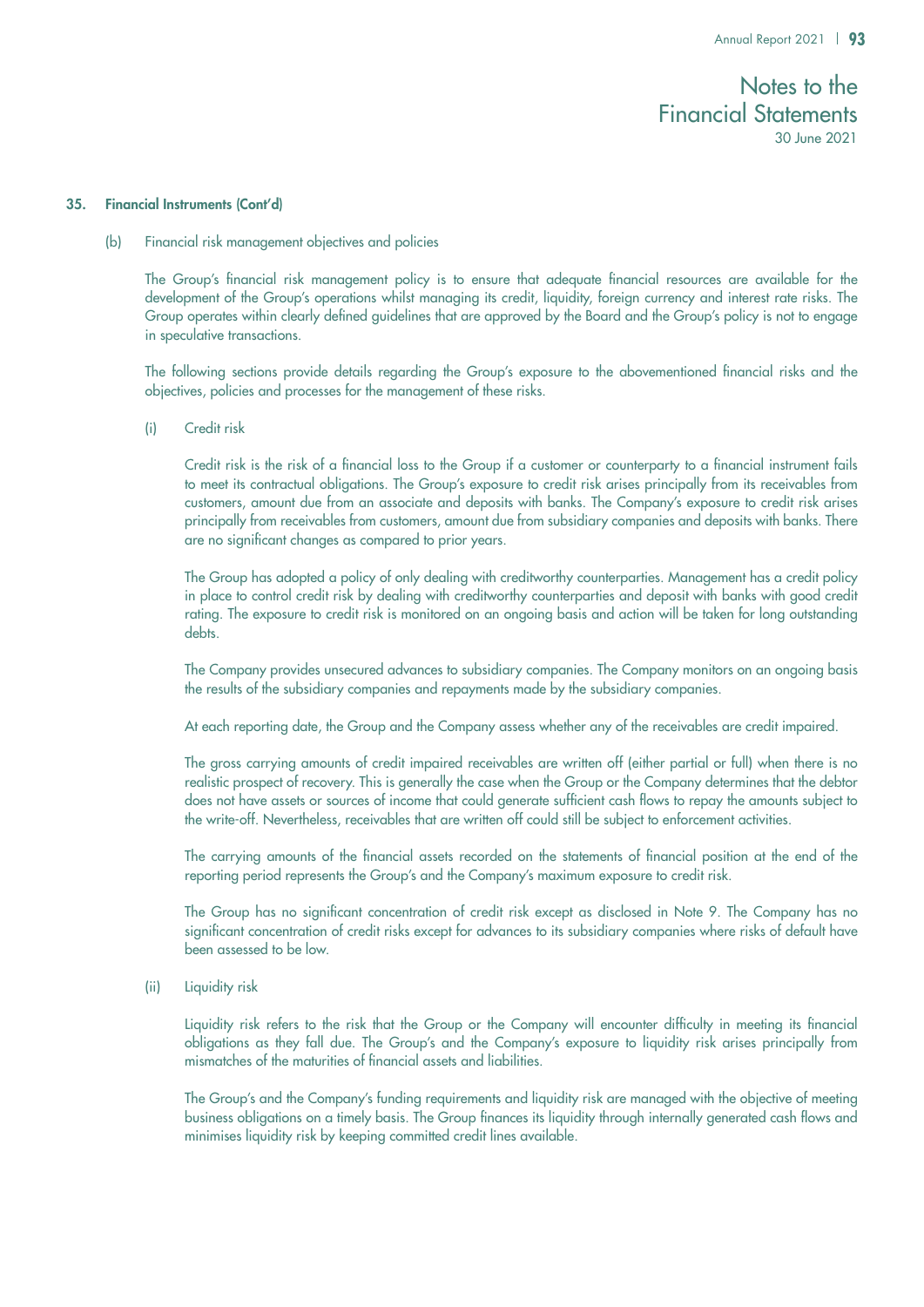### 35. Financial Instruments (Cont'd)

### (b) Financial risk management objectives and policies (Cont'd)

### (ii) Liquidity risk (Cont'd)

The following table analyses the remaining contractual maturity for financial liabilities. The tables have been drawn up based on the undiscounted cash flows of financial liabilities based on the earliest date on which the Group and the Company can be required to pay.

|                                             | On demand     |               |               | <b>Total</b>  | <b>Total</b>  |
|---------------------------------------------|---------------|---------------|---------------|---------------|---------------|
|                                             | or within     | $1$ to $2$    | $2$ to $5$    | contractual   | carrying      |
|                                             | 1 year        | years         | years         | cash flows    | amount        |
|                                             | <b>RM'000</b> | <b>RM'000</b> | <b>RM'000</b> | <b>RM'000</b> | <b>RM'000</b> |
| Group                                       |               |               |               |               |               |
| 30.6.2021                                   |               |               |               |               |               |
| <b>Non-derivative financial liabilities</b> |               |               |               |               |               |
|                                             |               |               |               |               |               |
| Trade payables                              | 1,122         |               |               | 1,122         | 1,122         |
| Other payables                              | 166,807       |               |               | 166,807       | 166,807       |
| Lease liabilities                           | 426           | 396           | 328           | 1,150         | 1,059         |
|                                             | 168,355       | 396           | 328           | 169,079       | 168,988       |
| 30.6.2020                                   |               |               |               |               |               |
| <b>Non-derivative financial liabilities</b> |               |               |               |               |               |
|                                             |               |               |               |               |               |
| Trade payables                              | 846           |               |               | 846           | 846           |
| Other payables                              | 171,534       |               |               | 171,534       | 171,534       |
| Lease liabilities                           | 334           | 334           | 430           | 1,098         | 1,001         |
|                                             | 172,714       | 334           | 430           | 173,478       | 173,381       |
|                                             |               |               |               |               |               |
| 1.7.2019                                    |               |               |               |               |               |
| <b>Non-derivative financial liabilities</b> |               |               |               |               |               |
| Trade payables                              | 727           |               |               | 727           | 727           |
| Other payables                              | 197,005       | 9,915         |               | 206,920       | 206,920       |
| Revolving credit                            | 50,695        |               |               | 50,695        | 50,695        |
| Finance lease liabilities                   | 84            | 84            | 262           | 430           | 384           |
| <b>Bank</b> overdrafts                      | 93,046        |               |               | 93,046        | 93,046        |
|                                             |               |               |               |               |               |
|                                             | 341,557       | 9,999         | 262           | 351,818       | 351,772       |
| <b>Company</b>                              |               |               |               |               |               |
| 30.6.2021                                   |               |               |               |               |               |
| <b>Non-derivative financial liabilities</b> |               |               |               |               |               |
| Other payables                              | 44,859        |               |               | 44,859        | 44,859        |
| Amount due to subsidiary companies          | 21,558        |               |               | 21,558        | 21,558        |
| Lease liabilities                           | 260           | 262           | 22            | 544           | 509           |
|                                             |               |               |               |               |               |
|                                             | 66,677        | 262           | 22            | 66,961        | 66,926        |
|                                             |               |               |               |               |               |
| 30.6.2020                                   |               |               |               |               |               |
| <b>Non-derivative financial liabilities</b> |               |               |               |               |               |
| Other payables                              | 42,129        |               |               | 42,129        | 42,129        |
| Amount due to subsidiary companies          | 22,270        |               |               | 22,270        | 22,270        |
| Lease liabilities                           | 249           | 249           | 252           | 750           | 684           |
|                                             | 64,648        | 249           | 252           | 65,149        | 65,083        |
|                                             |               |               |               |               |               |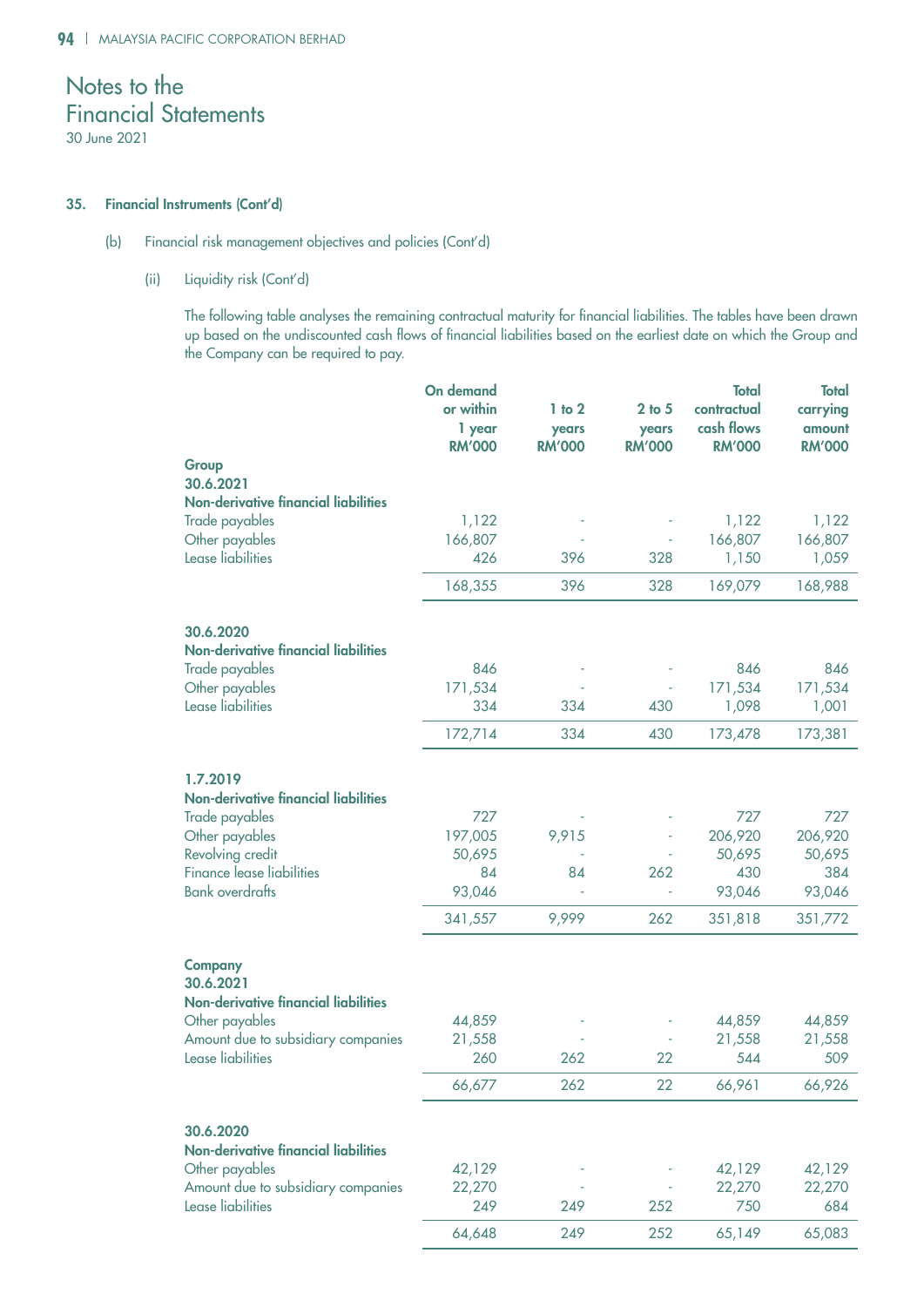#### 35. Financial Instruments (Cont'd)

- (b) Financial risk management objectives and policies (Cont'd)
	- (ii) Liquidity risk (Cont'd)

The following table analyses the remaining contractual maturity for financial liabilities. The tables have been drawn up based on the undiscounted cash flows of financial liabilities based on the earliest date on which the Group and the Company can be required to pay. (Cont'd)

|                                      | On demand<br>or within<br>1 year<br><b>RM'000</b> | $1$ to $2$<br><b>years</b><br><b>RM'000</b> | $2$ to $5$<br>years<br><b>RM'000</b> | Total<br>contractual<br>cash flows<br><b>RM'000</b> | <b>Total</b><br>carrying<br>amount<br><b>RM'000</b> |
|--------------------------------------|---------------------------------------------------|---------------------------------------------|--------------------------------------|-----------------------------------------------------|-----------------------------------------------------|
| <b>Company</b>                       |                                                   |                                             |                                      |                                                     |                                                     |
| 1.7.2019                             |                                                   |                                             |                                      |                                                     |                                                     |
| Non-derivative financial liabilities |                                                   |                                             |                                      |                                                     |                                                     |
| Other payables                       | 72,817                                            | 9.915                                       | ٠                                    | 82,732                                              | 82,732                                              |
| Amount due to subsidiary companies   | 24,264                                            | ٠                                           | ٠                                    | 24,264                                              | 24,264                                              |
| Revolving credit                     | 50,695                                            | ٠                                           | ٠                                    | 50,695                                              | 50,695                                              |
| <b>Bank overdrafts</b>               | 93,046                                            | ٠                                           | ٠                                    | 93.046                                              | 93,046                                              |
|                                      | 240,822                                           | 9,915                                       | ۰                                    | 250,737                                             | 250,737                                             |

### (iii) Market risks

### (a) Foreign currency risk

The Group is exposed to foreign currency risk on transactions and balances that are denominated in foreign currency. The currency giving rise to this risk is primarily Hong Kong Dollar (HKD).

The Group has not entered into any derivative instruments for hedging or trading purposes as the net exposure to foreign currency risk is not significant. Where possible, the Group will apply natural hedging by selling and purchasing in the same currency. However, the exposure to foreign currency risk is monitored from time to time by management.

The carrying amounts of the Group's foreign currency denominated monetary assets and monetary liabilities at the end of the reporting period are as follows:

|                                              | <b>Denominated</b><br>in HKD<br><b>RM'000</b> | <b>Total</b><br><b>RM'000</b> |
|----------------------------------------------|-----------------------------------------------|-------------------------------|
| Group<br>30.6.2021<br>Cash and bank balances | 16                                            | 16                            |
| 30.6.2020<br>Cash and bank balances          | 18                                            | 18                            |
| 1.7.2019<br>Cash and bank balances           | 19                                            | 19                            |

### Foreign currency sensitivity analysis

The exposure of currency risk of an entity in the Group which does not have RM as its functional currency is not material and hence, sensitivity analysis is not presented.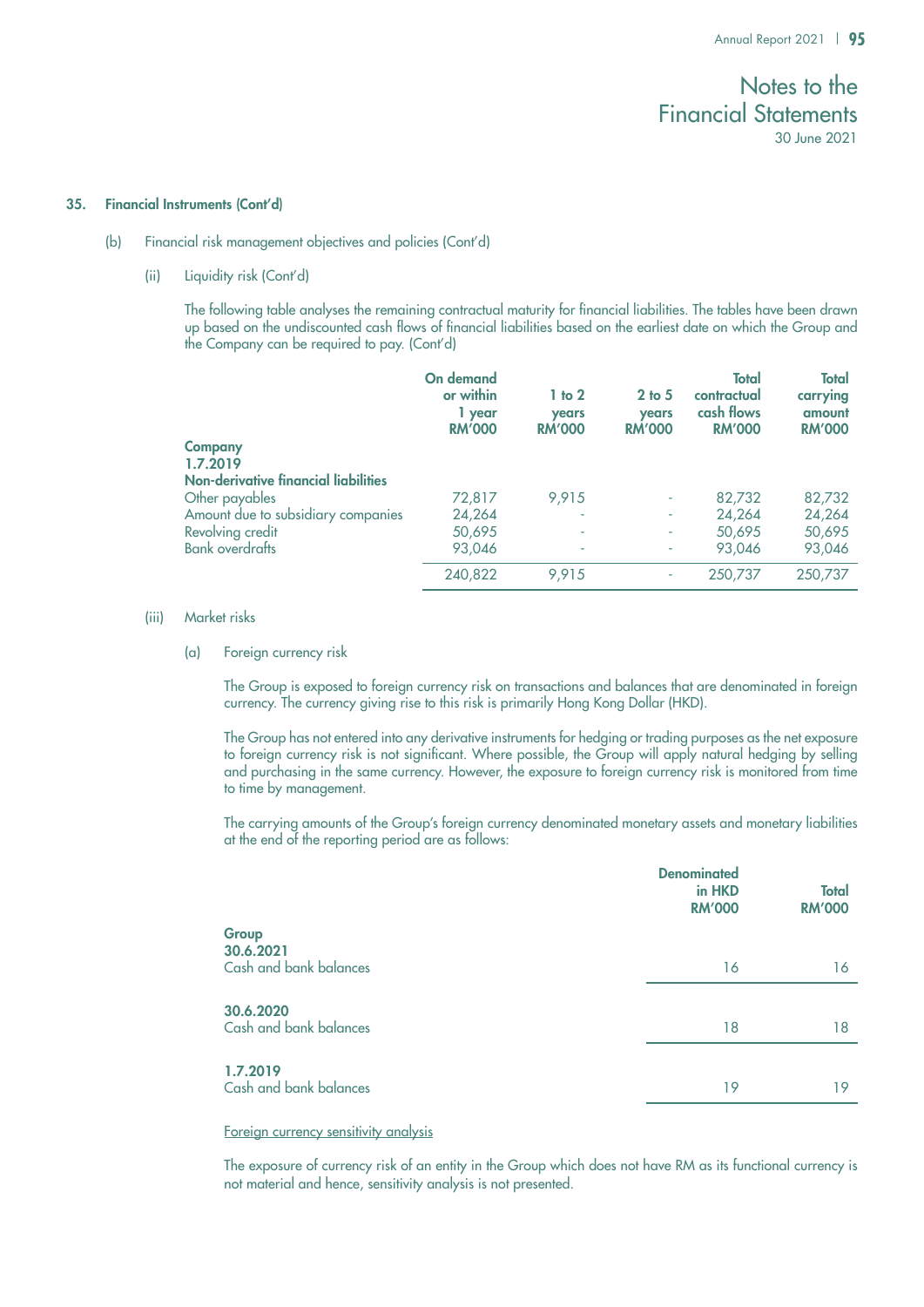#### 35. Financial Instruments (Cont'd)

- (b) Financial risk management objectives and policies (Cont'd)
	- (iii) Market risks (Cont'd)
		- (b) Interest rate risk

Interest rate risk is the risk that the fair value or future cash flows of the financial instruments of the Group and of the Company would fluctuate because of changes in market interest rates.

The Group's income and operating cash flows are substantially independent of changes in market interest rates. Interest rate exposure arises from the Group's borrowings and creditors and it is managed through effective negotiation with financial institutions for best available rates. The Group does not use derivative financial instruments to hedge its risk.

The carrying amounts of the Group's and the Company's financial instruments that are exposed to interest rate risk is as follows:

|                                                                              | 30.6.2021<br><b>RM'000</b> | 30.6.2020<br><b>RM'000</b> | 1.7.2019<br><b>RM'000</b> |
|------------------------------------------------------------------------------|----------------------------|----------------------------|---------------------------|
| Group<br><b>Fixed rate instruments</b><br><b>Financial liabilities</b>       |                            |                            |                           |
| <b>Finance lease liabilities</b><br>Lease liabilities                        | 1,059                      | 1,001                      | 384                       |
|                                                                              | 1,059                      | 1,001                      | 384                       |
| <b>Floating rate instruments</b><br><b>Financial liabilities</b>             |                            |                            |                           |
| Revolving credit<br><b>Bank overdrafts</b>                                   |                            |                            | 50,695<br>93,046          |
|                                                                              |                            |                            | 143,741                   |
| <b>Company</b><br><b>Fixed rate instrument</b><br><b>Financial liability</b> |                            |                            |                           |
| Lease liabilities                                                            | 509                        | 684                        |                           |
| <b>Floating rate instruments</b><br><b>Financial liabilities</b>             |                            |                            |                           |
| Revolving credit<br><b>Bank overdrafts</b>                                   |                            |                            | 50,695<br>93,046          |
|                                                                              |                            |                            | 143,741                   |

### Interest rate sensitivity analysis

The Group and the Company do not account for any fixed rate financial liabilities at fair value through profit or loss. Therefore, a change in interest rates at the end of the reporting period would not affect profit or loss.

A change in 0.25% interest rate at the end of the reporting period would have increased/decreased the Group's and the Company's loss before tax by RMNil and RMNil (30.6.2020: RMNil and RMNil; 1.7.2019: RM359,000 and RM359,000) respectively, arising mainly as a result of higher/lower interest expense on floating rate loans and borrowings. This analysis assumes that all other variables remain constant. The assumed movement in basis points for interest rate sensitivity analysis is based on the currently observable market environment.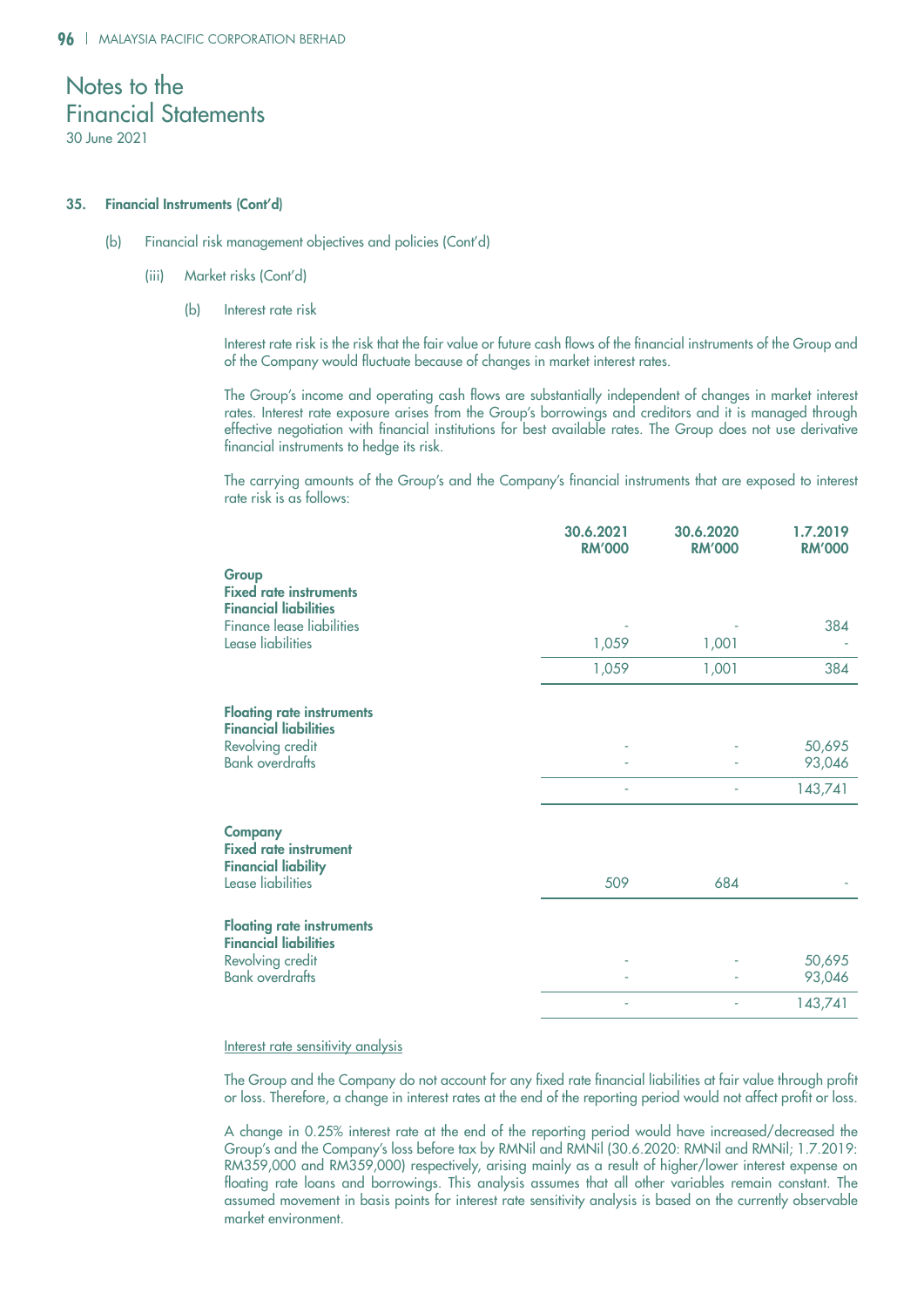#### 35. Financial Instruments (Cont'd)

(c) Fair value of financial instruments

The carrying amounts of short-term receivables and payables and cash and cash equivalents approximate their fair value due to relatively short-term nature of these financial instruments and insignificant impact of discounting.

The carrying amount of long-term floating rate loans and borrowings approximately their fair value as the loans and borrowings will be re-priced to market interest rate on or near reporting date.

It was not practicable to estimate the fair value of investment in unquoted equity due to the lack of comparable quoted prices in an active market and the fair value cannot be reliably measured.

The table below analyses financial instruments not carried at fair value for which fair value is disclosed, together with their carrying amounts shown in the statements of financial position.

|                                                               |                          | <b>Fair value of financial instruments</b><br>not carried at fair value |                          |               |
|---------------------------------------------------------------|--------------------------|-------------------------------------------------------------------------|--------------------------|---------------|
|                                                               | Level 1<br><b>RM'000</b> | Level 2<br><b>RM'000</b>                                                | Level 3<br><b>RM'000</b> | <b>RM'000</b> |
| Group<br>1.7.2019<br><b>Financial liability (Non-current)</b> |                          |                                                                         |                          |               |
| Finance lease liabilities                                     |                          | 264                                                                     | ٠                        | 316           |

### Transfer between levels of fair value hierarchy

There is no transfer between levels of fair value hierarchy in the previous financial year.

### 36. Capital Management

The Group's and the Company's objectives when managing capital are to safeguard the Group's and the Company's ability to continue as a going concern in order to provide returns for shareholders and benefits for other stakeholders and to maintain an optimal capital structure to reduce the cost of capital.

In order to maintain or adjust the capital structure, the Group and the Company may adjust the amount of dividends paid to shareholders, return capital to shareholders, issue new shares or sell assets to reduce debt.

The Group and the Company monitor capital using gearing ratio, which is the net debt divided by total equity. The Group's and the Company's policy is to maintain a prudent level of gearing ratio that complies with debt covenants and regulatory requirements.

The gearing ratios at the end of the reporting period are as follows:

|                                             | 30.6.2021<br><b>RM'000</b> | Group<br>30.6.2020<br><b>RM'000</b> | 1.7.2019<br><b>RM'000</b> |
|---------------------------------------------|----------------------------|-------------------------------------|---------------------------|
| Loans and borrowings<br>Lease liabilities   | 1,059                      | 1,001                               | 144,125                   |
| Total debts<br>Less: Cash and bank balances | 1,059<br>(926)             | 1,001<br>(9,110)                    | 144,125<br>(3,752)        |
| Net debt/(cash)                             | 133                        | (8,109)                             | 140,373                   |
| Total equity                                | 31,671                     | 37,663                              | 33,906                    |
| Gearing ratio (time)                        | 0.004                      | 米                                   | 4.14                      |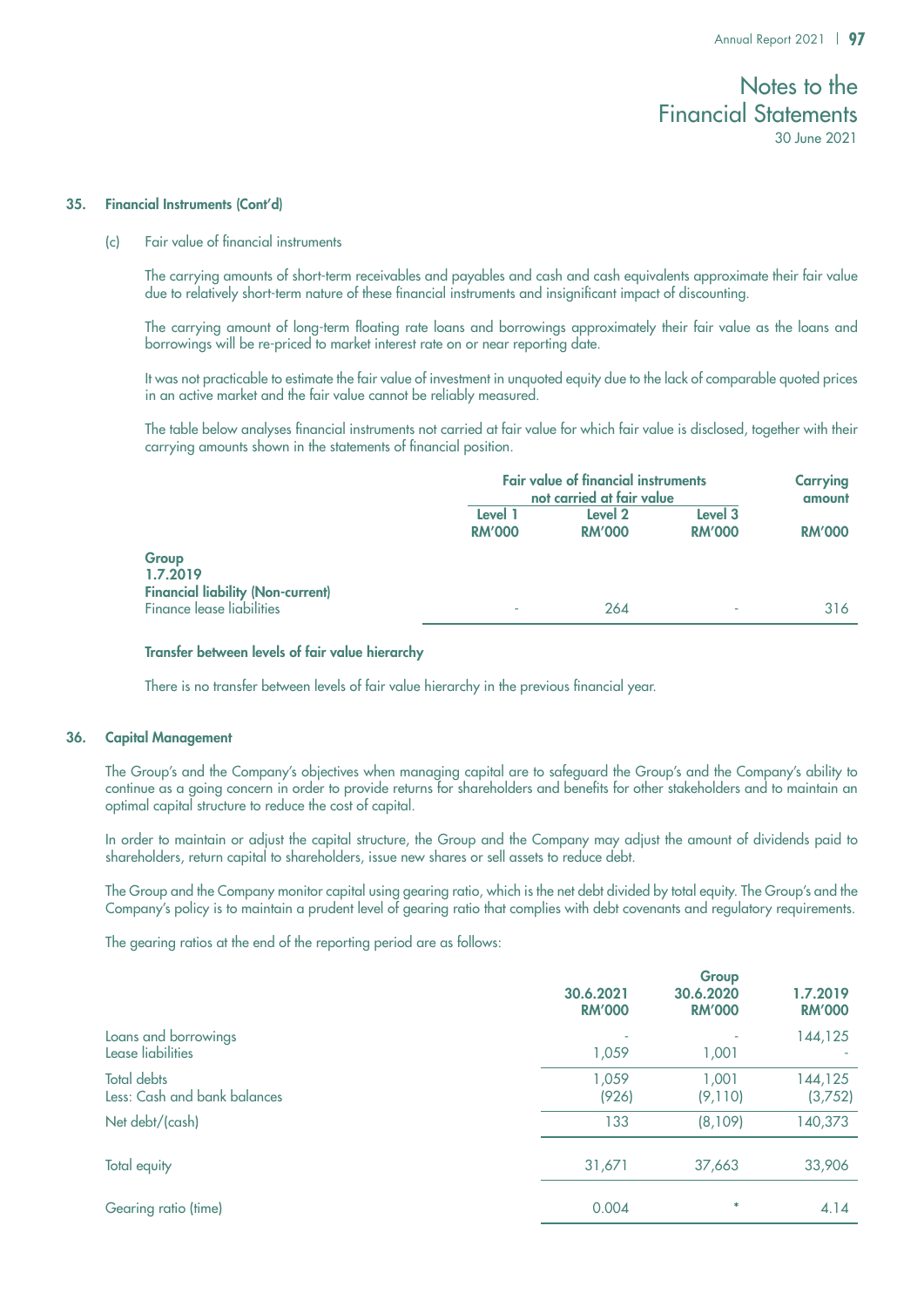30 June 2021

### 36. Capital Management (Cont'd)

The gearing ratios at the end of the reporting period are as follows: (Cont'd)

|                                                    | 30.6.2021<br><b>RM'000</b> | <b>Company</b><br>30.6.2020<br><b>RM'000</b> | 1.7.2019<br><b>RM'000</b> |
|----------------------------------------------------|----------------------------|----------------------------------------------|---------------------------|
| Loans and borrowings<br>Lease liabilities          | 509                        | 684                                          | 143,741                   |
| <b>Total debts</b><br>Less: Cash and bank balances | 509<br>(125)               | 684<br>(8,615)                               | 143,741<br>(2,032)        |
| Net debt/(cash)                                    | 384                        | (7,931)                                      | 141,709                   |
| Total equity                                       | 9,749                      | (904)                                        | (9, 877)                  |
| Gearing ratio (time)                               | 0.04                       | #                                            | #                         |

The gearing ratio is not presented as the Group and the Company is in net cash position.

The gearing ratio may not provide a meaningful indicator of the risk of borrowings.

There were no changes in the Group's and the Company's approach to capital management during the financial year.

As disclosed in 2(c), on 29 July 2021, the Company has obtained approval from Bursa Securities for extension of time up to 31 December 2021 for the Company to submit its proposed regularisation plan to the regulatory authorities.

### 37. Significant and Subsequent Events

(a) On 11 March 2020, the World Health Organisation declared the Coronavirus ("Covid-19") outbreak as a pandemic in recognition of its rapid spread across the globe. On 16 March 2020, the Malaysian Government has imposed several levels of Movement Control Order ("MCO") starting from 18 March 2020 to curb the spread of the Covid-19 outbreak in Malaysia. The Covid-19 outbreak also resulted in travel restriction, lockdown, social distancing and other precautionary measures imposed in various countries.

As at the date of the financial statements are authorised for issuance, the Covid-19 situation is still evolving and unpredictable. As a result, it is not practicable for the Group and the Company to estimate the financial effect on their financial positions, results of operations or cash flows in the next financial year to be disclosed in the financial statements as impact assessment of the Covid-19 pandemic is a continuing process.

The Group and the Company will continuously monitor the impact of Covid-19 on their operations and their financial performances. The Group and the Company will also be taking appropriate and timely measures to minimise the potential impact of the outbreak on the Group's and the Company's operation.

(b) TA Securities Holdings Berhad had on 29 July 2021 submitted to Bursa Securities an application for further extension of time up to 31 December 2021 for the Company to make the requisite announcement and submit the regularisation plan. On 29 July 2021, Bursa Securities had approved the application for an extension of time up to 31 December 2021 for the Company to submit its proposed regularisation plan to the regulatory authorities.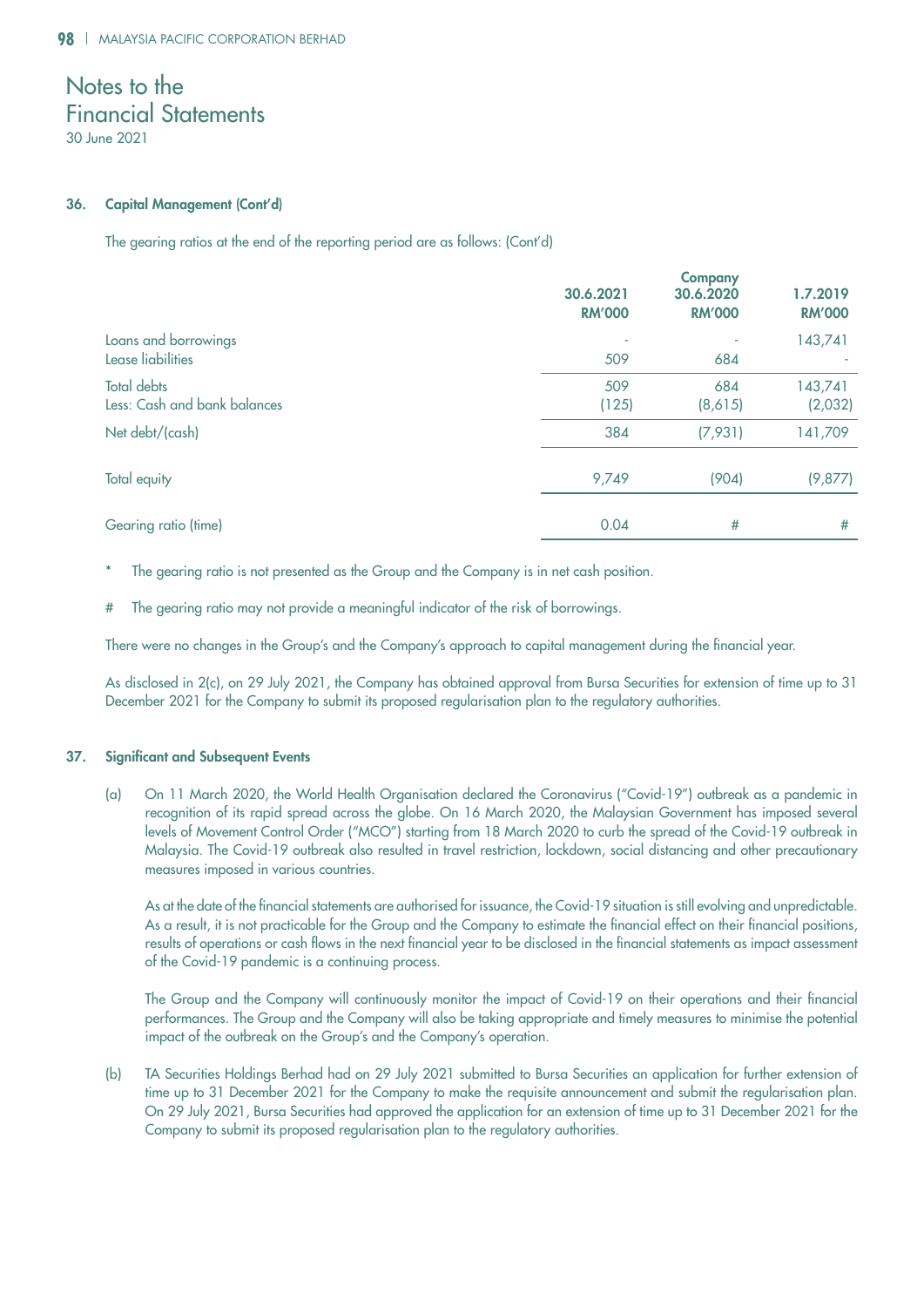### 38. Effects on Adoption of the Agenda Decision

The effects on adoption of the Agenda Decision on the statements of the financial position of the Group are summarised as follows:

|                                                                                   | As previously<br>stated<br><b>RM'000</b> | <b>Effect on</b><br>adoption of<br>the Agenda<br><b>Decision</b><br><b>RM'000</b> | As<br>restated<br><b>RM'000</b> |
|-----------------------------------------------------------------------------------|------------------------------------------|-----------------------------------------------------------------------------------|---------------------------------|
| 1.7.2019<br><b>Statements of Financial Position</b><br><b>Non-current assets</b>  |                                          |                                                                                   |                                 |
| Inventories                                                                       | 217,719                                  | (26, 482)                                                                         | 191,237                         |
| <b>Current assets</b><br>Inventories                                              | 6,806                                    | (848)                                                                             | 5,958                           |
| <b>Equity</b><br><b>Accumulated losses</b>                                        | (227,906)                                | (20, 772)                                                                         | (248, 678)                      |
| <b>Non-current liabilities</b><br>Deferred tax liabilities                        | 17,153                                   | (6, 558)                                                                          | 10,595                          |
| 30.6.2020<br><b>Statements of Financial Position</b><br><b>Non-current assets</b> |                                          |                                                                                   |                                 |
| Inventories                                                                       | 217,761                                  | (26, 482)                                                                         | 191,279                         |
| <b>Current assets</b>                                                             |                                          |                                                                                   |                                 |
| Inventories                                                                       | 8,935                                    | (1, 107)                                                                          | 7,828                           |
| <b>Equity</b><br><b>Accumulated losses</b>                                        | (231, 511)                               | (20,969)                                                                          | (252, 480)                      |
| <b>Non-current liabilities</b><br>Deferred tax liabilities                        | 33,098                                   | (6,620)                                                                           | 26,478                          |

The effects on adoption of the Agenda Decision on the statements of the profit or loss and other comprehensive income of the Group are summarised as follows:

|                                                                                     | As previously<br>stated<br><b>RM'000</b> | <b>Effect on</b><br>adoption of<br>the Agenda<br><b>Decision</b><br><b>RM'000</b> | As<br>restated<br><b>RM'000</b> |
|-------------------------------------------------------------------------------------|------------------------------------------|-----------------------------------------------------------------------------------|---------------------------------|
| 2020<br>Statements of Profit or Loss and Other Comprehesive Income<br>Cost of sales | (4, 462)                                 | 259                                                                               | (4, 203)                        |
| <b>Taxation</b>                                                                     | 10,555                                   | (62)                                                                              | 10,493                          |
| Profit for the financial year                                                       | 3,608                                    | 197                                                                               | 3,805                           |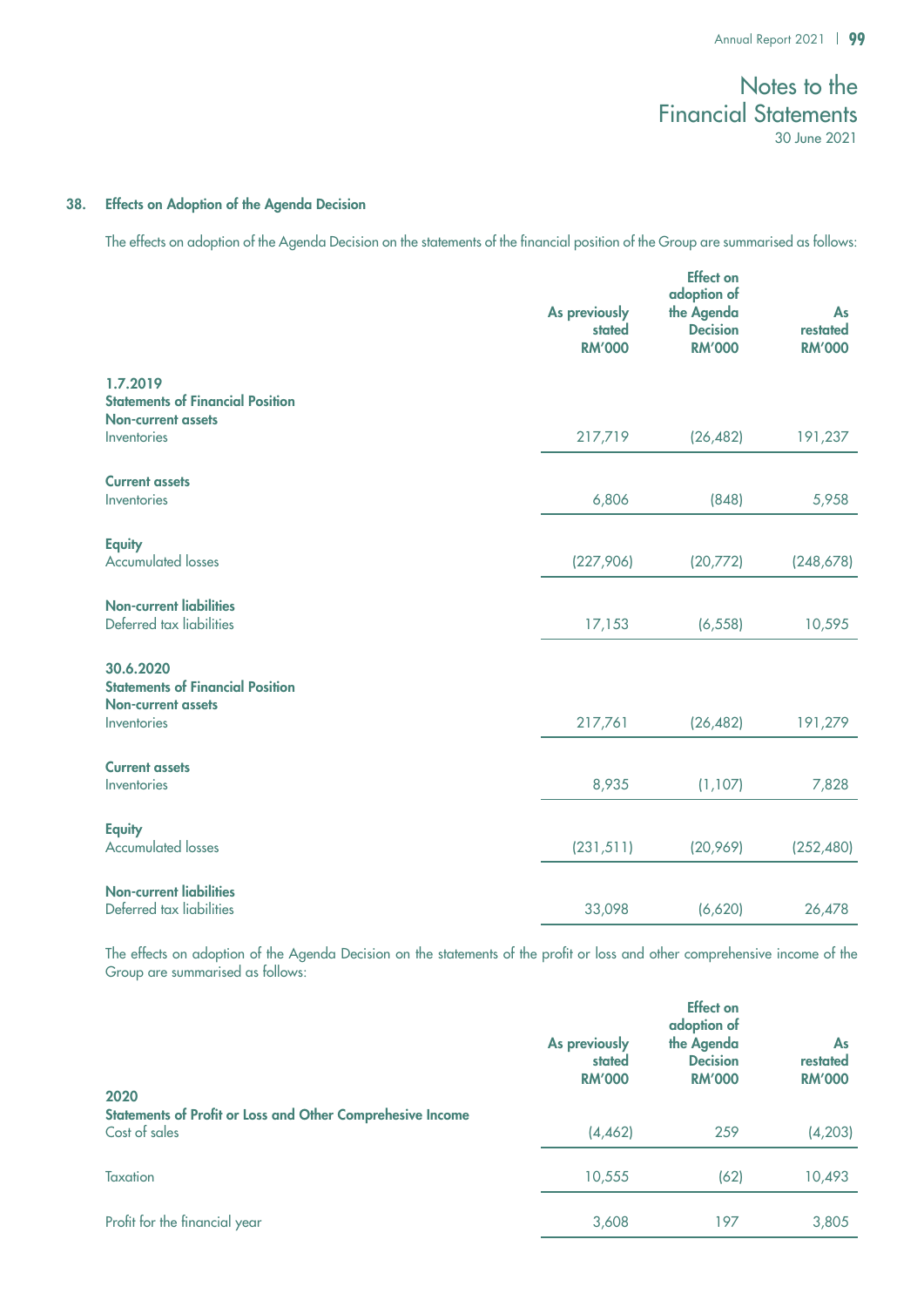### 38. Effects on Adoption of the Agenda Decision (Cont'd)

The effects on adoption of the Agenda Decision on the statements of the cash flows of the Group are summarised as follows:

| 2020                                                                                       | As previously<br>stated<br><b>RM'000</b> | <b>Effect on</b><br>adoption of<br>the Agenda<br><b>Decision</b><br><b>RM'000</b> | As<br>restated<br><b>RM'000</b> |
|--------------------------------------------------------------------------------------------|------------------------------------------|-----------------------------------------------------------------------------------|---------------------------------|
| <b>Statements of Cash Flows</b><br><b>Operating Activities</b><br>(Loss)/Profit before tax | (6, 947)                                 | 259                                                                               | (6,688)                         |
| <b>Adjustments for:</b><br>Changes in working capital:<br>Inventories                      | 2,171                                    | (259)                                                                             | 1,912                           |

## 39. Date of Authorisation for Issue of Financial Statements

The financial statements of the Group and of the Company for the financial year ended 30 June 2021 were authorised for issue in accordance with a resolution of the Directors on 15 October 2021.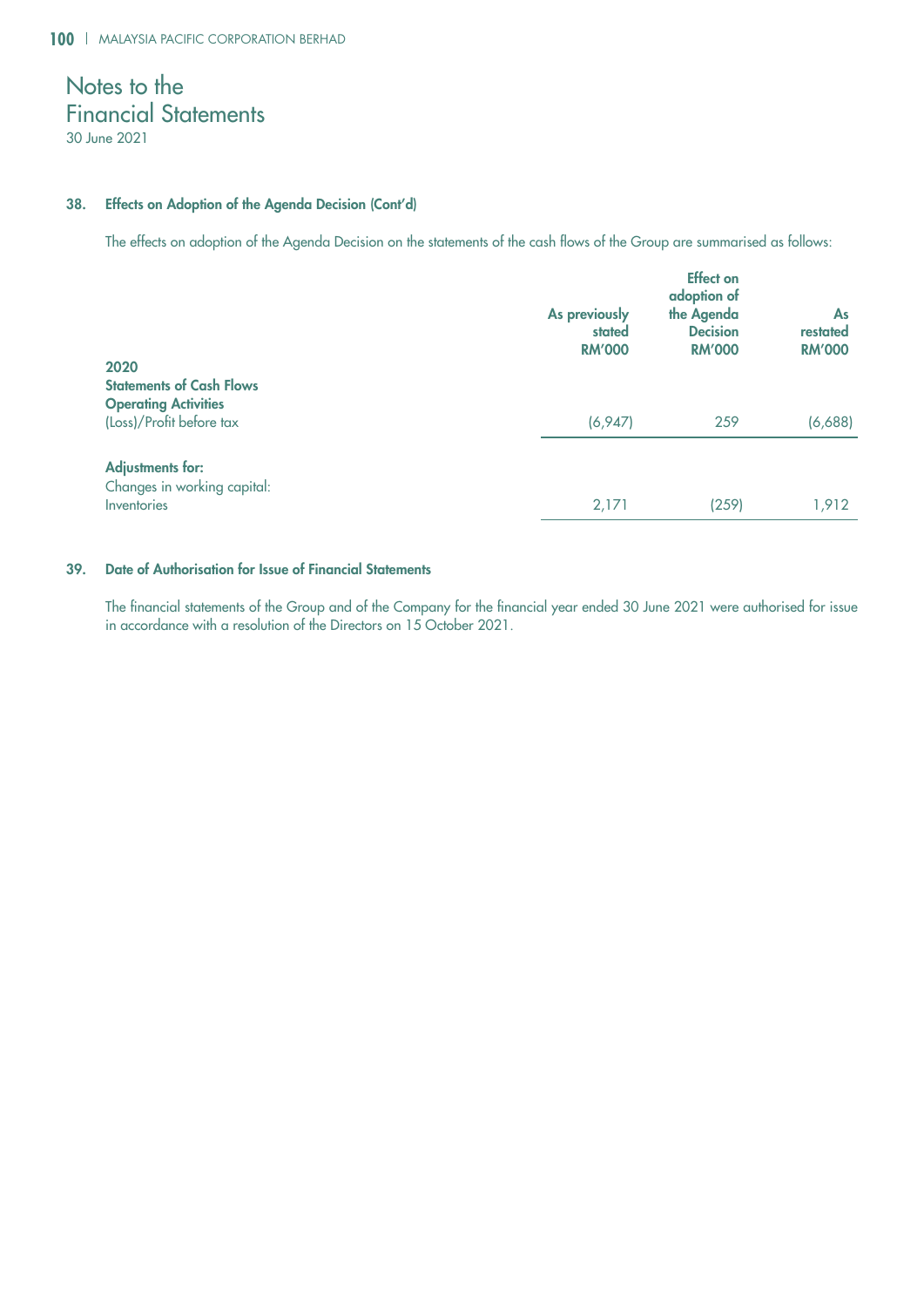# Properties Held by the Group

|                | <b>Tenure</b> | Location                                                                                                                                                                                                                                                                                                                                                                                                                                                                                                                                                    | <b>Approximately</b><br><b>Net</b><br>Lettable Area/<br><b>Land Area</b><br>(Acres) | <b>Net Carrying</b><br>Amount $@$<br>30 June 2021<br>(RM'000) | <b>Date</b><br>$\mathbf{f}$<br><b>Revaluation</b> |
|----------------|---------------|-------------------------------------------------------------------------------------------------------------------------------------------------------------------------------------------------------------------------------------------------------------------------------------------------------------------------------------------------------------------------------------------------------------------------------------------------------------------------------------------------------------------------------------------------------------|-------------------------------------------------------------------------------------|---------------------------------------------------------------|---------------------------------------------------|
| $\mathbf{1}$ . | Freehold      | Remaing Land & Development in the<br>Mukim Plentong, District of Johore Bahru,<br>State of Johor;<br>HS (D) 310469 GRN 293428, HS (D)<br>310468 GRN 293635, HS (D)<br>310467 GRN 293424, HS (D)<br>310464 GRN 293306, HS (D)<br>310463 GRN 293304, HS (D)<br>310465 GRN 293308, HS (D)<br>310466 GRN 293309, HS (D)<br>310461 GRN 293418, HS (D)<br>310462 HSD 310462, HS (D)<br>310460 GRN 293632, HS (D)<br>310459 GRN 293593, HS (D)<br>310458 GRN 293414, HS (D)<br>310448 GRN 293586, HS (D)<br>310450 GRN 293599, HS (D)<br>310443 GRN 293552, HS (D) | 407 Acres                                                                           | 196,637                                                       | 30-06-2021                                        |
|                |               | 309602 HSD 309602, HS (D)<br>310442 GRN 293582                                                                                                                                                                                                                                                                                                                                                                                                                                                                                                              |                                                                                     |                                                               |                                                   |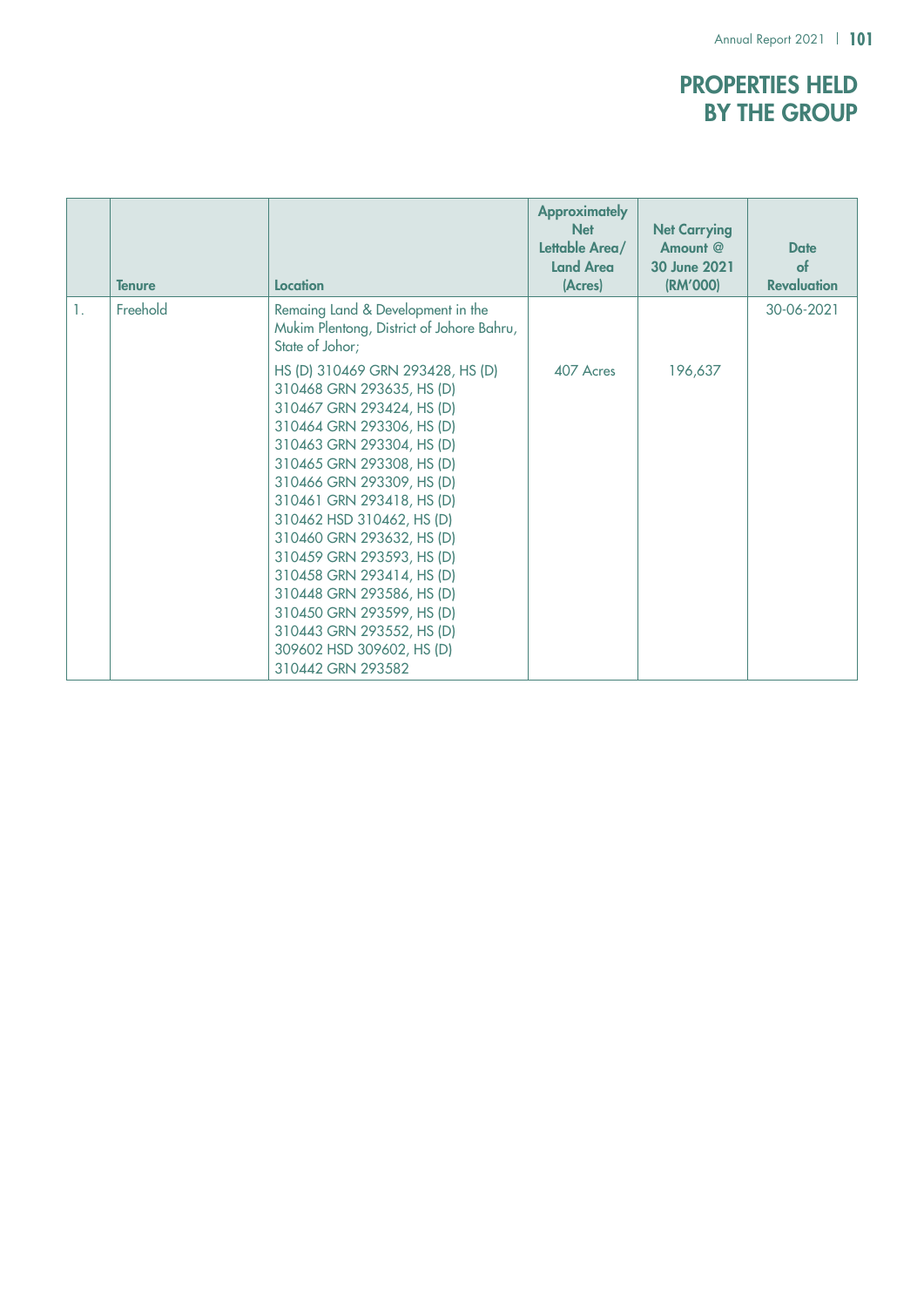# Analysis of **SHAREHOLDINGS**

| <b>Total Number of Issued Shares</b> | : 287,659,780                 |
|--------------------------------------|-------------------------------|
| <b>Class of Shares</b>               | : Ordinary Share              |
| <b>Voting Rights</b>                 | : One vote per ordinary share |

### Distribution of Shareholdings

| <b>Size of Shareholdings</b>             | No. of<br><b>Shareholders</b> | $%$ of<br><b>Shareholders</b> | No. of<br><b>Shares</b> | $%$ of<br><b>Shareholdings</b> |
|------------------------------------------|-------------------------------|-------------------------------|-------------------------|--------------------------------|
| less than 100                            | 202                           | 6.36                          | 7,123                   | 0.00                           |
| 100 to 1,000 shares                      | 945                           | 29.77                         | 815,814                 | 0.29                           |
| 1,001 to 10,000 shares                   | 1,032                         | 32.52                         | 5,241,866               | 1.82                           |
| 10,001 to 100,000 shares                 | 788                           | 24.83                         | 28,866,508              | 10.03                          |
| 100,001 to less than 5% of issued shares | 206                           | 6.49                          | 104,977,897             | 36.50                          |
| 5% and above of issued shares            |                               | 0.03                          | 147,750,572             | 51.36                          |
| <b>Grand Total</b>                       | 3,174                         | 100.00                        | 287,659,780             | 100.00                         |

### Directors' Interests in Shares

| <b>Name of Directors</b>            | <b>Direct Interest</b>  |                              | <b>Indirect Interest</b> |                              |
|-------------------------------------|-------------------------|------------------------------|--------------------------|------------------------------|
|                                     | No. of<br><b>Shares</b> | $%$ of<br><b>Shares held</b> | No. of<br>shares         | $%$ of<br><b>Shares held</b> |
| Dato' Ir. Hj. Md. Nasir Bin Ibrahim | ٠                       |                              |                          |                              |
| Datin Kong Yuk Chu                  | ٠                       | ۰.                           | 147,750,572              | 51.36 <sup>1</sup>           |
| Ch'ng Soon Sen                      | 469,000                 | 0.16 <sup>2</sup>            | ٠                        | $\overline{\phantom{a}}$     |
| Ch'ng Se Hua                        | ٠                       | ٠                            | ٠                        | $\overline{\phantom{a}}$     |
| Lim Yit Kiong                       | ٠                       | ÷                            | ٠                        | ٠                            |
| Ho Pui Hold                         | ٠                       | ۰                            | ٠                        | ٠                            |

Notes:-

<sup>1</sup> Deemed interested by virtue of her substantial interest in Top Lander Offshore Inc and Seacrest Land Limited, which has in indirect interest in the Company via its wholly-owned subsidiary, Top Lander Offshore Inc. puruant to Section 8(4) of the Companies Act 2016

<sup>2</sup> Registered in the name of JF Apex Nominees (Tempatan) Sdn Bhd Pledged Securities Account for Ch'ng Soon Sen (STA 1)

### Substantial Shareholders

| <b>Name of Substantial Shareholders</b> | <b>Direct Interest</b>  |                              | <b>Indirect Interest</b> |                                 |
|-----------------------------------------|-------------------------|------------------------------|--------------------------|---------------------------------|
|                                         | No. of<br><b>Shares</b> | $%$ of<br><b>Shares held</b> | No. of<br><b>shares</b>  | $%$ of<br><b>Issued Capital</b> |
| Top Lander Offshore Inc.                | 147,750,572             | 51.36                        | ٠                        |                                 |
| Dato' Ch'ng Poh @ Ch'ng Chong Poh       | ۰                       | $\sim$                       | 147,750,572              | 51.36 <sup>1</sup>              |
| Datin Kong Yuk Chu                      | ٠                       | $\sim$                       | 147,750,572              | 51.36 <sup>1</sup>              |
| Seacrest Land Limited                   |                         |                              | 147,750,572              | 51.36 <sup>1</sup>              |

### Notes:-

<sup>1</sup> Deemed interested by virtue of his/her substantial interest in Top Lander Offshore Inc. and Seacrest Land Limited, which has indirect interest in the Company via its wholly-owned subsidiary, Top Lander Offshore Inc. pursuant to Section 8(4) of the Companies Act 2016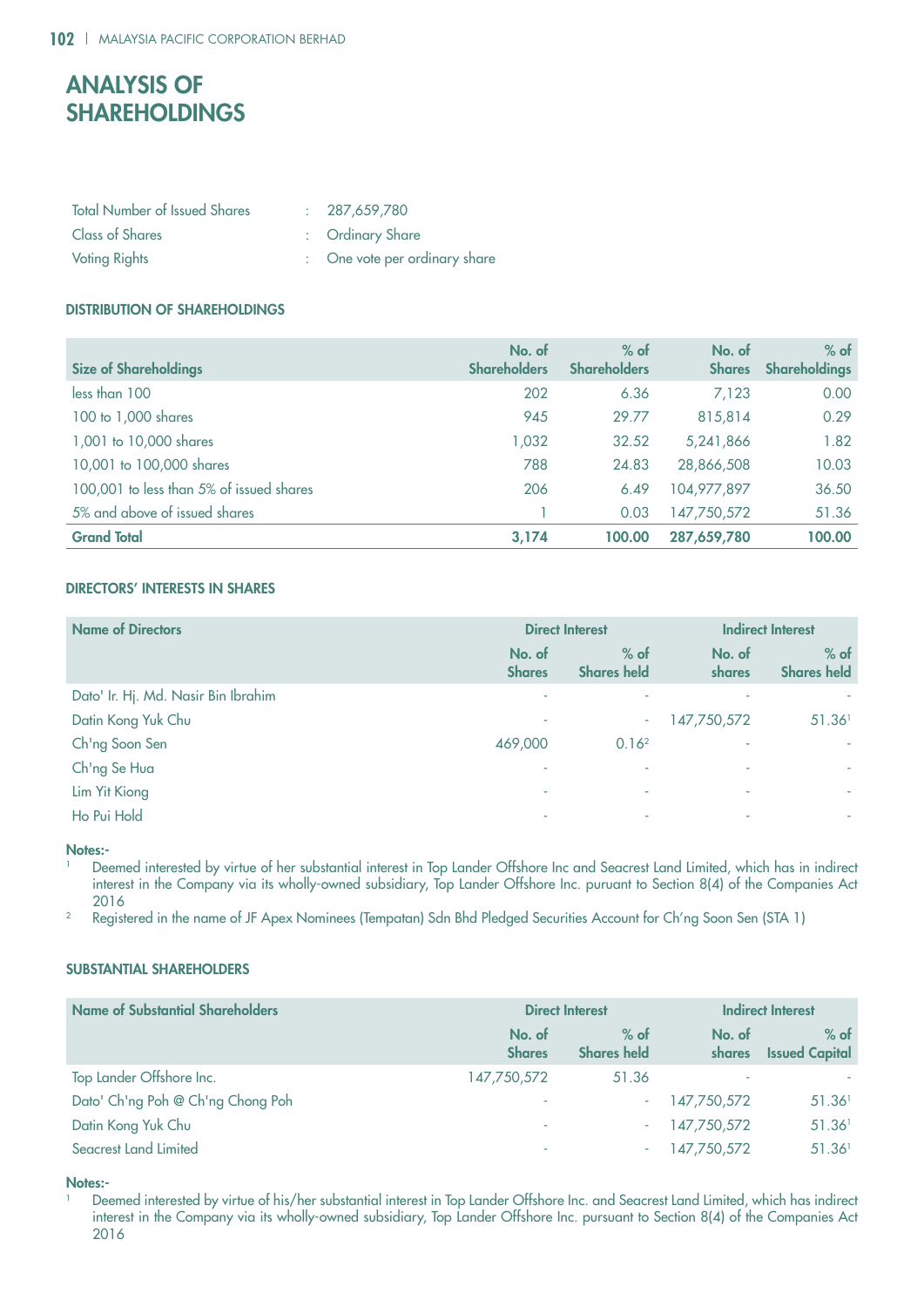# Analysis of Shareholdings

## LIST OF TOP 30 SHAREHOLDERS/ DEPOSITORS (Based on Register of Depositors as at 30 September 2021)

| <b>No</b>      | <b>Name</b>                                                                                            | <b>Shareholding</b> | $\%$  |
|----------------|--------------------------------------------------------------------------------------------------------|---------------------|-------|
| $\mathbf{1}$   | TOP LANDER OFFSHORE INC.                                                                               | 147,750,572         | 51.36 |
| $\overline{2}$ | MAYBANK SECURITIES NOMINEES (TEMPATAN) SDN BHD<br>MAYBANK KIM ENG SECURITIES PTE LTD FOR TEY POR CHEN  | 14,300,000          | 4.97  |
| 3              | FONTERN HOLDINGS (M) SDN. BHD.                                                                         | 5,200,000           | 1.81  |
| $\overline{4}$ | TRANSGROW CORPORATION SDN. BHD.                                                                        | 5,090,050           | 1.77  |
| 5              | <b>UOB KAY HIAN NOMINEES (TEMPATAN) SDN BHD</b><br>EXEMPT AN FOR UOB KAY HIAN PTE LTD ( A/C CLIENTS )  | 4,682,989           | 1.63  |
| 6              | YAP LIAN FAR                                                                                           | 2,495,700           | 0.87  |
| 7              | <b>CGS-CIMB NOMINEES (TEMPATAN) SDN BHD</b><br>PLEDGED SECURITIES ACCOUNT FOR TAN POH CHOO (PENANG-CL) | 2,275,100           | 0.79  |
| 8              | HONG ENG KWEE @ HONG ENG HWE                                                                           | 2,200,000           | 0.76  |
| 9              | ALLIANCEGROUP NOMINEES (TEMPATAN) SDN BHD<br>PLEDGED SECURITIES ACCOUNT FOR YAP LIAN FAR (8039110)     | 2,145,200           | 0.75  |
| 10             | <b>PANG CHEE KHIONG</b>                                                                                | 2,111,000           | 0.73  |
| 11             | <b>OON PHAIK SIEW</b>                                                                                  | 2,000,000           | 0.70  |
| 12             | <b>CHEN ENG SIAN</b>                                                                                   | 1,870,000           | 0.65  |
| 13             | <b>ESTHER CHONG WEN YI</b>                                                                             | 1,650,000           | 0.57  |
| 14             | LEE SIM HEE                                                                                            | 1,576,600           | 0.55  |
| 15             | HLIB NOMINEES (TEMPATAN) SDN BHD<br>PLEDGED SECURITIES ACCOUNT FOR TOH AH LOU                          | 1,500,000           | 0.52  |
| 16             | LEE POH LOONG                                                                                          | 1,244,400           | 0.43  |
| 17             | SIN BEE LEAN                                                                                           | 1,200,000           | 0.42  |
| 18             | LIM PHEE LIN                                                                                           | 1,163,000           | 0.40  |
| 19             | <b>TAY CHEN HWANG</b>                                                                                  | 1,100,000           | 0.38  |
| 20             | <b>CGS-CIMB NOMINEES (TEMPATAN) SDN BHD</b><br>PLEDGED SECURITIES ACCOUNT FOR WANG CHOON KENG (PENANG) | 1,000,000           | 0.35  |
| 21             | <b>NG KAI YUAN</b>                                                                                     | 936,400             | 0.33  |
| 22             | LEE EE ME                                                                                              | 925,200             | 0.32  |
| 23             | MAYBANK NOMINEES (TEMPATAN) SDN BHD<br>WONG KUN TZU @ WONG KING TZU                                    | 900,000             | 0.31  |
| 24             | <b>TA KIN YAN</b>                                                                                      | 881,479             | 0.31  |
| 25             | AFFIN HWANG NOMINEES (TEMPATAN) SDN. BHD.<br>TAIPING RECOVERY SDN BHD - IN LIQUIDATION FOR HO NGAN YIN | 871,000             | 0.30  |
| 26             | <b>LIM CHEN TONG</b>                                                                                   | 863,300             | 0.30  |
| 27             | <b>KENANGA NOMINEES (TEMPATAN) SDN BHD</b><br>PLEDGED SECURITIES ACCOUNT FOR NG TIAM MING (008)        | 839,000             | 0.29  |
| 28             | <b>CHEW SWEE SENG</b>                                                                                  | 795,000             | 0.28  |
| 29             | TEOH HANG SWE @ JOHN TEOH HANG SOON                                                                    | 750,000             | 0.26  |
| 30             | <b>THIAN JOON FUNG</b>                                                                                 | 740,000             | 0.26  |
|                |                                                                                                        | 211,055,990         | 73.37 |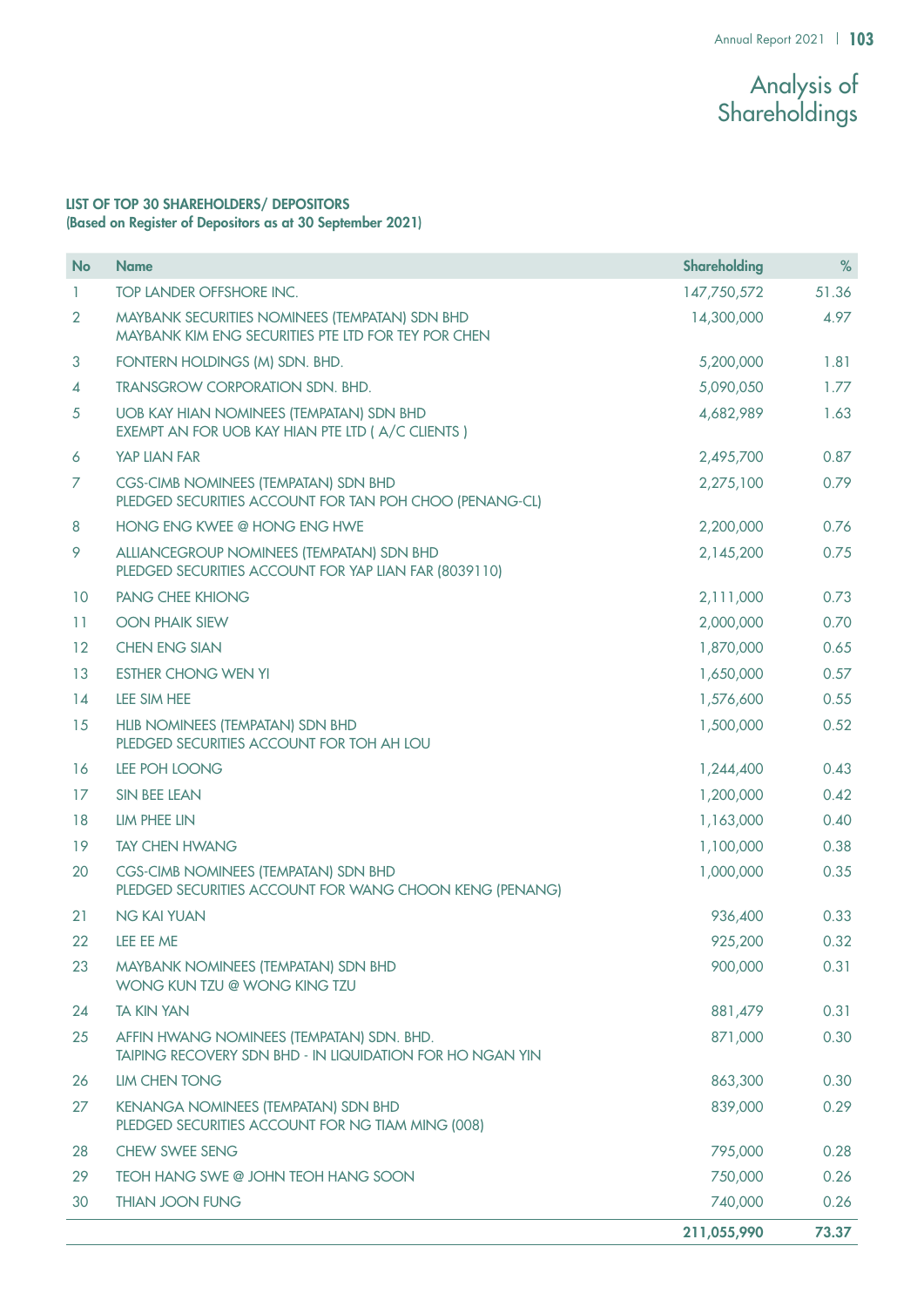Ordinary Business

# Notice of FORTY-NINTH Annual General Meeting

**NOTICE IS HEREBY GIVEN** that the Forty-Ninth ("49<sup>th</sup>") Annual General Meeting ("AGM") of the Company will be held and conducted by way of virtual meeting entirely through live streaming via Remote Participation and Voting ("RPV") Facilities from the Boardcast Venue at B03-A-09-01, Level 9, Menara Pacific, No. 3, Jalan Bangsar, KL Eco City, 59200 Kuala Lumpur, Malaysia on Friday, 26 November 2021 at 10.30 a.m. for the transaction of the following businesses or at any adjournment thereof:

### AGENDA

| $\mathbf{1}$ . | To receive the Audited Financial Statements for the financial year ended 30 June 2021 together with<br>the Reports of the Directors and Auditors thereon.                                                                                                                                                                                                                                                                                                                                                                                                                                                                                                                                                                                                                                                                                                                                                                                                                                                      | Please refer to Explanatory<br>Note to Ordinary Business     |
|----------------|----------------------------------------------------------------------------------------------------------------------------------------------------------------------------------------------------------------------------------------------------------------------------------------------------------------------------------------------------------------------------------------------------------------------------------------------------------------------------------------------------------------------------------------------------------------------------------------------------------------------------------------------------------------------------------------------------------------------------------------------------------------------------------------------------------------------------------------------------------------------------------------------------------------------------------------------------------------------------------------------------------------|--------------------------------------------------------------|
| 2.             | To approve the payment of Directors' fee and benefits payable to the Non-Executive Directors up to<br>RM146,200 from the period from 49th AGM up to the Fiftieth AGM.                                                                                                                                                                                                                                                                                                                                                                                                                                                                                                                                                                                                                                                                                                                                                                                                                                          | <b>Ordinary Resolution 1</b>                                 |
| 3.             | To re-elect the following Directors who retire in accordance with Article 90 of the Constitution of the<br>Company and being eligible, have offered themselves for re-election: -                                                                                                                                                                                                                                                                                                                                                                                                                                                                                                                                                                                                                                                                                                                                                                                                                              |                                                              |
|                | Dato' Ir. Hj. Md. Nasir Bin Ibrahim<br>$\alpha$<br>$\mathsf{b}$<br>Ch'ng Se Hua                                                                                                                                                                                                                                                                                                                                                                                                                                                                                                                                                                                                                                                                                                                                                                                                                                                                                                                                | <b>Ordinary Resolution 2</b><br><b>Ordinary Resolution 3</b> |
| 4.             | To re-appoint Messrs UHY as Auditors of the Company for the ensuing year and to authorise the<br>Directors to fix their remuneration.                                                                                                                                                                                                                                                                                                                                                                                                                                                                                                                                                                                                                                                                                                                                                                                                                                                                          | Ordinary Resolution 4                                        |
|                | <b>Special Business</b>                                                                                                                                                                                                                                                                                                                                                                                                                                                                                                                                                                                                                                                                                                                                                                                                                                                                                                                                                                                        |                                                              |
|                | To consider and if thought fit, to pass the following resolutions:-                                                                                                                                                                                                                                                                                                                                                                                                                                                                                                                                                                                                                                                                                                                                                                                                                                                                                                                                            |                                                              |
| 5.             | Authority to allot and issue shares in general pursuant to Sections 75 and 76 of the Companies Act,<br>2016                                                                                                                                                                                                                                                                                                                                                                                                                                                                                                                                                                                                                                                                                                                                                                                                                                                                                                    | <b>Ordinary Resolution 5</b>                                 |
|                | "THAT pursuant to Sections 75 and 76 of the Companies Act, 2016 ("Act") and subject always<br>to the approval of the relevant authorities (where applicable), the Directors of the Company be<br>hereby empowered to allot and issue shares in the Company, from time to time and upon such<br>terms and conditions and for such purposes and to such persons whomsoever the Directors may, in<br>their absolute discretion deem fit and expedient in the interest of the Company, provided that the<br>aggregate number of shares to be issued during the preceding twelve (12) months does not exceed<br>ten percent (10%) of the total number of the issued shares of the Company for the time being AND<br>THAT the Board of Directors be hereby also empowered to obtain approval for the listing of and<br>quotation for the additional ordinary shares so issued in Bursa Malaysia Securities Berhad and such<br>authority shall continue in force until the conclusion of the next AGM of the Company; |                                                              |
|                | AND THAT such authority shall continue to be in force until the conclusion of the next AGM of the<br>Company".                                                                                                                                                                                                                                                                                                                                                                                                                                                                                                                                                                                                                                                                                                                                                                                                                                                                                                 |                                                              |
| 6.             | Proposed Amendments to the Constitution of the Company ("Proposed Amendments")                                                                                                                                                                                                                                                                                                                                                                                                                                                                                                                                                                                                                                                                                                                                                                                                                                                                                                                                 |                                                              |
|                | "THAT the Proposed Amendments to the Constitution of the Company as set out in the Appendix<br>A which has been circulated to the shareholders of the Company together with 2021 Annual<br>Report, be approved and adopted AND THAT the Directors and/or Secretary of the Company be<br>authorised to take all steps as are necessary and expedient in order to implement, finalise and give<br>full effect to the said Proposed Amendments for and on behalf of the Company."                                                                                                                                                                                                                                                                                                                                                                                                                                                                                                                                 | Special Resolution 1                                         |
|                |                                                                                                                                                                                                                                                                                                                                                                                                                                                                                                                                                                                                                                                                                                                                                                                                                                                                                                                                                                                                                |                                                              |

7. To transact any other business of which due notice shall have been given.

### BY ORDER OF THE BOARD

TAN TONG LANG (MAICSA 7045482 / SSM PC No. 201908002253) Company Secretary

Selangor

Date: 28 October 2021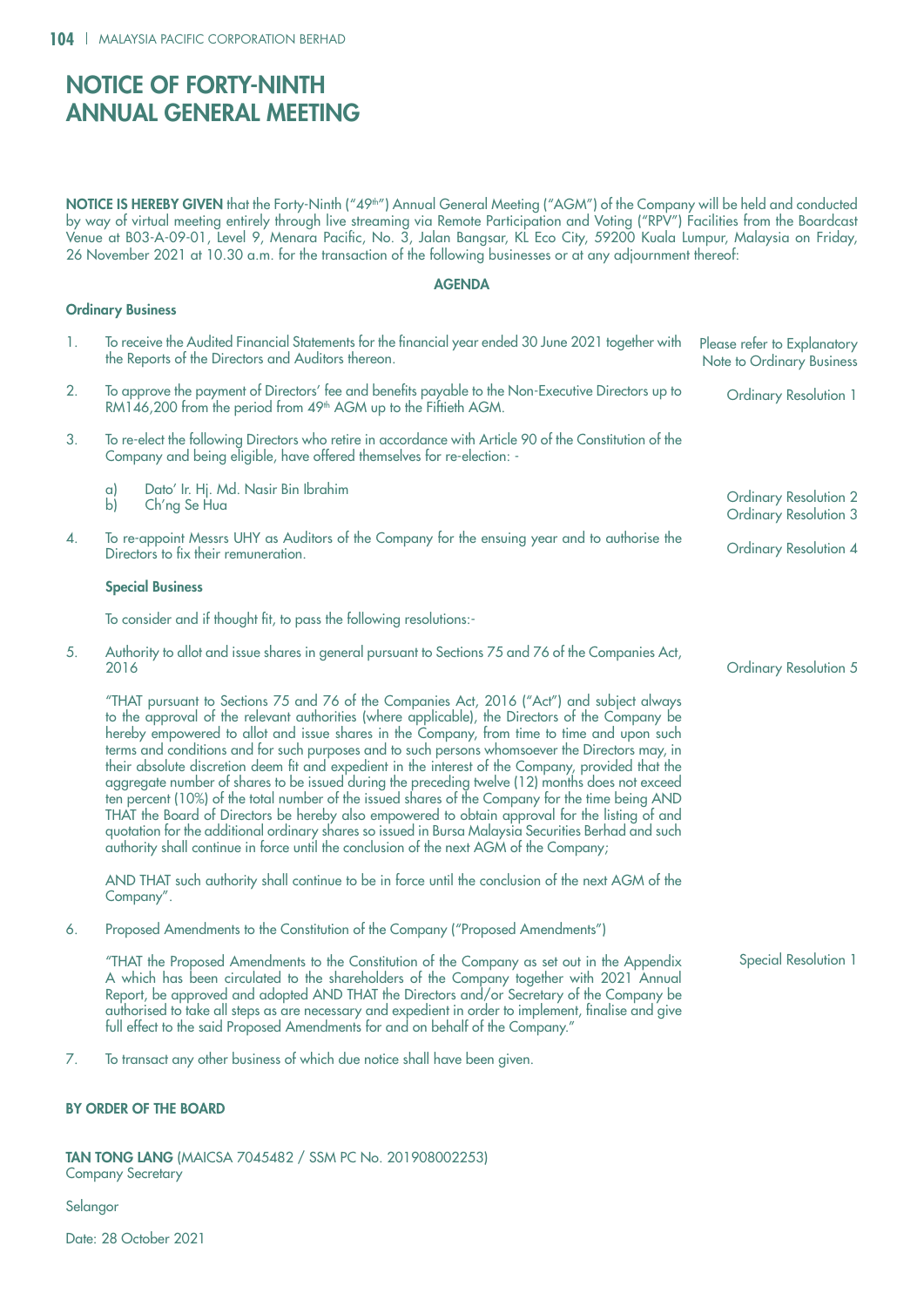# Notice of Forty-Ninth Annual General Meeting

#### *NOTES:*

- 1. Please refer to the Administrative Guide for the procedures to register and participate and vote in the virtual meeting.
- A member entitled to participate and vote at this meeting is entitled to appoint more than one (1) proxy to participate and vote instead of him. A proxy may but need not be a member of the Company. There shall be no restriction as of the qualification of the proxy. A proxy appointed to participate and vote at the meeting shall have the same rights as the member to speak at the meeting.
- 3. Where a member appoints more than one (1) proxy, he shall specify the proportion of his holdings to be represented by each proxy, failing which the appointment shall be invalid.
- 4. The Form of Proxy, in the case of an individual, shall be signed by the appointer or his attorney, and in the case of a corporation, shall be executed under its Common Seal or under the hand of its attorney of the corporation duly authorized.
- 5. For the purpose of determining a member who shall be entitled to attend the 49<sup>th</sup> AGM, the Company shall request Bursa Malaysia Depository Sdn Bhd to issue a Record of Depositors as at 18 November 2021. Only a depositor whose name appears on the Record of the Depositors as at 18 November 2021 shall be entitled to participate the said meeting or appoint proxies to participate and/or vote on his/ her behalf.
- 6. The instrument appointing a proxy must be properly executed and deposited at the Share Registrar's Office, at Level 5, Block B, Dataran PHB, Saujana Resort, Section U2, 40150 Shah Alam, Selangor not less than forty-eight (48) hours before the time set for holding the meeting or any adjournment thereof.

### Explanatory Notes to Ordinary Business:

The audited financial statements laid at this meeting pursuant to Section 340(1)(a) of the Companies Act, 2016 are meant for discussion only. It does not require shareholders' approval, and therefore, it will not be put forward for voting.

#### Explanatory Notes to Special Business:

Ordinary Resolution 5 - Renewal authority to allot and issue shares in general pursuant to Sections 75 and 76 of the Act

The proposed resolution, if passed, will grant a mandate ("General Mandate") empowering the Directors of the Company, from the date of the 49<sup>th</sup> AGM to allot and issue shares in the Company up to an amount not exceeding a maximum of ten percent (10%) of the total shares issued of the Company (excluding treasury shares, if any) for the time being for such purposes as they may think fit and in the interest of the Company. This authority, unless revoked or varied at a general meeting, shall continue to be in full force until the conclusion of the next annual general meeting of the Company.

The General Mandate is a renewal from the previous mandate obtained at the last annual general meeting held on 26 November 2020 which will expire at the conclusion of the 49<sup>th</sup> AGM of the Company.

As at the date of this Notice, the Company did not issue any new shares based on the previous mandate obtained at the last AGM.

The General Mandate, if granted will provide flexibility to the Company for any possible fund raising activities, including but not limited to further placement of shares, for purpose of funding current and/or future investment project(s), working capital and/ or payment of bank borrowings and acquisition.

### (Special Resolution 1: Proposed Amendments to the Constitution of the Company ("Proposed Amendments"))

The Proposed Amendments to the Constitution of the Company is primarily to provide further clarify on certain terms of the Constitution and provide more flexibility for the Company and to ensure the compliance with the Act, Main Market Listing Requirements of Bursa Malaysia Securities Berhad. The Proposed Amendments to be made to the Constitution are listed as per Appendix A, which is circulated to the shareholders of the Company together with the 2021 Annual Report.

# STATEMENT ACCOMPANYING NOTICE OF Forty-Ninth ANNUAL GENERAL MEETING

(Pursuant to Paragraph 8.72(2) of the Main Market Listing Requirements of Bursa Malaysia Securities Berhad)

### DETAILS OF INDIVIDUAL WHO IS STANDING FOR ELECTION AS DIRECTOR

No individual is seeking for election as a Director at the Forty-Ninth Annual General Meeting of the Company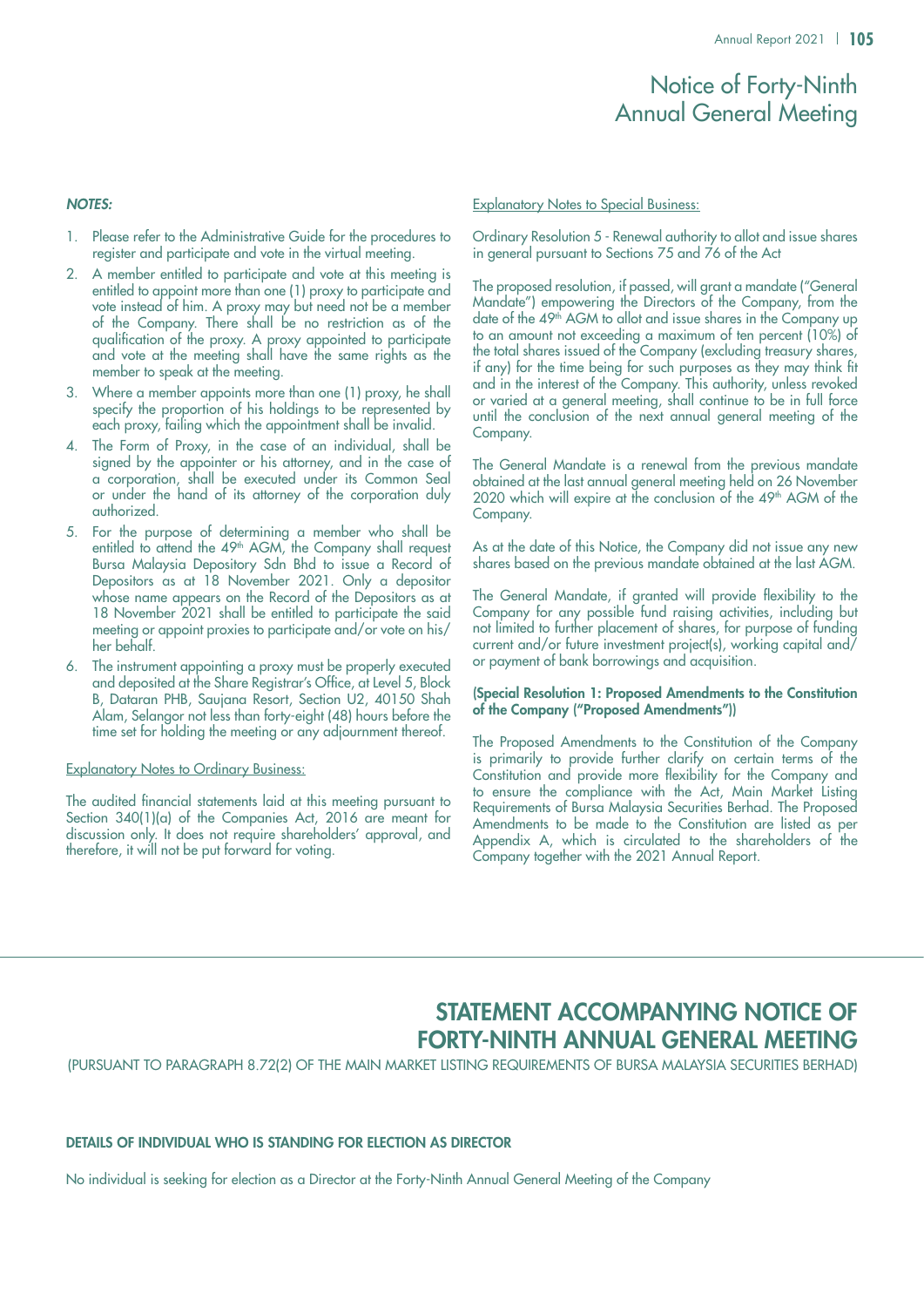## PROPOSED AMENDMENTS TO THE CONSTITUTION OF THE COMPANY

The Constitution of Malaysia Pacific Corporation Berhad is proposed to be amended in the following manner: -

| <b>Clause No.</b> | <b>Existing Clause</b>                                                                                                                                                                                                                                                                                                                                                                                                                                                                                                                                                                                                                                                                                                                                                                                                                                                                                                    | <b>Proposed Amendment</b>                                                                                                                                                                                                                                                                                                                                                                                                                                                                                                                                                                                                                                                                                                                                                                                                                                                                                                                                                                                                                                     |
|-------------------|---------------------------------------------------------------------------------------------------------------------------------------------------------------------------------------------------------------------------------------------------------------------------------------------------------------------------------------------------------------------------------------------------------------------------------------------------------------------------------------------------------------------------------------------------------------------------------------------------------------------------------------------------------------------------------------------------------------------------------------------------------------------------------------------------------------------------------------------------------------------------------------------------------------------------|---------------------------------------------------------------------------------------------------------------------------------------------------------------------------------------------------------------------------------------------------------------------------------------------------------------------------------------------------------------------------------------------------------------------------------------------------------------------------------------------------------------------------------------------------------------------------------------------------------------------------------------------------------------------------------------------------------------------------------------------------------------------------------------------------------------------------------------------------------------------------------------------------------------------------------------------------------------------------------------------------------------------------------------------------------------|
| Article 10        | Without prejudice to any special rights previously<br>conferred on the holders of any existing shares or class<br>of shares, and subject to the provisions of the Act and to<br>the conditions, restrictions and limitations expressed in this<br>Constitution, the Directors shall have the power to issue<br>and allot shares, grant options over shares, grant rights to<br>subscribe for shares.                                                                                                                                                                                                                                                                                                                                                                                                                                                                                                                      | Subject to the provisions of this Constitution and the<br>Listing Requirement, and notwithstanding the existence of<br>a resolution pursuant to Sections 75(1) and 76(1) of the<br>Act, the Company shall ensure that it shall not issue any<br>shares or convertible securities if the total number of shares<br>or convertible securities, when aggregated with the total<br>number of any such shares or convertible securities issued<br>during the preceding twelve (12) months, exceeds the<br>allowed threshold by the prevailing rules and regulation,<br>except where the shares or convertible securities are issued<br>with the prior approval of the Members in general meeting<br>of the precise terms and conditions of the issue.                                                                                                                                                                                                                                                                                                              |
| Article 85        | The instrument appointing a proxy and the power of<br>attorney or other authority, if any, under which it is signed<br>or a notarially certified copy of that power or authority,<br>shall be deposited at the Office or at such other place<br>within Malaysia as is specified for that purpose in the<br>notice convening the meeting, not less than forty eight (48)<br>hours before the time appointed for holding the meeting or<br>adjourned meeting as the case may be, which the person<br>named in the instrument proposes to vote, or in the case<br>of a poll, not less than twenty-four (24) hours before the<br>time appointed for the taking of the poll, and in default,<br>the instrument of proxy shall not be treated as valid. No<br>instrument appointing a proxy shall be valid after the<br>expiry of twelve (12) months from its date.                                                             | The instrument appointing a proxy and the power of<br>attorney or other authority, if any, under which it is signed<br>or a notarially certified copy of that power or authority,<br>shall be deposited at the Office or at such other place<br>within Malaysia or by electronic communication (if<br>facilitated by the Company) as is specified for that purpose<br>in the notice convening the meeting, not less than forty<br>eight (48) hours before the time appointed for holding the<br>meeting or adjourned meeting as the case may be, which<br>the person named in the instrument proposes to vote, or<br>in the case of a poll, not less than twenty-four (24) hours<br>before the time appointed for the taking of the poll, and<br>in default, the instrument of proxy shall not be treated as<br>valid. No instrument appointing a proxy shall be valid<br>after the expiry of twelve (12) months from its date.                                                                                                                               |
| Article 86        | Every power, right or privilege herein given in these<br>presents to any Member of the Company to convene,<br>attend, vote and in any way take part in any meeting of the<br>Company, may be exercised in the event of such Member<br>being out of Malaysia by any attorney, whether a Member<br>of the Company or not, duly appointed by such Member<br>for the purpose, by a power of attorney produced at the<br>Office of the Company during business hours not less than<br>two (2) clear days before the same is acted on. And any<br>vote given or thing done by such attorney shall be valid<br>notwithstanding the previous death of the Member giving<br>such power of attorney or revocation of such power of<br>attorney by other means provided no intimation in writing<br>of such death or revocation shall have been received at<br>the Office of the Company before such vote is given or<br>thing done. | Every power, right or privilege herein given in these<br>presents to any Member of the Company to convene,<br>attend, vote and in any way take part in any meeting<br>of the Company, may be exercised in the event of such<br>Member being out of Malaysia by any attorney, whether<br>a Member of the Company or not, duly appointed by such<br>Member for the purpose, by a power of attorney produced<br>at the Office of the Company during business hours or by<br>electronic communication (if facilitated by the Company)<br>not less than two (2) clear days before the same is acted<br>on. And any vote given or thing done by such attorney<br>shall be valid notwithstanding the previous death of the<br>Member giving such power of attorney or revocation<br>of such power of attorney by other means provided no<br>intimation in writing of such death or revocation shall<br>have been received at the Office of the Company or by<br>electronic communication (if facilitated by the Company)<br>before such vote is given or thing done. |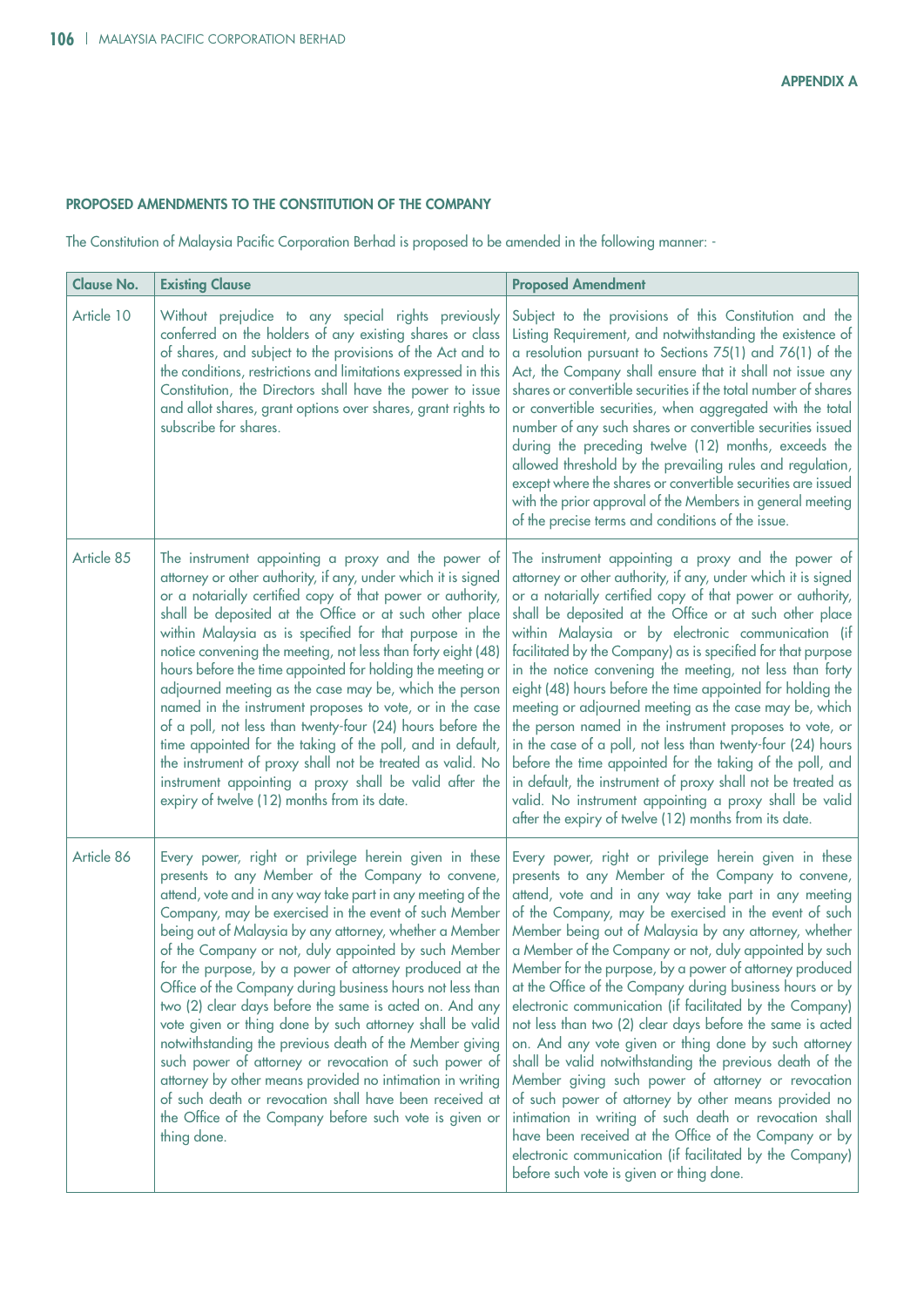### PROPOSED AMENDMENTS TO THE CONSTITUTION OF THE COMPANY (Cont'd)

The Constitution of Malaysia Pacific Corporation Berhad is proposed to be amended in the following manner: - (Cont'd)

| <b>Clause No.</b> | <b>Existing Clause</b>                                                                                                                                                                                                                                                                                                                                                                                                                                                                                                                                                                                                                                                                                               | <b>Proposed Amendment</b>                                                                                                                                                                                                                                                                                                                                                                                                                                                                                                                                                                                                                                                                                                                                                                                                                                                               |
|-------------------|----------------------------------------------------------------------------------------------------------------------------------------------------------------------------------------------------------------------------------------------------------------------------------------------------------------------------------------------------------------------------------------------------------------------------------------------------------------------------------------------------------------------------------------------------------------------------------------------------------------------------------------------------------------------------------------------------------------------|-----------------------------------------------------------------------------------------------------------------------------------------------------------------------------------------------------------------------------------------------------------------------------------------------------------------------------------------------------------------------------------------------------------------------------------------------------------------------------------------------------------------------------------------------------------------------------------------------------------------------------------------------------------------------------------------------------------------------------------------------------------------------------------------------------------------------------------------------------------------------------------------|
| Article 87        | instrument of proxy or attorney or authority shall be valid,  <br>notwithstanding the previous death or unsoundness of<br>mind of the principal or revocation of the instrument or<br>proxy or of the authority under which the instrument of<br>proxy was executed, or the transfer of the share in respect<br>of which the instrument of proxy is given, if no intimation in<br>writing of such death, unsoundness of mind, revocation or<br>transfer as aforesaid has been received by the Company<br>at the Office before the commencement of the meeting or<br>adjourned meeting or in the case of a poll before the time<br>appointed for the taking of the poll, at which the instrument<br>of proxy is used. | A vote given in accordance with the terms of an A vote given in accordance with the terms of an<br>instrument of proxy or attorney or authority shall be valid,<br>notwithstanding the previous death or unsoundness of<br>mind of the principal or revocation of the instrument or<br>proxy or of the authority under which the instrument of<br>proxy was executed, or the transfer of the share in respect<br>of which the instrument of proxy is given, if no intimation in<br>writing of such death, unsoundness of mind, revocation or<br>transfer as aforesaid has been received by the Company at<br>the Office or by electronic communication (if facilitated by<br>the Company) before the commencement of the meeting or<br>adjourned meeting or in the case of a poll before the time<br>appointed for the taking of the poll, at which the instrument<br>of proxy is used. |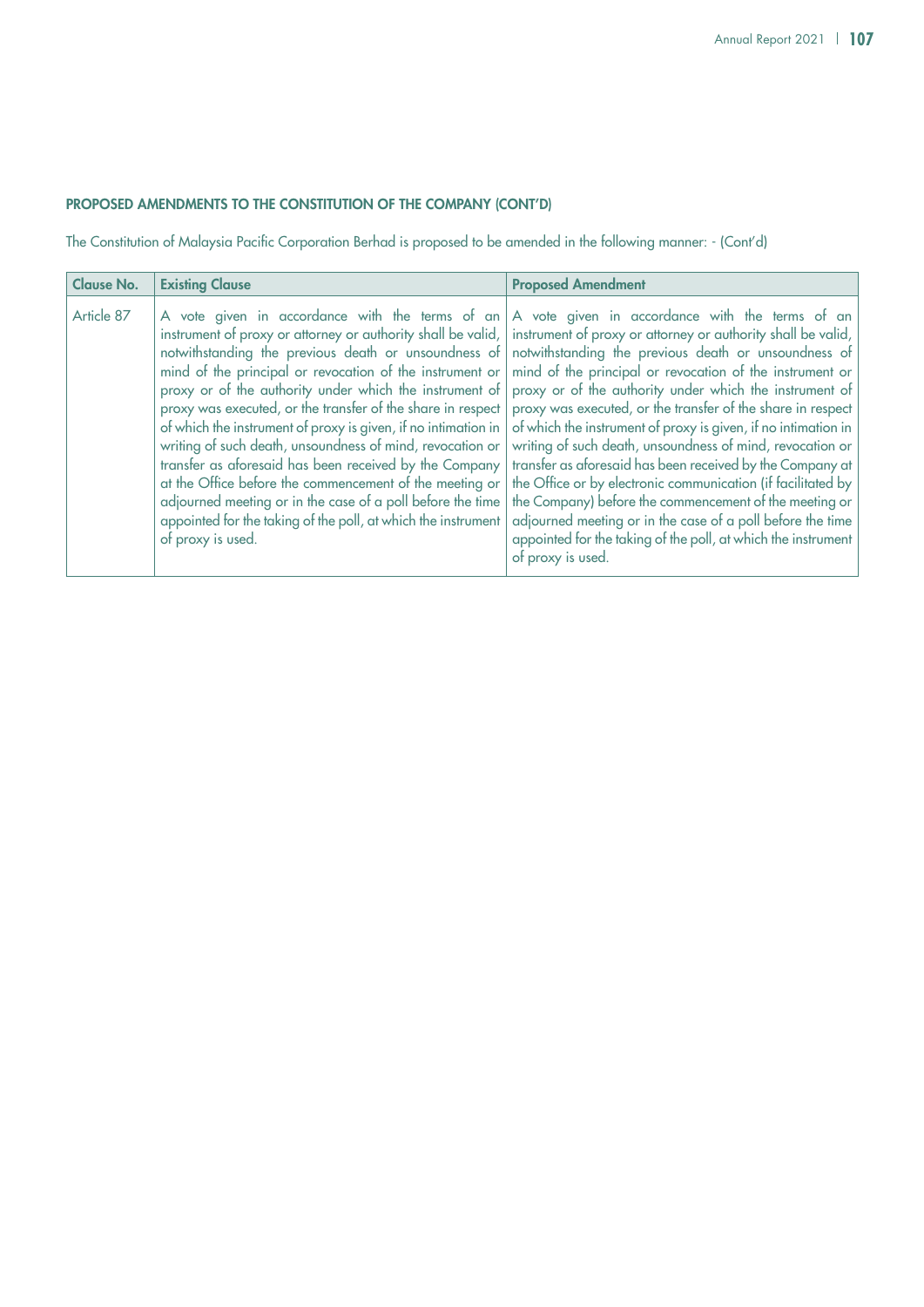## ADMINISTRATIVE GUIDE FOR SHAREHOLDERS

#### Forty-Ninth Annual General Meeting

| <b>General Meeting</b>               | Forty-Ninth Annual General Meeting ("AGM")                                                               |
|--------------------------------------|----------------------------------------------------------------------------------------------------------|
| Day, Date, and Time of Meeting       | Friday, 26 November 2021 at 10.30 a.m.                                                                   |
| <b>Broadcast Venue</b>               | B03-A-09-01, Level 9, Menara Pacific, No. 3, Jalan Bangsar, KL Eco City,<br>59200 Kuala Lumpur, Malaysia |
| <b>Virtual Meeting accessible at</b> | https://web.vote2u.my                                                                                    |

In light of the coronavirus (COVID-19) outbreak, governmental decrees, and the encouragement of the Securities Commission Malaysia, as well as in the best interest of public health and the health and safety of our Board of Directors, employees and shareholders, the AGM will be held and conducted by way of virtual meeting entirely though live streaming via Remote Participation and Voting ("RPV") Facilities.

We strongly encourage our shareholders whose names appear on the Record of Depositors as at 18 November 2021 and holders of proxy for those shareholders to participate in the virtual AGM and vote remotely at this AGM. In line with the Malaysian Code on Corporate Governance Practice 12.3, this virtual AGM will facilitate greater shareholder's participation (including posting questions to the Board of Directors and/or Management of the Company) and vote at the AGM without being physically present at the venue. For shareholders who are unable to participate in this virtual AGM, you may appoint proxy(ies) or the Chairman of the Meeting as your proxy to participate and vote on your behalf at the AGM.

Kindly note that the quality of the live streaming is highly dependent on the bandwidth and stability of the internet connection of the participants (shareholders and proxies). Hence, you are to ensure that internet connectivity throughout the duration of the meeting is maintained while using RPV provided by Agmo Digital Solutions Sdn. Bhd. ("AGMO") via its Vote2U Online website at https://web.vote2u.my.

#### PROCEDURES TO PARTICIPATE IN RPV

Please follow the Procedure to Participate in RPV as summarized below:

#### BEFORE AGM DAY

#### A: REGISTRATION

#### Individual Shareholders

| <b>Description</b>                                       | <b>Procedure</b>                                                                                                                                                                                                                                                                                                                                                                                                                                                                                                                                                                                                                                                                                                                                                                                                                                                                                                            |
|----------------------------------------------------------|-----------------------------------------------------------------------------------------------------------------------------------------------------------------------------------------------------------------------------------------------------------------------------------------------------------------------------------------------------------------------------------------------------------------------------------------------------------------------------------------------------------------------------------------------------------------------------------------------------------------------------------------------------------------------------------------------------------------------------------------------------------------------------------------------------------------------------------------------------------------------------------------------------------------------------|
| <b>Shareholders</b><br>to register with<br>Vote2U online | The registration will open from the day of notice<br>a. Access website at https://web.vote2u.my<br>Click "Sign Up" to sign up as a user.<br>b.<br>Read the 'Privacy Policy' and 'Terms & Conditions' and indicate your acceptance of the 'Privacy<br>C <sub>1</sub><br>Policy' and 'Terms & Conditions' on a small box. Then click "Next".<br>*Fill-in your details (note: create your own password). Then click "Continue".<br>d.<br>Upload softcopy of your identification card (MYKAD) (front only) (for Malaysian) or Passport<br>$e_{i}$<br>(for non-Malaysian).<br>Click "Submit" to complete the registration<br>t.<br>Your registration will be verified and an email notification will be sent to you. Please check your<br>g.<br>email.<br>Note:<br>If you have registered as a user with Vote2U Online previously, you are not required to register<br>again.<br>Check your email address is keyed in correctly. |
|                                                          |                                                                                                                                                                                                                                                                                                                                                                                                                                                                                                                                                                                                                                                                                                                                                                                                                                                                                                                             |

Remember the password you have keyed-in.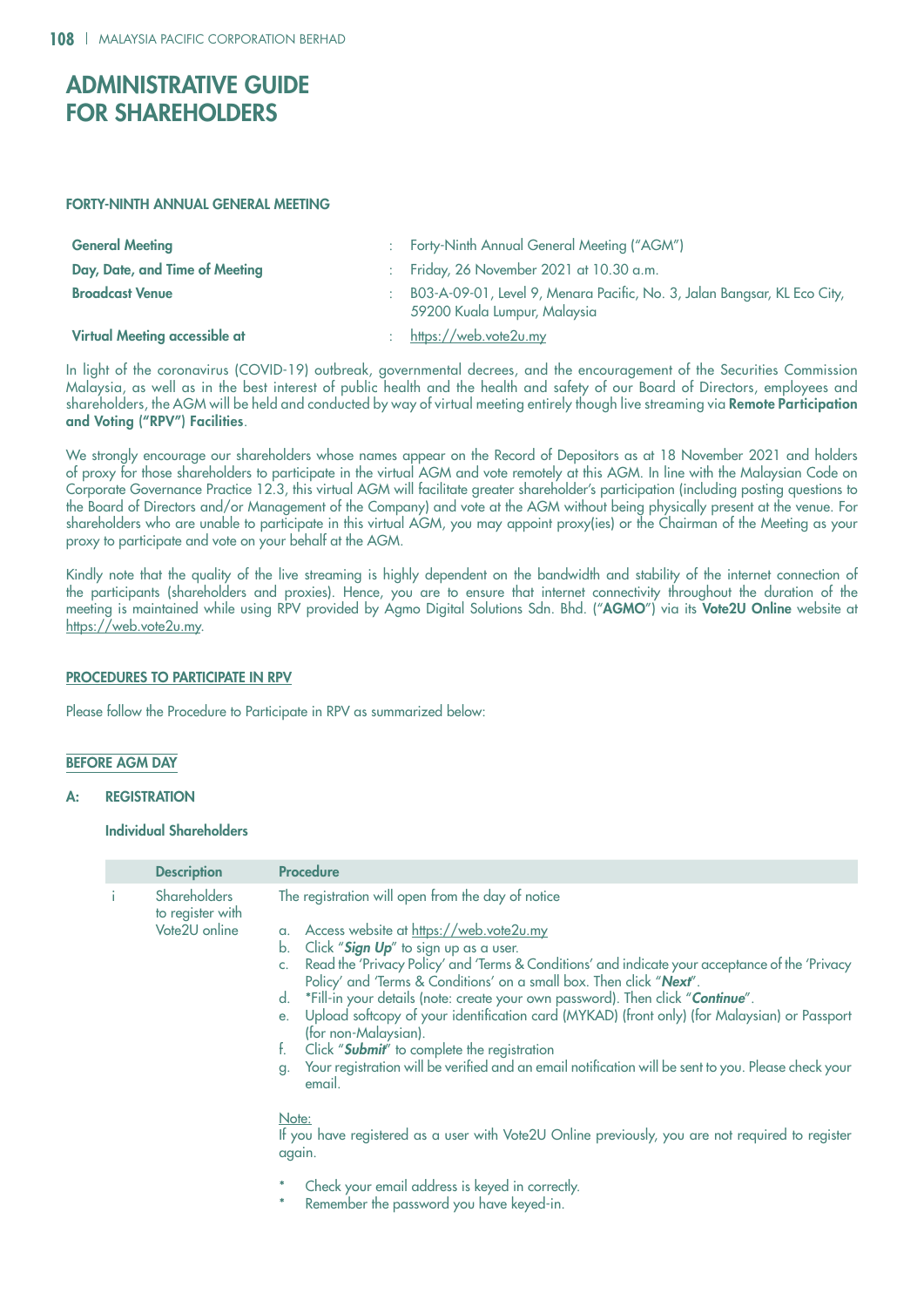## Administrative Guide for Shareholders

#### B: REGISTER PROXY

#### Individual Shareholder / Corporate Shareholder / Nominees Company

|     | <b>Description</b>                 | <b>Procedure</b>                                                                                                                                                                                                                      |
|-----|------------------------------------|---------------------------------------------------------------------------------------------------------------------------------------------------------------------------------------------------------------------------------------|
| -i- | Submit Form of<br>Proxy (hardcopy) | The closing time to submit your hardcopy Form of Proxy is at Wednesday, 24 November 2021 at<br>10.30 a.m.                                                                                                                             |
|     |                                    | a. *Fill-in details on the hardcopy Form of Proxy and ensure to provide the following information:<br>MYKAD (for Malaysian) / Passport (for non-Malaysian) number of the Proxy<br>٠<br>*Email address and contact number of the Proxy |
|     |                                    | b. Submit/Deposit the hardcopy Form of Proxy to Level 5, Block B, Dataran PHB, Saujana<br>Resort, Section U2, 40150 Shah Alam, Selangor                                                                                               |
|     |                                    | Note:<br>After verification, an email notification will be sent to the Proxy and will be given a temporary<br>password. The Proxy could use the temporary password to log in to Vote2U.                                               |

\*Check the email address of Proxy is written down correctly.

Shareholders who appoint Proxy(ies) to participate the virtual AGM must ensure that the hardcopy Form of Proxy is submitted not less than 48 hours before the time for holding the meeting or any adjourned meeting at which the person named in the instrument proposes to vote and in default, the instrument of proxy shall not be treated as valid.

#### ON AGM DAY

#### A: WATCH LIVE STREAMING

#### Individual Shareholders & Proxies

| <b>Description</b>                                    | <b>Procedures</b>                                                                                                                                      |
|-------------------------------------------------------|--------------------------------------------------------------------------------------------------------------------------------------------------------|
| Login to virtual<br>meeting portal<br>- Vote2U online | The Vote2U online portal will open for log in starting from Friday, 26 November 2021 at<br>9.30 a.m., one (1) hour before the commencement of the AGM. |
| & watch Live                                          | a. Login with your email and password                                                                                                                  |
| Streaming.                                            | b. Select the General Meeting event (for example, "AGM").                                                                                              |
|                                                       | c. Check your details.                                                                                                                                 |
|                                                       | d. Click "Watch Live" button to view the live streaming.                                                                                               |

#### B: ASK QUESTION

#### Individual Shareholders & Proxies

| <b>Description</b>                               | <b>Procedures</b>                                                                                                                                                                                                                                 |
|--------------------------------------------------|---------------------------------------------------------------------------------------------------------------------------------------------------------------------------------------------------------------------------------------------------|
| <b>Ask Question</b><br>during AGM<br>(real-time) | Questions submitted online using typed text will be moderated before being forwarded to the<br>Chairman to avoid repetition. Every question and message will be presented with the full name of<br>the shareholder or proxy raising the question. |
|                                                  | a. Click "Ask Question" button to post question(s).<br>b. Type in your question and click "Submit".                                                                                                                                               |

The Chairperson / Board of Director will endeavor to respond to questions submitted by remote shareholders and proxies during the AGM.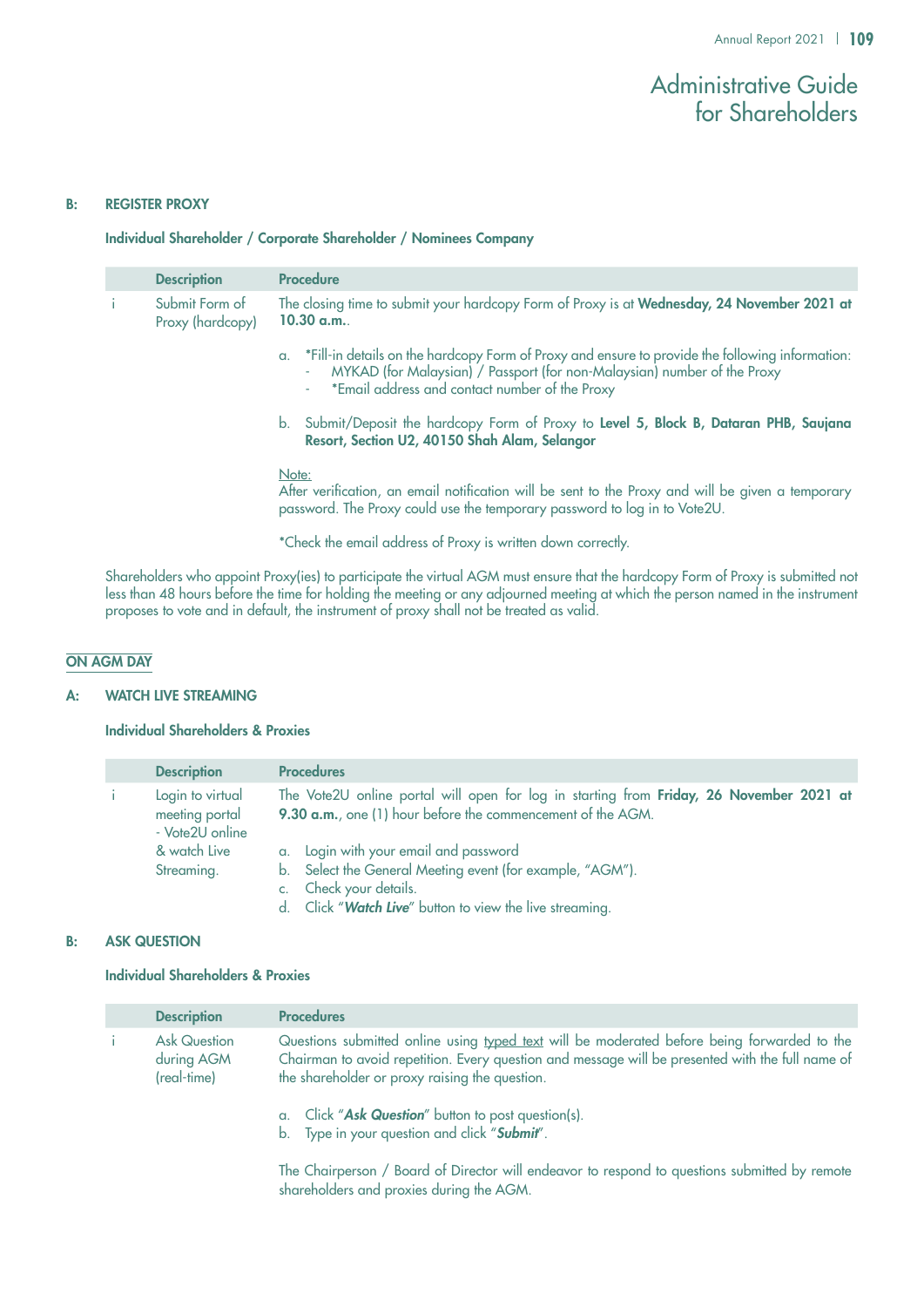## Administrative Guide for Shareholders

#### C: VOTING REMOTELY

#### Individual Shareholders & Proxies

| <b>Description</b>      | <b>Procedures</b>                                                                                                                                                                                                                                                                                                                                                                                                                                                                                                                              |
|-------------------------|------------------------------------------------------------------------------------------------------------------------------------------------------------------------------------------------------------------------------------------------------------------------------------------------------------------------------------------------------------------------------------------------------------------------------------------------------------------------------------------------------------------------------------------------|
| Online Remote<br>Voting | Once the Chairman announces the opening of remote voting:<br>a. Click "Confirm Details & Start Voting".<br>b. To vote, select your voting choice from the options provided. A confirmation screen will appear<br>to show your selected vote. Click "Next" to continue voting for all resolutions.<br>c. To change your vote, click "Back" and select another voting choice.<br>d. After you have completed voting, a Voting Summary page appears to show all the resolutions<br>with your voting choices. Click "Confirm" to submit your vote. |
|                         | [Please note that you are not able to change your voting choices after you have confirmed and<br>submitted your votes.]                                                                                                                                                                                                                                                                                                                                                                                                                        |

#### ADDITIONAL INFORMATION

#### Voting Procedure

Pursuant to Paragraph 8.29A of the Main Market Listing Requirements of Bursa Malaysia Securities Berhad, voting at the AGM will be conducted by poll. Poll administrator and Independent Scrutineers will be appointed to conduct the polling process and verify the results of the poll respectively.

#### Broadcast Venue

Broadcast Venue means the place where the broadcasting is taking place to transmit or air the meeting online. It could be a studio or a meeting room.

Shareholders and proxies are not advisable to go to broadcast venue as it is only place where the meeting is broadcast for transmission online in the present of Chairman, Directors, Chief Executive Officer, Auditors, Company Secretary and senior management. If shareholders and proxies arrive at the broadcast venue, the management has the right to ask you to leave the broadcast venue in order to comply with the government decrees and S.O.Ps.

We strongly encourage you to participate the AGM via the RPV facilities. You may consider appointing the Chairman of the Meeting as your proxy to participate and vote on your behalf at the AGM.

#### No Gift or e-Voucher or Food Voucher

There will be no gift or e-Voucher or food voucher given at this AGM.

#### **Enquiry**

a. For enquiries relating to the general meeting, please contact our Investor Relation during office hours (9:00 a.m. to 5:00 p.m.) on Mondays to Fridays (except public holidays) as follows:

#### Email: finance@mpcb.com.my

b. For enquiries relating to RPV facilities or issues encountered during registration, log in, connecting to the live streaming and online voting facilities, please contact Vote2U helpdesk during office hours (9:00 a.m. to 5:00 p.m.) on Mondays to Fridays (except public holidays) as follows:

Telephone Number: 03-7664 8520 / 03-7664 8521 Email: vote2u@agmostudio.com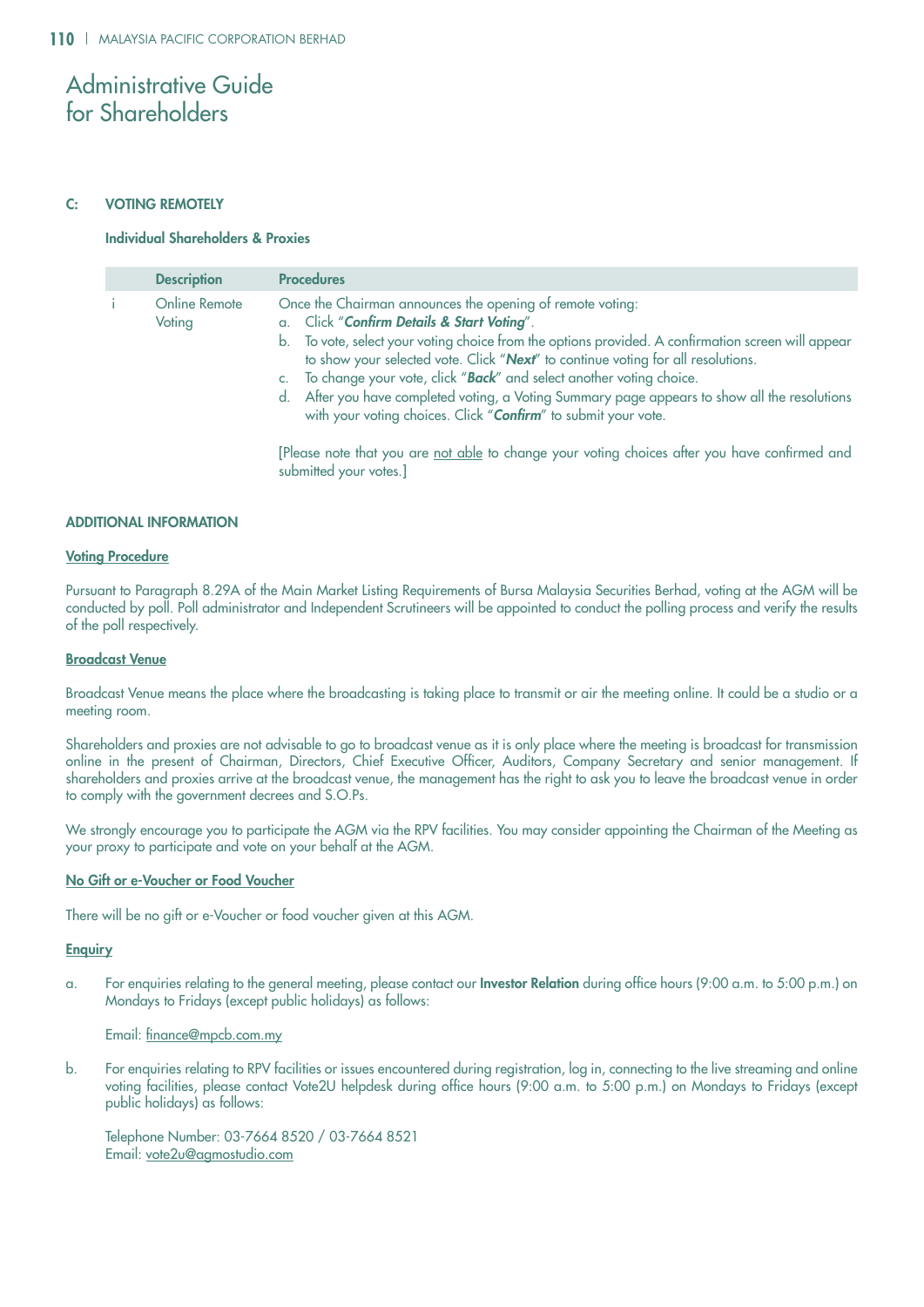

# **form of proxy Malaysia**

| No. of shares held |  |
|--------------------|--|
| CDS Account No.    |  |

I/We, I.C. or Company No (Full name in block letters)

of

## (Full address)

contact number with a number and email address being a member/members of MALAYSIA PACIFIC CORPORATION BERHAD hereby appoint (Proxy 1) manufactured manufactured in the U I.C./Passport No.

| ot                                 |                   |                   |  |
|------------------------------------|-------------------|-------------------|--|
| contact number                     | and email address |                   |  |
| and/ or failing him/ her (Proxy 2) |                   | I.C./Passport No. |  |
| $\circ$ f                          |                   |                   |  |
| contact number                     | and email address |                   |  |

*# You are required to fill in the contact no. and email address in order to participate the Forty-Ninth ("49th") Annual General Meeting ("AGM"), otherwise, we are unable to register you as the participant of the meeting.*

or failing him/her, the Chairman of the Meeting as my/our proxy to vote for me/us and on my/our behalf at the 49<sup>th</sup>AGM of the Company will be held and conducted by way of virtual meeting entirely through live streaming via Remote Participation and Voting ("RPV") Facilities from the Boardcast Venue at B03-A-09-01, Level 9, Menara Pacific, No. 3, Jalan Bangsar, KL Eco City, 59200 Kuala Lumpur, Malaysia on Friday, 26 November 2021 at 10.30 a.m. or at any adjournment thereof.

The proxy is to vote on the Resolutions set out in the Notice of the Meeting as indicated with an "X" in the appropriate spaces. If no specific direction as to the voting is given, the Proxy will vote or abstain from voting at his/her discretion.

|                              | <b>RESOLUTIONS</b>                                                                                                                     | <b>FOR</b> | <b>AGAINS</b> |
|------------------------------|----------------------------------------------------------------------------------------------------------------------------------------|------------|---------------|
| <b>ORDINARY RESOLUTION 1</b> | To approve the payment of Directors' fees of RM146,200 for the period<br>from 49 <sup>th</sup> AGM up to the 50 <sup>th</sup> AGM.     |            |               |
| <b>ORDINARY RESOLUTION 2</b> | To re-elect Dato' Ir. Hj. Md. Nasir Bin Ibrahim who retires in accordance with Clause 90 of the Constitution of the Company.           |            |               |
| <b>ORDINARY RESOLUTION 3</b> | To re-elect Ch'ng Se Hua who retires in accordance with Clause 90 of<br>the Constitution of the Company.                               |            |               |
| <b>ORDINARY RESOLUTION 4</b> | To re-appoint Messrs. UHY as Auditors of the Company for the ensuing<br>year and to authorise the Directors to fix their remuneration. |            |               |
| <b>ORDINARY RESOLUTION 5</b> | Authority to issue shares pursuant to Sections 75 and 76 of the<br>Companies Act, 2016                                                 |            |               |
| <b>SPECIAL RESOLUTION 1</b>  | Proposed Amendments to the Constitution of the Company                                                                                 |            |               |

Signed this day of 2021

Signature(s)/Common Seal of Shareholder(s)

| The proportions of my/our holdings to be<br>represented by my/our proxies are as follows:- |
|--------------------------------------------------------------------------------------------|
| <b>First Proxy</b><br>No. of Shares: <b>Market Shares</b><br>Percentage :<br>℀             |
| Second Proxy<br>No. of Shares:<br>Percentage:                                              |
|                                                                                            |

#### NOTES:

- 1. Please refer to the Administrative Guide for the procedures to register and participate and vote in the virtual meeting.
- 2. A member entitled to participate and vote at this meeting is entitled to appoint more than one (1) proxy to participate and vote instead of him. A proxy may but need not be a member of the Company. There shall be no restriction as of the qualification of the proxy. A proxy appointed to participate and vote at the meeting shall have the same rights as the member to speak at the meeting.
- 3. Where a member appoints more than one (1) proxy, he must specify the proportions of his holdings to be represented by each proxy, failing which the appointment shall be invalid.
- 4. The Form of Proxy, in the case of an individual, shall be signed by the appointer or his attorney, and in the case of a corporation, shall be executed under its Common Seal or under the hand of its attorney of the corporation duly authorised.
- 5. For the purpose of determining a member who shall be entitled to attend the 49th AGM, the Company shall request Bursa Malaysia Depository Sdn Bhd to issue a Record of Depositors as at 18 November 2021. Only a depositor whose name appears on the Record of the Depositor as at 18 November 2021 shall be entitled to participate the said meeting or appoint proxies to participate and/or vote on his/her behalf.
- 6. The instrument appointing a proxy must be properly executed and deposited at the Share Registrar's Office at Level 5, Block B, Dataran PHB, Saujana Resort, Section U2, 40150 Shah Alam, Selangor not less than forty-eight (48) hours before the time set for holding the meeting or any adjournment thereof.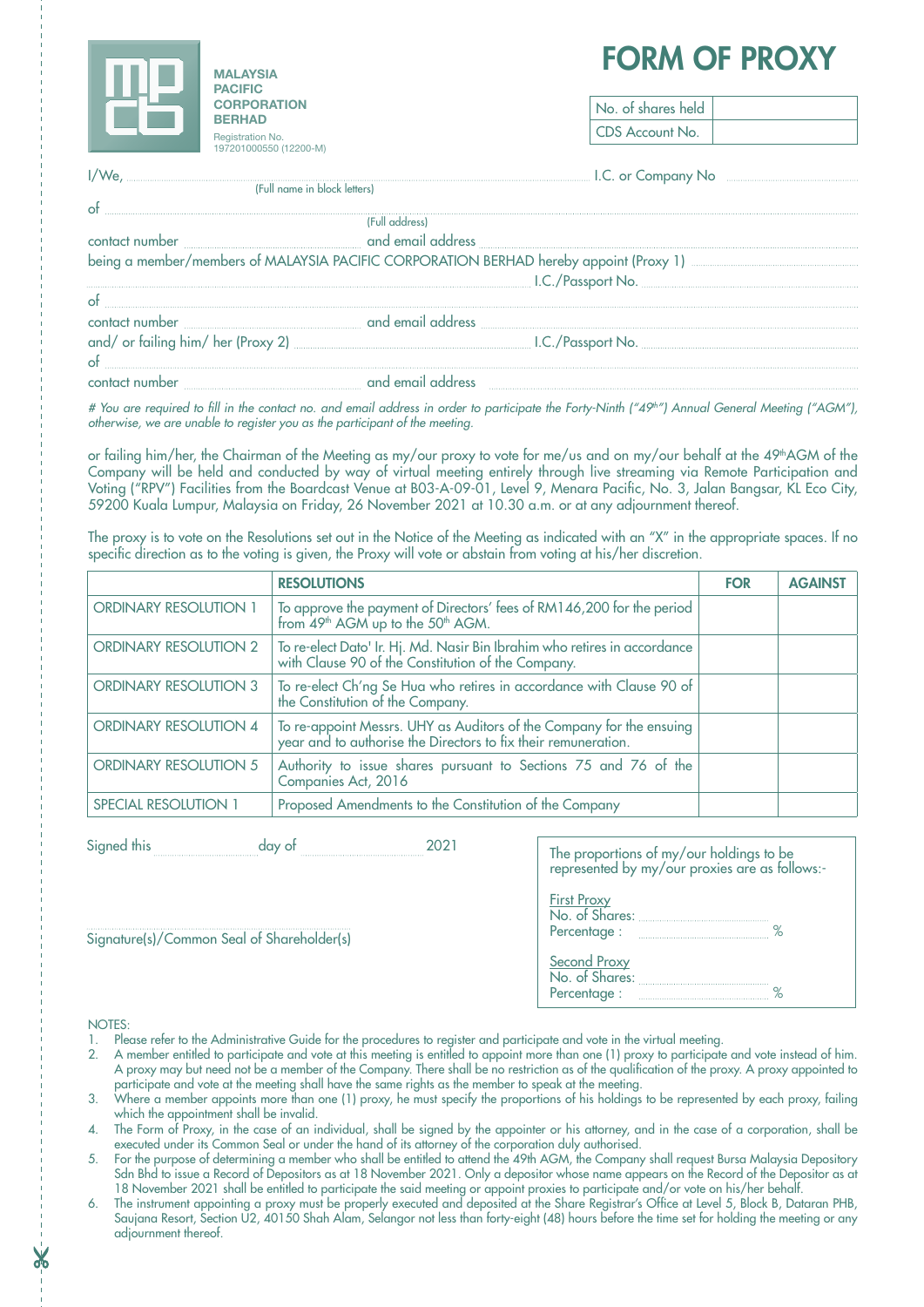fold here

Affix Stamp

#### **Share Registrar MALAYSIA PACIFIC CORPORATION BERHAD**

Registration No.197201000550 (12200-M)

Level 5, Block B, Dataran PHB, Saujana Resort, Section U2, 40150 Shah Alam Selangor, Malaysia

fold here